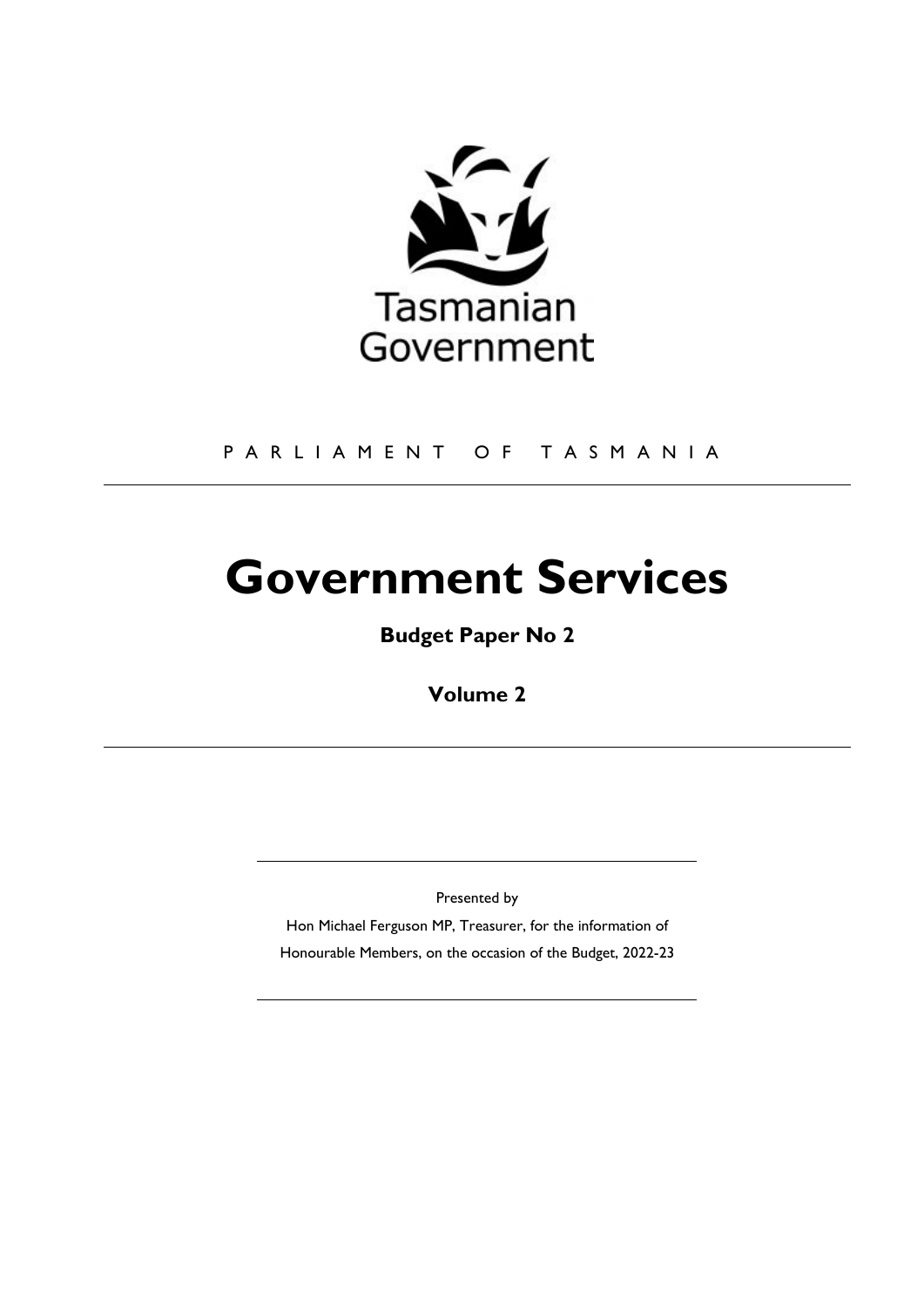| www.premier.tas.gov.au/budget_2022 | Contains the 2022-23 Budget Paper documents and related<br>information including the Budget Booklet and Government Media<br>Releases.                                                                                                    |
|------------------------------------|------------------------------------------------------------------------------------------------------------------------------------------------------------------------------------------------------------------------------------------|
| www.treasury.tas.gov.au            | Contains the 2022-23 Budget Papers and Budget Paper archives.<br>It also contains detailed information on the financial management<br>framework established by the Financial Management Act 2016<br>which has applied since 1 July 2019. |
| www.tas.gov.au                     | Provides links to the websites of Tasmanian public sector entities.                                                                                                                                                                      |
| www.service.tas.gov.au             | Provides a comprehensive entry point to Government services in<br>Tasmania.                                                                                                                                                              |

#### **Useful 2022-23 Budget and Government Websites**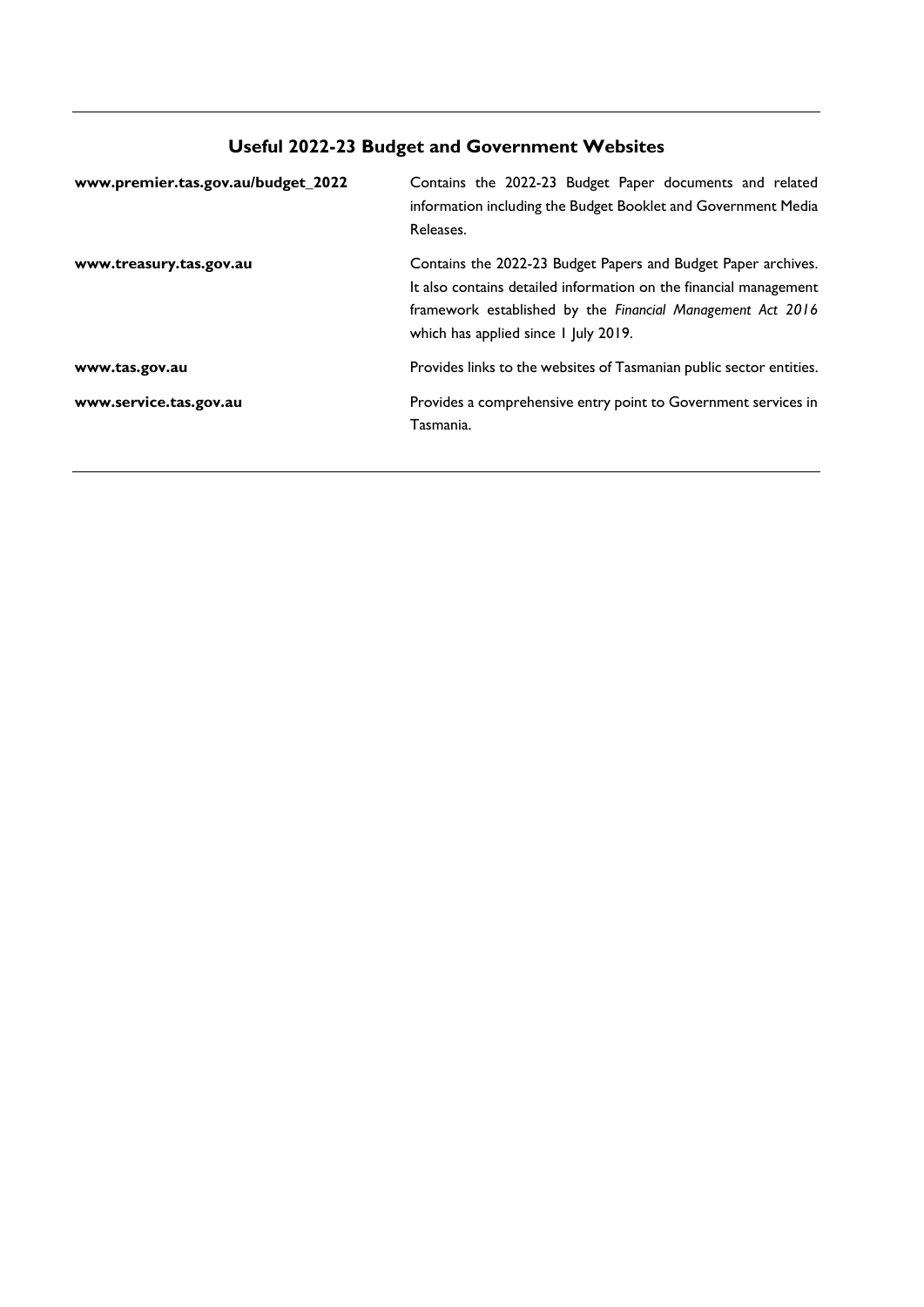# **CONTENTS**

# VOLUME 1

#### **PART 1: DEPARTMENTS**

- **1 Introduction**
- **2 Department of Communities Tasmania**
- **3 Department of Education**
- **4 Finance-General**
- **5 Department of Health**
- **6 Department of Justice**
- **7 Ministerial and Parliamentary Support**
- **8 Department of Natural Resources and Environment Tasmania**
- **9 Department of Police, Fire and Emergency Management**
- **10 Department of Premier and Cabinet**
- **11 Department of State Growth**
- **12 Department of Treasury and Finance**

## VOLUME 2

#### **PART 2: AGENCIES**

- **13 Brand Tasmania**
- **14 Environment Protection Authority**
- **15 House of Assembly**
- **16 Integrity Commission**
- **17 Legislative Council**
- **18 Legislature-General**
- **19 Office of the Director of Public Prosecutions**
- **20 Office of the Governor**
- **21 Office of the Ombudsman**
- **22 Tasmanian Audit Office**
- **23 Tourism Tasmania**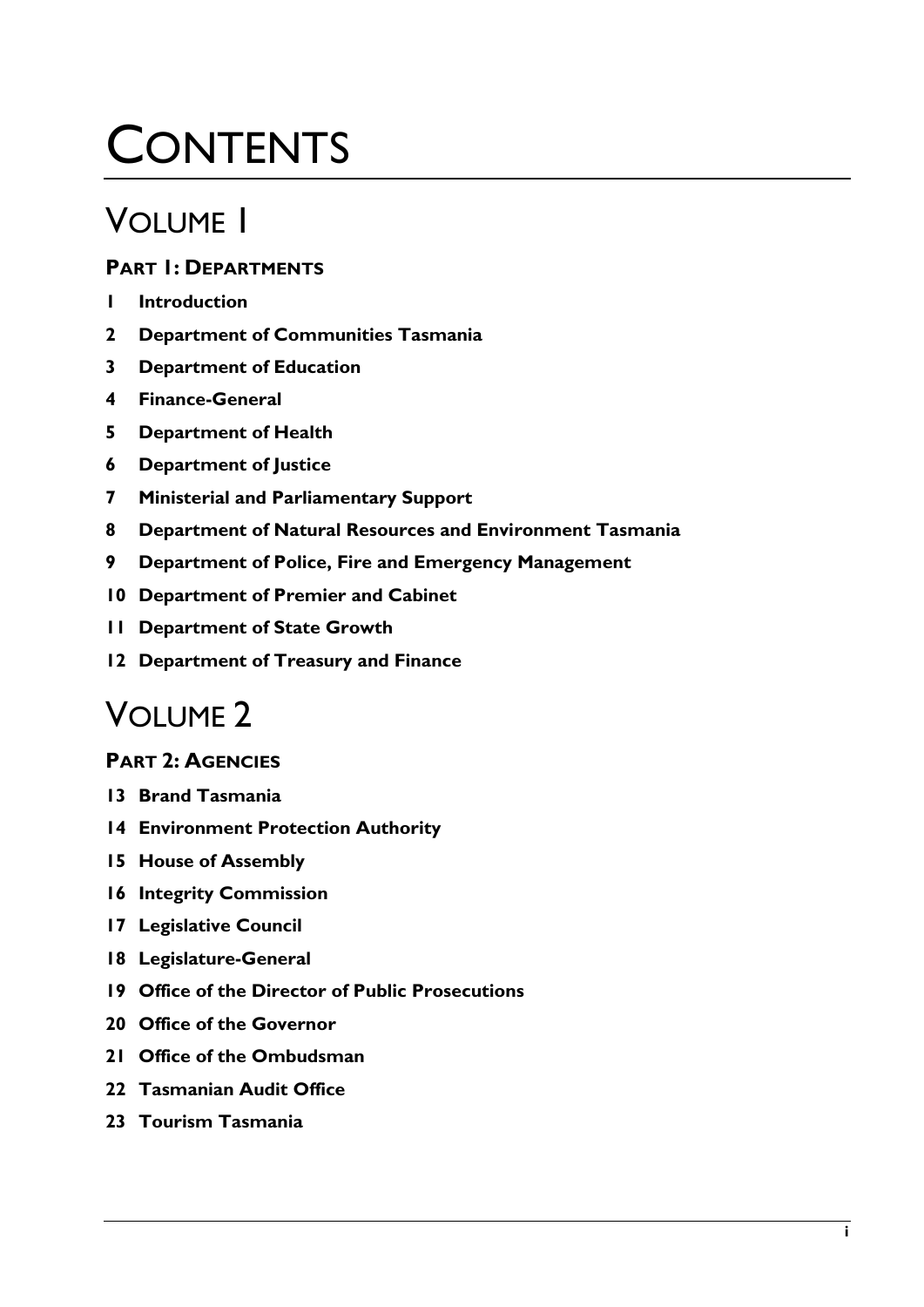#### **PART 3: STATUTORY AUTHORITIES**

- **24 Inland Fisheries Service**
- **25 Marine and Safety Tasmania**
- **26 Royal Tasmanian Botanical Gardens**
- **27 State Fire Commission**
- **28 TasTAFE**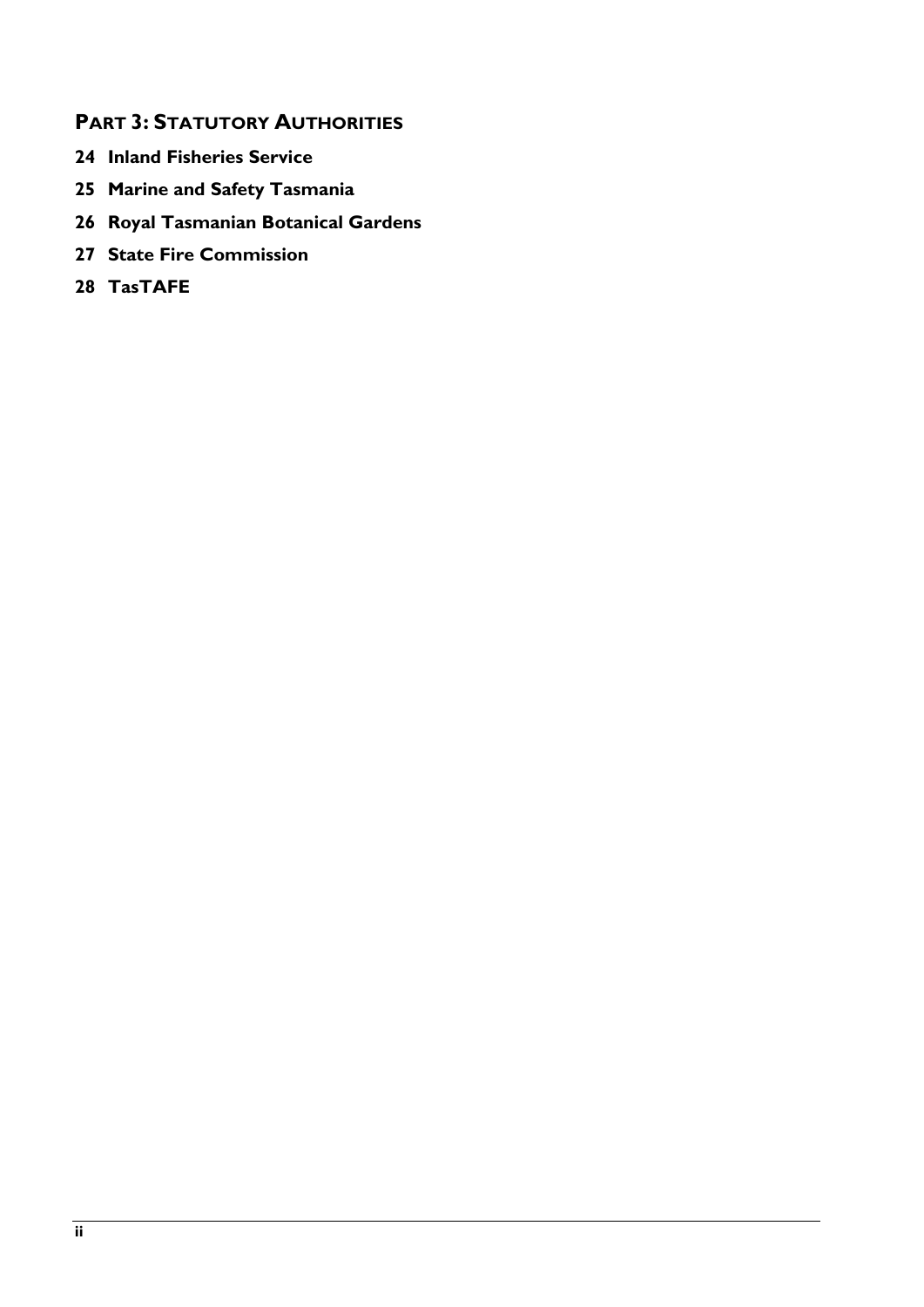# VOLUME 2: INDEX

#### **PART 2: AGENCIES**

| $\overline{13}$ | <b>Brand Tasmania</b>                                          | 3              |
|-----------------|----------------------------------------------------------------|----------------|
|                 | <b>Agency Outline</b>                                          | 3              |
|                 | Key Deliverables                                               | 4              |
|                 | Output Information                                             | 5              |
|                 | Output Group 1: Brand Tasmania                                 | 5              |
|                 | <b>Detailed Budget Statements</b>                              | 7              |
| $\overline{14}$ | <b>Environment Protection Authority</b>                        | $\mathbf{H}$   |
|                 | <b>Agency Outline</b>                                          | $\mathbf{H}$   |
|                 | Key Deliverables                                               | 12             |
|                 | Output Group Restructure                                       | 3              |
|                 | Output Information                                             | $\overline{1}$ |
|                 | Output Group 1: Environment Protection Authority               | 4              |
|                 | <b>Detailed Budget Statements</b>                              | 16             |
| 15              | <b>House of Assembly</b>                                       | 23             |
|                 | <b>Agency Outline</b>                                          | 23             |
|                 | Key Deliverables                                               | 23             |
|                 | Output Information                                             | 24             |
|                 | Output Group 1: House of Assembly Support Services             | 25             |
|                 | Output Group 2: Payments Administered by the House of Assembly | 25             |
|                 | <b>Detailed Budget Statements</b>                              | 26             |
| 16              | <b>Integrity Commission</b>                                    | 31             |
|                 | <b>Agency Outline</b>                                          | 31             |
|                 | Key Deliverables                                               | 32             |
|                 | Output Information                                             | 33             |
|                 | Output Group 1: Integrity Commission                           | 33             |
|                 | <b>Detailed Budget Statements</b>                              | 34             |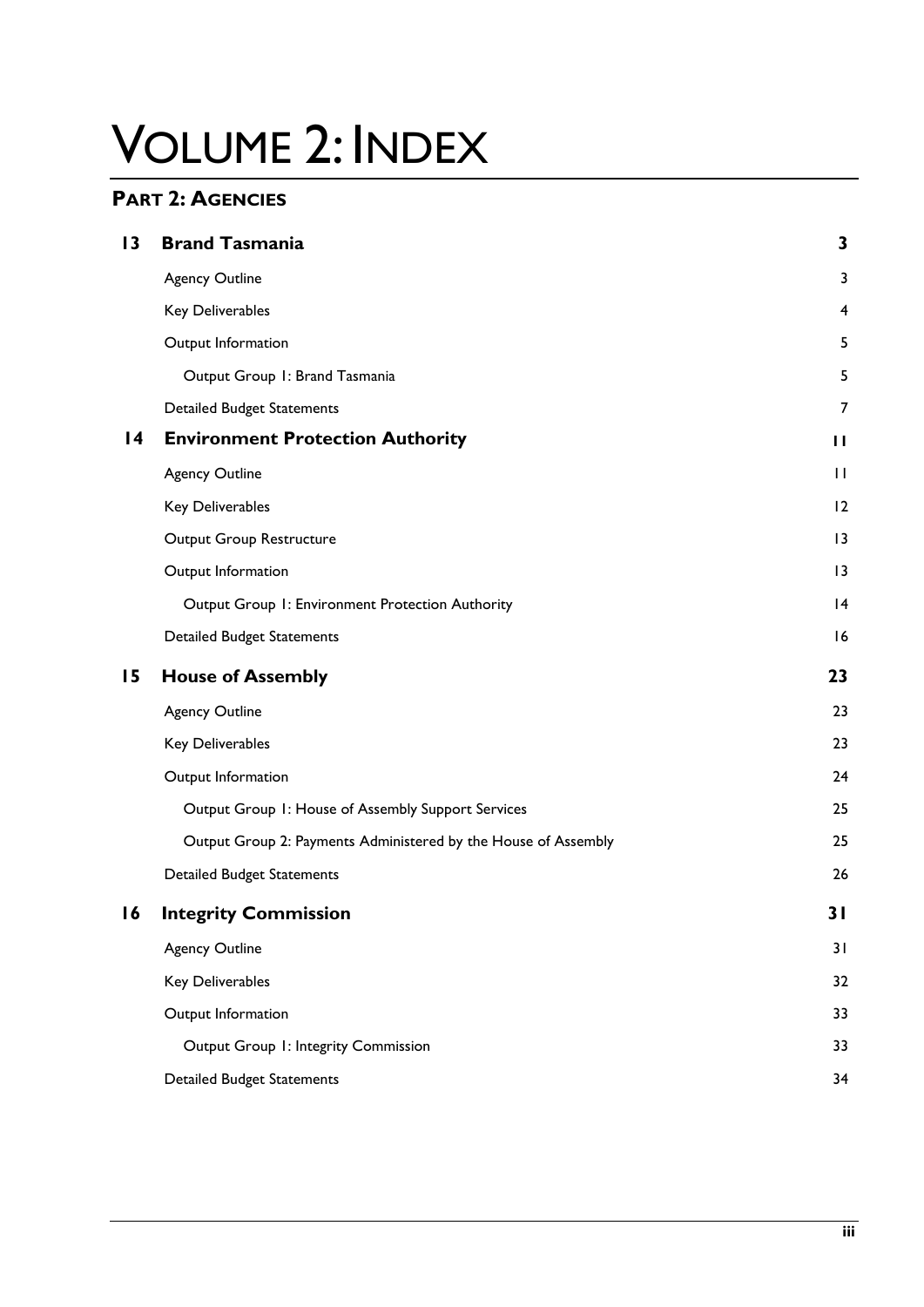| $\overline{17}$ | <b>Legislative Council</b>                                        | 39             |
|-----------------|-------------------------------------------------------------------|----------------|
|                 | <b>Agency Outline</b>                                             | 39             |
|                 | Key Deliverables                                                  | 39             |
|                 | Output Information                                                | 40             |
|                 | Output Group 1: Legislative Council Support Services              | 4 <sub>l</sub> |
|                 | Output Group 2: Payments Administered by the Legislative Council  | 4 <sub>l</sub> |
|                 | <b>Detailed Budget Statements</b>                                 | 42             |
| 18              | Legislature-General                                               | 47             |
|                 | <b>Agency Outline</b>                                             | 47             |
|                 | Key Deliverables                                                  | 47             |
|                 | Output Information                                                | 48             |
|                 | Output Group 1: Parliamentary Reporting Service                   | 49             |
|                 | Output Group 2: Parliamentary Library Service                     | 49             |
|                 | Output Group 3: Parliamentary Printing and Systems                | 50             |
|                 | Output Group 4: Joint Services                                    | 51             |
|                 | <b>Detailed Budget Statements</b>                                 | 52             |
| 19              | <b>Office of the Director of Public Prosecutions</b>              | 57             |
|                 | <b>Agency Outline</b>                                             | 57             |
|                 | Key Deliverables                                                  | 58             |
|                 | Output Information                                                | 59             |
|                 | Output Group 1: The Office of the Director of Public Prosecutions | 59             |
|                 | <b>Detailed Budget Statements</b>                                 | 60             |
| 20              | <b>Office of the Governor</b>                                     | 67             |
|                 | <b>Agency Outline</b>                                             | 67             |
|                 | Key Deliverables                                                  | 68             |
|                 | Output Information                                                | 69             |
|                 | Output Group 1: The Office of the Governor                        | 69             |
|                 | <b>Detailed Budget Statements</b>                                 | 70             |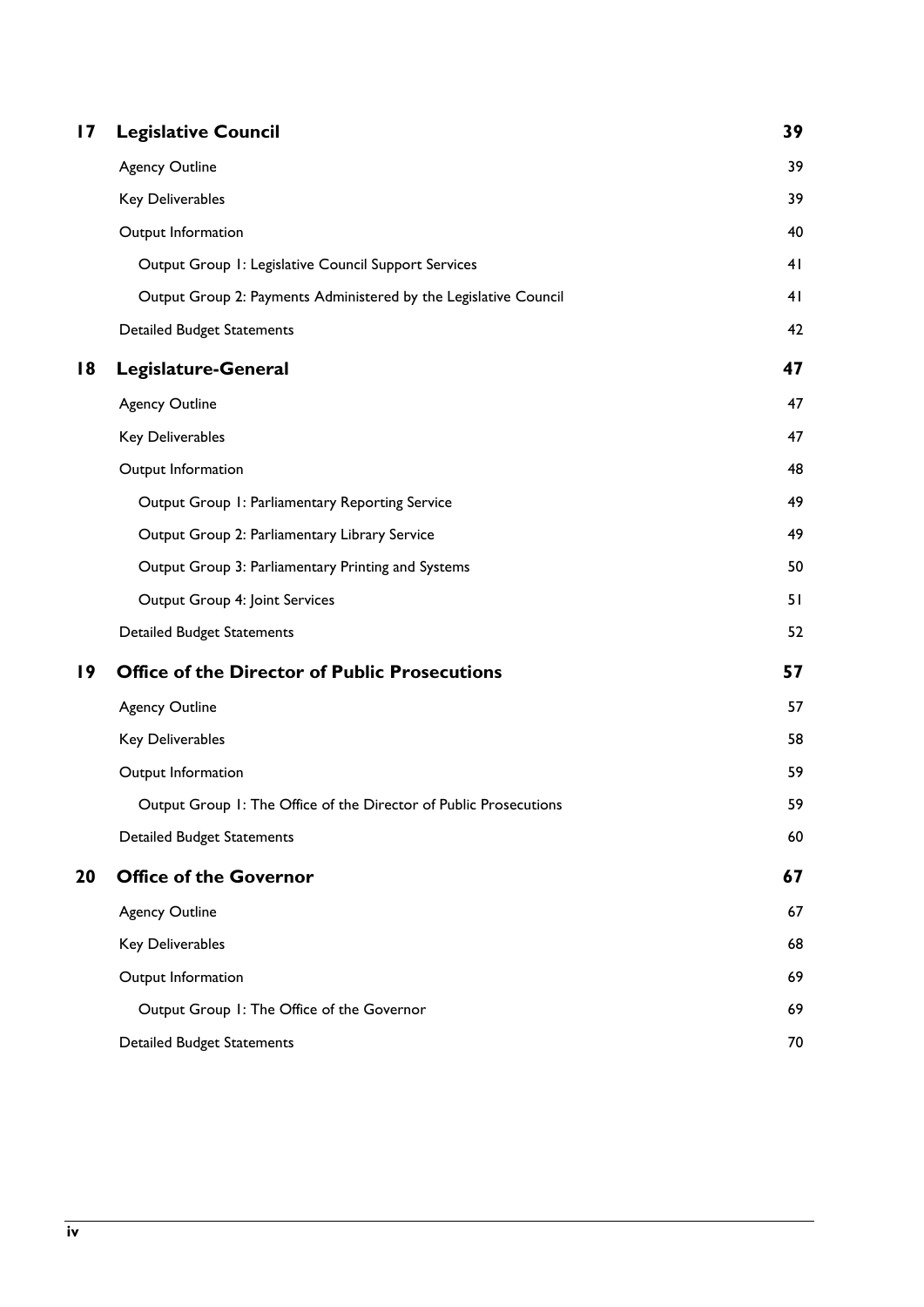| 21 | Office of the Ombudsman                                      | 75           |
|----|--------------------------------------------------------------|--------------|
|    | <b>Agency Outline</b>                                        | 75           |
|    | Key Deliverables                                             | 76           |
|    | Output Information                                           | 77           |
|    | Output Group 1: The Office of the Ombudsman                  | 78           |
|    | <b>Detailed Budget Statements</b>                            | 79           |
| 22 | <b>Tasmanian Audit Office</b>                                | 83           |
|    | <b>Agency Outline</b>                                        | 83           |
|    | Key Deliverables                                             | 84           |
|    | Output Information                                           | 85           |
|    | Output Group 1: Public Sector Performance and Accountability | 85           |
|    | <b>Detailed Budget Statements</b>                            | 87           |
| 23 | <b>Tourism Tasmania</b>                                      | 91           |
|    | <b>Agency Outline</b>                                        | 91           |
|    | Key Deliverables                                             | 92           |
|    | Output Information                                           | 93           |
|    | Output Group 1: Tourism                                      | 94           |
|    | <b>Detailed Budget Statements</b>                            | 95           |
|    | <b>PART 3: STATUTORY AUTHORITIES</b>                         |              |
| 24 | <b>Inland Fisheries Service</b>                              | 101          |
|    | <b>Authority Outline</b>                                     | 101          |
|    | Key Deliverables                                             | 101          |
|    | <b>Detailed Budget Statements</b>                            | 102          |
| 25 | <b>Marine and Safety Tasmania</b>                            | 105          |
|    | <b>Authority Outline</b>                                     | 105          |
|    | Key Deliverables                                             | 106          |
|    | <b>Detailed Budget Statements</b>                            | 107          |
| 26 | <b>Royal Tasmanian Botanical Gardens</b>                     | Ш            |
|    | <b>Authority Outline</b>                                     | $\mathbf{H}$ |
|    | Key Deliverables                                             | 112          |
|    | <b>Detailed Budget Statements</b>                            | 113          |
|    |                                                              |              |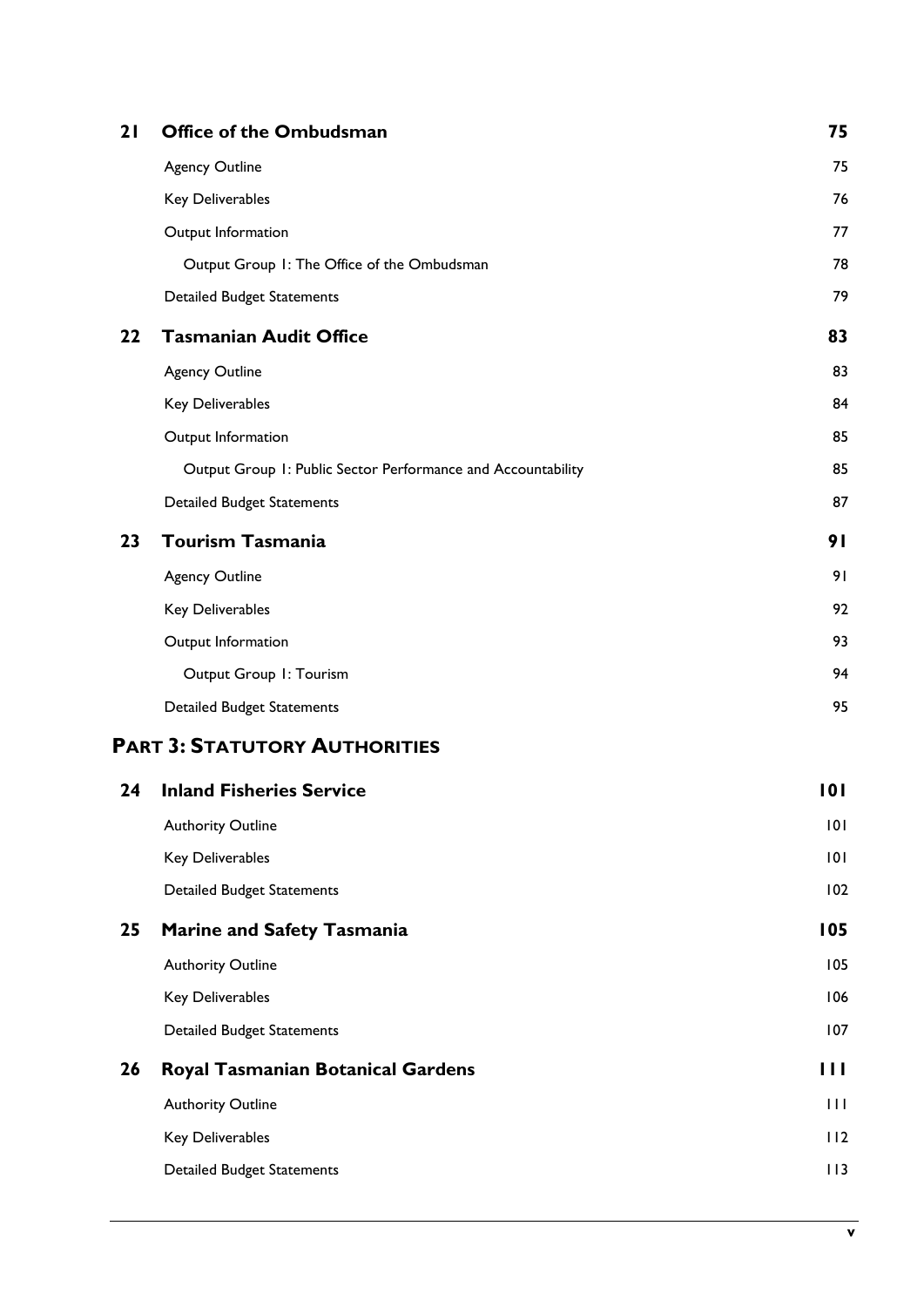| 27 | <b>State Fire Commission</b>      | 117 |
|----|-----------------------------------|-----|
|    | <b>Authority Outline</b>          | 117 |
|    | Key Deliverables                  | 118 |
|    | <b>Detailed Budget Statements</b> | 120 |
| 28 | <b>TasTAFE</b>                    | 123 |
|    |                                   |     |
|    | <b>Authority Outline</b>          | 123 |
|    | <b>Key Deliverables</b>           | 124 |
|    | <b>Detailed Budget Statements</b> | 125 |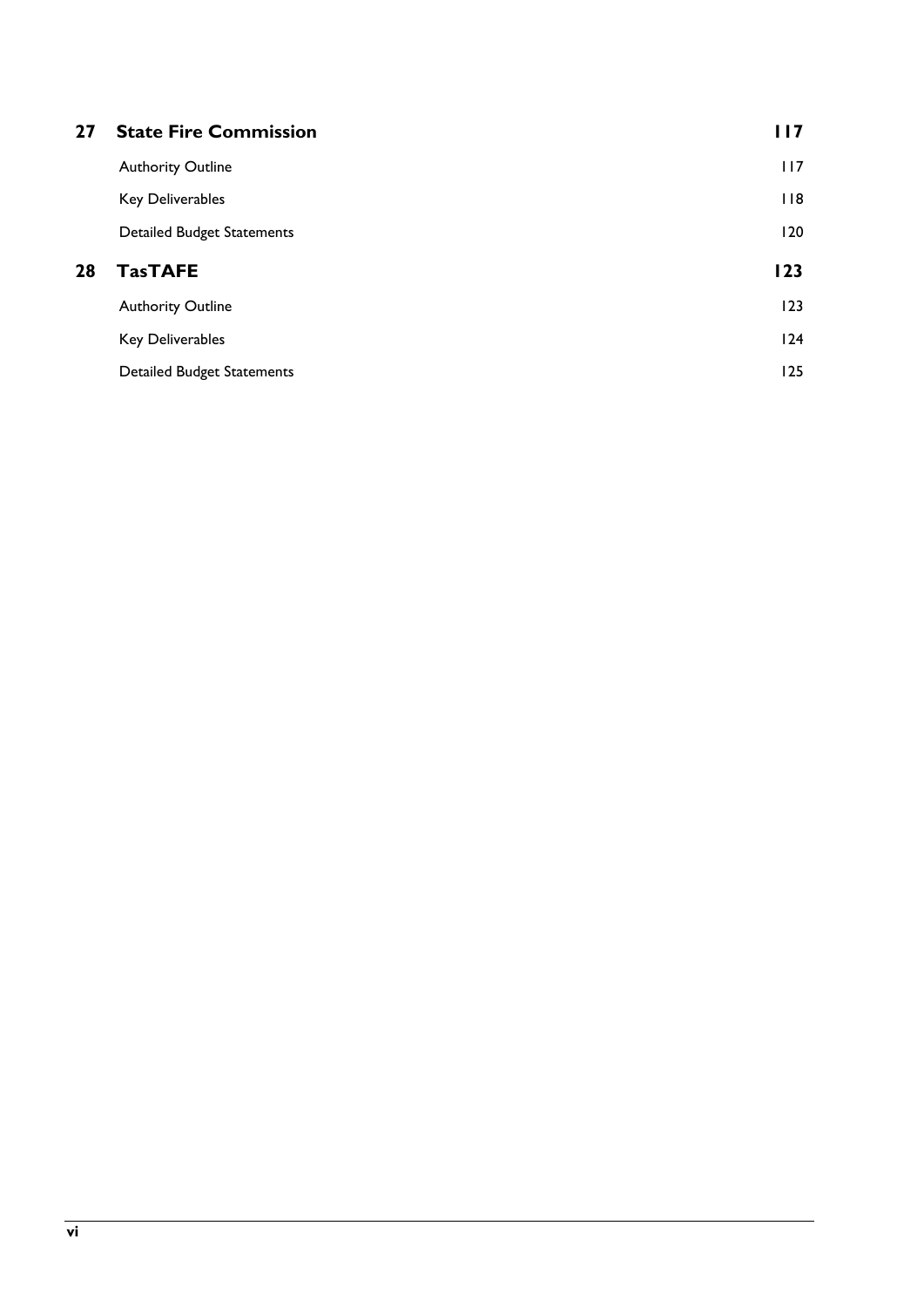# PART 2: **AGENCIES**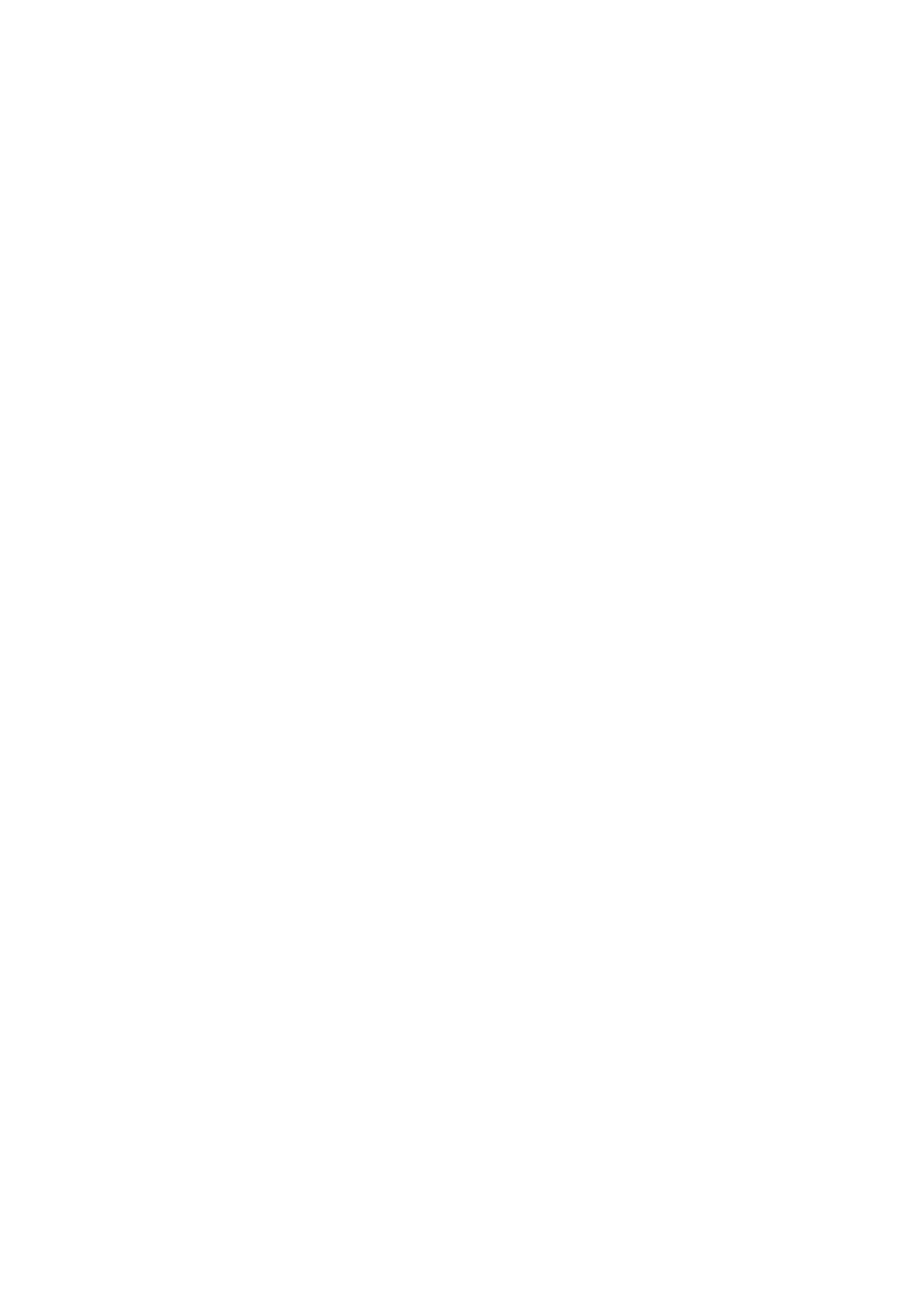# 13 BRAND TASMANIA

## AGENCY OUTLINE

Brand Tasmania is responsible for taking a best practice approach to ensure the Tasmanian Brand is promoted as a key asset of the Tasmanian community.

Brand Tasmania's broad objectives are to:

- develop, maintain, protect and promote a Tasmanian Brand that is differentiated and enhances our appeal and competitiveness nationally and internationally;
- strengthen Tasmania's image and reputation locally, nationally, and internationally; and
- nurture, enhance and promote the Tasmanian Brand as a shared public asset.

Brand Tasmania operates as a client service organisation, partnering with stakeholders across business, government, and the community, to empower Tasmanians to tell their stories in words, in images and, most importantly, through action.

The work of Brand Tasmania is overseen by a Board and is led by the Chief Executive Officer.

Brand Tasmania supports the Premier, Hon Jeremy Rockliff MP.

This chapter provides financial information about the Output to be delivered by Brand Tasmania in 2022-23 and over the Forward Estimates (2023-24 to 2025-26). Further information about Brand Tasmania is provided at www.tasmanian.com.au.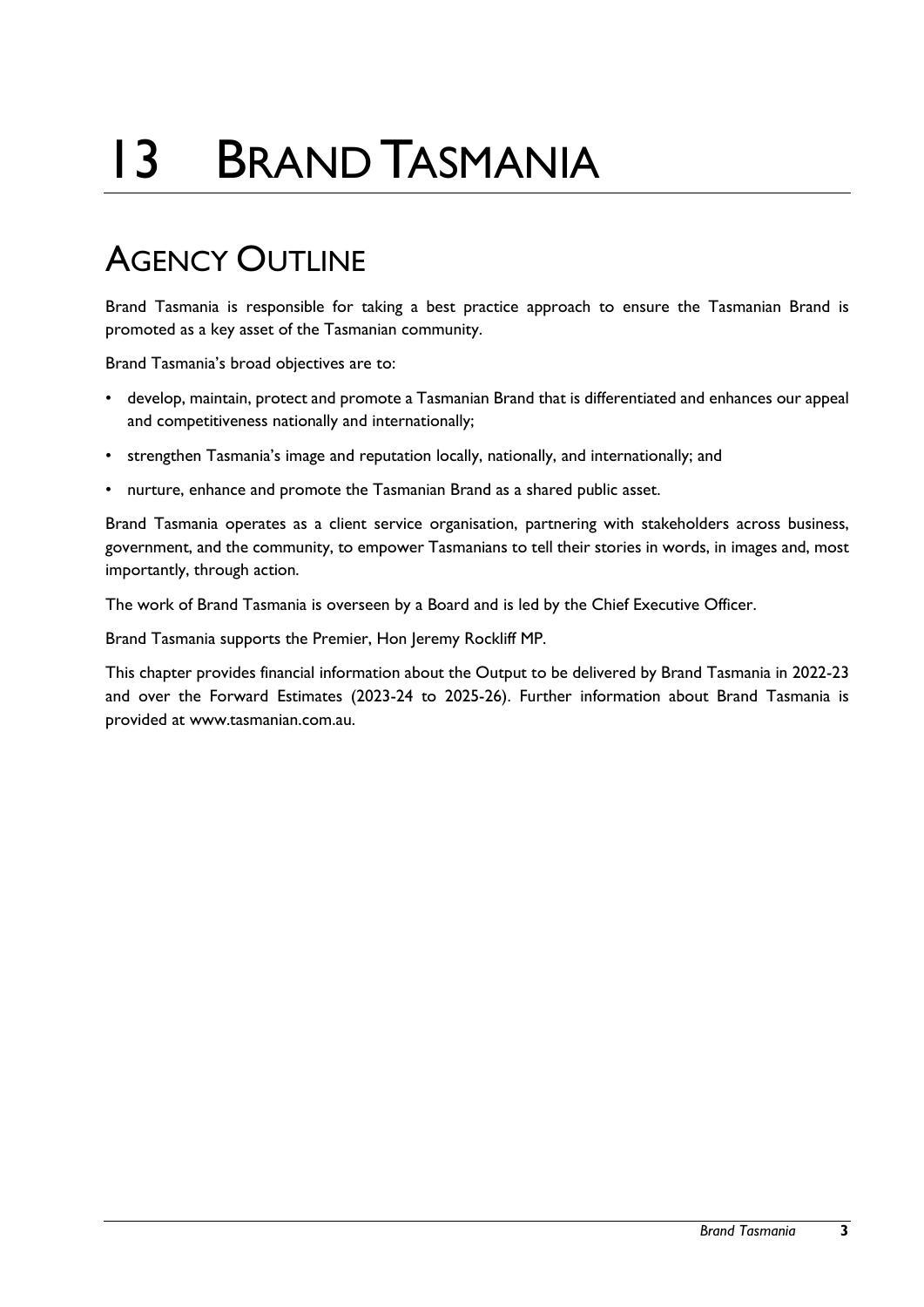## KEY DELIVERABLES

Table 13.1 provides a summary of the Budget and Forward Estimates allocations for key deliverables within the Agency.

|                                            | 2022-23       | 2023-24         | 2024-25         | 2025-26         |
|--------------------------------------------|---------------|-----------------|-----------------|-----------------|
|                                            |               | Forward         | Forward         | Forward         |
|                                            | <b>Budget</b> | <b>Estimate</b> | <b>Estimate</b> | <b>Estimate</b> |
|                                            | \$'000        | \$'000          | \$'000          | \$'000          |
| Tasmanian Ideas Lab                        | 280           |                 |                 |                 |
| <b>Tasmanian Mark Certification Scheme</b> | 130           | 130             | 120             | 120             |
|                                            |               |                 |                 |                 |

#### Table 13.1: Key Deliverables Statement

#### *Tasmanian Ideas Lab*

This initiative extends the Tasmanian Brand: Youth Enterprise pilot program developed for grades 9 and 10 in 2021-22, to grades 7 and 8 in 2022-23. The Tasmanian Ideas Lab is an initiative that will be delivered in collaboration with key partners in the community sector, the Department of Education and in schools.

#### *Tasmanian Mark Certification Scheme*

The Tasmanian Mark is a resource for Brand Tasmania's partners to promote the Tasmanian-ness of their products, goods and services. This initiative will establish the Tasmanian Mark Certification Scheme, allowing the Tasmanian Mark to be better promoted as a symbol of the Tasmanian Brand.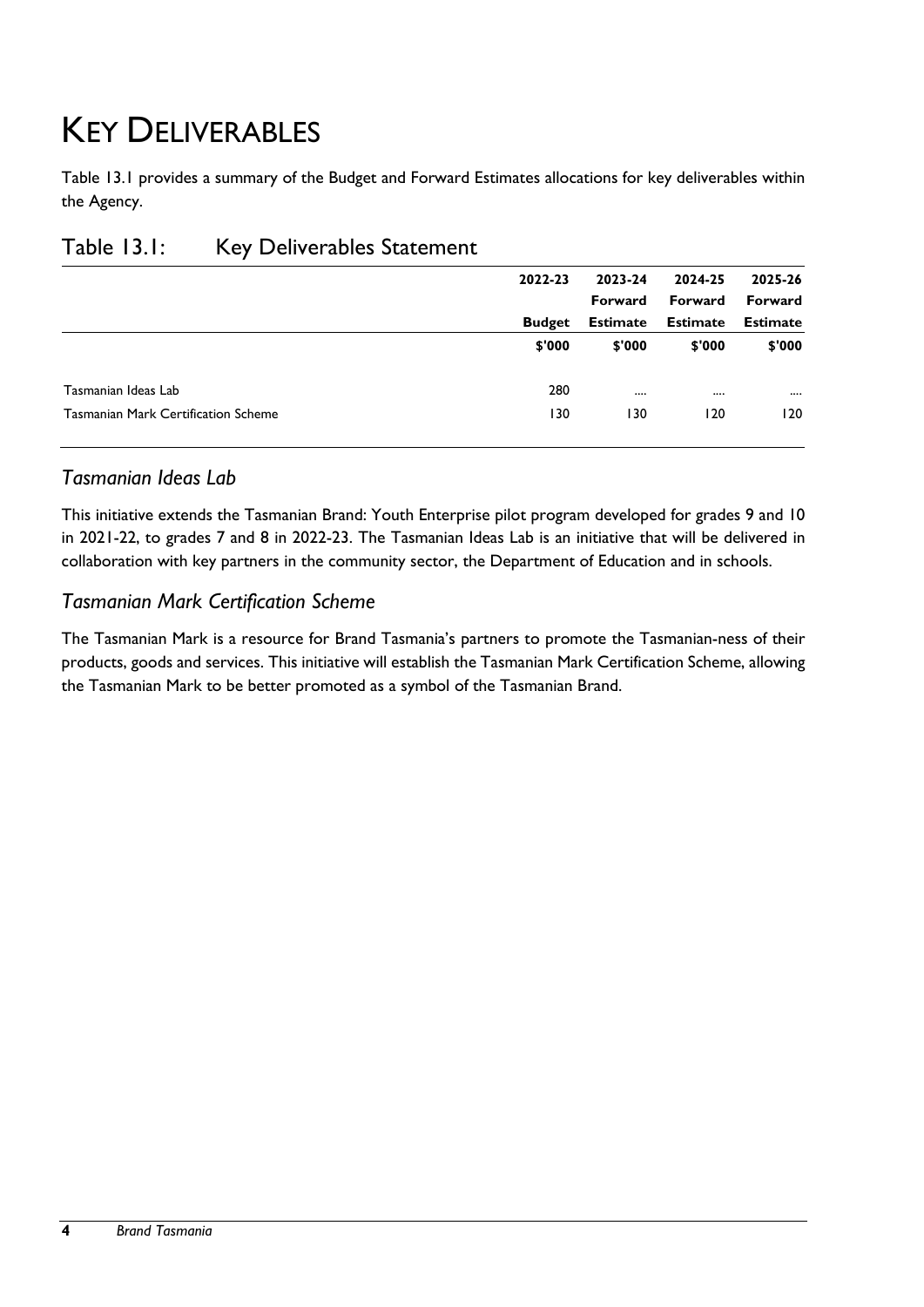## OUTPUT INFORMATION

The Output of Brand Tasmania is provided under:

Output Group 1 - Brand Tasmania.

Table 13.2 provides an Output Group Expense Summary for Brand Tasmania.

#### Table 13.2: Output Group Expense Summary

|                                 | $2021 - 22$   | 2022-23       | 2023-24         | 2024-25         | 2025-26         |
|---------------------------------|---------------|---------------|-----------------|-----------------|-----------------|
|                                 |               |               | Forward         | Forward         | Forward         |
|                                 | <b>Budget</b> | <b>Budget</b> | <b>Estimate</b> | <b>Estimate</b> | <b>Estimate</b> |
|                                 | \$'000        | \$'000        | \$'000          | \$'000          | \$'000          |
| <b>Premier</b>                  |               |               |                 |                 |                 |
| Output Group I - Brand Tasmania |               |               |                 |                 |                 |
| 1.1 Brand Tasmania <sup>1</sup> | 2 3 2 8       | 3 0 8 7       | 2 2 4 4         | 2 2 6 4         | 2 160           |
|                                 | 2 3 2 8       | 3 0 8 7       | 2 2 4 4         | 2 2 6 4         | 2 160           |
| <b>TOTAL</b>                    | 2 3 2 8       | 3 0 8 7       | 2 2 4 4         | 2 2 6 4         | 2 160           |
|                                 |               |               |                 |                 |                 |

Note:

I. The variation over the Budget and Forward Estimates in Brand Tasmania reflects the funding profile for the Tasmanian Ideas Lab and Tasmanian Mark Certification Scheme initiatives.

## Output Group 1: Brand Tasmania

#### *1.1 Brand Tasmania*

Brand Tasmania's purpose is to bring more value to everything Tasmanian.

This Output delivers on the objectives of Brand Tasmania by ensuring Tasmania has a contemporary, best practice approach to managing, developing, promoting and protecting Tasmania's Brand, in order to:

- strengthen Tasmania's image and reputation locally, nationally and internationally;
- ensure Tasmania's Brand is nurtured, enhanced and promoted as a key asset of the Tasmanian community;
- enhance the attractiveness of Tasmania as a place in which to live, work, study, visit, invest or trade; and
- maximise the profile and the competitive position of Tasmanian goods, services, experiences and products in local, national and international markets.

In 2022-23, Brand Tasmania's work will be focussed on the continued implementation of its 2019-2024 Strategic Plan and delivering projects and collaborative activities with its partners across government, industry and the community.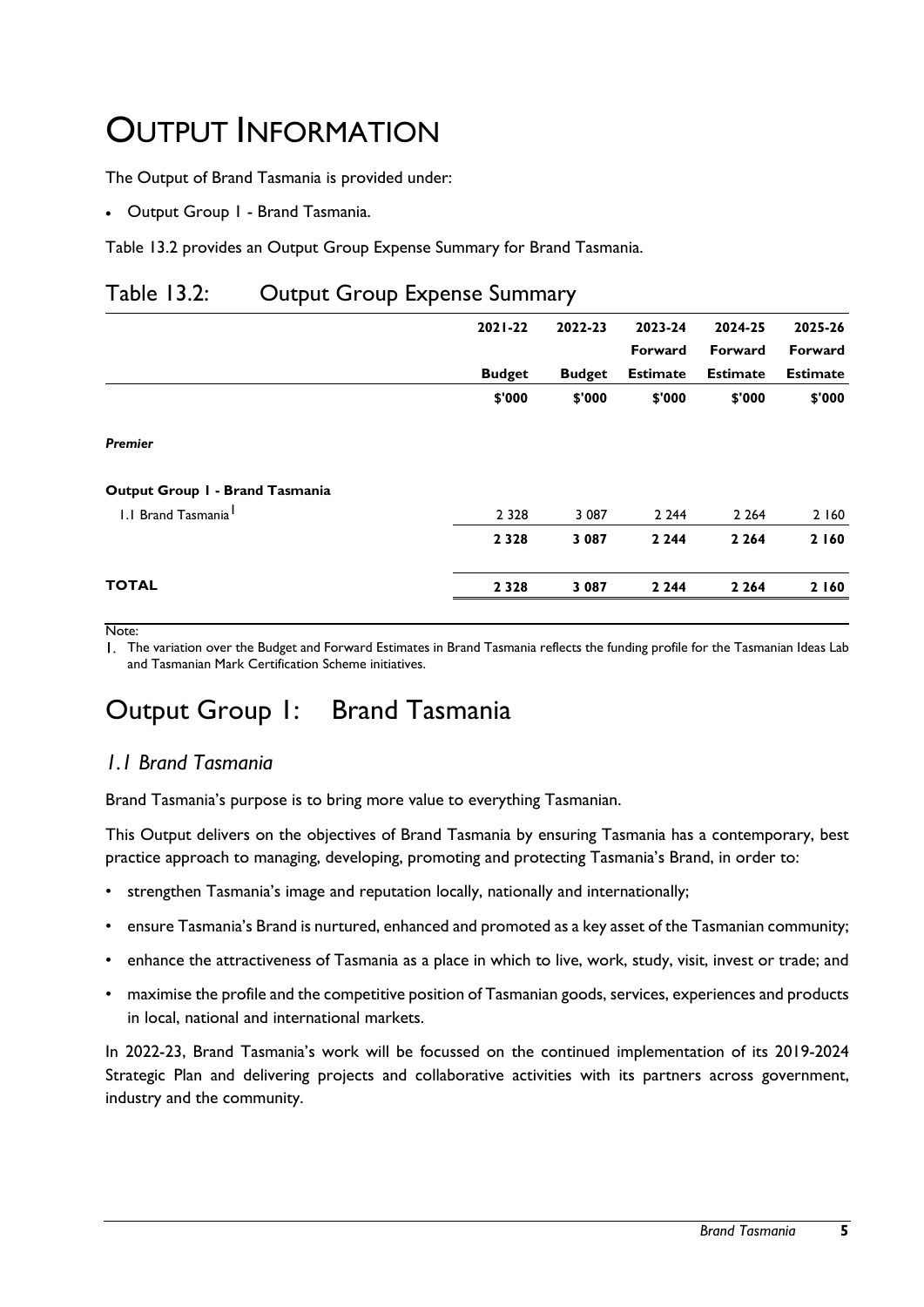|                |         |         |                          | 2022-23       |
|----------------|---------|---------|--------------------------|---------------|
| <b>Measure</b> | Actual  |         | <b>Target</b>            | <b>Target</b> |
|                |         |         |                          |               |
|                |         |         |                          |               |
| Satisfactory/  |         |         |                          |               |
| Unsatisfactory | na      | na      | na                       | Satisfactory  |
| Number         | na      | 888     | 2 700                    | 3 0 0 0       |
| Number         | 27      | 27      | 15                       | 20            |
|                |         |         |                          |               |
| Number         | 880     | 697     | 225                      | 300           |
|                |         |         |                          |               |
| Number         | na      | 62      | 75                       | 100           |
| Number         | na      | 699     | 2 500                    | 2 7 5 0       |
|                | Unit of | 2019-20 | 2020-21<br><b>Actual</b> | $2021 - 22$   |

#### Table 13.3: Performance Information - Output Group 1

Notes:

This measure will be determined through an annual stakeholder survey commencing in 2022-23.

This measure includes workshop and webinar participants.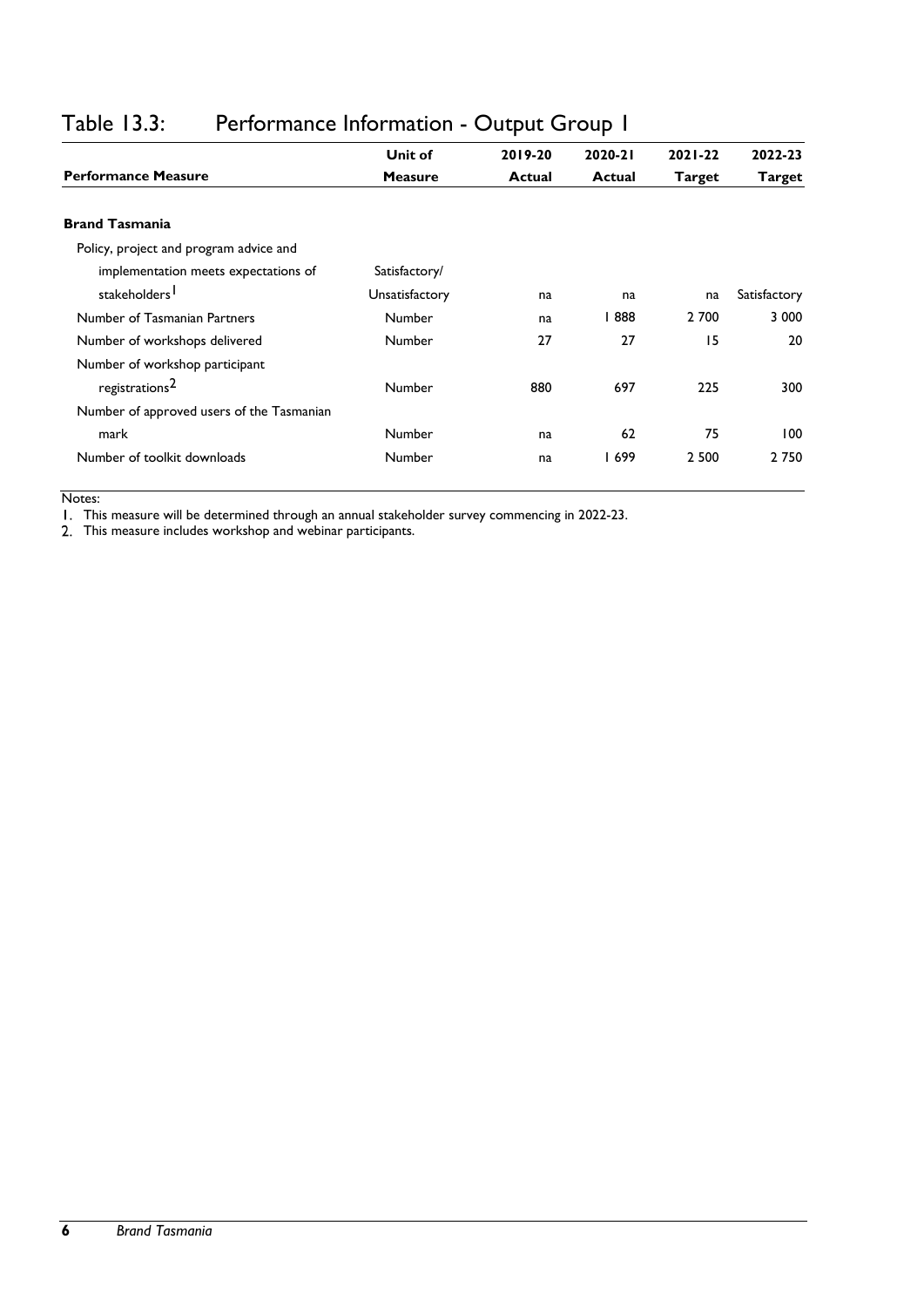## DETAILED BUDGET STATEMENTS

### Table 13.4: Statement of Comprehensive Income

|                                                | $2021 - 22$   | 2022-23       | 2023-24         | 2024-25         | 2025-26         |
|------------------------------------------------|---------------|---------------|-----------------|-----------------|-----------------|
|                                                |               |               | Forward         | Forward         | Forward         |
|                                                | <b>Budget</b> | <b>Budget</b> | <b>Estimate</b> | <b>Estimate</b> | <b>Estimate</b> |
|                                                | \$'000        | \$'000        | \$'000          | \$'000          | \$'000          |
| Revenue and other income                       |               |               |                 |                 |                 |
| Appropriation revenue - operating <sup>1</sup> | 2 2 3 2       | 2807          | 2 0 6 0         | 2 0 8 0         | 2116            |
| Other revenue from government                  | 84            | 116           |                 |                 |                 |
| Sales of goods and services                    | 12            | 28            | 28              | 29              | 29              |
| Other revenue                                  |               | 176           | 196             | 196             | 56              |
| <b>Total revenue</b>                           | 2 3 2 8       | 3 1 2 7       | 2 2 8 4         | 2 3 0 5         | 2 2 0 1         |
| <b>Total income</b>                            | 2 3 2 8       | 3 1 2 7       | 2 2 8 4         | 2 3 0 5         | 2 2 0 1         |
| <b>Expenses</b>                                |               |               |                 |                 |                 |
| Employee benefits                              | 642           | 722           | 726             | 730             | 737             |
| Supplies and consumables <sup>1</sup>          | 1486          | 885           | 1318            | 1334            | 1223            |
| Grants and subsidies                           | 200           | 480           | 200             | 200             | 200             |
| <b>Total expenses</b>                          | 2 3 2 8       | 3 0 8 7       | 2 2 4 4         | 2 2 6 4         | 2 160           |
| <b>Net result</b>                              |               | 40            | 40              | 41              | 41              |
| <b>Comprehensive result</b>                    | $\cdots$      | 40            | 40              | 41              | 41              |

Note:

The increase in Appropriation revenue - operating and Supplies and consumables in 2022-23 reflects the funding profile for the Tasmanian Ideas Lab and Tasmanian Mark Certification Scheme initiatives.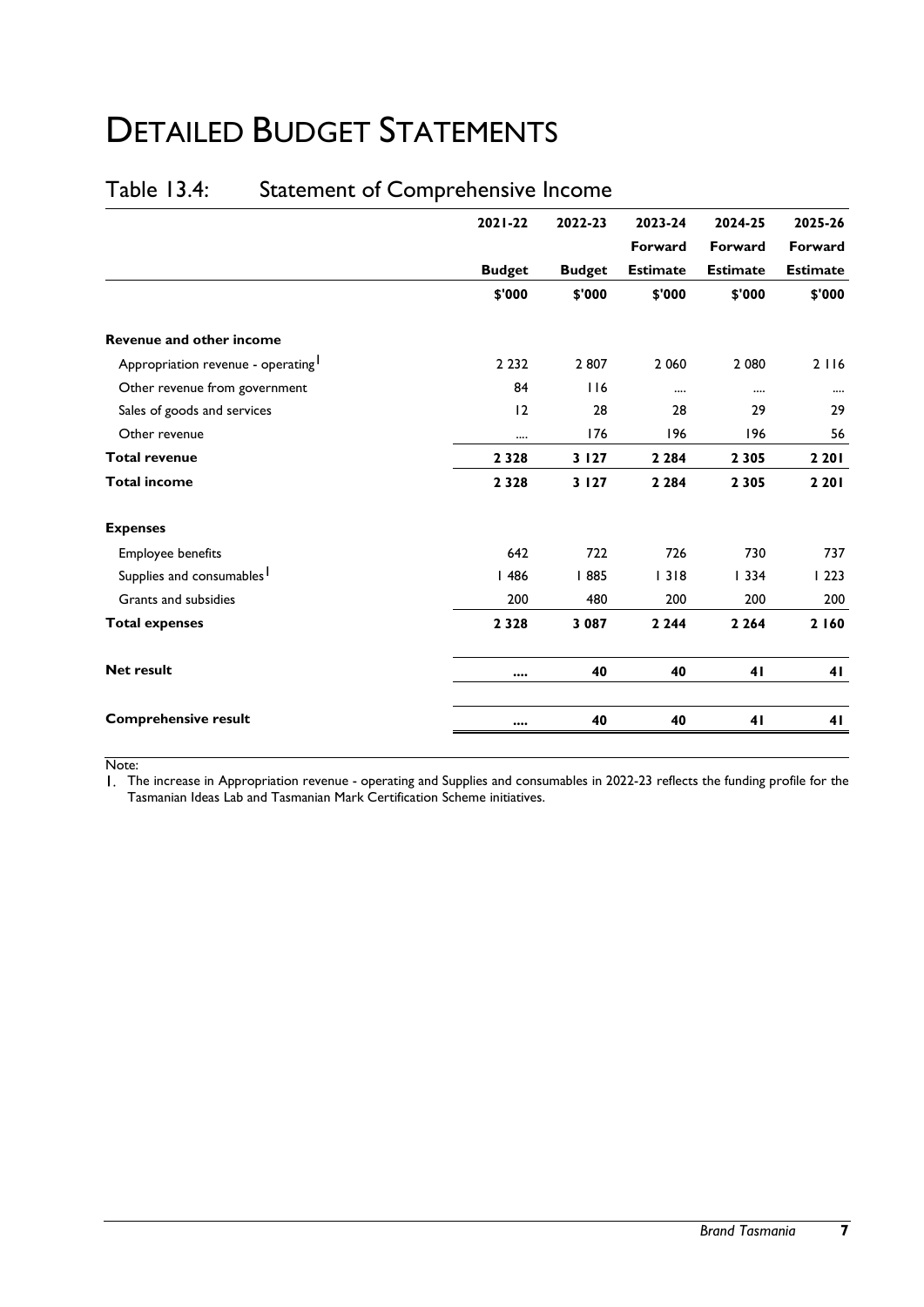|                                         | $2021 - 22$   | 2022-23       | 2023-24         | 2024-25         | 2025-26         |
|-----------------------------------------|---------------|---------------|-----------------|-----------------|-----------------|
|                                         |               |               | Forward         | Forward         | Forward         |
|                                         | <b>Budget</b> | <b>Budget</b> | <b>Estimate</b> | <b>Estimate</b> | <b>Estimate</b> |
|                                         | \$'000        | \$'000        | \$'000          | \$'000          | \$'000          |
| <b>Premier</b>                          |               |               |                 |                 |                 |
| Output Group I - Brand Tasmania         |               |               |                 |                 |                 |
| 1.1 Brand Tasmania <sup>1</sup>         | 2 2 3 2       | 2807          | 2 0 6 0         | 2 0 8 0         | 2 116           |
|                                         | 2 2 3 2       | 2807          | 2 0 6 0         | 2 0 8 0         | 2116            |
| <b>Brand Tasmania</b>                   |               |               |                 |                 |                 |
| <b>Total Operating Services</b>         | 2 2 3 2       | 2807          | 2 0 6 0         | 2 0 8 0         | 2 116           |
|                                         | 2 2 3 2       | 2807          | 2 0 6 0         | 2080            | 2116            |
| <b>Appropriation Rollover</b>           | 84            | 116           |                 |                 |                 |
| <b>Total Revenue from Appropriation</b> | 2316          | 2923          | 2 0 6 0         | 2 0 8 0         | 2 1 1 6         |
| Controlled Revenue from Appropriation   | 2316          | 2923          | 2 0 6 0         | 2 0 8 0         | 2 116           |
|                                         | 2316          | 2923          | 2 0 6 0         | 2 0 8 0         | 2 1 1 6         |

### Table 13.5: Revenue from Appropriation by Output

Note:

The variation over the Budget and Forward Estimates in Brand Tasmania reflects the funding profile for the Tasmanian Ideas Lab and Tasmanian Mark Certification Scheme initiatives.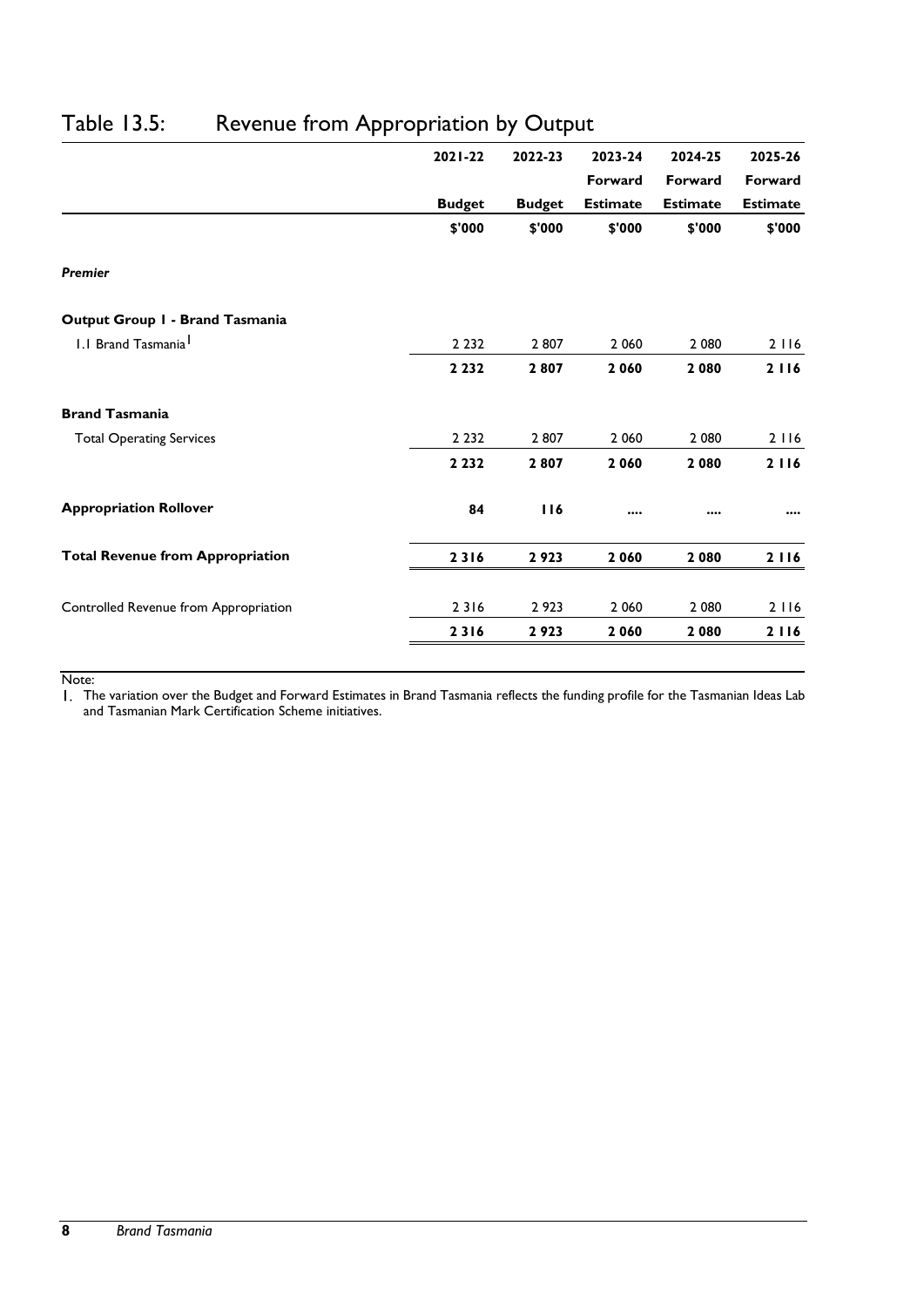|                                 | 2022           | 2023                    | 2024            | 2025                    | 2026                    |
|---------------------------------|----------------|-------------------------|-----------------|-------------------------|-------------------------|
|                                 |                |                         | Forward         | Forward                 | Forward                 |
|                                 | <b>Budget</b>  | <b>Budget</b>           | <b>Estimate</b> | <b>Estimate</b>         | <b>Estimate</b>         |
|                                 | \$'000         | \$'000                  | \$'000          | \$'000                  | \$'000                  |
| <b>Assets</b>                   |                |                         |                 |                         |                         |
| <b>Financial assets</b>         |                |                         |                 |                         |                         |
| Cash and deposits               |                | 52                      | 78              | 105                     | 131                     |
| Receivables                     | $\mathbf{2}$   | 9                       | 9               | 9                       | 9                       |
|                                 | $\mathbf{2}$   | 71                      | 97              | 124                     | 150                     |
| <b>Non-financial assets</b>     |                |                         |                 |                         |                         |
| Inventories                     |                | 68                      | 82              | 96                      | 111                     |
| Intangibles <sup>1</sup>        | 119            | 507                     | 507             | 507                     | 507                     |
| Other assets                    | $\overline{7}$ | 33                      | 33              | 33                      | 33                      |
|                                 | 126            | 608                     | 622             | 636                     | 651                     |
| <b>Total assets</b>             | 128            | 679                     | 719             | 760                     | 801                     |
| <b>Liabilities</b>              |                |                         |                 |                         |                         |
| Payables                        | 23             | 20                      | 20              | 20                      | 20                      |
| Employee benefits               | 127            | 187                     | 187             | 187                     | 187                     |
| Other liabilities               | $\cdots$       | $\overline{\mathbf{4}}$ | 4               | $\overline{\mathbf{4}}$ | $\overline{\mathbf{4}}$ |
| <b>Total liabilities</b>        | 150            | 211                     | 211             | 211                     | 211                     |
| <b>Net assets (liabilities)</b> | (22)           | 468                     | 508             | 549                     | 590                     |
| <b>Equity</b>                   |                |                         |                 |                         |                         |
| Accumulated funds               | (22)           | 468                     | 508             | 549                     | 590                     |
| <b>Total equity</b>             | (22)           | 468                     | 508             | 549                     | 590                     |

### Table 13.6: Statement of Financial Position as at 30 June

Note:

The increase in Intangibles in 2023 reflects revised estimates based on 30 June 2021 actuals.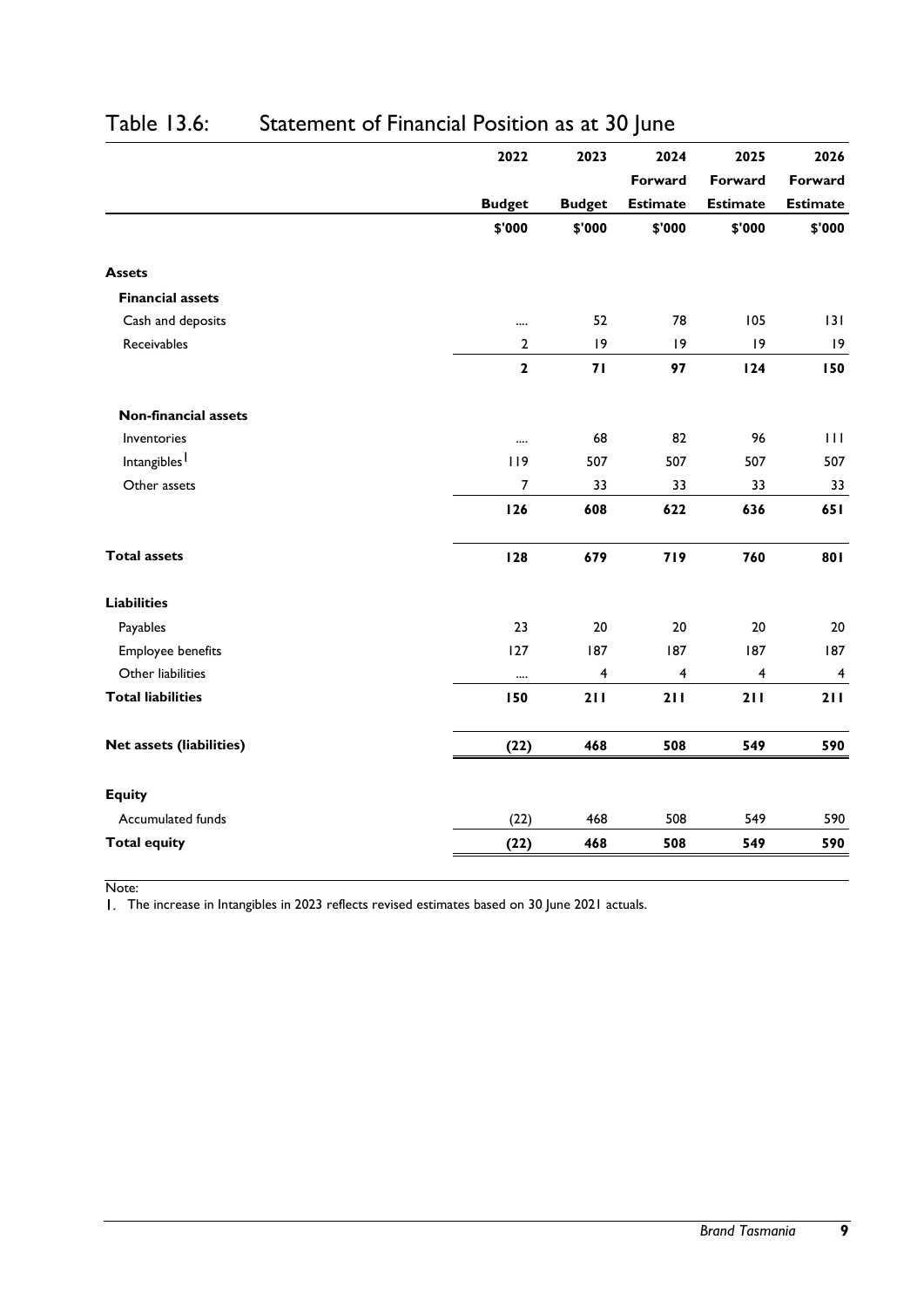|                                                               | 2021-22       | 2022-23       | 2023-24         | 2024-25         | 2025-26         |
|---------------------------------------------------------------|---------------|---------------|-----------------|-----------------|-----------------|
|                                                               |               |               | <b>Forward</b>  | Forward         | Forward         |
|                                                               | <b>Budget</b> | <b>Budget</b> | <b>Estimate</b> | <b>Estimate</b> | <b>Estimate</b> |
|                                                               | \$'000        | \$'000        | \$'000          | \$'000          | \$'000          |
| Cash flows from operating activities                          |               |               |                 |                 |                 |
| <b>Cash inflows</b>                                           |               |               |                 |                 |                 |
| Appropriation receipts - operating                            | 2 2 3 2       | 2807          | 2 0 6 0         | 2 0 8 0         | 2 116           |
| Appropriation receipts - other                                | 84            | 116           |                 | $\cdots$        |                 |
| Sales of goods and services                                   | 12            | 28            | 28              | 29              | 29              |
| <b>GST</b> receipts                                           |               | 65            | 67              | 68              | 69              |
| Other cash receipts                                           |               | 176           | 196             | 196             | 56              |
| <b>Total cash inflows</b>                                     | 2 3 2 8       | 3 192         | 2 3 5 1         | 2 3 7 3         | 2 2 7 0         |
| <b>Cash outflows</b>                                          |               |               |                 |                 |                 |
| Employee benefits                                             | (580)         | (650)         | (652)           | (653)           | (655)           |
| Superannuation                                                | (62)          | (72)          | (74)            | (77)            | (82)            |
| <b>GST</b> payments                                           |               | (65)          | (67)            | (68)            | (69)            |
| Grants and subsidies                                          | (200)         | (480)         | (200)           | (200)           | (200)           |
| Supplies and consumables                                      | (1486)        | (1899)        | (1332)          | (1348)          | (1238)          |
| <b>Total cash outflows</b>                                    | (2328)        | (3166)        | (2325)          | (2346)          | (2244)          |
| Net cash from (used by) operating activities                  |               | 26            | 26              | 27              | 26              |
| Net increase (decrease) in cash and cash equivalents<br>held  |               | 26            | 26              | 27              | 26              |
|                                                               |               |               |                 |                 |                 |
| Cash and deposits at the beginning of the reporting<br>period |               | 26            | 52              | 78              | 105             |
| Cash and deposits at the end of the reporting period          |               | 52            | 78              | 105             | 131             |

#### Table 13.7: Statement of Cash Flows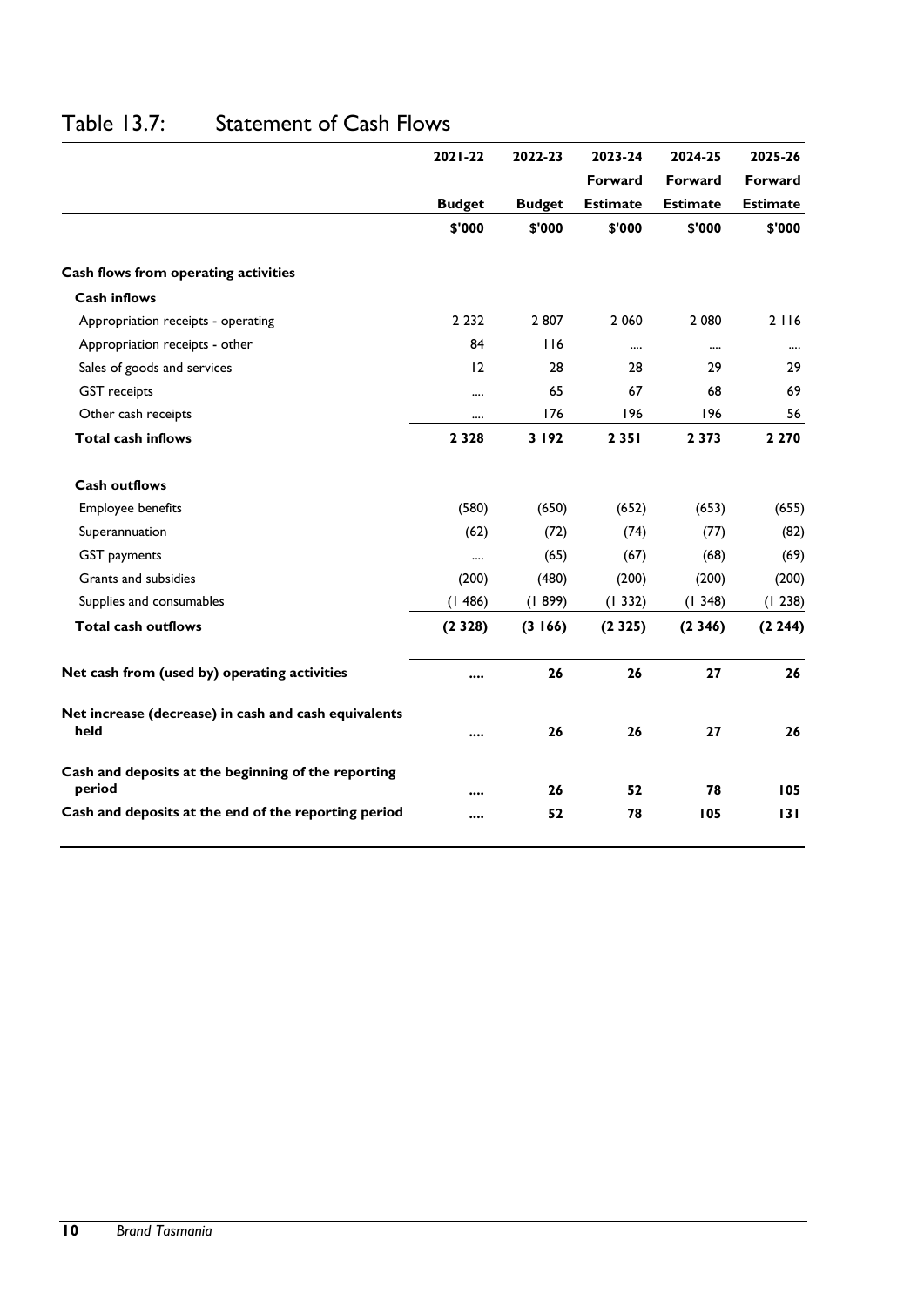# 14 ENVIRONMENT PROTECTION **AUTHORITY**

## AGENCY OUTLINE

The Environment Protection Authority is Tasmania's independent environmental assessment and regulatory body. The EPA was established on 1 December 2021 as a standalone independent State Authority, after its structural and organisational separation from the Department of Natural Resources and Environment Tasmania.

The 2022-23 Budget provides the first full year estimates for the newly created EPA. Further information on the restructure is included in the Output Group Restructure section of this chapter and in chapter 1 of this Budget Paper.

The purpose of the EPA is to assess and regulate developments and activities that may impact on environmental quality and to promote best practice and sustainable environmental management. Its goals are clean air, clean water, clean land, acceptable noise levels and sustainable use of resources.

The EPA operates under the *Environmental Management and Pollution Control Act 1994* and is an integral part of Tasmania's Resource Management and Planning System.

The assessment work of the EPA is overseen by a Board, the regulatory functions are delivered by the Director, Environment Protection Authority, and the Agency is led by the Chief Executive Officer. The CEO also holds the statutory position of Director.

Specialist staff support the Board and Director/CEO to make well informed environmental assessment decisions, through an efficient integrated assessment process. The EPA regulators ensure that major industrial, municipal and community activities employ best practice environmental management.

The EPA also promotes and facilitates the adoption of sustainability and best practice environmental management, to provide the community with information about the quality of the environment and to improve ambient environmental quality, including the remediation of historical environmental damage.

The Minister for Environment and Climate Change, Hon Roger Jaensch MP, has responsibility for the Environmental Management and Pollution Control Act under which the EPA operates.

This chapter provides the EPA's financial information for 2022-23 and the Forward Estimates (2023-24 to 2025-26). Further information on the Authority is provided at www.epa.tas.gov.au.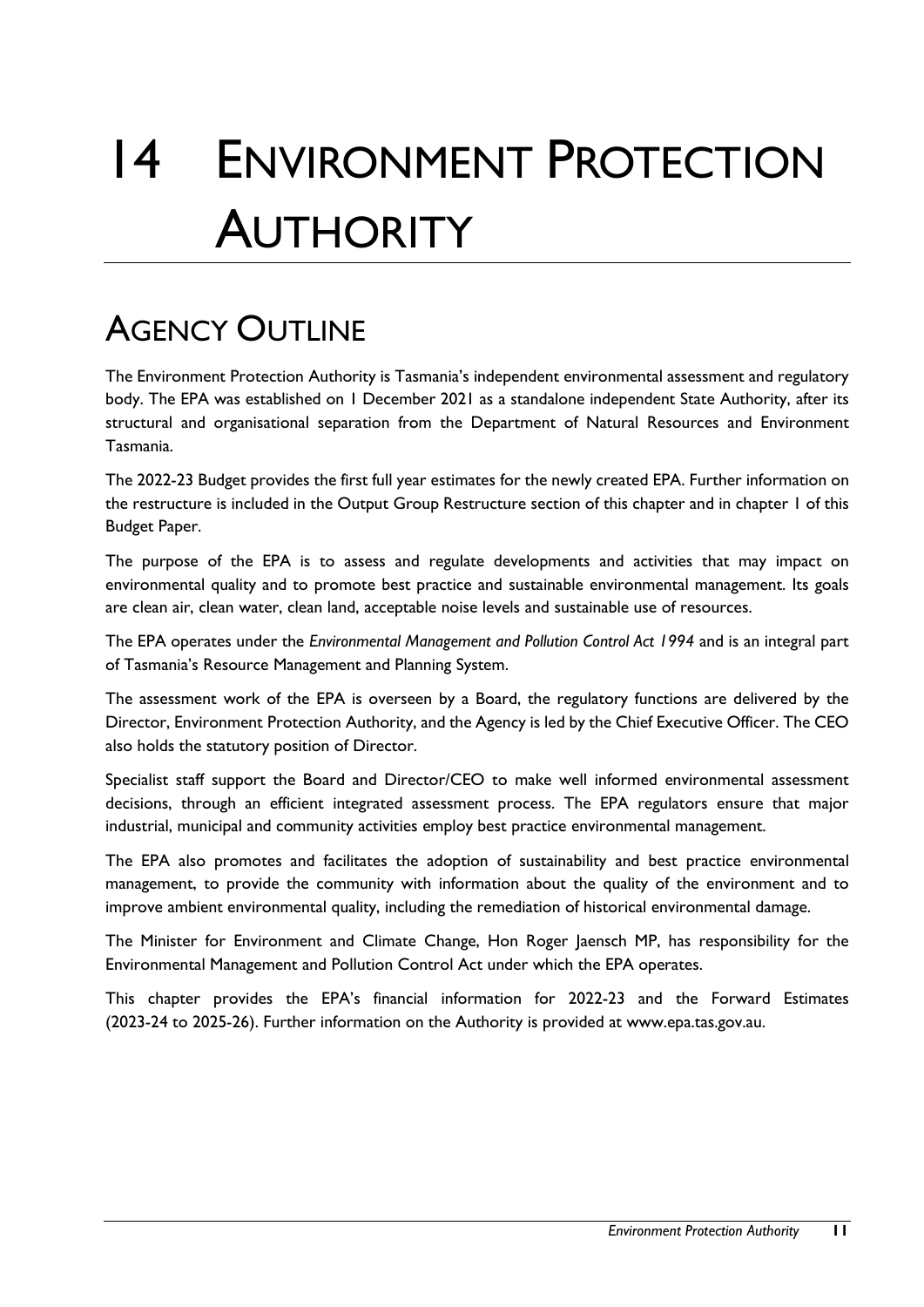## KEY DELIVERABLES

Table 14.1 provides a summary of the Budget and Forward Estimates allocations for key deliverables being undertaken by the Authority.

|                                       | 2022-23       | 2023-24         | 2024-25         | 2025-26         |
|---------------------------------------|---------------|-----------------|-----------------|-----------------|
|                                       |               | Forward         | Forward         | Forward         |
|                                       | <b>Budget</b> | <b>Estimate</b> | <b>Estimate</b> | <b>Estimate</b> |
|                                       | \$'000        | \$'000          | \$'000          | \$'000          |
| Additional Resources for EPA Tasmania | 2 0 0 0       | 2 0 0 0         | 2 0 0 0         | 2 0 0 0         |
| Rent for New EPA Premises in Hobart   | 500           | 500             | 500             | 500             |

#### Table 14.1: Key Deliverables Statement

#### *Additional Resources for EPA Tasmania*

This initiative provides ongoing funding for additional resources to increase the rigour and integrity of environmental assessments as part of the EPA's establishment as a standalone independent State Authority in December 2021.

#### *Rent for New EPA Premises in Hobart*

This initiative provides ongoing funding to support new accommodation in Hobart for EPA staff.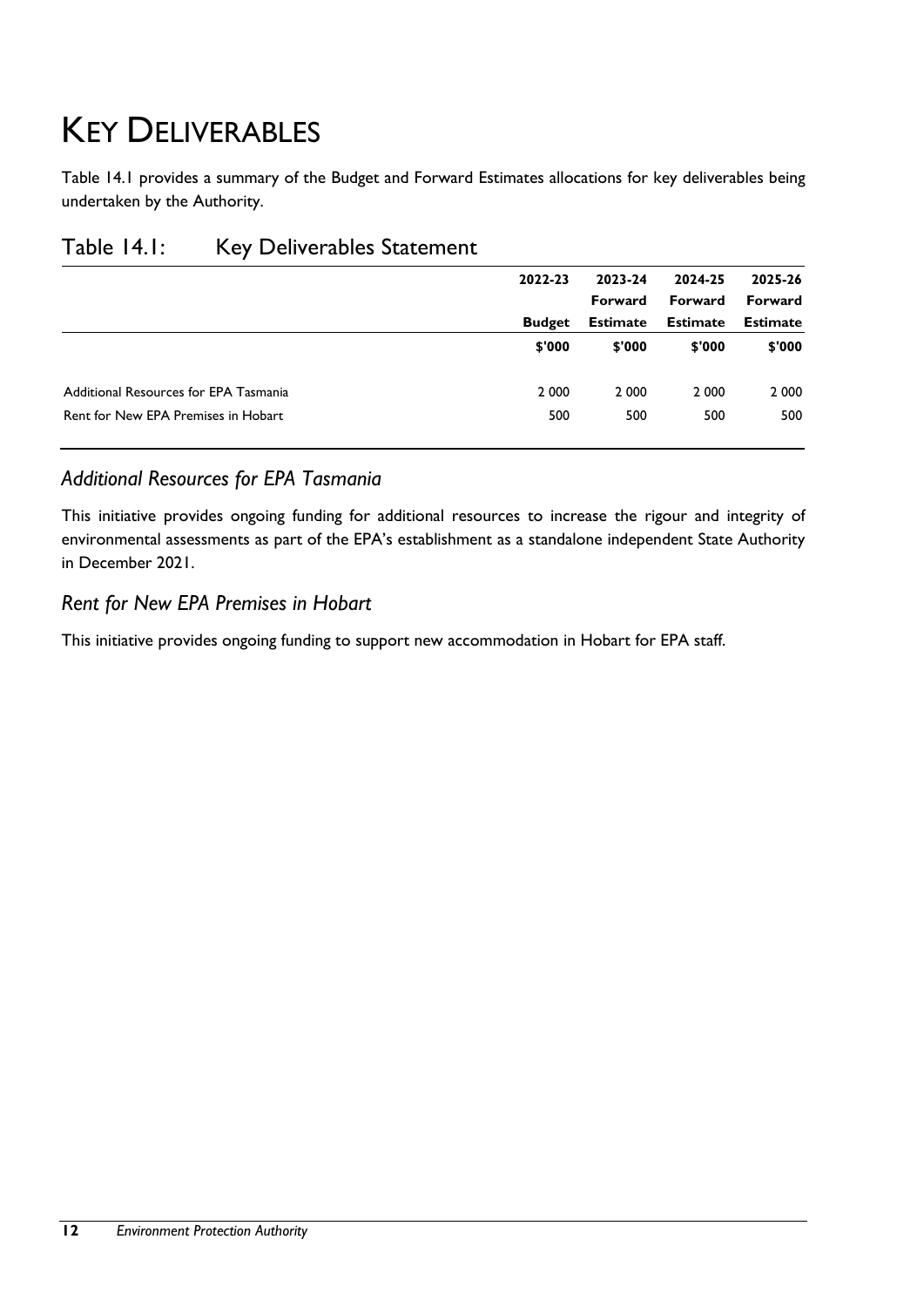## **OUTPUT GROUP RESTRUCTURE**

On 1 December 2021, various administrative instruments, including the *State Service (Restructuring) Order (No. 2) 2021* and the *State Service (Agencies and Heads of Agencies) Order (No. 2) 2021* were made for the purpose of making the EPA a separate agency and amalgamating parts of the Department of Natural Resources and Environment Tasmania with the EPA.

The 2021-22 Budget for the newly created EPA was based on the Department's original 2021-22 Budget estimates for Output 7.1 Environmental Management and Pollution Control that related to EPA Tasmania activities and functions for the period 1 December 2021 to 30 June 2022. This included the transfer of the balance of the 2021-22 appropriation and funding from the Department's Financial Management Account (Specific Purpose Account), which includes the balance of the Environmental Protection Fund.

## OUTPUT INFORMATION

Outputs of the EPA are provided under the following Output Group:

Output Group 1 - Environment Protection Authority.

Table 14.2 provides an Output Group Expense Summary for the EPA.

|                                                                          | $2021 - 22$   | 2022-23       | 2023-24         | 2024-25         | 2025-26         |
|--------------------------------------------------------------------------|---------------|---------------|-----------------|-----------------|-----------------|
|                                                                          |               |               | Forward         | Forward         | Forward         |
|                                                                          | <b>Budget</b> | <b>Budget</b> | <b>Estimate</b> | <b>Estimate</b> | <b>Estimate</b> |
|                                                                          | \$'000        | \$'000        | \$'000          | \$'000          | \$'000          |
| <b>Minister for Environment and Climate Change</b>                       |               |               |                 |                 |                 |
| <b>Output Group I - Environment Protection</b><br>Authority <sup>1</sup> |               |               |                 |                 |                 |
| 1.1 Environmental Regulation                                             | 6 3 0 4       | 11012         | 11253           | 11511           | 11811           |
| 1.2 Environmental Assessment                                             | 1820          | 4 4 9 7       | 4 6 3 0         | 4 7 3 7         | 4865            |
| 1.3 Finfish Regulation <sup>2</sup>                                      | 286           | 1557          | 1579            | 599             | 1620            |
|                                                                          | 8410          | 17066         | 17462           | 17847           | 18 29 6         |
| <b>TOTAL</b>                                                             | 8410          | 17066         | 17462           | 17847           | 18296           |

#### Table 14.2: Output Group Expense Summary

Notes:

2. The increase in Finfish Regulation in 2022-23 reflects a transfer within the Output Group of expenditure in relation to the Salmon Environmental Levy.

<sup>1.</sup> The increase in expenses in 2022-23 across the Output Group primarily reflects the first full year Budget allocation for the EPA and funding for 2022-23 Budget initiatives. The operational support costs for the EPA are allocated to Environmental Regulation.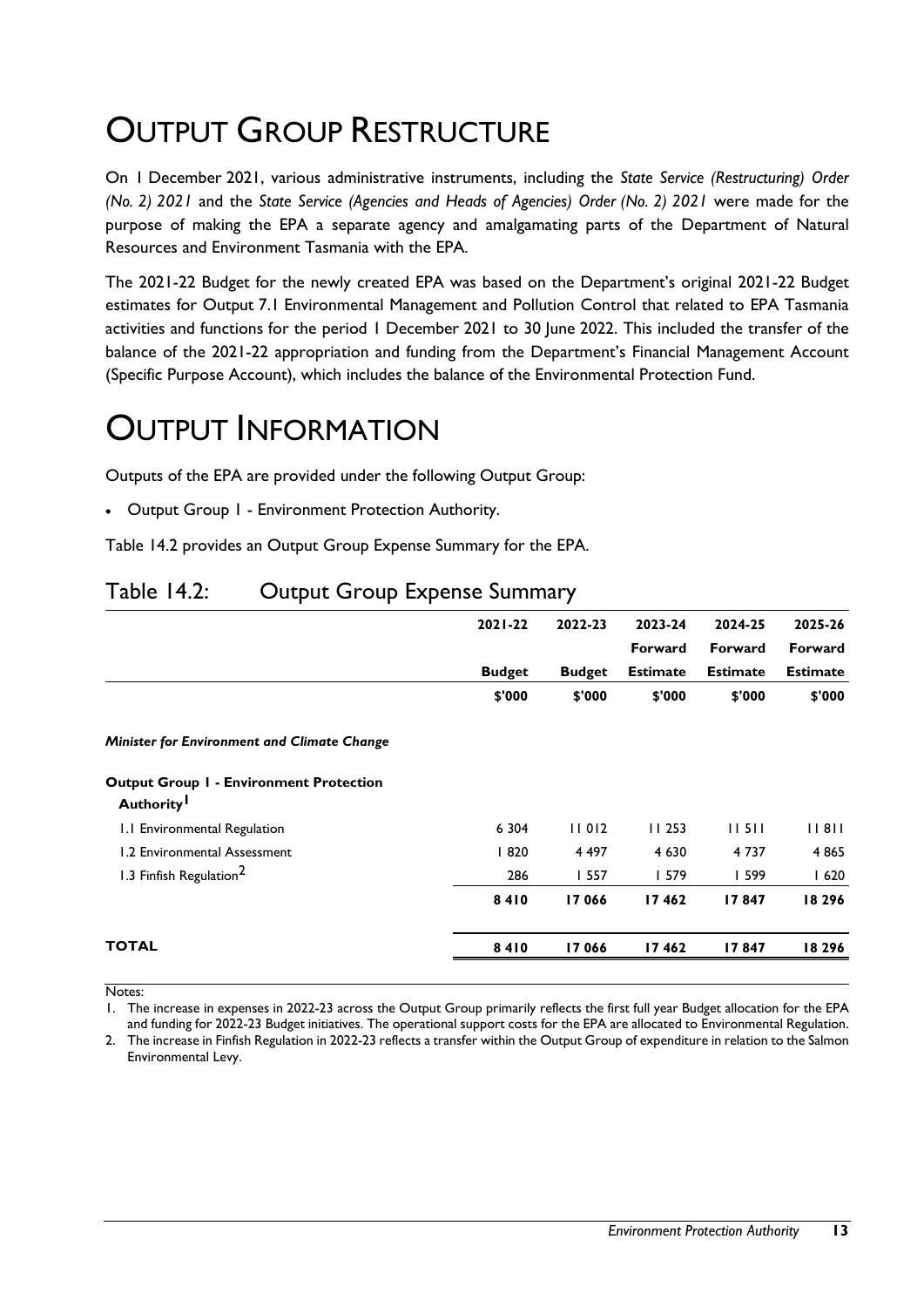## Output Group 1: Environment Protection Authority

#### *1.1 Environmental Regulation*

This Output undertakes activities to develop high quality, contemporary policies and strategies for the protection of the environment; ensure development proposals meet appropriate guidelines and standards; regulate, via a risk-based approach, environmental impacts of large industrial and municipal activities; and monitor environmental performance.

#### *1.2 Environmental Assessment*

This Output is responsible for assessing the potential environmental impacts of certain activities under the Environmental Management and Pollution Control Act. The environmental impact assessment process focuses on minimising environmental harm, nuisance and pollution relating to noise, air quality, water quality and natural values. The assessment process includes the preparation of environmental impact statements by proponents and the opportunity for public representations on development proposals.

#### *1.3 Finfish Regulation*

This Output implements the policy and regulatory framework for the identification and assessment of risks to the receiving environment from marine and freshwater finfish farming activity, and applies regulatory responses that protect and enhance environmental values.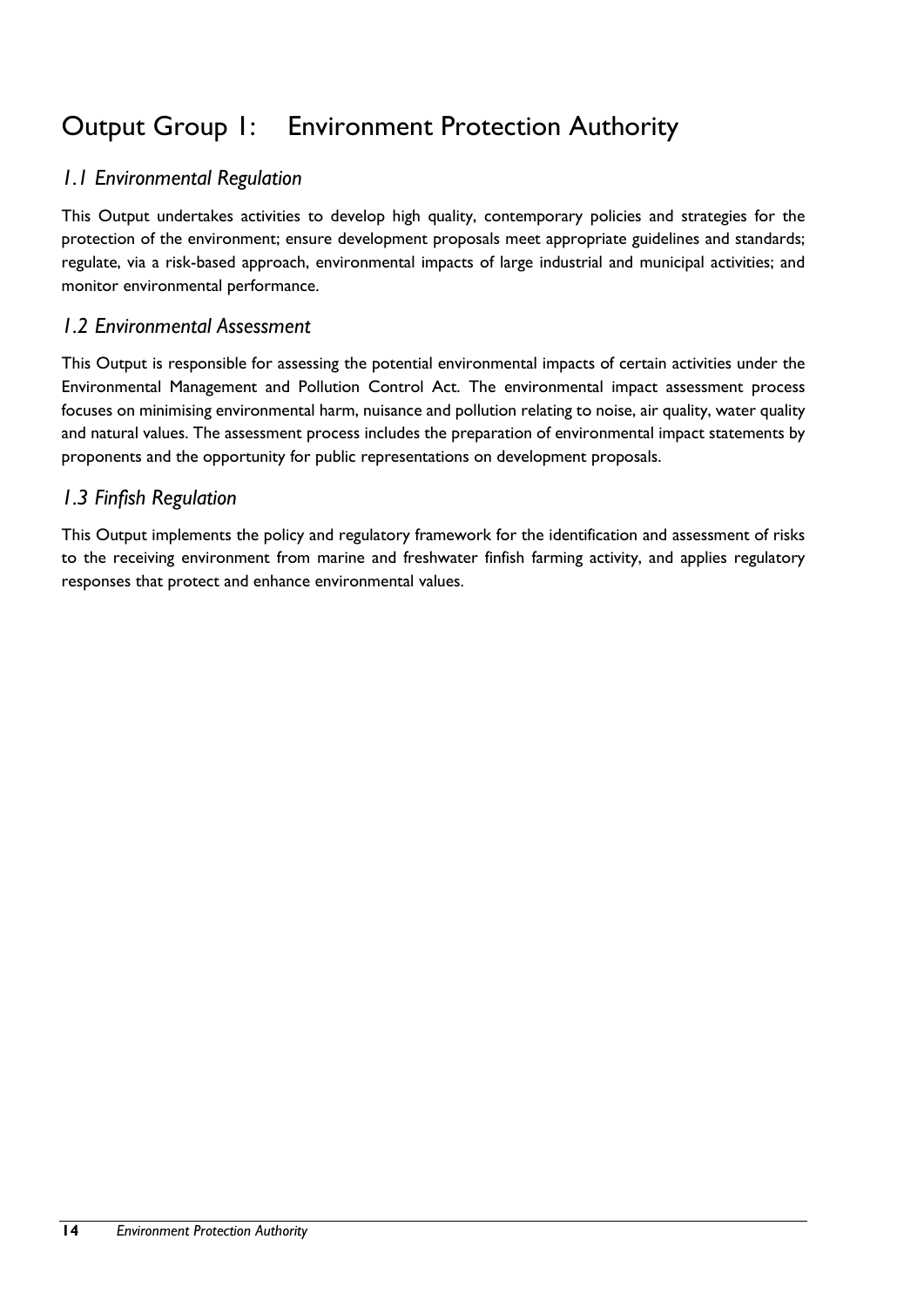| <b>Unit of</b> | 2019-20 | $2020 - 21$    | $2021 - 22$   | 2022-23       |
|----------------|---------|----------------|---------------|---------------|
| <b>Measure</b> | Actual  | <b>Actual</b>  | <b>Target</b> | <b>Target</b> |
|                |         |                |               |               |
| No. of days    | 5       | $\overline{2}$ | $\Omega$      | 0             |
| No. of days    | 0       |                | 0             | 0             |
| No. of days    | 4       | П              | 0             | 0             |
| No. of days    | 0       | 3              | 0             | 0             |
| No. of days    |         | 2              | 0             | 0             |
| No. of days    | 0       | 3              | $\Omega$      | 0             |
|                |         |                |               |               |
|                |         |                |               |               |
|                |         |                |               |               |
|                |         |                |               |               |
| Number         | 204     | 166            | 200           | 200           |
|                |         |                |               |               |
| ℅              | 100     | 93.34          | 100           | 100           |
|                |         |                |               |               |
| ℅              | 49      | 82             | 100           | 100           |
|                |         |                |               |               |

#### Table 14.3: Performance Information - Output Group 1

Notes:

1. The ambient air quality measure is calculated on a calendar year basis. For example, 2019-20 in the above table refers to performance against the standard during the 2019 calendar year.

2. This measure identifies the number of key notices, approvals, licences (excluding renewals) and registrations issued (including variations) under the Environmental Management and Pollution Control Act. These legal instruments are issued as required, and the target figure therefore represents an expected number based on current practice rather than a desirable target.

3. This measure indicates activity performance against section 27H of the Environmental Management and Pollution Control Act, which sets timeframes for the completion of the assessments. Timeframes in sections 27C, 27D and 27FA are not included in these totals.

4. This measure addresses planned audits only.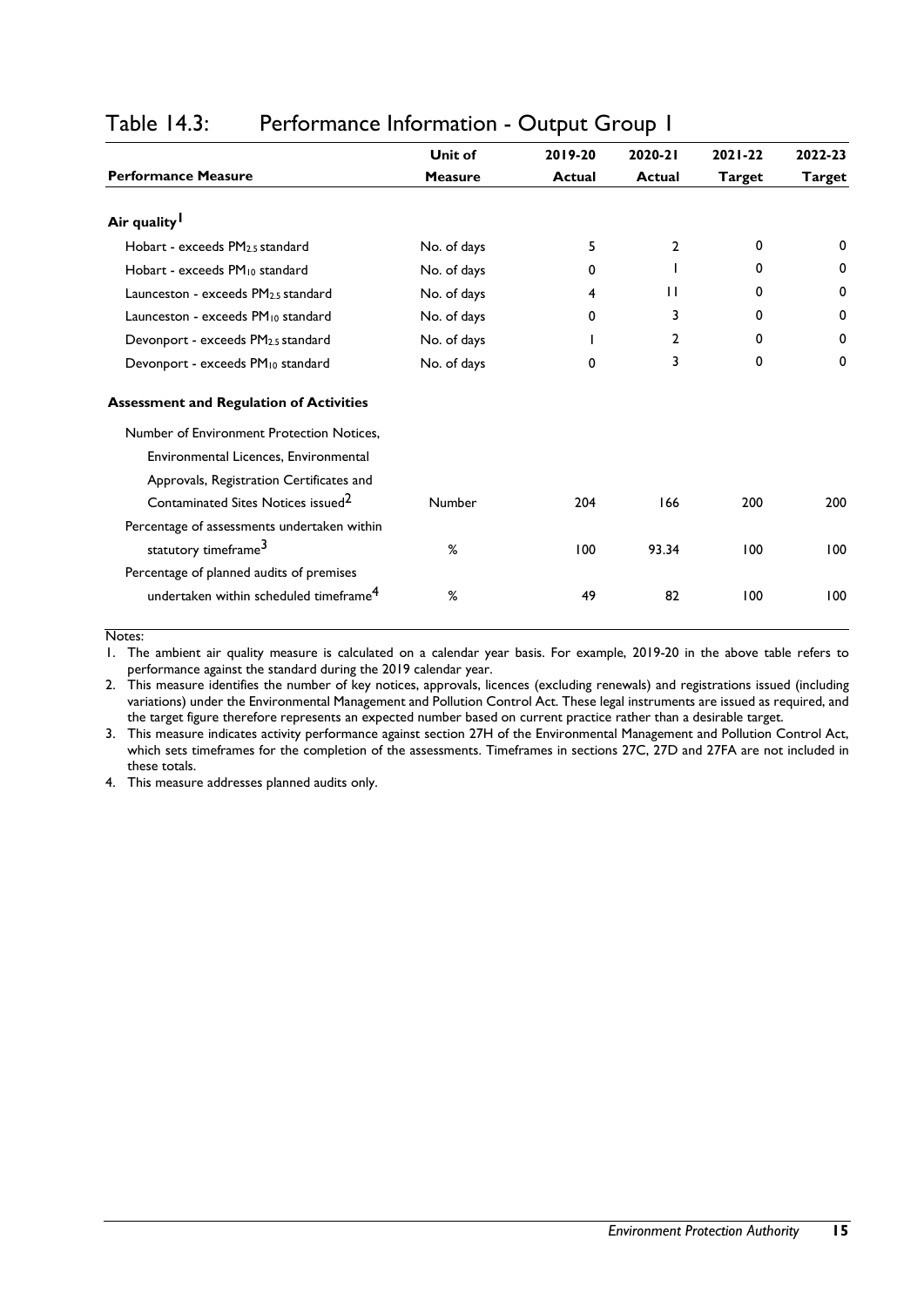## DETAILED BUDGET STATEMENTS

#### Table 14.4: Statement of Comprehensive Income

| 2021-22       | 2022-23       | 2023-24         | 2024-25         | 2025-26         |
|---------------|---------------|-----------------|-----------------|-----------------|
|               |               | Forward         | Forward         | Forward         |
| <b>Budget</b> | <b>Budget</b> | <b>Estimate</b> | <b>Estimate</b> | <b>Estimate</b> |
| \$'000        | \$'000        | \$'000          | \$'000          | \$'000          |
|               |               |                 |                 |                 |
| 7213          | 15 902        | 16 298          | 16 683          | 17 132          |
| 25            | 25            | 25              | 25              | 25              |
| 113           | 116           | $\cdots$        | $\cdots$        |                 |
| 94            | 844           | 844             | 844             | 844             |
| 126           | 126           | 126             | 126             | 126             |
| 7571          | 17013         | 17 293          | 17678           | 18 127          |
| 7571          | 17013         | 17 293          | 17678           | 18 127          |
|               |               |                 |                 |                 |
| 4 174         | 12 5 68       | 12886           | 13 587          | 14 052          |
| 433           | 376           | 376             | 376             | 376             |
| 1295          | 3031          | 3 188           | 3 3 4 1         | 3 4 5 4         |
| 2 4 8 5       | 1044          | 947             | 476             | 346             |
| 23            | 47            | 65              | 67              | 68              |
| 8410          | 17 066        | 17462           | 17847           | 18296           |
| (839)         | (53)          | (169)           | (169)           | (169)           |
|               |               |                 |                 |                 |
| 3 9 3 7       |               |                 |                 |                 |
| 3937          |               |                 |                 |                 |
| 3 0 9 8       | (53)          | (169)           | (169)           | (169)           |
|               |               |                 |                 |                 |

Notes:

1. The increase in Appropriation revenue - operating in 2022-23 primarily reflects the first full year Budget allocation for the EPA and funding for 2022-23 Budget initiatives.

2. The decrease in Sales of goods and services in 2023-24 reflects the anticipated revenue profile for the EPA.

3. The 2021-22 Budget for revenue from the Salmon Environmental Levy was included within the Department of Natural Resources and Environment Tasmania. The increase in Fees and fines from 2022-23 reflects that the estimates for the collection of this Levy are now included in the EPA's 2022-23 Budget and Forward Estimates.

4. The increase in Employee benefits in 2022-23 primarily reflects the first full year Budget allocation for the EPA and funding for the Additional Resources for EPA Tasmania initiative.

5. The increase in Supplies and consumables in 2022-23 primarily reflects the first full year Budget allocation for the EPA and funding for the Rent for New EPA Premises in Hobart initiative.

6. The decrease in Grants and subsidies in 2022-23 and over the Forward Estimates reflects the anticipated expenditure profile for the EPA.

7. The 2021-22 Budget for Other movements taken directly to equity reflects the transfer of net assets from the Department of Natural Resources and Environment Tasmania to the EPA.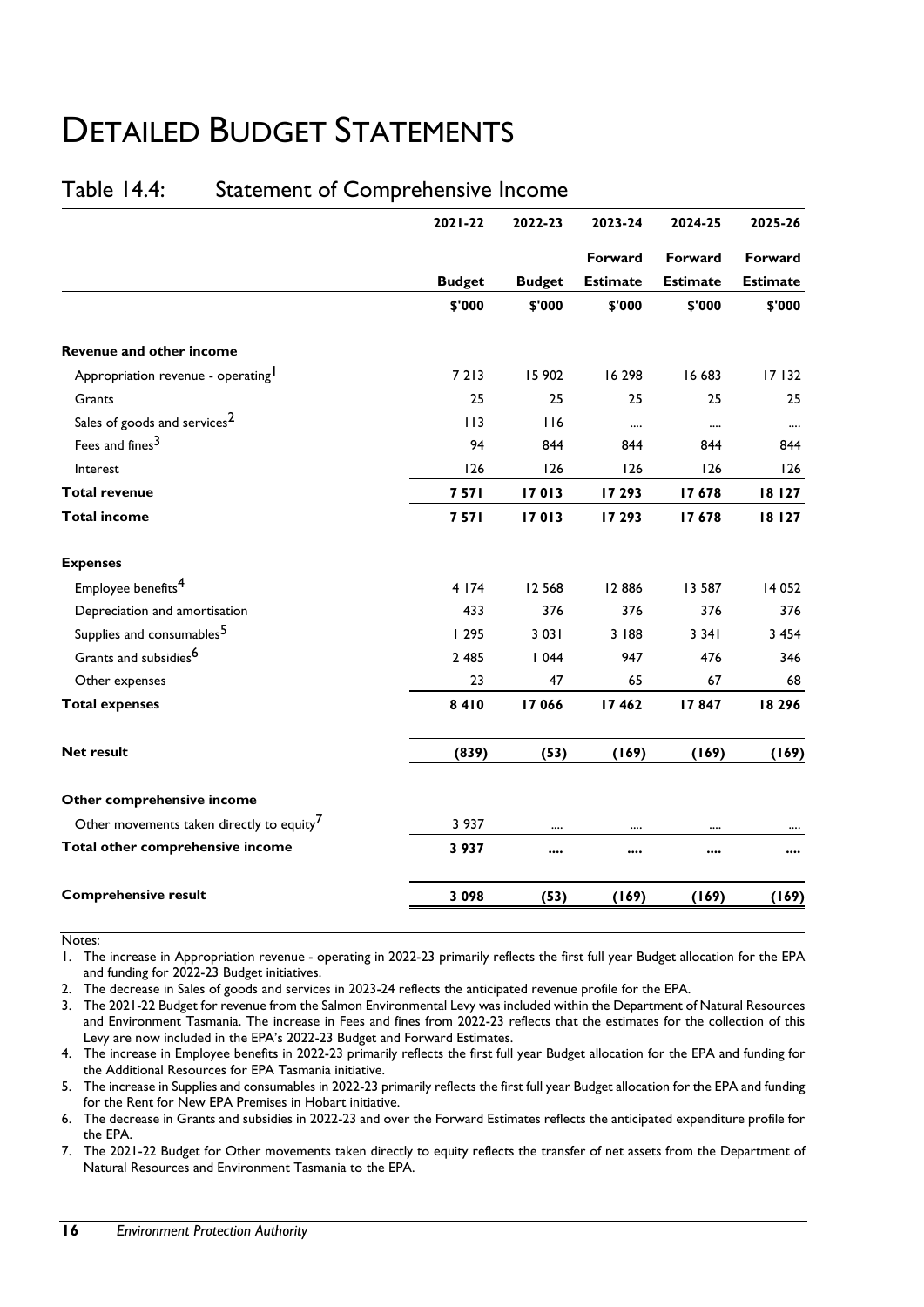|                                       | $2021 - 22$   | 2022-23       | 2023-24                        | 2024-25         | 2025-26         |
|---------------------------------------|---------------|---------------|--------------------------------|-----------------|-----------------|
|                                       |               |               | Forward                        | <b>Forward</b>  | <b>Forward</b>  |
|                                       | <b>Budget</b> | <b>Budget</b> | <b>Estimate</b>                | <b>Estimate</b> | <b>Estimate</b> |
|                                       | \$'000        | \$'000        | \$'000                         | \$'000          | \$'000          |
| Administered revenue and other income |               |               |                                |                 |                 |
| Fees and fines <sup>1</sup>           | 2 4 3 9       | 4 2 8 6       | 4 3 9 3                        | 4 5 0 3         | 4615            |
| <b>Total administered revenue</b>     | 2439          | 4 2 8 6       | 4 3 9 3                        | 4 5 0 3         | 4615            |
| <b>Total administered income</b>      | 2439          | 4 2 8 6       | 4 3 9 3                        | 4 5 0 3         | 4615            |
| <b>Administered expenses</b>          |               |               |                                |                 |                 |
| Transfers to the Public Account       | 2 4 3 9       | 4 2 8 6       | 4 3 9 3                        | 4 5 0 3         | 4615            |
| <b>Total administered expenses</b>    | 2439          | 4 2 8 6       | 4 3 9 3                        | 4 5 0 3         | 4615            |
| <b>Administered net result</b>        |               |               | $\bullet\bullet\bullet\bullet$ |                 |                 |
| Administered comprehensive result     |               |               |                                |                 |                 |

#### Table 14.5: Statement of Comprehensive Income - Administered

Note:

1. The increase in Fees and fines in 2022-23 primarily reflects the first full year estimate for the collection of Environment Fees.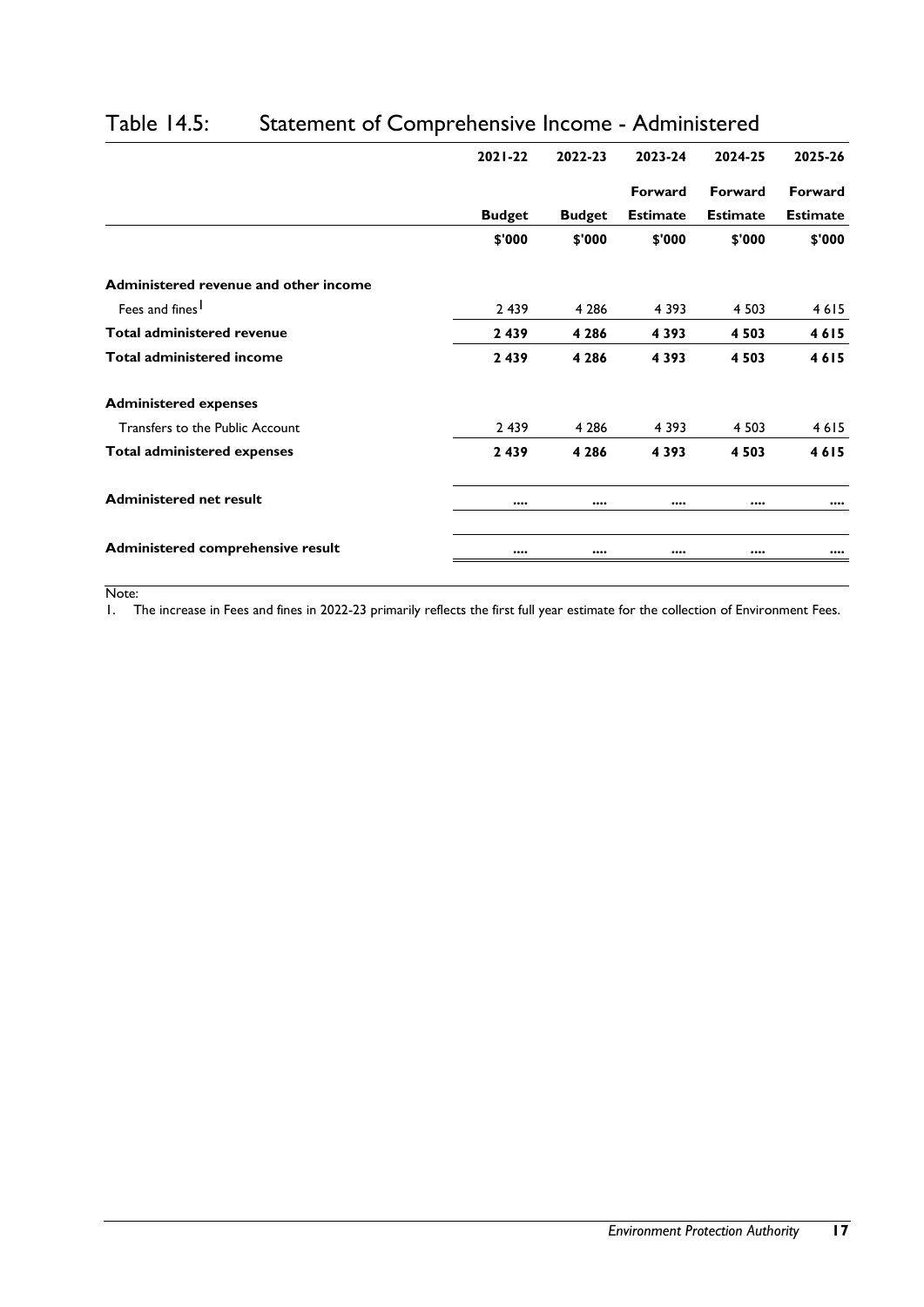|                                                                          | $2021 - 22$   | 2022-23       | 2023-24         | 2024-25         | 2025-26         |
|--------------------------------------------------------------------------|---------------|---------------|-----------------|-----------------|-----------------|
|                                                                          |               |               | Forward         | Forward         | Forward         |
|                                                                          | <b>Budget</b> | <b>Budget</b> | <b>Estimate</b> | <b>Estimate</b> | <b>Estimate</b> |
|                                                                          | \$'000        | \$'000        | \$'000          | \$'000          | \$'000          |
| <b>Minister for Environment and Climate Change</b>                       |               |               |                 |                 |                 |
| <b>Output Group I - Environment Protection</b><br>Authority <sup>1</sup> |               |               |                 |                 |                 |
| 1.1 Environmental Regulation                                             | 5 107         | 10 598        | 10839           | 11097           | 11 397          |
| 1.2 Environmental Assessment                                             | 820           | 4 4 9 7       | 4 6 3 0         | 4737            | 4 8 6 5         |
| 1.3 Finfish Regulation                                                   | 286           | 807           | 829             | 849             | 870             |
|                                                                          | 7213          | 15 902        | 16 298          | 16 683          | 17132           |
| <b>Environment Protection Authority</b>                                  |               |               |                 |                 |                 |
| <b>Total Operating Services</b>                                          | 7213          | 15 902        | 16 298          | 16 683          | 17 132          |
|                                                                          | 7213          | 15 902        | 16 298          | 16 683          | 17132           |
| <b>Total Revenue from Appropriation</b>                                  | 7213          | 15 902        | 16 298          | 16 683          | 17132           |
| Controlled Revenue from Appropriation                                    | 7213          | 15 902        | 16 298          | 16 683          | 17 132          |
|                                                                          | 7213          | 15 902        | 16 298          | 16 683          | 17132           |
|                                                                          |               |               |                 |                 |                 |

#### Table 14.6: Revenue from Appropriation by Output

Note:

1. The increase across this Output Group reflects revenue from appropriation for the first full year Budget allocation for the EPA and funding for 2022-23 Budget initiatives.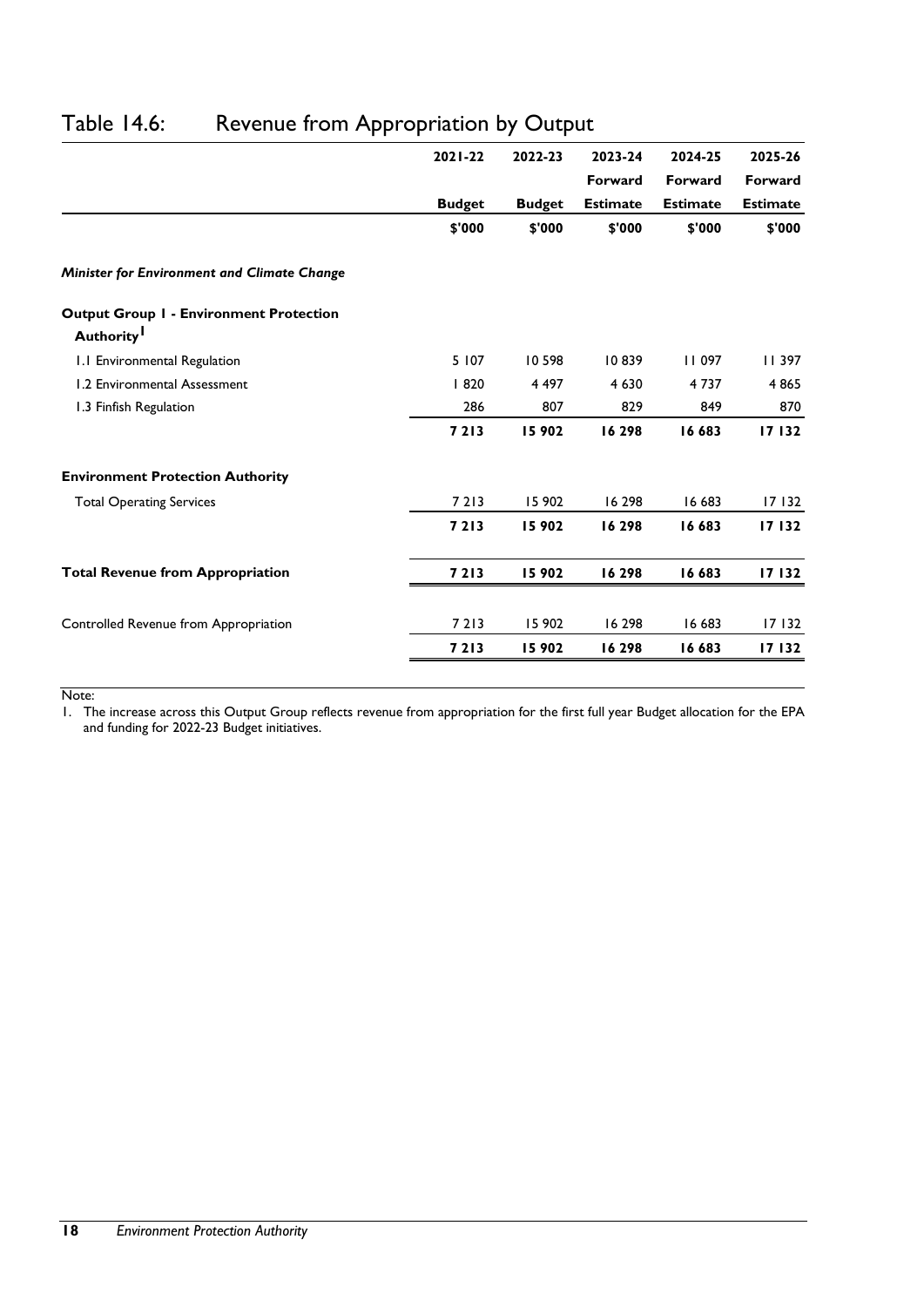|                                                          | 2021-22       | 2022-23       | 2023-24         | 2024-25         | 2025-26         |
|----------------------------------------------------------|---------------|---------------|-----------------|-----------------|-----------------|
|                                                          |               |               | Forward         | Forward         | Forward         |
|                                                          | <b>Budget</b> | <b>Budget</b> | <b>Estimate</b> | <b>Estimate</b> | <b>Estimate</b> |
|                                                          | \$'000        | \$'000        | \$'000          | \$'000          | \$'000          |
| <b>Revenue Collected on Behalf of the Public Account</b> |               |               |                 |                 |                 |
| Environment Fees <sup>1</sup>                            | 2 4 3 9       | 4 2 8 6       | 4 3 9 3         | 4 5 0 3         | 4615            |
|                                                          | 2 4 3 9       | 4 2 8 6       | 4 3 9 3         | 4 5 0 3         | 4615            |
| <b>Total Administered Revenue</b>                        | 2 4 3 9       | 4 2 8 6       | 4 3 9 3         | 4 5 0 3         | 4615            |

#### Table 14.7: Administered Revenue

#### Note:

1. The increase in 2022-23 primarily reflects the first full year estimate for the collection of Environment Fees.

#### Table 14.8: Administered Expenses

|                                              | $2021 - 22$   | 2022-23       | 2023-24         | 2024-25         | 2025-26         |
|----------------------------------------------|---------------|---------------|-----------------|-----------------|-----------------|
|                                              |               |               | Forward         | Forward         | Forward         |
|                                              | <b>Budget</b> | <b>Budget</b> | <b>Estimate</b> | <b>Estimate</b> | <b>Estimate</b> |
|                                              | \$'000        | \$'000        | \$'000          | \$'000          | \$'000          |
| Transfers to the Public Account <sup>1</sup> | 2439          | 4 2 8 6       | 4 3 9 3         | 4 5 0 3         | 4615            |
| <b>Total Administered Expenses</b>           | 2439          | 4 2 8 6       | 4 3 9 3         | 4 5 0 3         | 4615            |

Note:

1. The increase in 2022-23 primarily reflects the first full year estimate for the transfer of Environment Fees to the Public Account.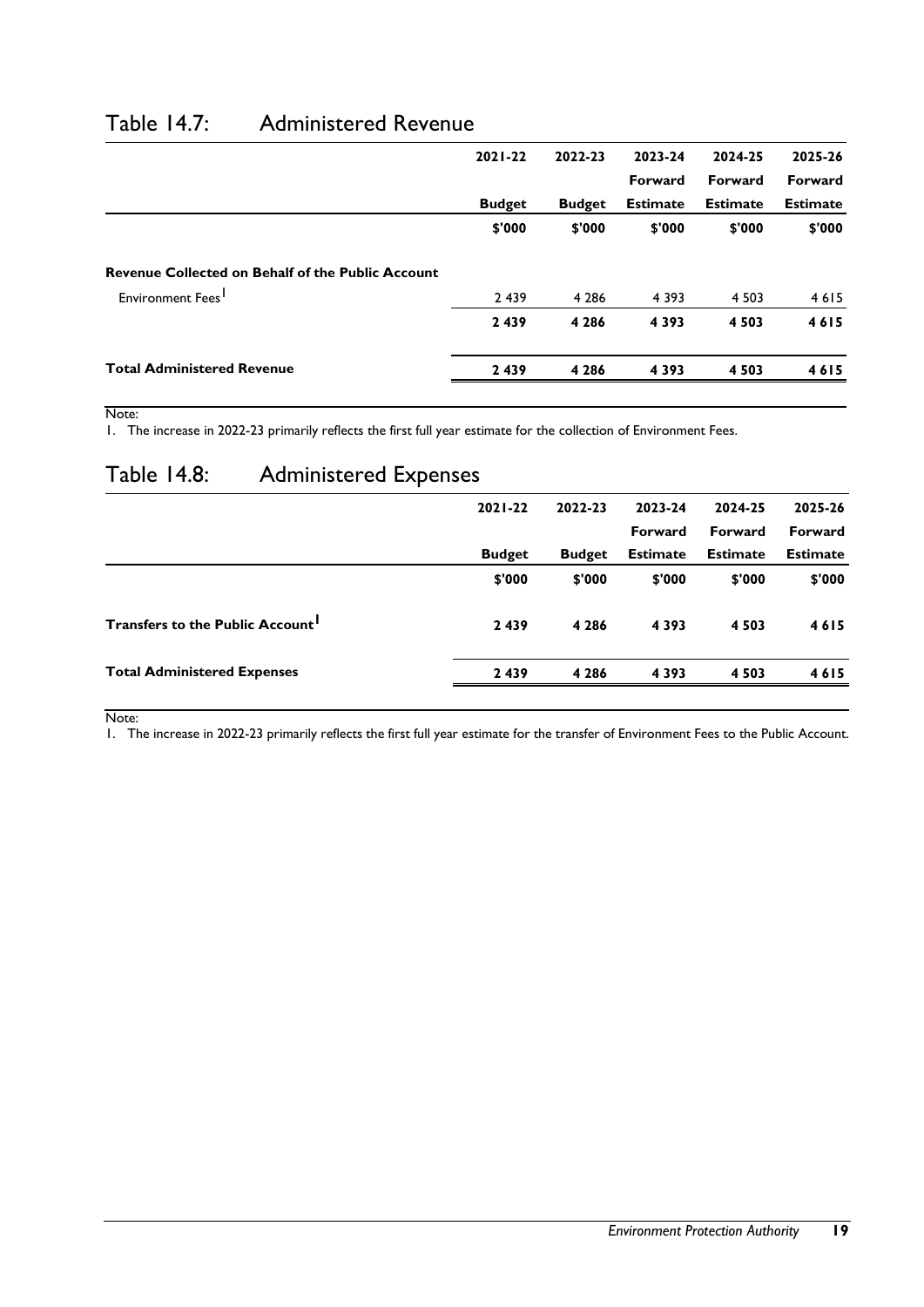|                                            | 2022          | 2023          | 2024            | 2025            | 2026            |
|--------------------------------------------|---------------|---------------|-----------------|-----------------|-----------------|
|                                            |               |               | Forward         | Forward         | Forward         |
|                                            | <b>Budget</b> | <b>Budget</b> | <b>Estimate</b> | <b>Estimate</b> | <b>Estimate</b> |
|                                            | \$'000        | \$'000        | \$'000          | \$'000          | \$'000          |
| <b>Assets</b>                              |               |               |                 |                 |                 |
| <b>Financial assets</b>                    |               |               |                 |                 |                 |
| Cash and deposits                          | 16 208        | 16716         | 16923           | 17 130          | 17337           |
| Receivables                                | 1285          | 1278          | 1278            | 1278            | 1278            |
|                                            | 17493         | 17994         | 18 20 1         | 18 408          | 18615           |
| <b>Non-financial assets</b>                |               |               |                 |                 |                 |
| Property, plant and equipment <sup>1</sup> | 1285          | 1285          | 942             | 599             | 256             |
| Infrastructure                             | 34            | 34            | 31              | 28              | 25              |
| Intangibles                                | 90            | 90            | 60              | 30              |                 |
| Other assets                               | 57            |               |                 | $\cdots$        | $\cdots$        |
|                                            | 1466          | 1409          | 1033            | 657             | <b>281</b>      |
| <b>Total assets</b>                        | 18959         | 19 403        | 19 234          | 19065           | 18896           |
| <b>Liabilities</b>                         |               |               |                 |                 |                 |
| Interest bearing liabilities               | 25            |               |                 |                 |                 |
| Provisions                                 | 7800          | 7800          | 7800            | 7800            | 7800            |
| Employee benefits                          | 2951          | 2951          | 2951            | 2951            | 2951            |
| Other liabilities                          | 5 0 8 5       | 5 0 8 5       | 5 0 8 5         | 5 0 8 5         | 5 0 8 5         |
| <b>Total liabilities</b>                   | 15861         | 15836         | 15836           | 15836           | 15836           |
| <b>Net assets (liabilities)</b>            | 3 0 9 8       | 3 5 6 7       | 3 3 9 8         | 3 2 2 9         | 3 0 6 0         |
| <b>Equity</b>                              |               |               |                 |                 |                 |
| Contributed capital <sup>2</sup>           | 3 9 3 7       |               |                 |                 |                 |
| Accumulated funds <sup>2</sup>             | (839)         | 3 5 6 7       | 3 3 9 8         | 3 2 2 9         | 3 0 6 0         |
| <b>Total equity</b>                        | 3 0 9 8       | 3 5 6 7       | 3 3 9 8         | 3 2 2 9         | 3 0 6 0         |

#### Table 14.9: Statement of Financial Position as at 30 June

Notes:

1. The decrease in Property, plant and equipment in 2024 and across the Forward Estimates reflects depreciation of fixed assets.

2. The change in Contributed capital and Accumulated funds primarily reflects the transfer of net assets from the Department of Natural Resources and Environment Tasmania to the EPA.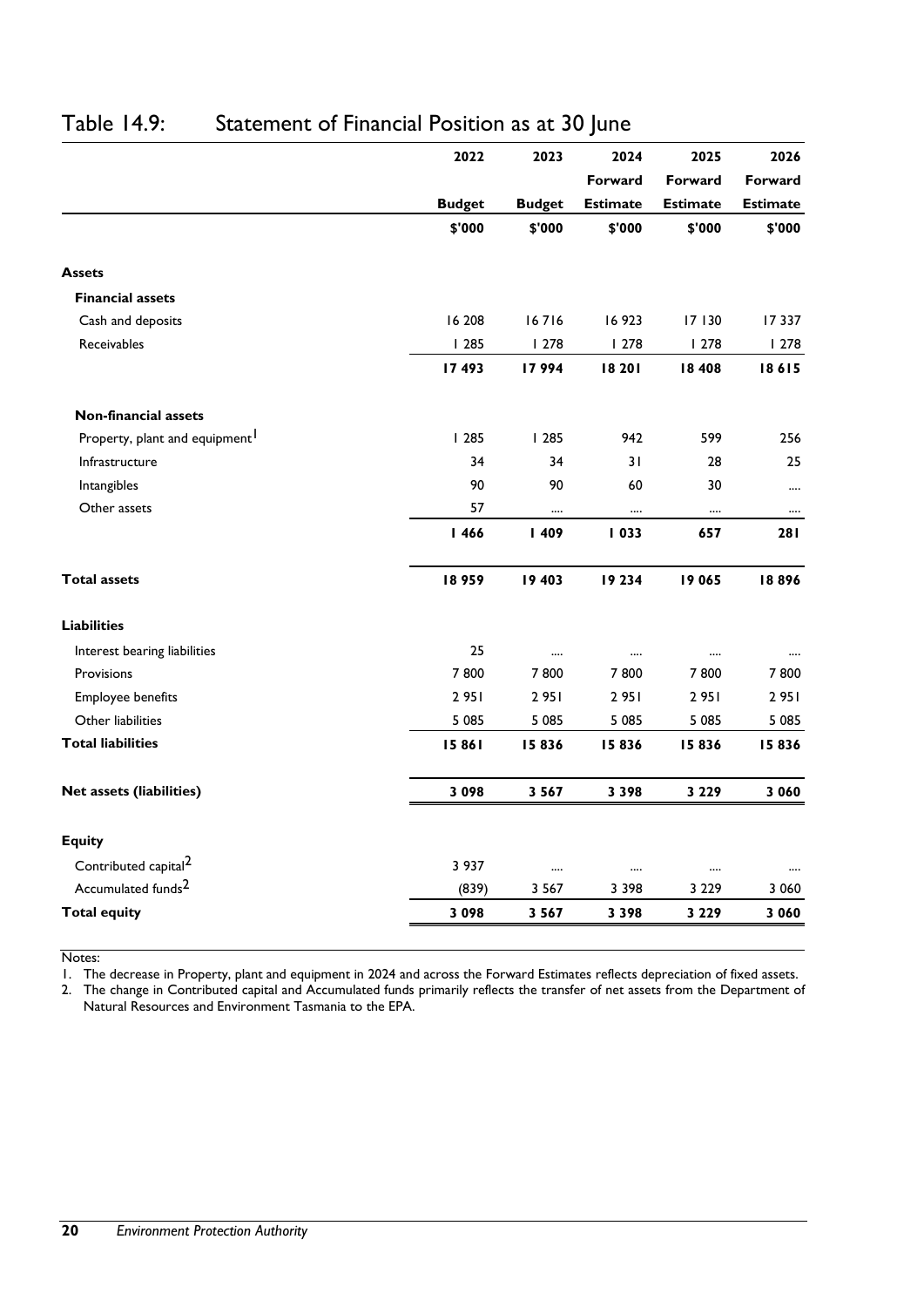|                                                              | 2021-22       | 2022-23       | 2023-24         | 2024-25         | 2025-26         |
|--------------------------------------------------------------|---------------|---------------|-----------------|-----------------|-----------------|
|                                                              |               |               | Forward         | Forward         | Forward         |
|                                                              | <b>Budget</b> | <b>Budget</b> | <b>Estimate</b> | <b>Estimate</b> | <b>Estimate</b> |
|                                                              | \$'000        | \$'000        | \$'000          | \$'000          | \$'000          |
| Cash flows from operating activities                         |               |               |                 |                 |                 |
| <b>Cash inflows</b>                                          |               |               |                 |                 |                 |
| Appropriation receipts - operating                           | 7 2 1 3       | 15 902        | 16 298          | 16 683          | 17132           |
| Grants                                                       | 25            | 25            | 25              | 25              | 25              |
| Sales of goods and services                                  | 113           | 116           | $\cdots$        |                 |                 |
| Fees and fines                                               | 94            | 844           | 844             | 844             | 844             |
| GST receipts                                                 | 1448          | 724           | 724             | 724             | 724             |
| Interest received                                            | 126           | 126           | 126             | 126             | 126             |
| <b>Total cash inflows</b>                                    | 9019          | 17737         | 18017           | 18 402          | 18851           |
| <b>Cash outflows</b>                                         |               |               |                 |                 |                 |
| Employee benefits                                            | (3684)        | (11404)       | (11327)         | (11905)         | (12 262)        |
| Superannuation                                               | (490)         | (1164)        | (1559)          | (1682)          | (1790)          |
| GST payments <sup>1</sup>                                    | (1448)        | (724)         | (724)           | (724)           | (724)           |
| Grants and subsidies                                         | (2485)        | (1044)        | (947)           | (476)           | (346)           |
| Supplies and consumables                                     | (1295)        | (3 031)       | (3188)          | (3 341)         | (3454)          |
| Other cash payments                                          | (23)          | (47)          | (65)            | (67)            | (68)            |
| <b>Total cash outflows</b>                                   | (9425)        | (17414)       | (17810)         | (18195)         | (18644)         |
| Net cash from (used by) operating activities                 | (406)         | 323           | 207             | 207             | 207             |
| Cash flows from investing activities                         |               |               |                 |                 |                 |
| Equity injections and cash flows from restructuring $2$      | 16785         |               |                 |                 |                 |
| Net cash from (used by) investing activities                 | 16785         |               | $\cdots$        |                 |                 |
| Cash flows from financing activities                         |               |               |                 |                 |                 |
| Net borrowings                                               | (171)         |               |                 |                 |                 |
| Net cash from (used by) financing activities                 | (171)         |               | $\cdots$        |                 | $\cdots$        |
| Net increase (decrease) in cash and cash equivalents<br>held | 16 208        | 323           | 207             | 207             | 207             |
| Cash and deposits at the beginning of the reporting          |               |               |                 |                 |                 |
| period                                                       |               | 16393         | 16716           | 16923           | 17130           |
| Cash and deposits at the end of the reporting period         | 16 208        | 16716         | 16923           | 17130           | 17337           |

#### Table 14.10: Statement of Cash Flows

Notes:

1. The 2022-23 Budget for GST receipts and GST payments has been revised to better reflect the anticipated business activity of the EPA.

2. The 2021-22 Budget for Equity injections and cash flows from restructuring reflects the transfer of funds from the Department of Natural Resources and Environment Tasmania to the EPA upon restructuring, which includes the balance of the Environmental Protection Fund.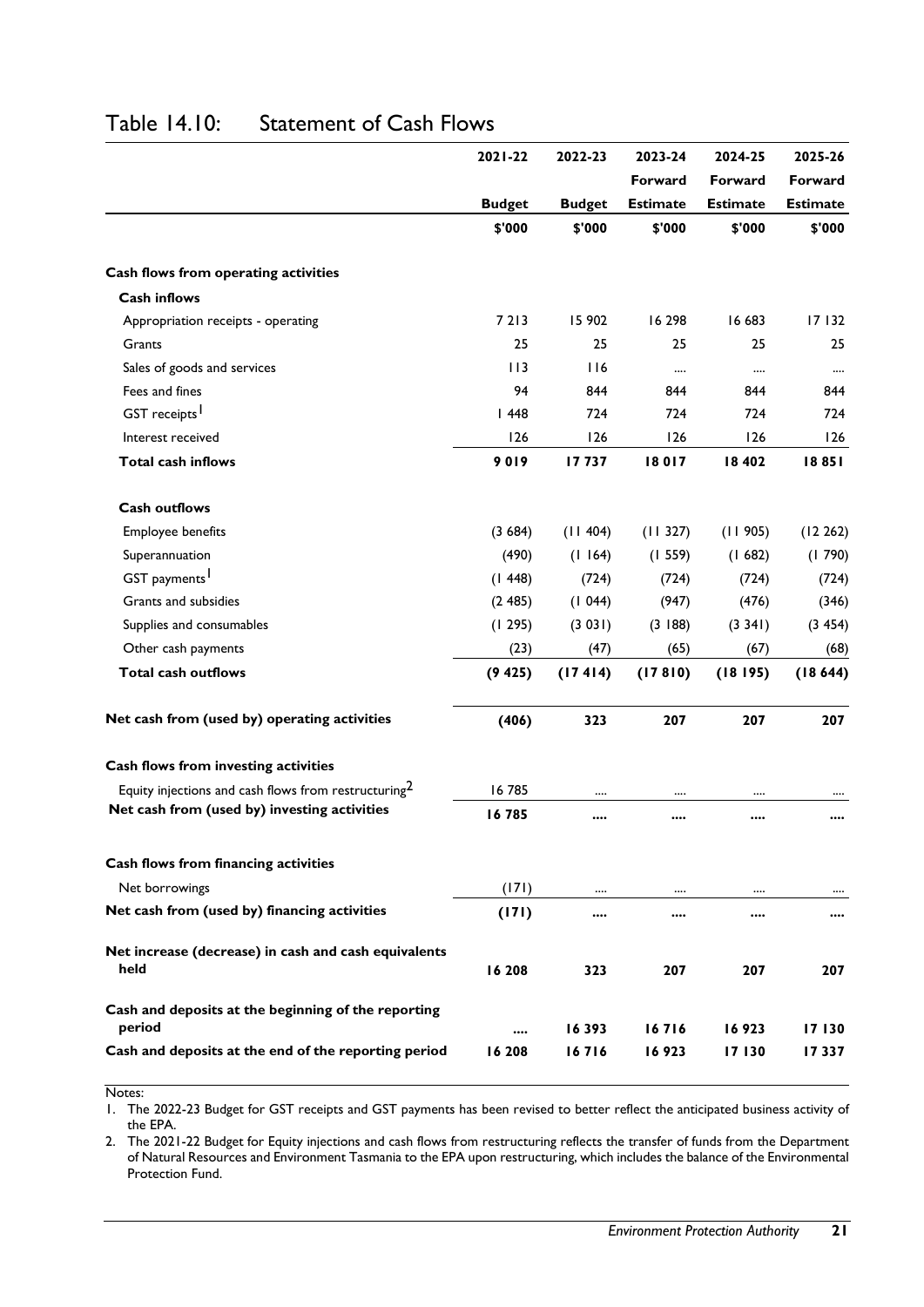|                                                               | $2021 - 22$   | 2022-23       | 2023-24         | 2024-25         | 2025-26         |
|---------------------------------------------------------------|---------------|---------------|-----------------|-----------------|-----------------|
|                                                               |               |               | Forward         | Forward         | Forward         |
|                                                               | <b>Budget</b> | <b>Budget</b> | <b>Estimate</b> | <b>Estimate</b> | <b>Estimate</b> |
|                                                               | \$'000        | \$'000        | \$'000          | \$'000          | \$'000          |
| Cash flows from operating activities                          |               |               |                 |                 |                 |
| <b>Cash inflows</b>                                           |               |               |                 |                 |                 |
| Fees and fines                                                | 2 4 3 9       | 4 2 8 6       | 4 3 9 3         | 4 5 0 3         | 4615            |
| <b>Total cash inflows</b>                                     | 2 4 3 9       | 4 2 8 6       | 4 3 9 3         | 4 5 0 3         | 4615            |
| <b>Cash outflows</b>                                          |               |               |                 |                 |                 |
| Transfers to the Public Account                               | (2439)        | (4286)        | (4393)          | (4503)          | (4615)          |
| <b>Total cash outflows</b>                                    | (2439)        | (4286)        | (4393)          | (4503)          | (4615)          |
| Net increase (decrease) in cash and cash equivalents<br>held  |               |               |                 |                 |                 |
| Cash and deposits at the beginning of the reporting<br>period |               |               |                 |                 |                 |
| Cash and deposits at the end of the reporting period          |               |               |                 |                 |                 |

#### Table 14.11: Statement of Cash Flows - Administered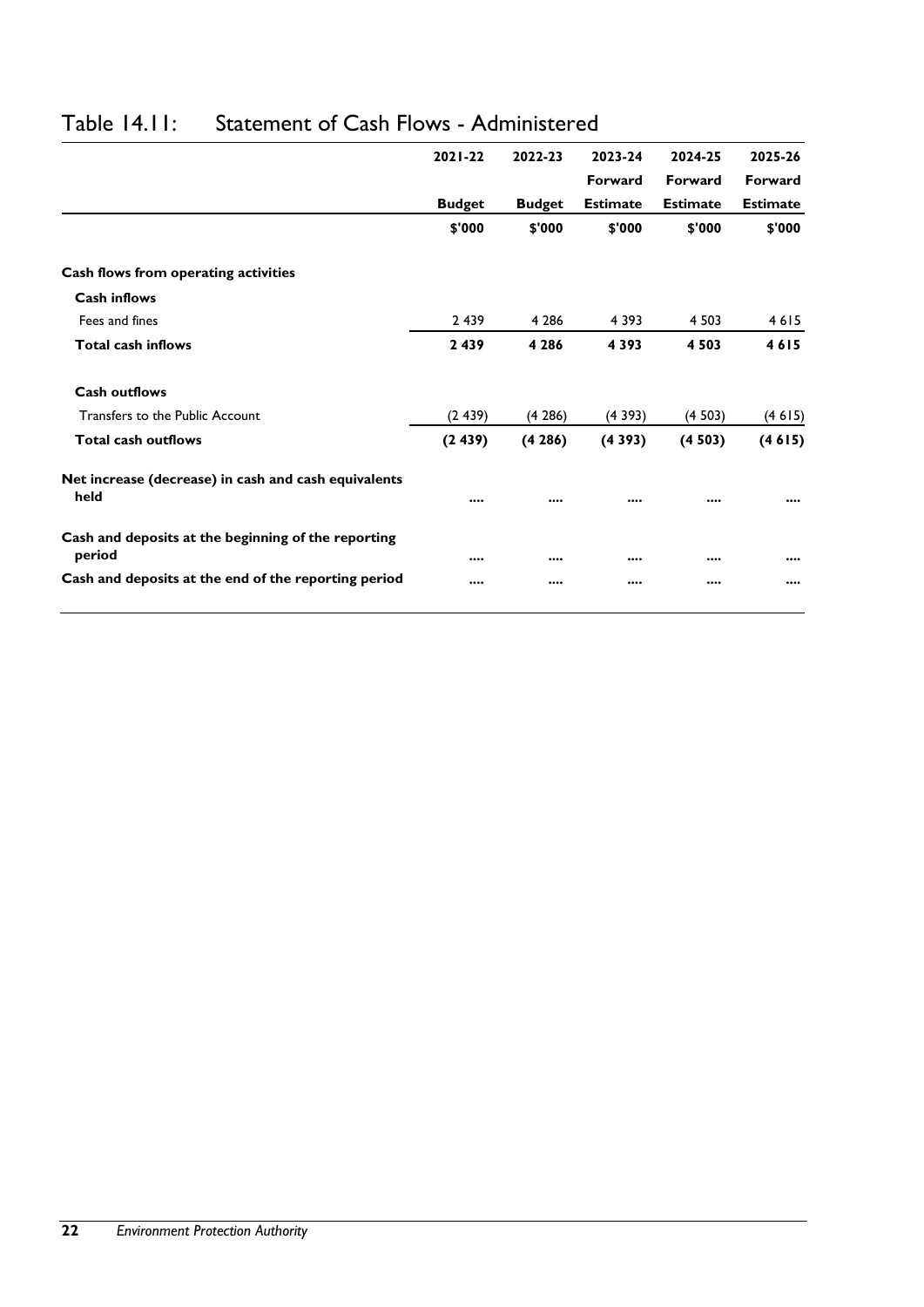# 15 HOUSE OF ASSEMBLY

## AGENCY OUTLINE

The Office of the Clerk of the House of Assembly provides services through the provision of advisory, procedural, research and administrative support to the House of Assembly, its committees, the Speaker of the House and Members generally.

This chapter provides financial information about the Outputs to be delivered by the House of Assembly in 2022-23 and over the Forward Estimates (2023-24 to 2025-26). Further information about the House of Assembly is provided at www.parliament.tas.gov.au.

# KEY DELIVERABLES

The major focus for the House of Assembly in 2022-23 is the continuation of service delivery in an efficient and timely manner to the House and its Committees in their constitutional roles.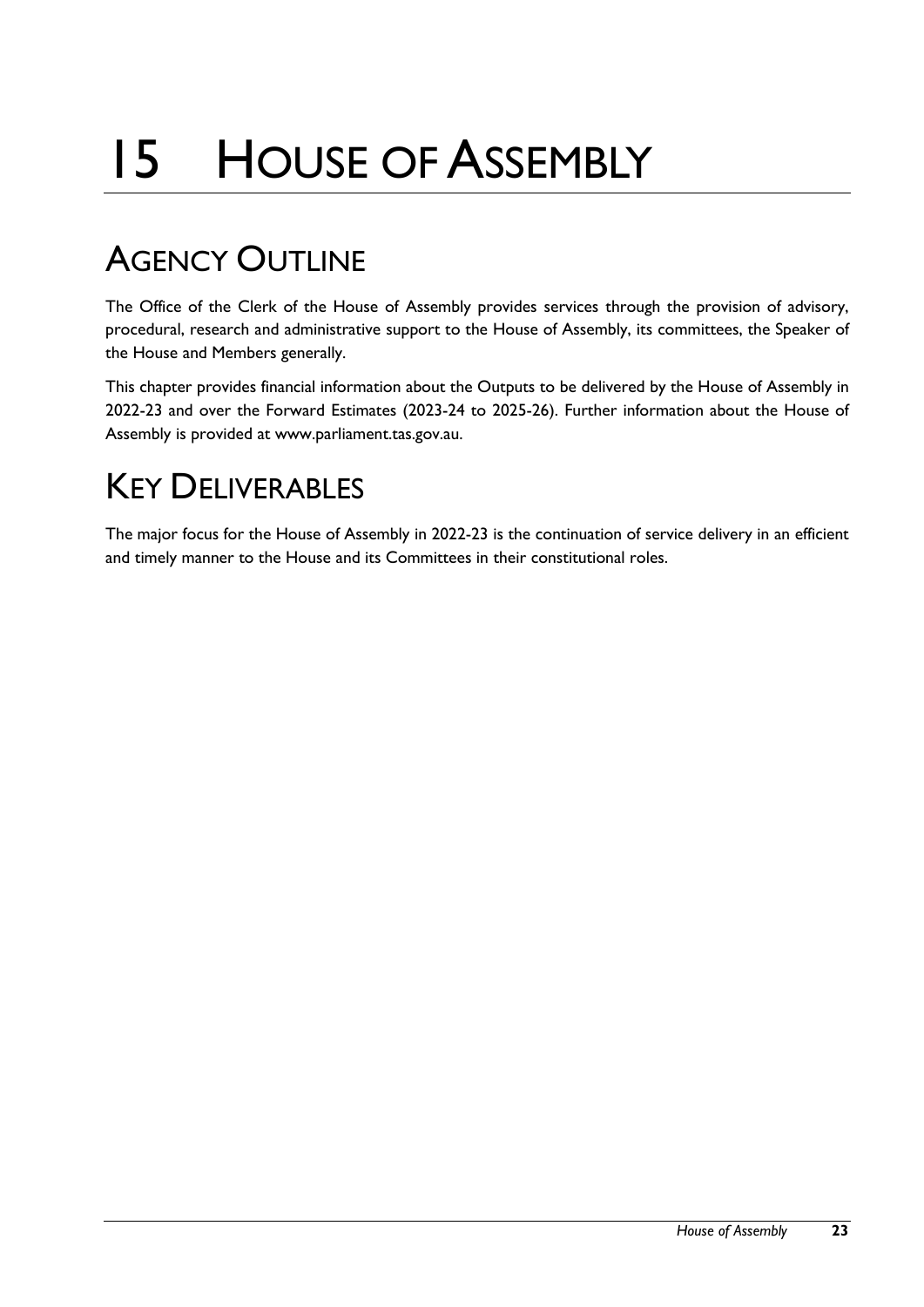## OUTPUT INFORMATION

Outputs of the House of Assembly are provided under the following Output Groups:

- Output Group 1 House of Assembly Support Services; and
- Output Group 2 Payments Administered by the House of Assembly.

Table 15.1 provides an Output Group Expense Summary for the House of Assembly.

#### Table 15.1: Output Group Expense Summary

|                                                                           | $2021 - 22$   | 2022-23       | 2023-24         | 2024-25         | 2025-26         |
|---------------------------------------------------------------------------|---------------|---------------|-----------------|-----------------|-----------------|
|                                                                           |               |               | Forward         | Forward         | Forward         |
|                                                                           | <b>Budget</b> | <b>Budget</b> | <b>Estimate</b> | <b>Estimate</b> | <b>Estimate</b> |
|                                                                           | \$'000        | \$'000        | \$'000          | \$'000          | \$'000          |
| <b>Speaker of the House of Assembly</b>                                   |               |               |                 |                 |                 |
| <b>Output Group 1 - House of Assembly Support</b><br><b>Services</b>      |               |               |                 |                 |                 |
| 1.1 House of Assembly Support Services                                    | 2 781         | 2860          | 2951            | 3 0 2 3         | 3 107           |
| 1.2 Select Committee Support Services                                     | 6             | 6             | 6               | 6               | 7               |
| 1.3 Investigatory Committee Support Services                              | 122           | 125           | 128             | 132             | 134             |
|                                                                           | 2909          | 2991          | 3 0 8 5         | 3161            | 3 2 4 8         |
| Output Group 2 – Payments Administered by the<br><b>House of Assembly</b> |               |               |                 |                 |                 |
| 2.1 Payments Administered by the House of Assembly                        | 7642          | 7847          | 8 0 7 9         | 8 2 7 8         | 8 4 8 6         |
|                                                                           | 7642          | 7847          | 8079            | 8 2 7 8         | 8486            |
| TOTAL                                                                     | 10551         | 10838         | 11 164          | 11439           | 11734           |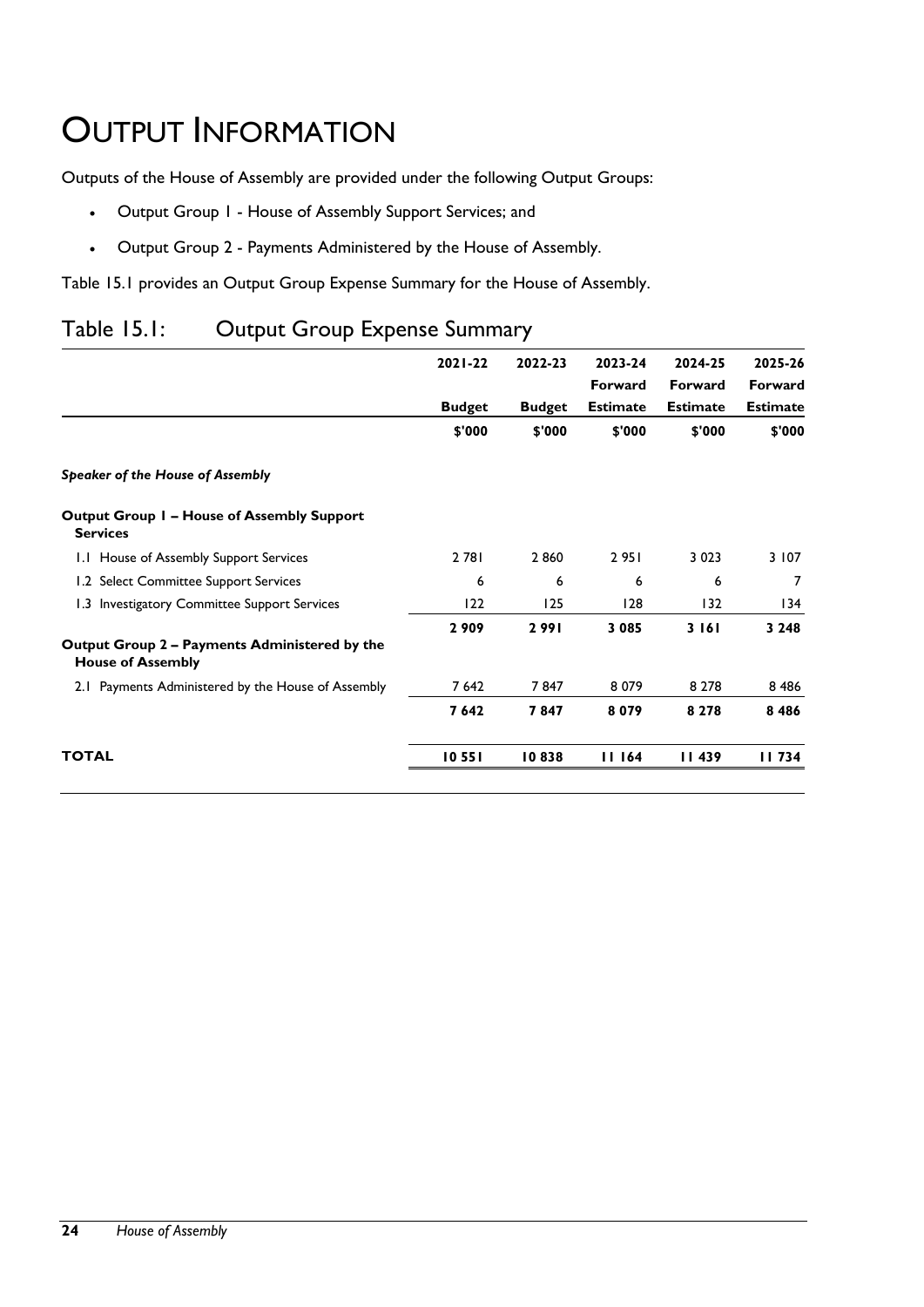### Output Group 1: House of Assembly Support Services

#### *1.1 House of Assembly Support Services*

This Output provides for the effective and lawful operation of the House and its committees, the fulfilment of statutory requirements, the promotion of the role of the Parliament and the provision of written and oral advice. It includes the operation of the House of Assembly Education Office.

#### *1.2 Select Committee Support Services*

This Output relates to Select Committees appointed by resolution of the House and provides resources to enable the committees to address the terms of reference specified in their appointment.

#### *1.3 Investigatory Committee Support Services*

This Output provides a Committee Secretariat and resources for committees to enable committees to address the terms of reference of matters referred by the House.

## Output Group 2: Payments Administered by the House of Assembly

#### *2.1 Payments Administered by the House of Assembly*

This Output relates to the payment of salaries and allowances as prescribed by legislation.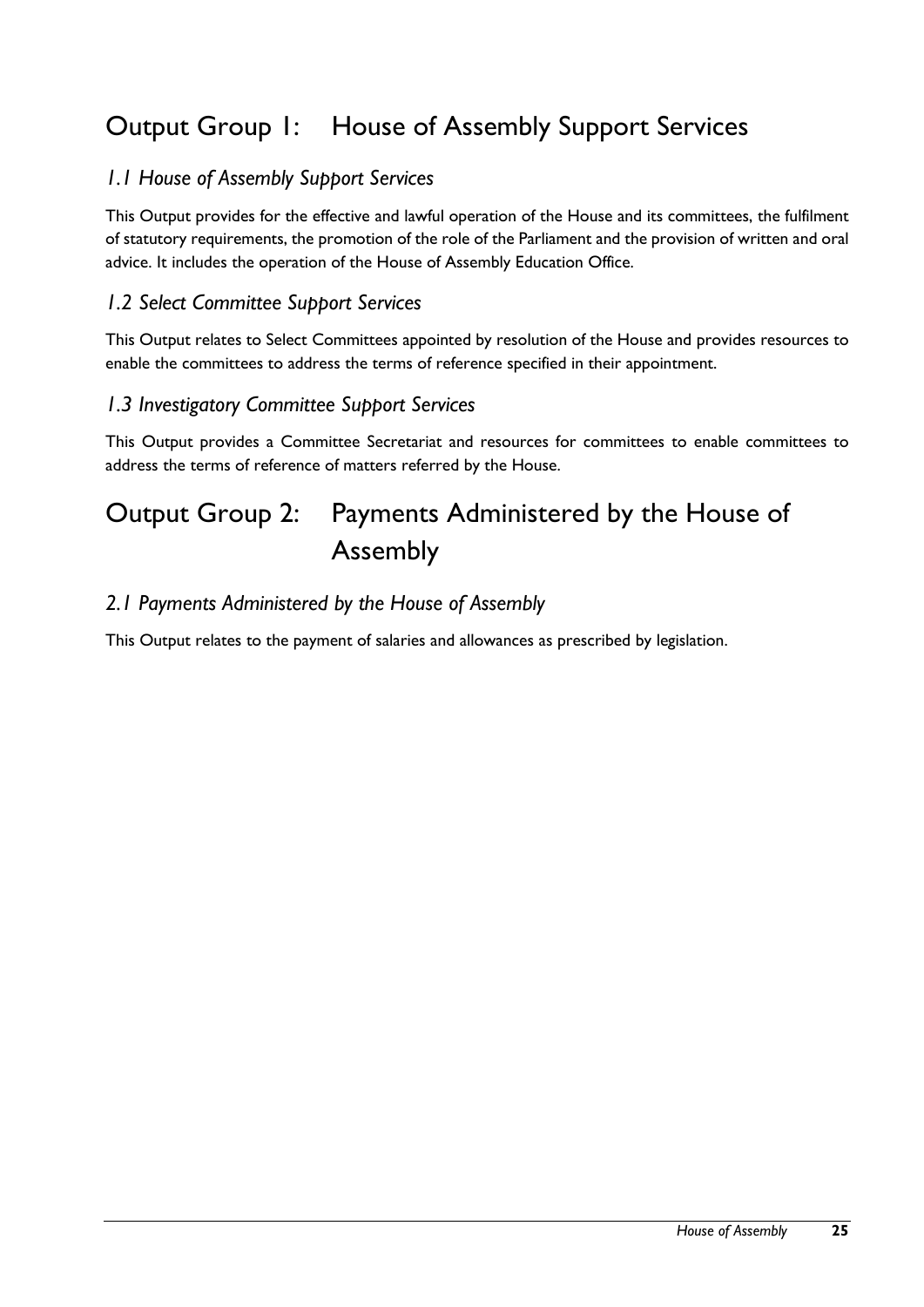## DETAILED BUDGET STATEMENTS

### Table 15.2: Statement of Comprehensive Income

|                                   | $2021 - 22$   | 2022-23       | 2023-24         | 2024-25         | 2025-26         |
|-----------------------------------|---------------|---------------|-----------------|-----------------|-----------------|
|                                   |               |               | Forward         | Forward         | Forward         |
|                                   | <b>Budget</b> | <b>Budget</b> | <b>Estimate</b> | <b>Estimate</b> | <b>Estimate</b> |
|                                   | \$'000        | \$'000        | \$'000          | \$'000          | \$'000          |
| Revenue and other income          |               |               |                 |                 |                 |
| Appropriation revenue - operating | 10 5 25       | 10812         | 11 138          | 11413           | <b>II</b> 708   |
| <b>Total revenue</b>              | 10 525        | 10812         | 11138           | 11413           | 11708           |
| <b>Total income</b>               | 10 525        | 10812         | 11 138          | 11413           | 11708           |
| <b>Expenses</b>                   |               |               |                 |                 |                 |
| Employee benefits                 | 9756          | 10 0 26       | 10 3 3 3        | 10 594          | 10873           |
| Depreciation and amortisation     | 37            | 37            | 37              | 37              | 37              |
| Supplies and consumables          | 758           | 775           | 794             | 808             | 824             |
| <b>Total expenses</b>             | 10 551        | 10838         | 11164           | 11439           | 11734           |
| <b>Net result</b>                 | (26)          | (26)          | (26)            | (26)            | (26)            |
| <b>Comprehensive result</b>       | (26)          | (26)          | (26)            | (26)            | (26)            |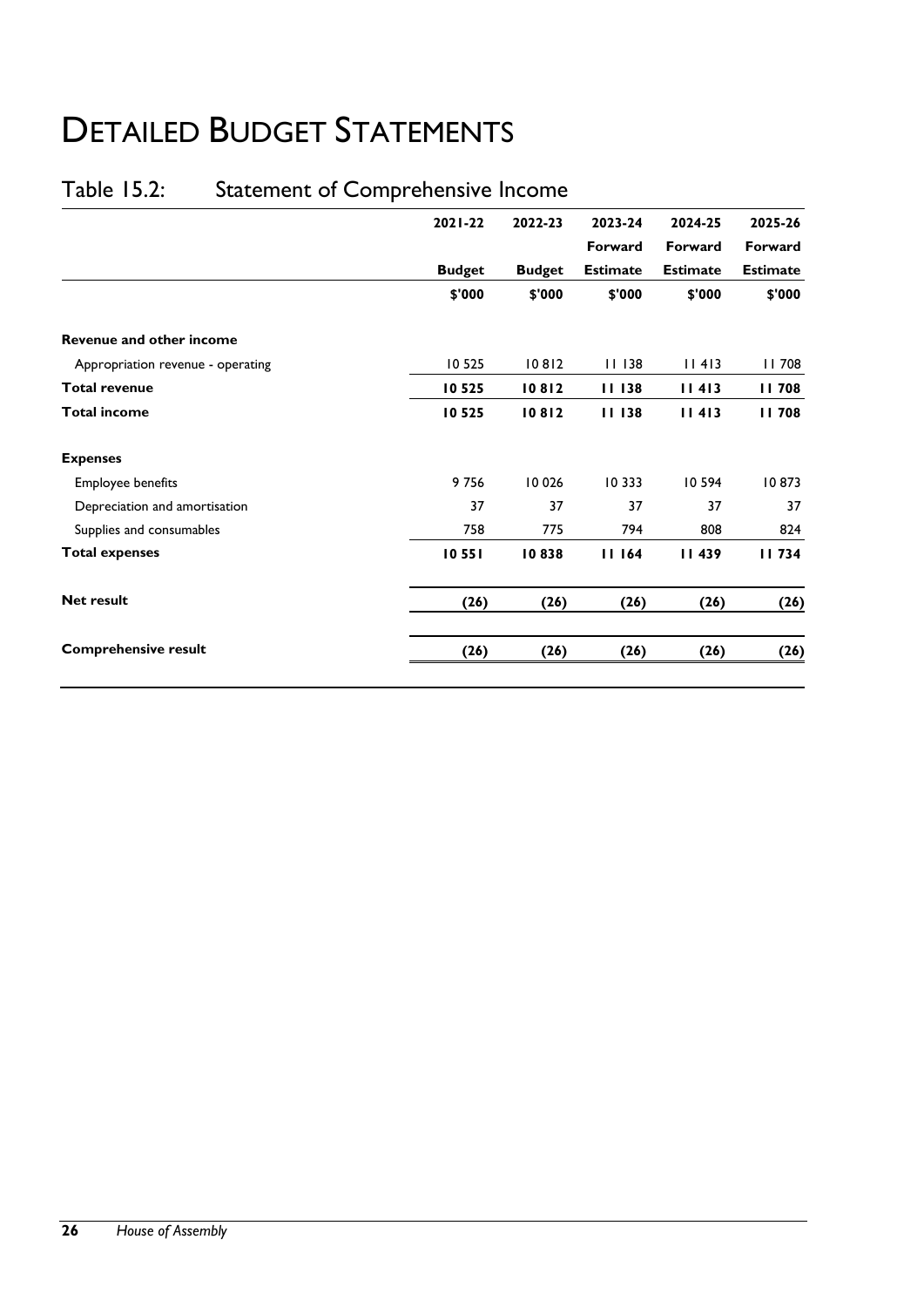|                                                                           | 2021-22       | 2022-23       | 2023-24         | 2024-25         | 2025-26         |
|---------------------------------------------------------------------------|---------------|---------------|-----------------|-----------------|-----------------|
|                                                                           |               |               | Forward         | Forward         | Forward         |
|                                                                           | <b>Budget</b> | <b>Budget</b> | <b>Estimate</b> | <b>Estimate</b> | <b>Estimate</b> |
|                                                                           | \$'000        | \$'000        | \$'000          | \$'000          | \$'000          |
| Speaker of the House of Assembly                                          |               |               |                 |                 |                 |
| Output Group I - House of Assembly Support<br><b>Services</b>             |               |               |                 |                 |                 |
| 1.1 House of Assembly Support Services                                    | 2755          | 2834          | 2 9 2 5         | 2 9 9 7         | 3 08 1          |
| 1.2 Select Committee Support Services                                     | 6             | 6             | 6               | 6               | 7               |
| 1.3 Investigatory Committee Support Services                              | 122           | 125           | 128             | 132             | 134             |
|                                                                           | 2883          | 2965          | 3 0 5 9         | 3 1 3 5         | 3 2 2 2         |
| Output Group 2 - Payments Administered by the<br><b>House of Assembly</b> |               |               |                 |                 |                 |
| 2.1 Payments Administered by the House of Assembly                        | 586           | 592           | 598             | 622             | 622             |
|                                                                           | 586           | 592           | 598             | 622             | 622             |
| <b>House of Assembly</b>                                                  |               |               |                 |                 |                 |
| <b>Total Operating Services</b>                                           | 3 4 6 9       | 3 5 5 7       | 3 6 5 7         | 3757            | 3844            |
|                                                                           | 3 4 6 9       | 3 5 5 7       | 3657            | 3757            | 3844            |
| <b>Reserved by Law</b>                                                    |               |               |                 |                 |                 |
| Members' Committee Fees and Allowances (Parliamentary                     |               |               |                 |                 |                 |
| Salaries, Superannuation and Allowances Act 2012)                         | 31            | 31            | 31              | 31              | 31              |
| Parliamentary Salaries and Allowances (Parliamentary                      |               |               |                 |                 |                 |
| Salaries, Superannuation and Allowances Act 2012)                         | 6917          | 7 116         | 7 342           | 7517            | 7 7 2 5         |
| Travelling Allowances (Parliamentary Salaries,                            |               |               |                 |                 |                 |
| Superannuation and Allowances Act 2012)                                   | 108           | 108           | 108             | 108             | 108             |
|                                                                           | 7056          | 7 2 5 5       | 7481            | 7656            | 7864            |
| <b>Total Revenue from Appropriation</b>                                   | 10525         | 10812         | 11 138          | 11413           | <b>II</b> 708   |
|                                                                           |               |               |                 |                 |                 |
| Controlled Revenue from Appropriation                                     | 10 5 25       | 10812         | 11 138          | 11413           | 11708           |
|                                                                           | 10525         | 10812         | 11 138          | 11413           | 11708           |

### Table 15.3: Revenue from Appropriation by Output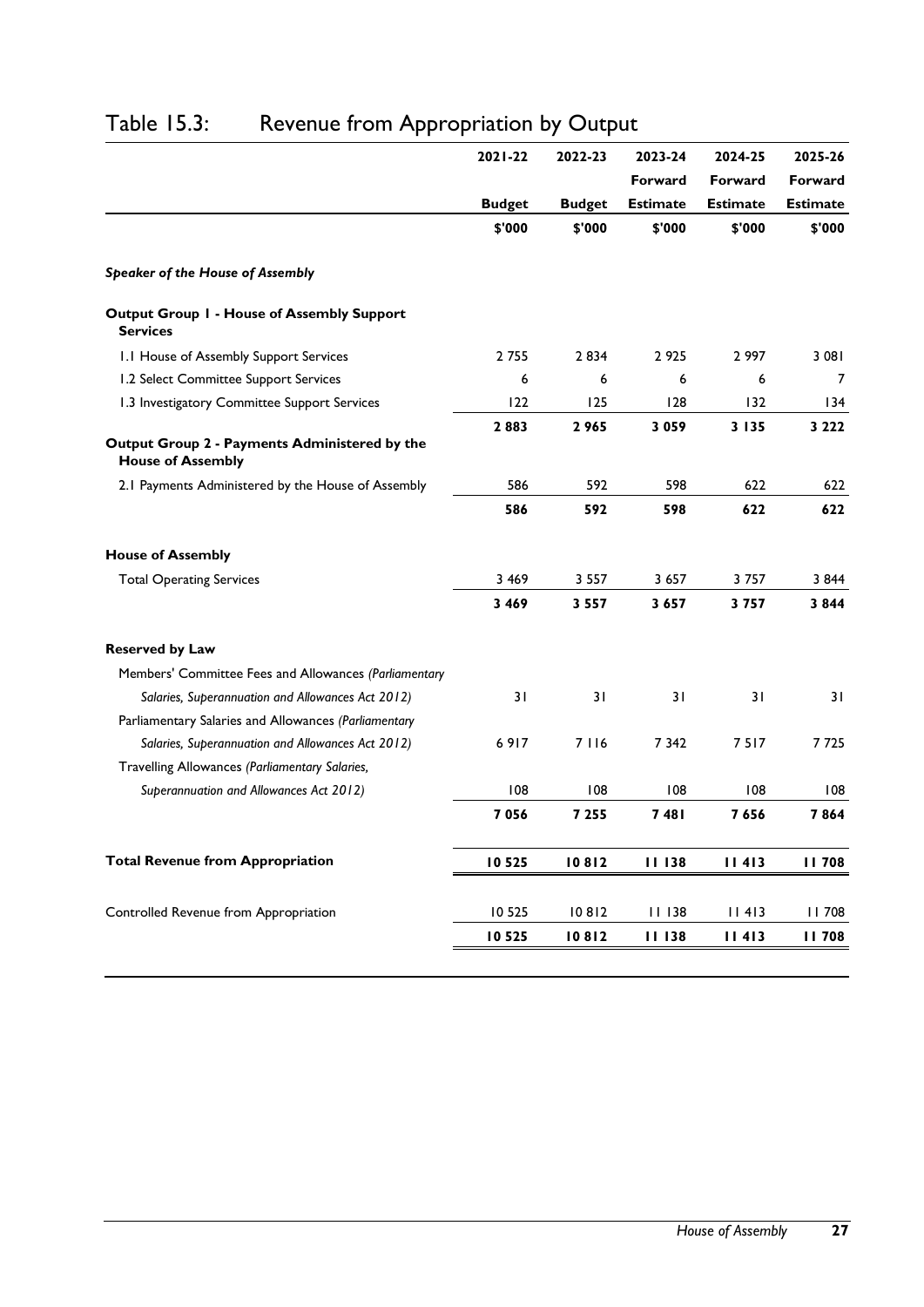|                                            | 2022                    | 2023                    | 2024            | 2025                    | 2026                    |
|--------------------------------------------|-------------------------|-------------------------|-----------------|-------------------------|-------------------------|
|                                            |                         |                         | Forward         | Forward                 | Forward                 |
|                                            | <b>Budget</b>           | <b>Budget</b>           | <b>Estimate</b> | <b>Estimate</b>         | <b>Estimate</b>         |
|                                            | \$'000                  | \$'000                  | \$'000          | \$'000                  | \$'000                  |
| <b>Assets</b>                              |                         |                         |                 |                         |                         |
| <b>Financial assets</b>                    |                         |                         |                 |                         |                         |
| Cash and deposits                          | $\overline{\mathbf{4}}$ | $\overline{\mathbf{4}}$ | 4               | $\overline{\mathbf{4}}$ | $\overline{\mathbf{4}}$ |
| Receivables <sup>1</sup>                   |                         | 23                      | 23              | 23                      | 23                      |
|                                            | $\overline{\mathbf{4}}$ | $27$                    | 27              | 27                      | 27                      |
| <b>Non-financial assets</b>                |                         |                         |                 |                         |                         |
| Property, plant and equipment <sup>1</sup> | 537                     | 627                     | 630             | 633                     | 636                     |
| Heritage and cultural assets               | 2 1 2 9                 | 2 160                   | 2 160           | 2 160                   | 2 160                   |
| Other assets                               | 45                      | 33                      | 33              | 33                      | 33                      |
|                                            | 2711                    | 2820                    | 2823            | 2826                    | 2829                    |
| <b>Total assets</b>                        | 2715                    | 2847                    | 2850            | 2853                    | 2856                    |
| <b>Liabilities</b>                         |                         |                         |                 |                         |                         |
| Payables <sup>1</sup>                      | 35                      | 6                       | 6               | $\boldsymbol{6}$        | $\boldsymbol{6}$        |
| Employee benefits                          | 667                     | 654                     | 683             | 712                     | <b>741</b>              |
| <b>Total liabilities</b>                   | 702                     | 660                     | 689             | 718                     | 747                     |
| Net assets (liabilities)                   | 2013                    | 2 187                   | 2 161           | 2 1 3 5                 | 2 1 0 9                 |
|                                            |                         |                         |                 |                         |                         |
| <b>Equity</b>                              |                         |                         |                 |                         |                         |
| Reserves                                   | 196                     | 1227                    | 1227            | 1227                    | 1227                    |
| Accumulated funds                          | 817                     | 960                     | 934             | 908                     | 882                     |
| <b>Total equity</b>                        | 2013                    | 2 187                   | 2 16 1          | 2 1 3 5                 | 2 1 0 9                 |

#### Table 15.4: Statement of Financial Position as at 30 June

Note:

1. The variation in Receivables, Property, plant and equipment, and Payables in 2023 reflects revised estimates based on 30 June 2021 actuals.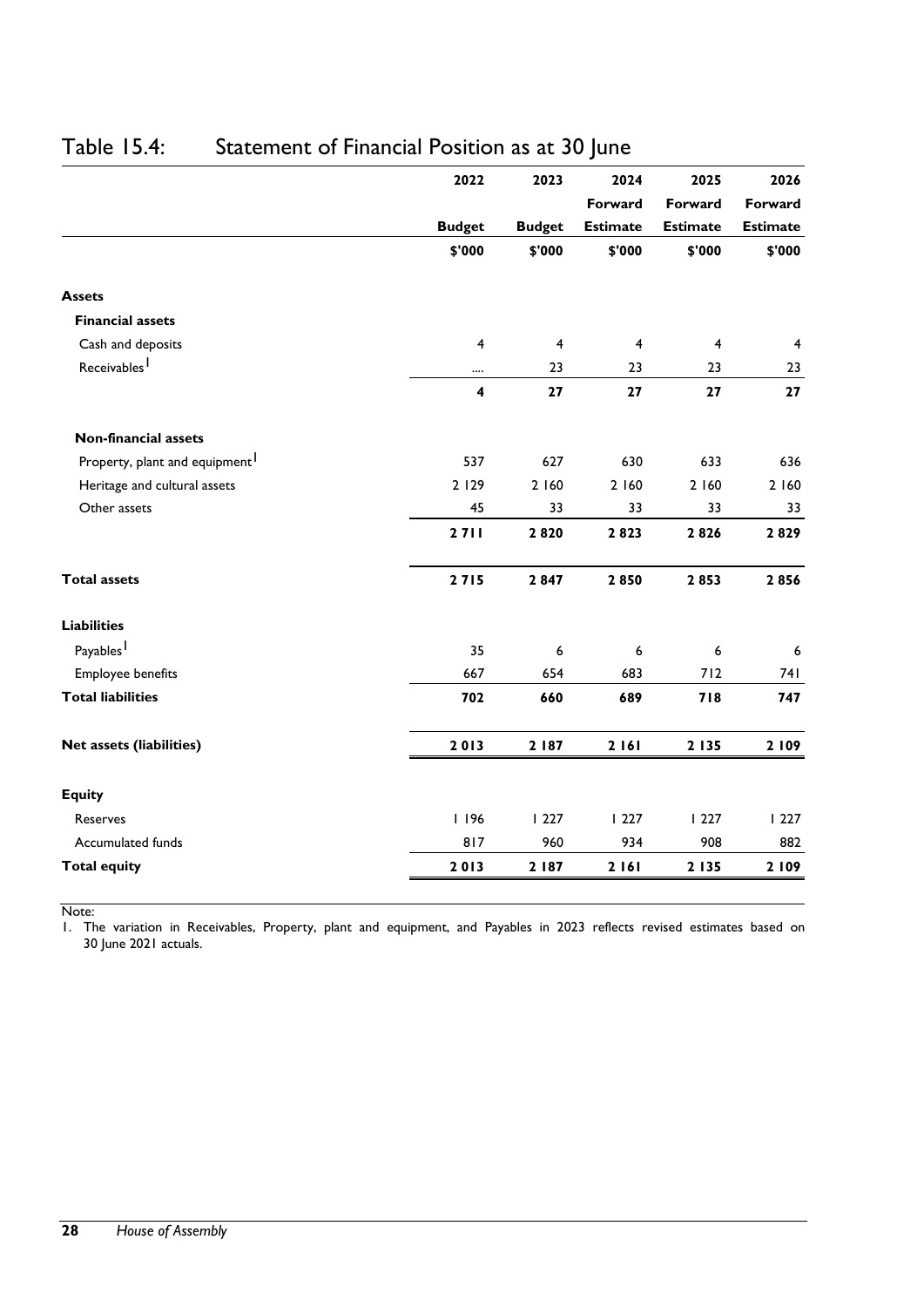|                                                               | 2021-22       | 2022-23       | 2023-24         | 2024-25         | 2025-26         |
|---------------------------------------------------------------|---------------|---------------|-----------------|-----------------|-----------------|
|                                                               |               |               | Forward         | Forward         | Forward         |
|                                                               | <b>Budget</b> | <b>Budget</b> | <b>Estimate</b> | <b>Estimate</b> | <b>Estimate</b> |
|                                                               | \$'000        | \$'000        | \$'000          | \$'000          | \$'000          |
| Cash flows from operating activities                          |               |               |                 |                 |                 |
| <b>Cash inflows</b>                                           |               |               |                 |                 |                 |
| Appropriation receipts - operating                            | 10 5 25       | 10812         | 11138           | 11413           | 11708           |
| <b>GST</b> receipts                                           | 94            | 94            | 94              | 94              | 94              |
| <b>Total cash inflows</b>                                     | 10619         | 10906         | 11 232          | <b>II 507</b>   | 11802           |
| <b>Cash outflows</b>                                          |               |               |                 |                 |                 |
| Employee benefits                                             | (9 007)       | (9 225)       | (9478)          | (9686)          | (9910)          |
| Superannuation                                                | (720)         | (772)         | (826)           | (879)           | (934)           |
| GST payments                                                  | (94)          | (94)          | (94)            | (94)            | (94)            |
| Supplies and consumables                                      | (758)         | (775)         | (794)           | (808)           | (824)           |
| <b>Total cash outflows</b>                                    | (10579)       | (10866)       | (11192)         | (11467)         | (11762)         |
| Net cash from (used by) operating activities                  | 40            | 40            | 40              | 40              | 40              |
| Cash flows from investing activities                          |               |               |                 |                 |                 |
| Payments for acquisition of non-financial assets              | (40)          | (40)          | (40)            | (40)            | (40)            |
| Net cash from (used by) investing activities                  | (40)          | (40)          | (40)            | (40)            | (40)            |
| Net increase (decrease) in cash and cash equivalents<br>held  |               |               |                 |                 |                 |
| Cash and deposits at the beginning of the reporting<br>period | 4             | 4             | 4               | 4               |                 |
| Cash and deposits at the end of the reporting period          | 4             | 4             | 4               | 4               | 4               |

#### Table 15.5: Statement of Cash Flows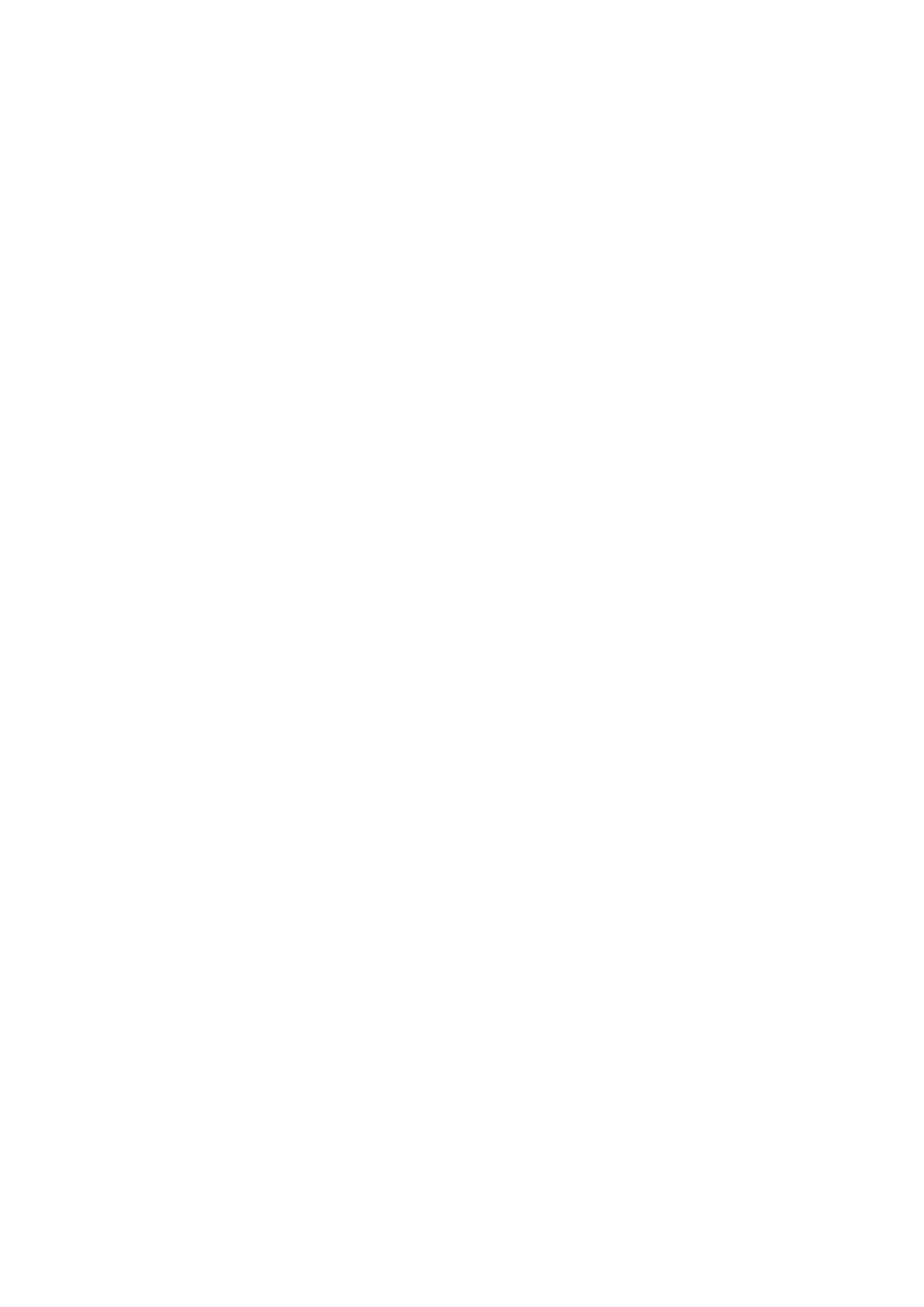# 16 INTEGRITY COMMISSION

# AGENCY OUTLINE

The Integrity Commission operates under the *Integrity Commission Act 2009* and its role is to improve the standard of conduct, propriety and ethics in the public sector by:

- delivering education and training to prevent misconduct and develop resistance to misconduct;
- building the capacity of the public sector to prevent and address misconduct; and
- providing an effective mechanism for misconduct complaints to be addressed.

An important focus for the Integrity Commission is education, advice and prevention of public officer misconduct to strengthen the confidence of Tasmanians in the capacity of State and local government public authorities to operate ethically and with propriety.

The Commission also deals with complaints of misconduct which, in some instances, may lead to investigations, either by the Commission or by the relevant public authority. The Commission also conducts own motion investigations, and has the power to monitor and audit internal investigation processes conducted by public authorities, including Tasmania Police.

The Commission is overseen by a Board, which includes the Chief Commissioner and three other members with specialist expertise.

This chapter provides financial information about the Output to be delivered by the Integrity Commission in 2022-23 and over the Forward Estimates (2023-24 to 2025-26). Further information about the Commission is provided at www.integrity.tas.gov.au.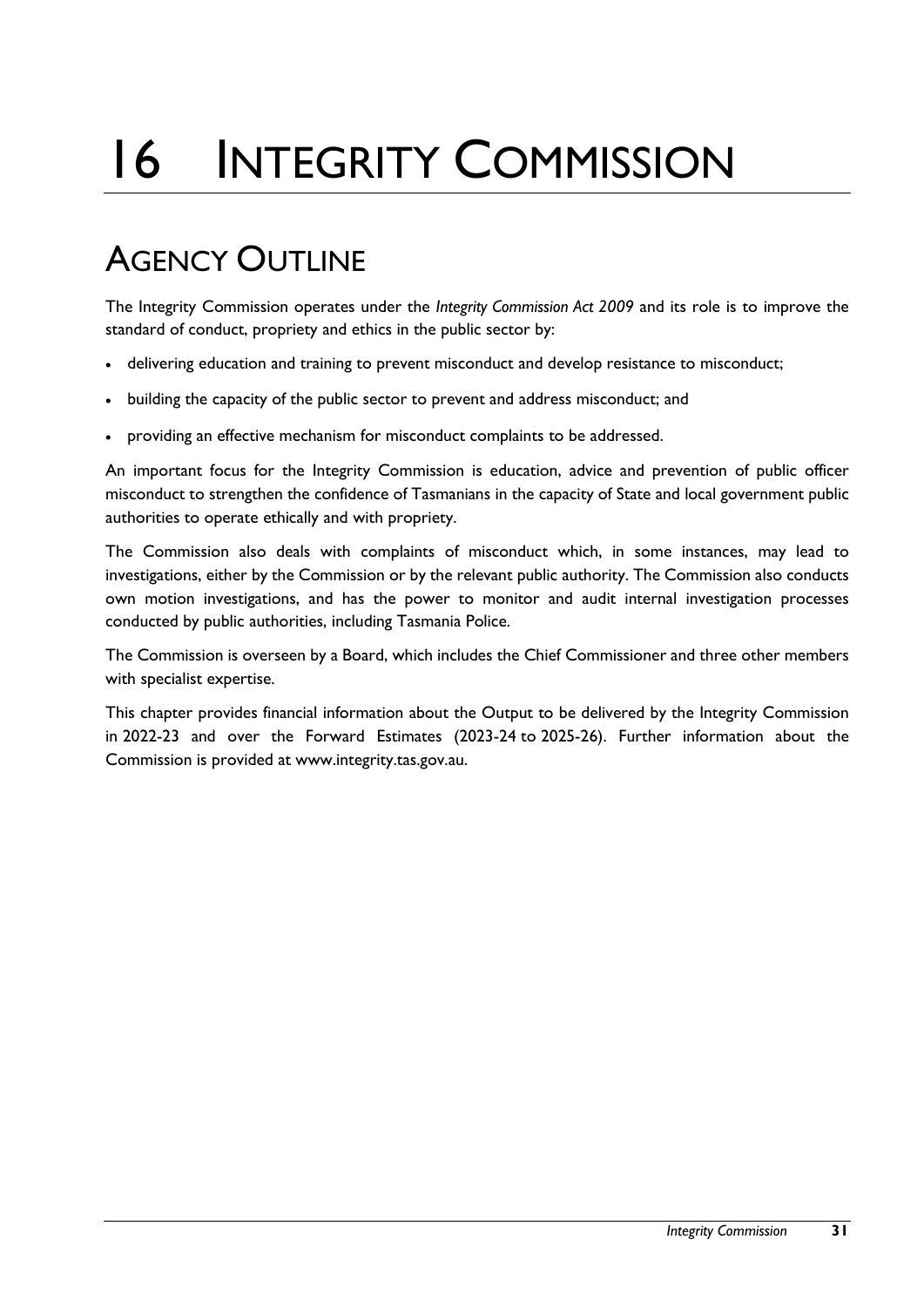# KEY DELIVERABLES

Table 16.1 provides a summary of the Budget and Forward Estimates allocations for key deliverables within the Integrity Commission.

|                                          | 2022-23       | 2023-24         | 2024-25  | 2025-26         |
|------------------------------------------|---------------|-----------------|----------|-----------------|
|                                          |               | Forward         | Forward  | Forward         |
|                                          | <b>Budget</b> | <b>Estimate</b> | Estimate | <b>Estimate</b> |
|                                          | \$'000        | \$'000          | \$'000   | \$'000          |
| <b>Education and Oversight Functions</b> | 225           | 225             | 225      | 225             |

#### Table 16.1: Key Deliverables Statement

#### *Education and Oversight Functions*

This initiative will provide additional resourcing to support the Commission to improve investigative time frames, assist with meeting investigative demands and manage the State Government Lobbyist Register.

# Ongoing Key Deliverables

In addition to the key deliverables identified above, the ongoing deliverables for the Commission include:

- working with the public and key stakeholders to enhance community trust and confidence in public authorities within Tasmania;
- working cooperatively with public authorities, other integrity entities and the Parliamentary Standards Commissioner to prevent misconduct and enhance capacity-building in dealing with misconduct;
- educating public authorities and raising public awareness about integrity and ethical conduct; and
- dealing with misconduct issues in a timely, effective and fair way, in accordance with the public interest.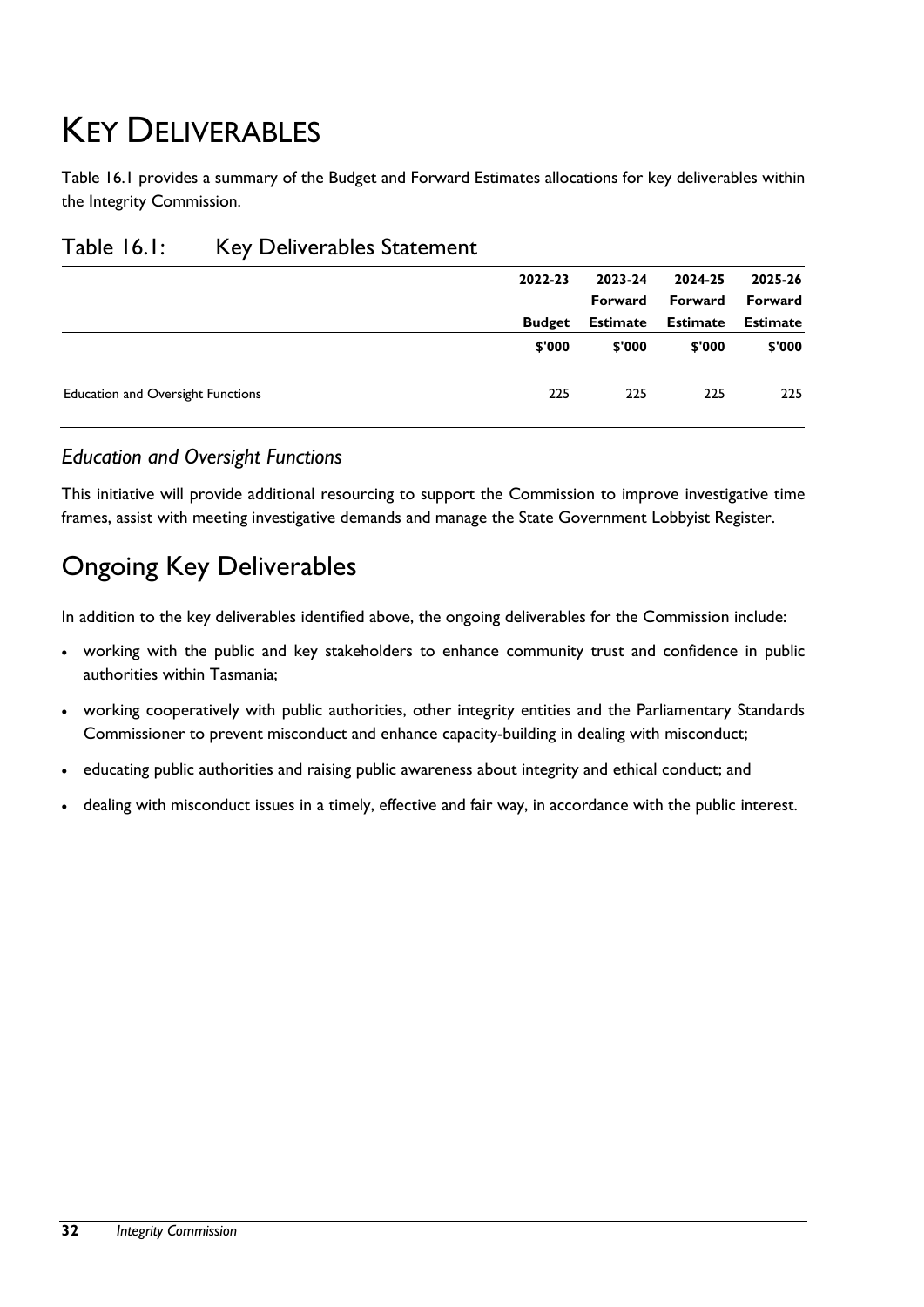# OUTPUT INFORMATION

The output of the Integrity Commission is provided under:

Output Group 1 - Integrity Commission.

Table 16.2 provides an Output Group Expense Summary for the Integrity Commission**.** 

#### Table 16.2: Output Group Expense Summary

|                                                  | $2021 - 22$   | 2022-23       | 2023-24         | 2024-25         | 2025-26         |
|--------------------------------------------------|---------------|---------------|-----------------|-----------------|-----------------|
|                                                  |               |               | Forward         | Forward         | Forward         |
|                                                  | <b>Budget</b> | <b>Budget</b> | <b>Estimate</b> | <b>Estimate</b> | <b>Estimate</b> |
|                                                  | \$'000        | \$'000        | \$'000          | \$'000          | \$'000          |
| <b>Attorney-General and Minister for Justice</b> |               |               |                 |                 |                 |
| <b>Output Group 1 - Integrity Commission</b>     |               |               |                 |                 |                 |
| 1.1 Integrity Commission <sup>1</sup>            | 3 4 4 2       | 3 5 7 1       | 3 6 7 3         | 3412            | 3 4 8 2         |
|                                                  | 3 4 4 2       | 3 5 7 1       | 3 6 7 3         | 3412            | 3 4 8 2         |
| <b>TOTAL</b>                                     | 3 4 4 2       | 3 5 7 1       | 3 6 7 3         | 3412            | 3 4 8 2         |
|                                                  |               |               |                 |                 |                 |

Note:

1. The increase in this Output in 2022-23 reflects additional funding for Education and Oversight Functions. The decrease in 2024-25 reflects the profile of funding provided in the 2021-22 Budget for Investing in Misconduct Prevention, Education and Oversight.

## Output Group 1: Integrity Commission

#### *1.1 Integrity Commission*

This Output provides:

- education and capacity-building for public officers and enhancing public confidence in the integrity and ethical conduct of the public sector;
- preventative and advisory functions to public officers; and
- complaint handling/assessment and the conduct of investigations and inquiries as outlined in the Integrity Commission Act.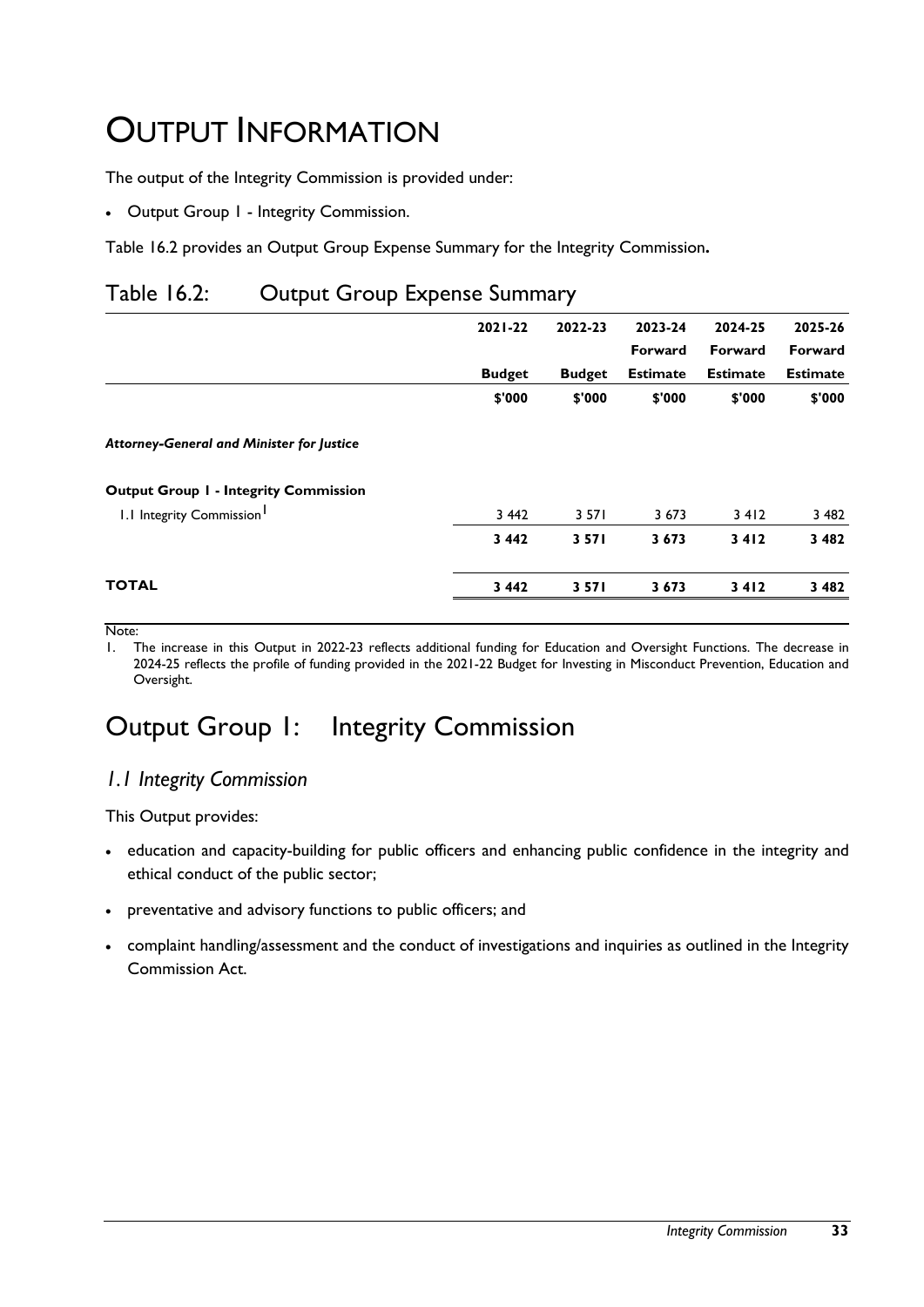# DETAILED BUDGET STATEMENTS

### Table 16.3: Statement of Comprehensive Income

|                                   | 2021-22       | 2022-23       | 2023-24         | 2024-25         | 2025-26         |
|-----------------------------------|---------------|---------------|-----------------|-----------------|-----------------|
|                                   |               |               | Forward         | Forward         | Forward         |
|                                   | <b>Budget</b> | <b>Budget</b> | <b>Estimate</b> | <b>Estimate</b> | <b>Estimate</b> |
|                                   | \$'000        | \$'000        | \$'000          | \$'000          | \$'000          |
| Revenue and other income          |               |               |                 |                 |                 |
| Appropriation revenue - operating | 3 2 8 9       | 3 5 5 9       | 3 6 6 7         | 3412            | 3491            |
| Other revenue from government     | 120           | $\cdots$      | $\cdots$        |                 |                 |
| <b>Total revenue</b>              | 3 4 0 9       | 3 5 5 9       | 3 6 6 7         | 3412            | 3491            |
| <b>Total income</b>               | 3 4 0 9       | 3 5 5 9       | 3 6 6 7         | 3412            | 3491            |
| <b>Expenses</b>                   |               |               |                 |                 |                 |
| Employee benefits <sup>1</sup>    | 2 682         | 2866          | 2955            | 2 6 8 3         | 2 7 4 2         |
| Depreciation and amortisation     | 202           | 201           | 201             | 200             | 197             |
| Supplies and consumables          | 290           | 245           | 267             | 288             | 296             |
| Borrowing costs                   | 61            | 47            | 33              | 9               | 19              |
| Other expenses                    | 207           | 212           | 217             | 222             | 228             |
| <b>Total expenses</b>             | 3 4 4 2       | 3 5 7 1       | 3 6 7 3         | 3412            | 3 4 8 2         |
| <b>Net result</b>                 | (33)          | (12)          | (6)             | $\cdots$        | 9               |
| <b>Comprehensive result</b>       | (33)          | (12)          | (6)             | $\cdots$        | 9               |

Note:

1. The increase in Appropriation revenue - operating and Employee benefits in 2022-23 reflects additional funding for Education and Oversight Functions. The decrease in 2024-25 reflects the profile of funding provided in the 2021-22 Budget for Investing in Misconduct, Prevention, Education and Oversight.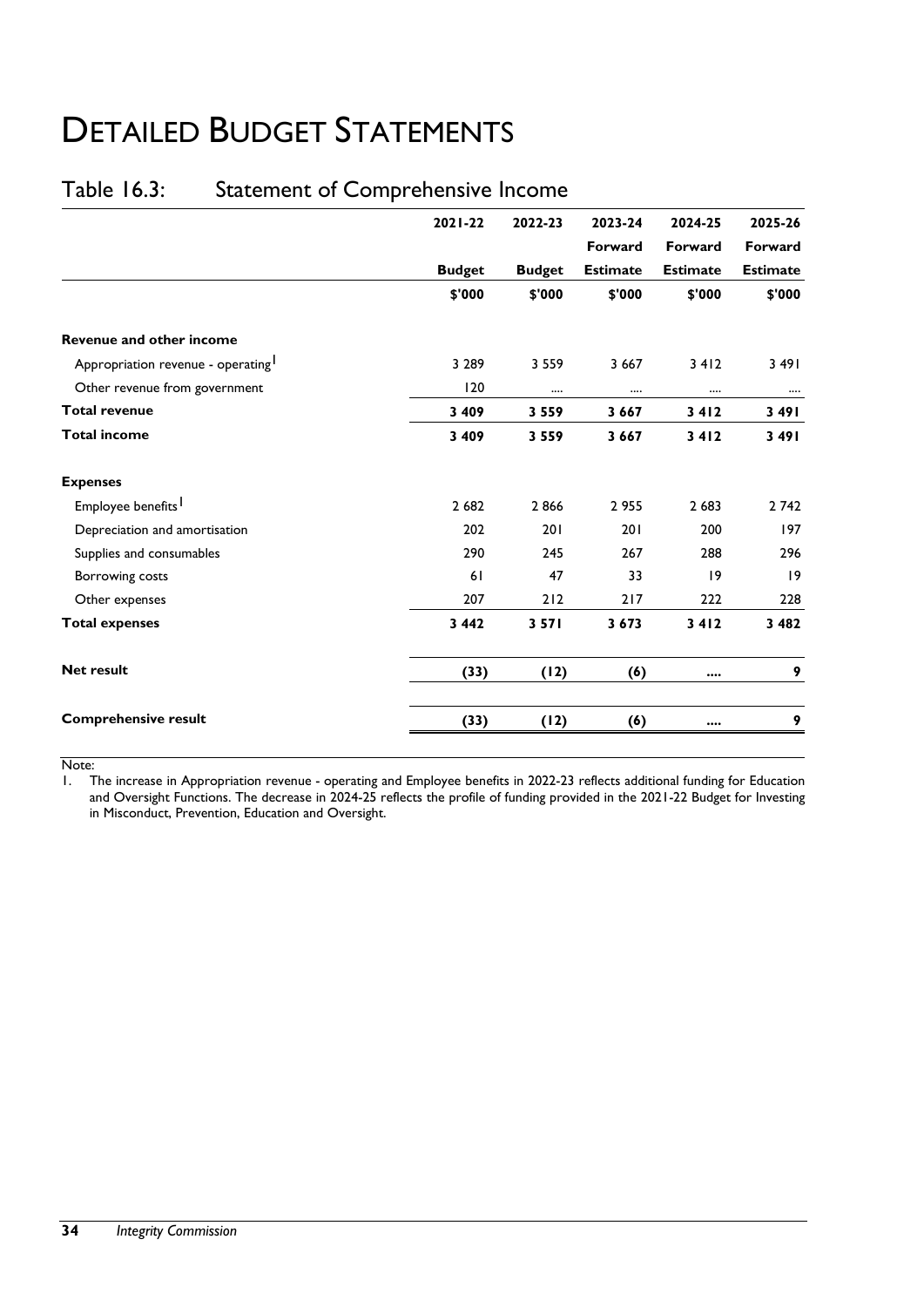|                                                  | $2021 - 22$   | 2022-23       | 2023-24         | 2024-25         | 2025-26         |
|--------------------------------------------------|---------------|---------------|-----------------|-----------------|-----------------|
|                                                  |               |               | Forward         | Forward         | Forward         |
|                                                  | <b>Budget</b> | <b>Budget</b> | <b>Estimate</b> | <b>Estimate</b> | <b>Estimate</b> |
|                                                  | \$'000        | \$'000        | \$'000          | \$'000          | \$'000          |
| <b>Attorney-General and Minister for Justice</b> |               |               |                 |                 |                 |
| <b>Output Group I - Integrity Commission</b>     |               |               |                 |                 |                 |
| 1.1 Integrity Commission <sup>1</sup>            | 3 2 8 9       | 3 5 5 9       | 3 6 6 7         | 3412            | 3491            |
|                                                  | 3 2 8 9       | 3 5 5 9       | 3 6 6 7         | 3412            | 3491            |
| <b>Integrity Commission</b>                      |               |               |                 |                 |                 |
| <b>Total Operating Services</b>                  | 3 2 8 9       | 3 5 5 9       | 3 6 6 7         | 3412            | 3491            |
|                                                  | 3 2 8 9       | 3 5 5 9       | 3 6 6 7         | 3412            | 3491            |
| <b>Appropriation Rollover</b>                    | 120           |               |                 |                 |                 |
| <b>Total Revenue from Appropriation</b>          | 3 4 0 9       | 3 5 5 9       | 3 6 6 7         | 3412            | 3 4 9 1         |
| Controlled Revenue from Appropriation            | 3 4 0 9       | 3 5 5 9       | 3 6 6 7         | 3412            | 3491            |
|                                                  | 3 4 0 9       | 3 5 5 9       | 3 6 6 7         | 3412            | 3491            |

#### Table 16.4: Revenue from Appropriation by Output

Note:

1. The increase in this Output in 2022-23 reflects additional revenue from appropriation for Education and Oversight Functions. The decrease in 2024-25 reflects the profile of funding provided in the 2021-22 Budget for Investing in Misconduct Prevention, Education and Oversight.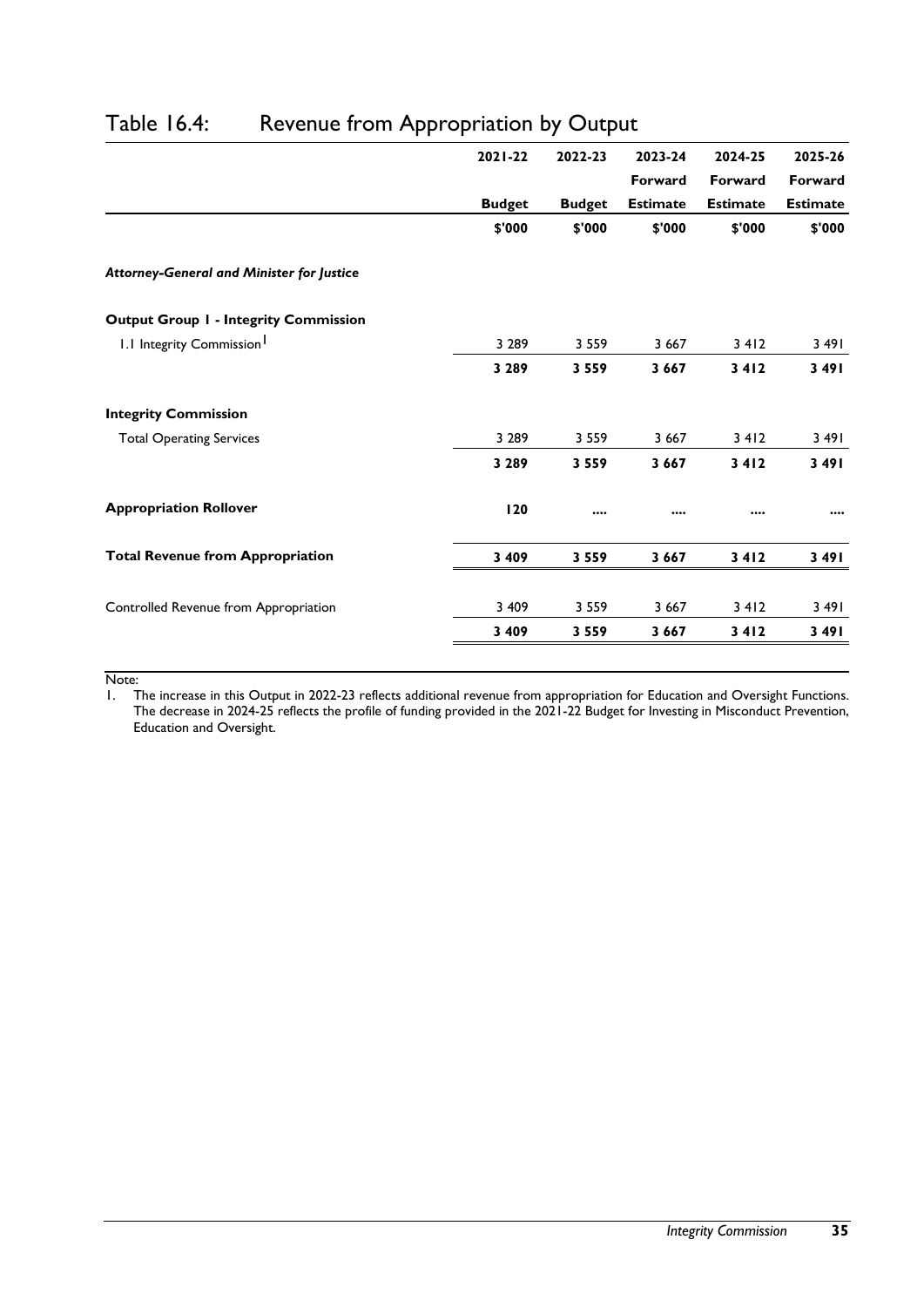|                                           | 2022          | 2023           | 2024            | 2025            | 2026             |
|-------------------------------------------|---------------|----------------|-----------------|-----------------|------------------|
|                                           |               |                | Forward         | Forward         | Forward          |
|                                           | <b>Budget</b> | <b>Budget</b>  | <b>Estimate</b> | <b>Estimate</b> | <b>Estimate</b>  |
|                                           | \$'000        | \$'000         | \$'000          | \$'000          | \$'000           |
| <b>Assets</b>                             |               |                |                 |                 |                  |
| <b>Financial assets</b>                   |               |                |                 |                 |                  |
| Cash and deposits <sup>1</sup>            | 16            | 85             | 85              | 85              | 85               |
| Receivables                               | 9             | 7              | 7               | 7               | $\boldsymbol{7}$ |
|                                           | 25            | 92             | 92              | 92              | 92               |
| <b>Non-financial assets</b>               |               |                |                 |                 |                  |
| Intangibles                               | 12            | $\overline{7}$ | 3               |                 |                  |
| Other assets <sup>2</sup>                 | 667           | 468            | 281             | 392             | 205              |
|                                           | 679           | 475            | 284             | 392             | 205              |
| <b>Total assets</b>                       | 704           | 567            | 376             | 484             | 297              |
| <b>Liabilities</b>                        |               |                |                 |                 |                  |
| Payables                                  | 12            | 3              | 4               | 15              | 16               |
| Interest bearing liabilities <sup>2</sup> | 764           | 369            | 152             | 228             |                  |
| Provisions                                | 81            | 82             | 82              | 82              | 82               |
| Employee benefits                         | 425           | 401            | 432             | 463             | 494              |
| <b>Total liabilities</b>                  | 1282          | 865            | 680             | 788             | 592              |
| <b>Net assets (liabilities)</b>           | (578)         | (298)          | (304)           | (304)           | (295)            |
| <b>Equity</b>                             |               |                |                 |                 |                  |
| Accumulated funds                         | (578)         | (298)          | (304)           | (304)           | (295)            |
| <b>Total equity</b>                       | (578)         | (298)          | (304)           | (304)           | (295)            |

### Table 16.5: Statement of Financial Position as at 30 June

Notes:

1. The increase in Cash and deposits in 2023 reflects revised estimates based on 30 June 2021 actuals.

2. The variation in Other assets and Interest bearing liabilities primarily reflects updated estimates of the Commission's lease arrangement for office accommodation.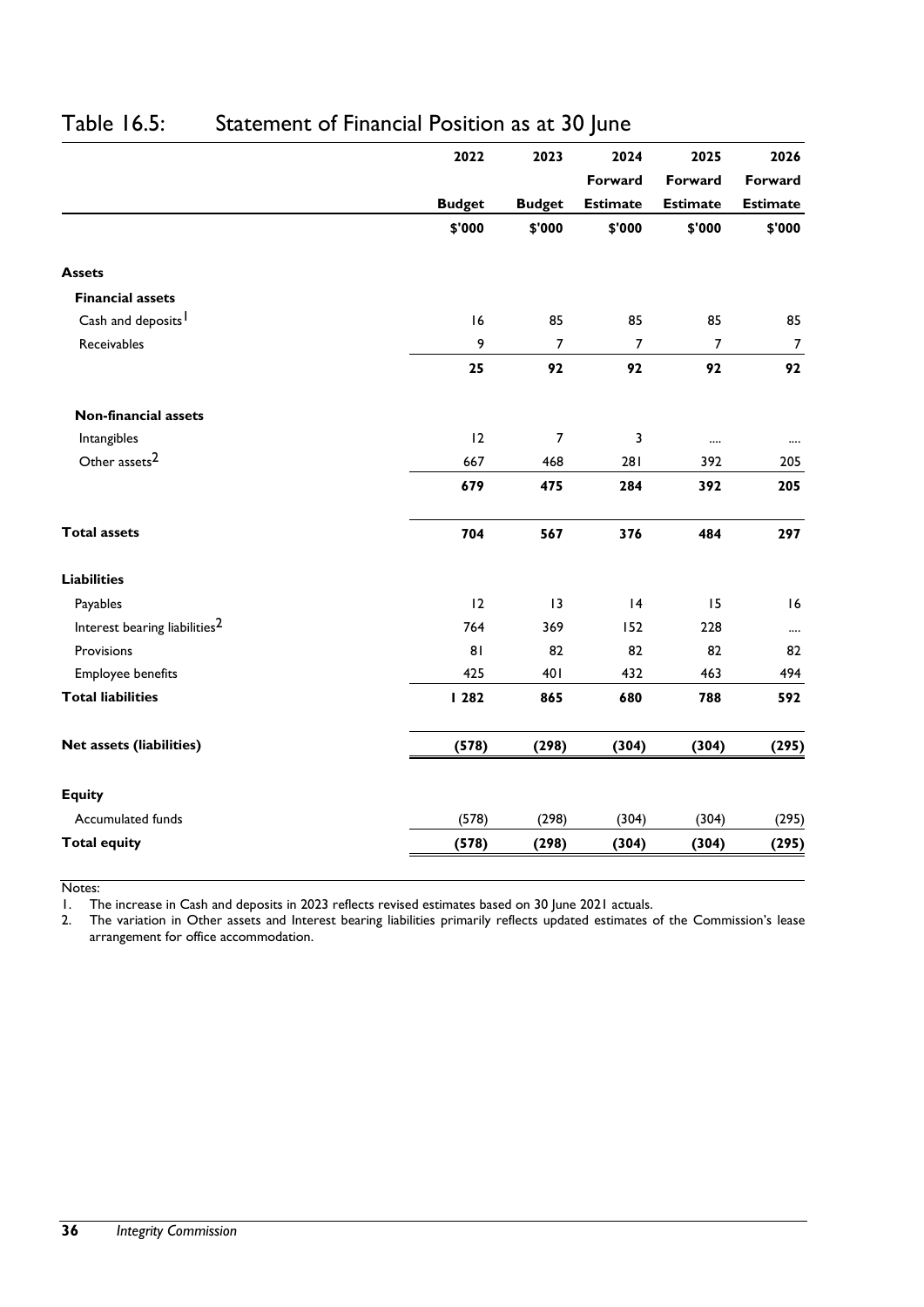|                                                               | 2021-22       | 2022-23       | 2023-24         | 2024-25         | 2025-26         |
|---------------------------------------------------------------|---------------|---------------|-----------------|-----------------|-----------------|
|                                                               |               |               | Forward         | <b>Forward</b>  | Forward         |
|                                                               | <b>Budget</b> | <b>Budget</b> | <b>Estimate</b> | <b>Estimate</b> | <b>Estimate</b> |
|                                                               | \$'000        | \$'000        | \$'000          | \$'000          | \$'000          |
| Cash flows from operating activities                          |               |               |                 |                 |                 |
| <b>Cash inflows</b>                                           |               |               |                 |                 |                 |
| Appropriation receipts - operating                            | 3 2 8 9       | 3 5 5 9       | 3 6 6 7         | 3412            | 3491            |
| Appropriation receipts - other                                | 120           |               |                 | $\cdots$        | $\cdots$        |
| <b>Total cash inflows</b>                                     | 3 4 0 9       | 3 5 5 9       | 3667            | 3412            | 3491            |
| <b>Cash outflows</b>                                          |               |               |                 |                 |                 |
| Employee benefits                                             | (2353)        | (2507)        | (2 577)         | (2333)          | (2378)          |
| Superannuation                                                | (298)         | (328)         | (347)           | (319)           | (333)           |
| Borrowing costs                                               | (61)          | (47)          | (33)            | (19)            | (19)            |
| Supplies and consumables                                      | (290)         | (245)         | (267)           | (288)           | (296)           |
| Other cash payments                                           | (207)         | (212)         | (217)           | (222)           | (228)           |
| <b>Total cash outflows</b>                                    | (3 209)       | (3339)        | (3 441)         | (3181)          | (3254)          |
| Net cash from (used by) operating activities                  | 200           | 220           | 226             | 231             | 237             |
| Cash flows from financing activities                          |               |               |                 |                 |                 |
| Net borrowings                                                | (200)         | (220)         | (226)           | (231)           | (237)           |
| Net cash from (used by) financing activities                  | (200)         | (220)         | (226)           | (231)           | (237)           |
| Net increase (decrease) in cash and cash equivalents<br>held  |               |               |                 |                 |                 |
| Cash and deposits at the beginning of the reporting<br>period | 16            | 85            | 85              | 85              | 85              |
| Cash and deposits at the end of the reporting period          | 16            | 85            | 85              | 85              | 85              |

#### Table 16.6: Statement of Cash Flows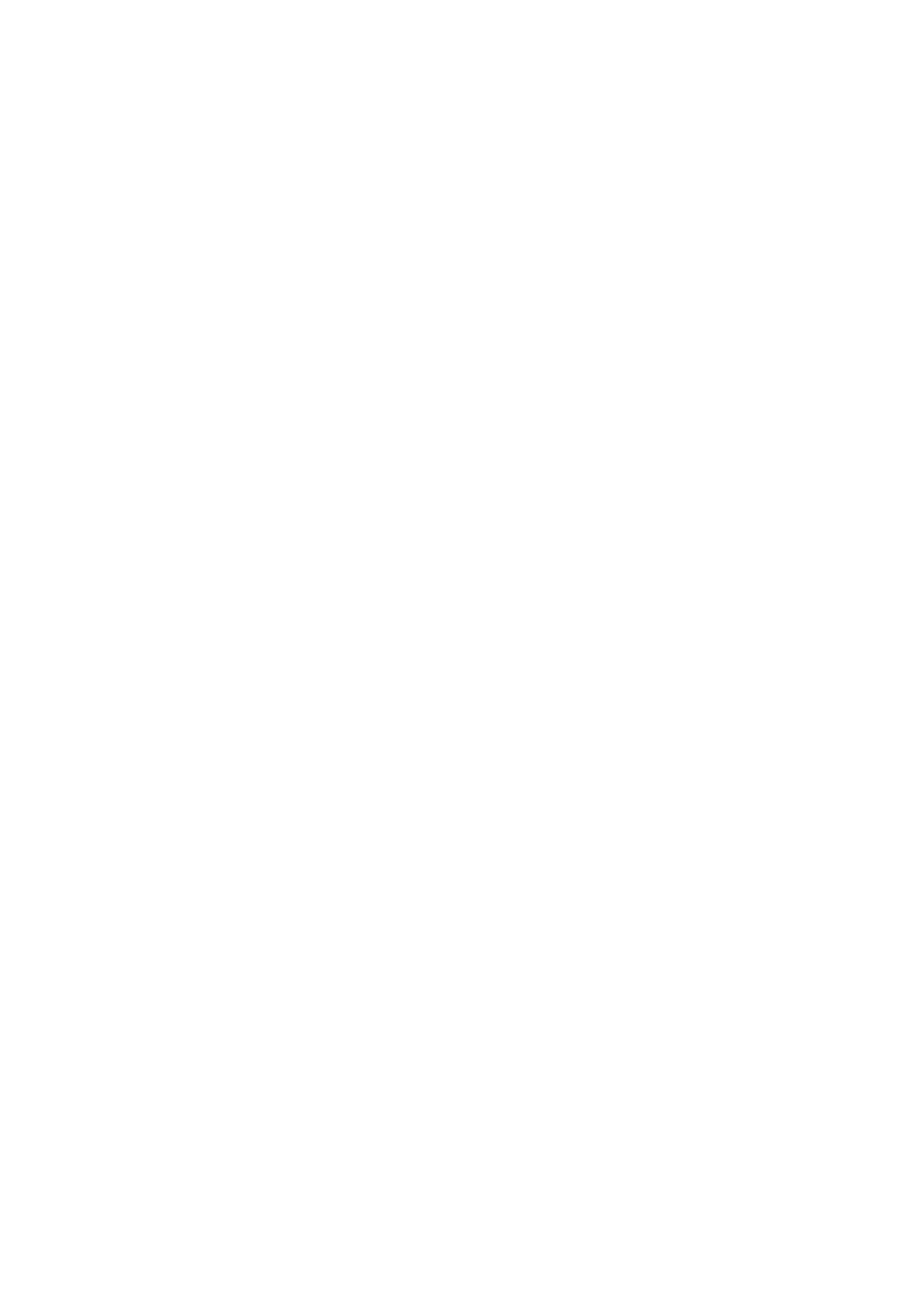# 17 LEGISLATIVE COUNCIL

# **AGENCY OUTLINE**

The Governor, the Legislative Council and the House of Assembly together constitute the Parliament of Tasmania. The Legislative Council is the Upper House of Parliament and functions as a House of Review. The role of the Members of the Legislative Council is to:

- authorise the raising of revenue and the expenditure of State monies;
- examine the merits of legislation; and
- provide a parliamentary check on the Government of the day.

The Legislative Council has expanded from being a purely legislative body to a House that involves itself with the examination and analysis of actions, decisions and workings of the Executive Government.

The Office of the Clerk of the Legislative Council provides apolitical support services and information to the elected Members of the Legislative Council in the interests of the people of Tasmania.

This chapter provides financial information about the Outputs to be delivered by the Legislative Council in 2022-23 and over the Forward Estimates (2023-24 to 2025-26). Further information about the Legislative Council is provided at www.parliament.tas.gov.au.

# KEY DELIVERABLES

The key deliverables for the Legislative Council include:

- supporting the Legislative Council in its constitutional role;
- providing particular attention to administrative support, research, policy and procedural support and advice to the President of the Legislative Council and other elected Members;
- accurately and effectively preparing and presenting legislation, once passed through both Houses, to Her Excellency the Governor for Royal Assent; and
- promoting public awareness of the purpose, functions and work of the Legislative Council.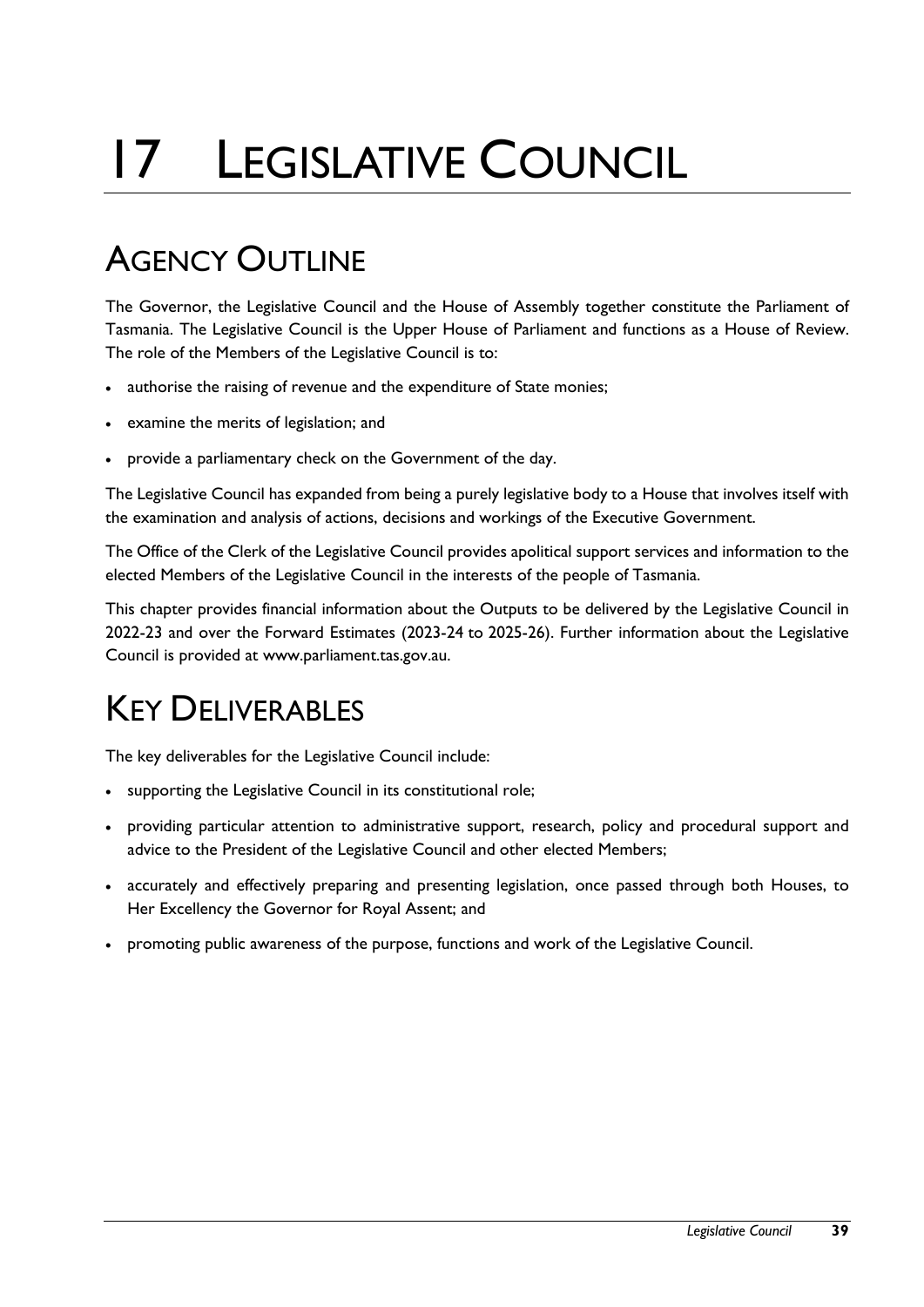# OUTPUT INFORMATION

Outputs of the Legislative Council are provided under the following Output Groups:

- Output Group 1 Legislative Council Support Services; and
- Output Group 2 Payments Administered by the Legislative Council.

Table 17.1 provides an Output Group Expense Summary for the Legislative Council.

#### Table 17.1: Output Group Expense Summary

| $2021 - 22$   | 2022-23       | 2023-24         | 2024-25         | 2025-26         |
|---------------|---------------|-----------------|-----------------|-----------------|
|               |               | Forward         | Forward         | <b>Forward</b>  |
| <b>Budget</b> | <b>Budget</b> | <b>Estimate</b> | <b>Estimate</b> | <b>Estimate</b> |
| \$'000        | \$'000        | \$'000          | \$'000          | \$'000          |
|               |               |                 |                 |                 |
|               |               |                 |                 |                 |
| 3 9 0 6       | 3 907         | 4 0 2 2         | 4 1 1 8         | 4 2 1 0         |
| 12            | 12            | 12              | 13              | 13              |
| 3918          | 3919          | 4 0 3 4         | 4 1 3 1         | 4 2 2 3         |
|               |               |                 |                 |                 |
| 3 6 8 0       | 3894          | 3 9 9 8         | 4 0 7 8         | 4 191           |
| 3 680         | 3894          | 3998            | 4 0 7 8         | 4 19 1          |
| 7598          | 7813          | 8 0 3 2         | 8 2 0 9         | 8414            |
|               |               |                 |                 |                 |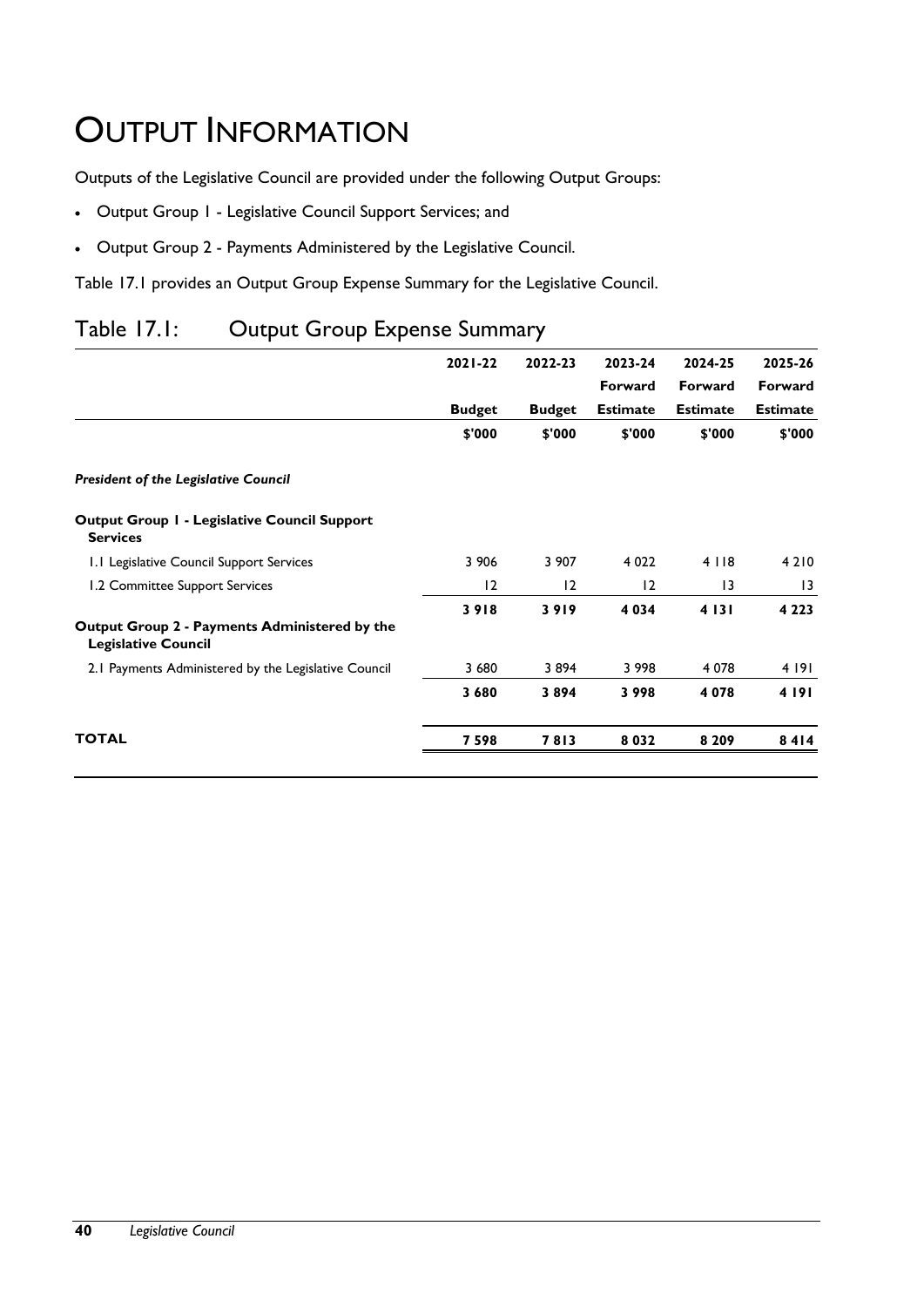### Output Group 1: Legislative Council Support Services

#### *1.1 Legislative Council Support Services*

This Output provides the following functions:

- procedural, administrative and research support and advice to the President and Members;
- support for the overall operations of the Legislative Council;
- assistance to Members to carry out their constitutional duties and responsibilities as elected representatives of the people of Tasmania; and
- equipment and research support allowances to Members.

#### *1.2 Committee Support Services*

This Output provides support and advice to Legislative Council Standing and Select Committees, Joint Parliamentary Standing and Select Committees, and Joint Statutory Committees.

# Output Group 2: Payments Administered by the Legislative Council

#### *2.1 Payments Administered by the Legislative Council*

This Output provides for the Parliamentary salaries and allowances of Members of the Legislative Council as prescribed in legislation.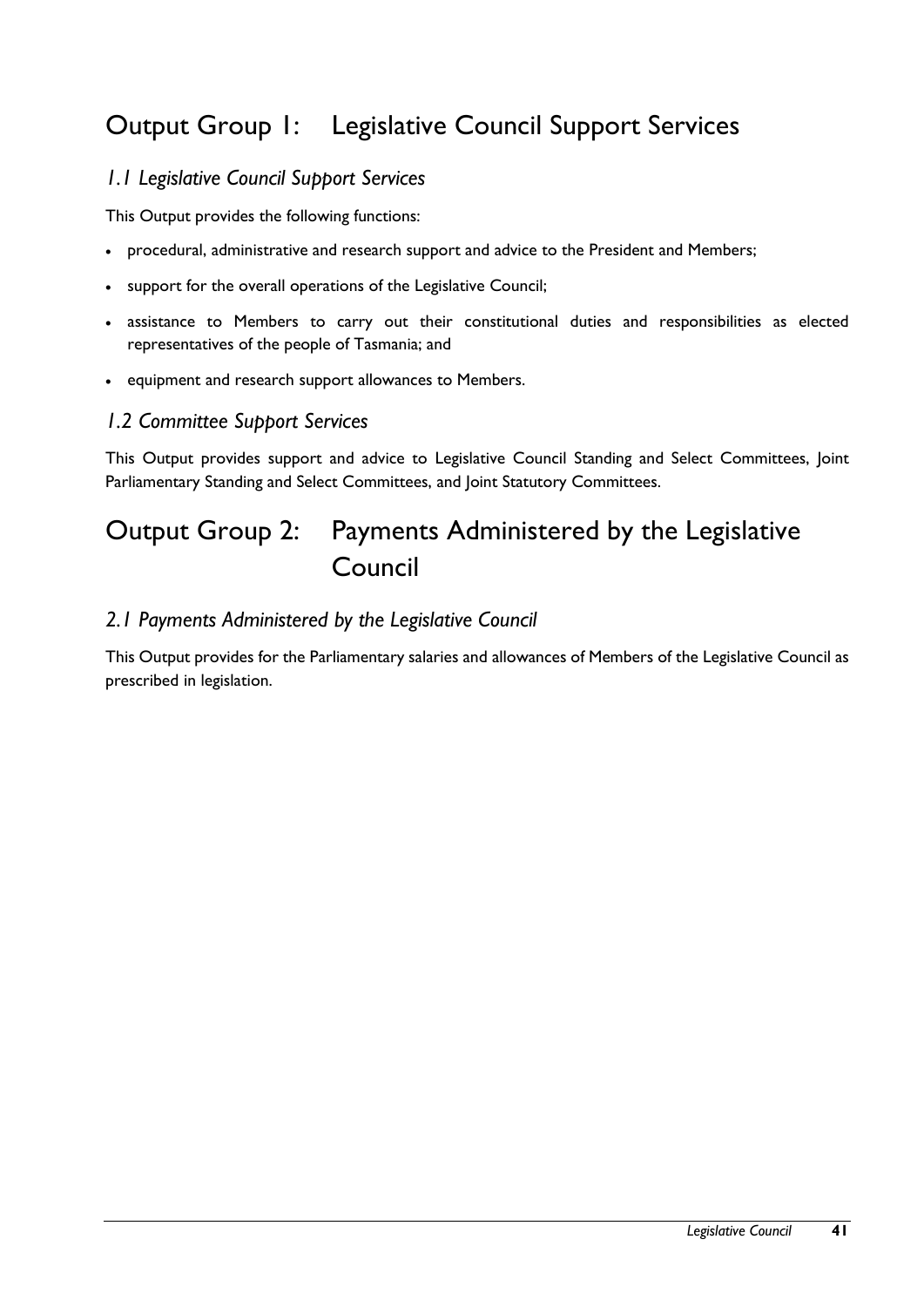# DETAILED BUDGET STATEMENTS

### Table 17.2: Statement of Comprehensive Income

|                                   | $2021 - 22$   | 2022-23       | 2023-24         | 2024-25         | 2025-26         |
|-----------------------------------|---------------|---------------|-----------------|-----------------|-----------------|
|                                   |               |               | Forward         | Forward         | Forward         |
|                                   | <b>Budget</b> | <b>Budget</b> | <b>Estimate</b> | <b>Estimate</b> | <b>Estimate</b> |
|                                   | \$'000        | \$'000        | \$'000          | \$'000          | \$'000          |
| <b>Revenue and other income</b>   |               |               |                 |                 |                 |
| Appropriation revenue - operating | 7 5 0 3       | 7798          | 8017            | 8 1 9 4         | 8 3 9 9         |
| Other revenue from government     | 80            |               |                 |                 |                 |
| <b>Total revenue</b>              | 7 5 8 3       | 7798          | 8017            | 8 1 9 4         | 8399            |
| <b>Total income</b>               | 7 5 8 3       | 7798          | 8017            | 8 1 9 4         | 8399            |
| <b>Expenses</b>                   |               |               |                 |                 |                 |
| Employee benefits                 | 6 6 6 3       | 6938          | 7 138           | 7 2 9 4         | 7480            |
| Depreciation and amortisation     | 3             | 3             | 3               | 3               | 3               |
| Supplies and consumables          | 932           | 872           | 891             | 912             | 931             |
| <b>Total expenses</b>             | 7598          | 7813          | 8 0 3 2         | 8 2 0 9         | 8414            |
| <b>Net result</b>                 | (15)          | (15)          | (15)            | (15)            | (15)            |
| <b>Comprehensive result</b>       | (15)          | (15)          | (15)            | (15)            | (15)            |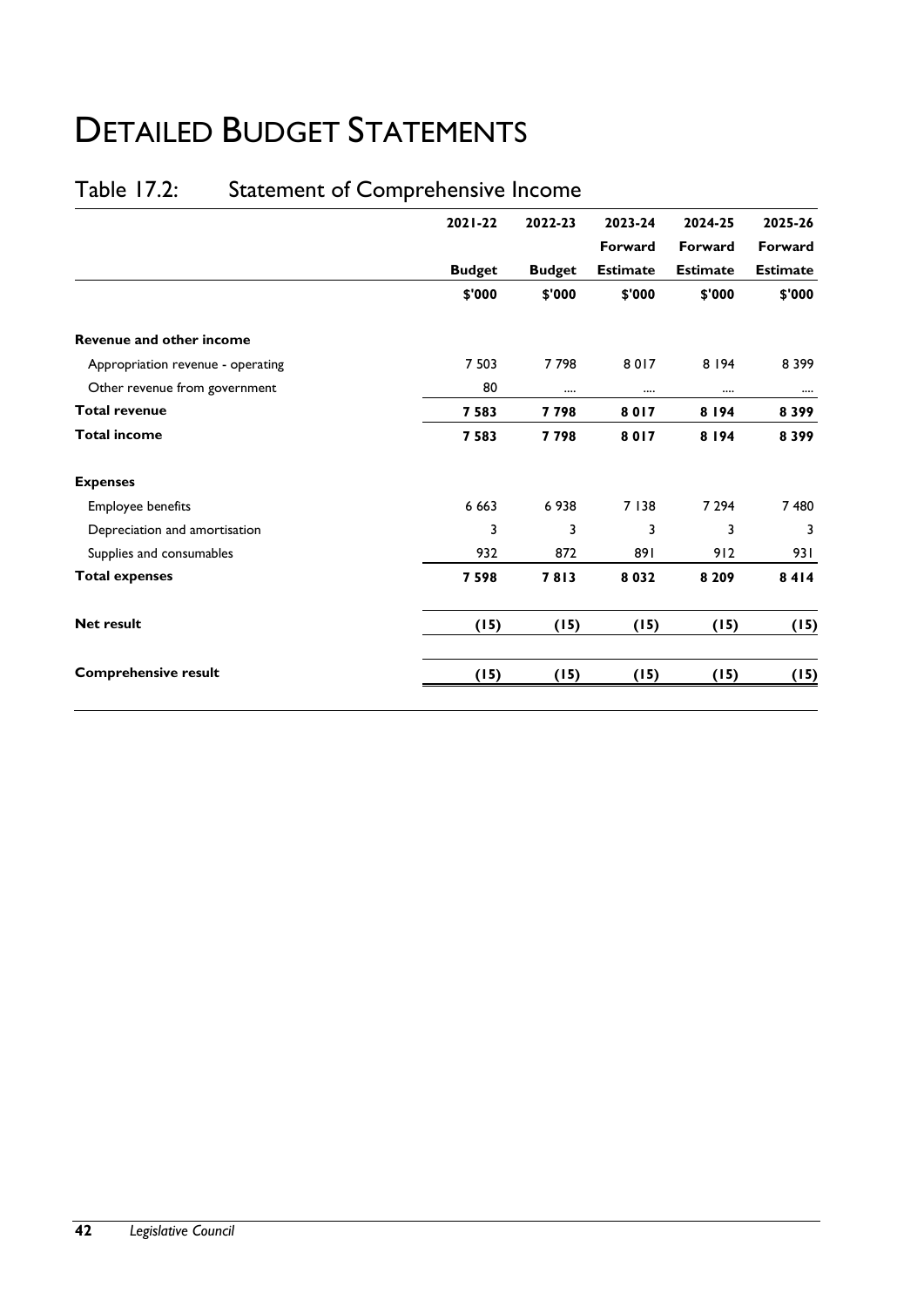|                                                                                                     | 2021-22       | 2022-23       | 2023-24         | 2024-25         | 2025-26         |
|-----------------------------------------------------------------------------------------------------|---------------|---------------|-----------------|-----------------|-----------------|
|                                                                                                     |               |               | Forward         | Forward         | Forward         |
|                                                                                                     | <b>Budget</b> | <b>Budget</b> | <b>Estimate</b> | <b>Estimate</b> | <b>Estimate</b> |
|                                                                                                     | \$'000        | \$'000        | \$'000          | \$'000          | \$'000          |
| <b>President of the Legislative Council</b>                                                         |               |               |                 |                 |                 |
| Output Group I - Legislative Council Support<br><b>Services</b>                                     |               |               |                 |                 |                 |
| 1.1 Legislative Council Support Services                                                            | 3811          | 3892          | 4 0 0 7         | 4 103           | 4 195           |
| 1.2 Committee Support Services                                                                      | 12            | 12            | 12              | 13              | $\overline{13}$ |
|                                                                                                     | 3823          | 3 9 0 4       | 4019            | 4     6         | 4 2 0 8         |
| Output Group 2 - Payments Administered by the<br><b>Legislative Council</b>                         |               |               |                 |                 |                 |
| 2.1 Payments Administered by the Legislative Council                                                | 418           | 427           | 436             | 444             | 453             |
|                                                                                                     | 418           | 427           | 436             | 444             | 453             |
| <b>Legislative Council</b>                                                                          |               |               |                 |                 |                 |
| <b>Total Operating Services</b>                                                                     | 4 2 4 1       | 4 3 3 1       | 4 4 5 5         | 4 5 6 0         | 4 6 6 1         |
|                                                                                                     | 4 2 4 1       | 4331          | 4 4 5 5         | 4 5 6 0         | 4661            |
| <b>Reserved by Law</b>                                                                              |               |               |                 |                 |                 |
| Members' Committee Fees and Allowances (Parliamentary                                               |               |               |                 |                 |                 |
| Salaries, Superannuation and Allowances Act 2012)                                                   | 40            | 40            | 40              | 41              | 41              |
| Parliamentary Salaries and Allowances (Parliamentary                                                |               |               |                 |                 |                 |
| Salaries, Superannuation and Allowances Act 2012)<br>Travelling Allowances (Parliamentary Salaries, | 3 0 6 9       | 3 2 7 4       | 3 3 6 9         | 3 4 4 0         | 3 5 4 4         |
| Superannuation and Allowances Act 2012)                                                             | 153           | 153           | 153             | 153             | 153             |
|                                                                                                     | 3 2 6 2       | 3 4 6 7       | 3 5 6 2         | 3 6 3 4         | 3738            |
| <b>Appropriation Rollover</b>                                                                       | 80            |               | $\cdots$        | $\cdots$        |                 |
| <b>Total Revenue from Appropriation</b>                                                             | 7 5 8 3       | 7798          | 8017            | 8 1 9 4         | 8399            |
| Controlled Revenue from Appropriation                                                               | 7 5 8 3       | 7798          | 8017            | 8 1 9 4         | 8 3 9 9         |
|                                                                                                     | 7 5 8 3       | 7798          | 8017            | 8 1 9 4         | 8399            |
|                                                                                                     |               |               |                 |                 |                 |

### Table 17.3: Revenue from Appropriation by Output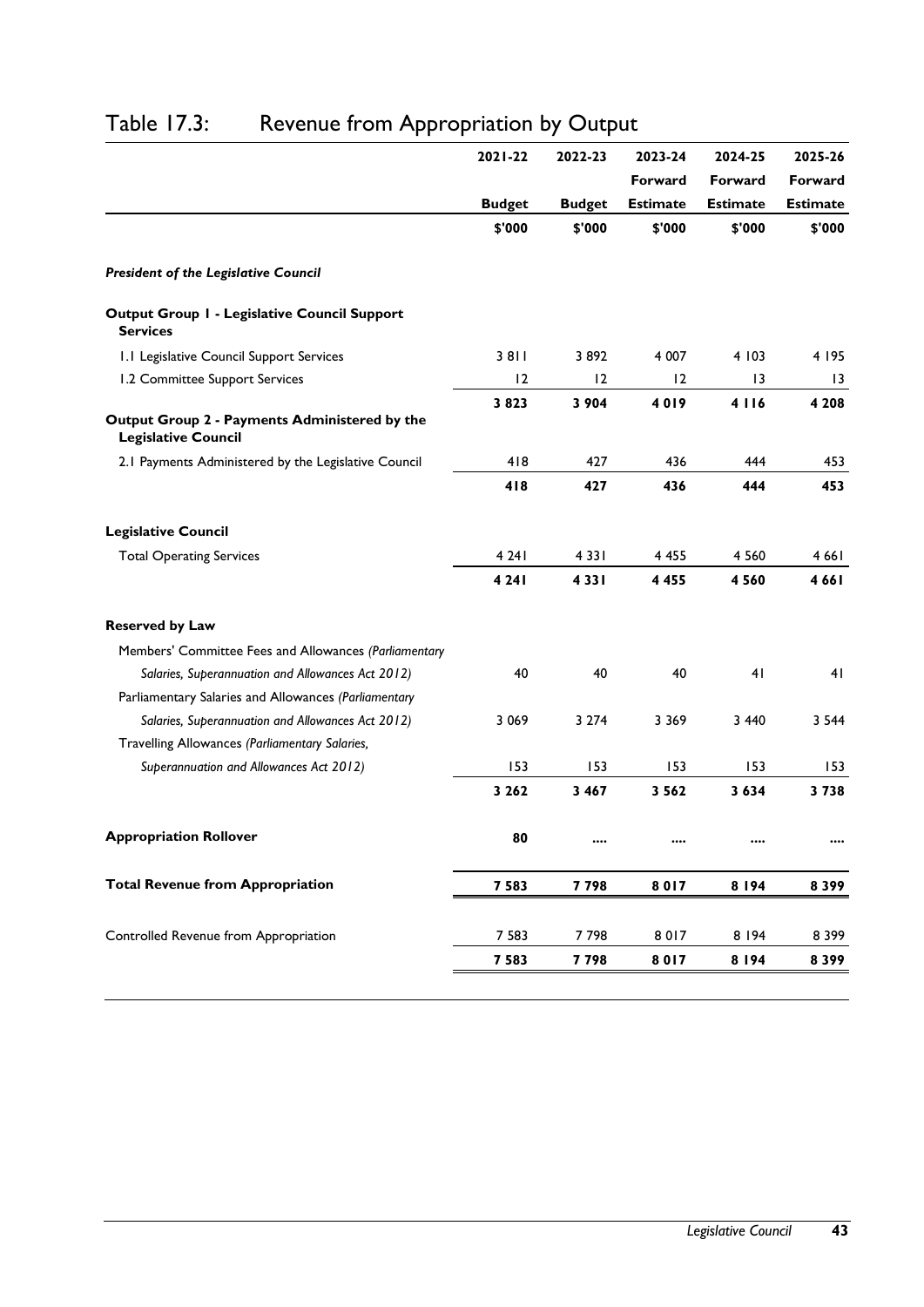|                                            | 2022                    | 2023          | 2024            | 2025            | 2026            |
|--------------------------------------------|-------------------------|---------------|-----------------|-----------------|-----------------|
|                                            |                         |               | Forward         | Forward         | Forward         |
|                                            | <b>Budget</b>           | <b>Budget</b> | <b>Estimate</b> | <b>Estimate</b> | <b>Estimate</b> |
|                                            | \$'000                  | \$'000        | \$'000          | \$'000          | \$'000          |
| <b>Assets</b>                              |                         |               |                 |                 |                 |
| <b>Financial assets</b>                    |                         |               |                 |                 |                 |
| Receivables <sup>1</sup>                   | $\overline{4}$          | 17            | 17              | 17              | 17              |
|                                            | $\overline{\mathbf{4}}$ | 17            | 17              | 17              | 17              |
| <b>Non-financial assets</b>                |                         |               |                 |                 |                 |
| Property, plant and equipment <sup>1</sup> | 2413                    | 2 3 6 0       | 2 3 5 7         | 2 3 5 4         | 2351            |
|                                            | 2413                    | 2 3 6 0       | 2 3 5 7         | 2 3 5 4         | 2 3 5 1         |
| <b>Total assets</b>                        | 2417                    | 2 3 7 7       | 2 3 7 4         | 2371            | 2 3 6 8         |
| <b>Liabilities</b>                         |                         |               |                 |                 |                 |
| Payables <sup>1</sup>                      | 108                     | 75            | 75              | 75              | 75              |
| Employee benefits                          | 923                     | 911           | 923             | 935             | 947             |
| <b>Total liabilities</b>                   | 1031                    | 986           | 998             | 1010            | 1022            |
| <b>Net assets (liabilities)</b>            | <b>1386</b>             | 1391          | <b>1376</b>     | 1361            | 1346            |
| <b>Equity</b>                              |                         |               |                 |                 |                 |
| Reserves                                   | 848                     | 848           | 848             | 848             | 848             |
| Accumulated funds                          | 538                     | 543           | 528             | 513             | 498             |
| <b>Total equity</b>                        | <b>1386</b>             | 1391          | <b>1376</b>     | 1361            | 1346            |

### Table 17.4: Statement of Financial Position as at 30 June

Note:

1. The increase in Receivables, and the decrease in Property, Plant and equipment, Payables and Employee benefits, reflects revised estimates based on 30 June 2021 actuals.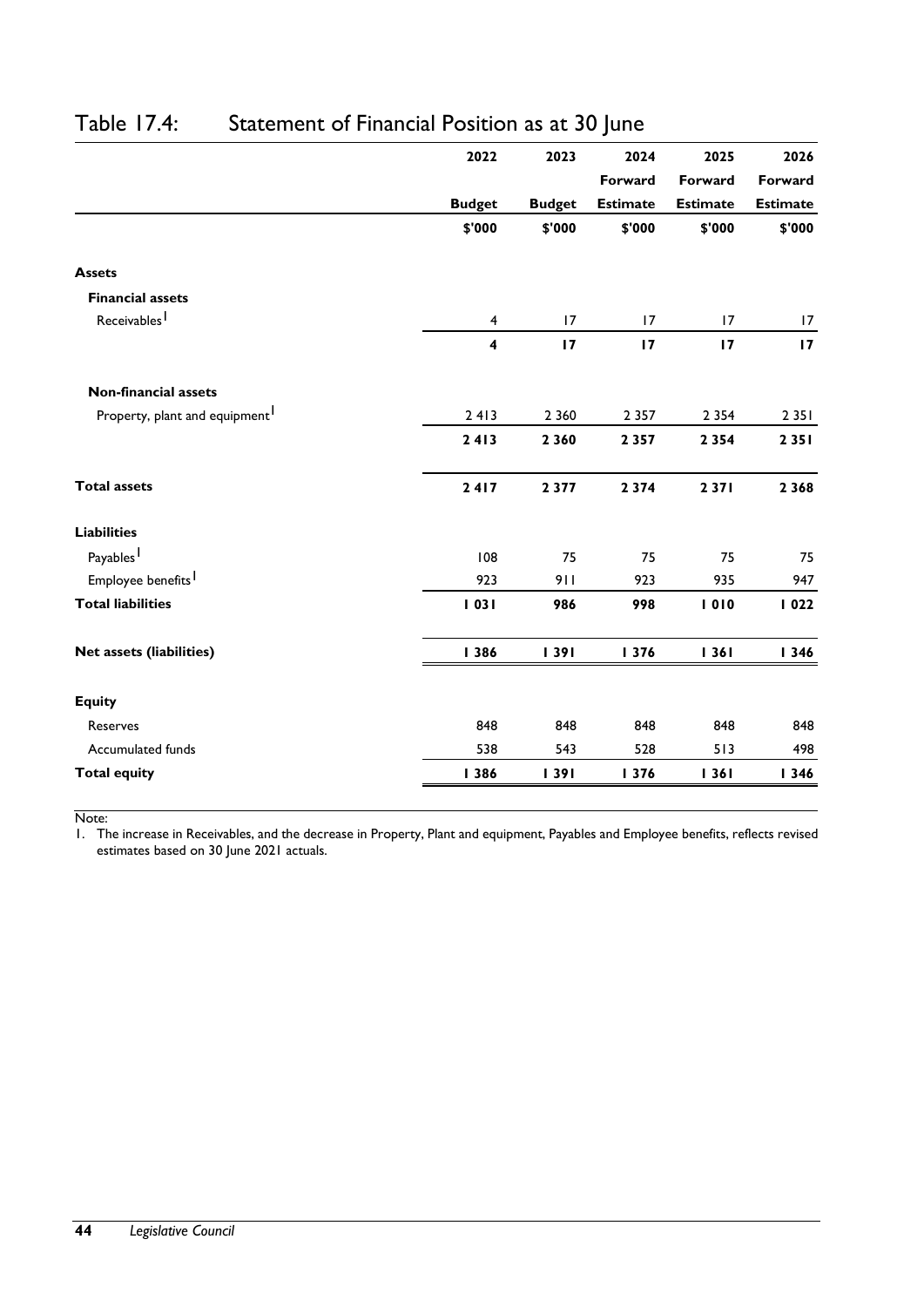|                                                               | $2021 - 22$   | 2022-23       | 2023-24         | 2024-25         | 2025-26         |
|---------------------------------------------------------------|---------------|---------------|-----------------|-----------------|-----------------|
|                                                               |               |               | Forward         | Forward         | Forward         |
|                                                               | <b>Budget</b> | <b>Budget</b> | <b>Estimate</b> | <b>Estimate</b> | <b>Estimate</b> |
|                                                               | \$'000        | \$'000        | \$'000          | \$'000          | \$'000          |
| Cash flows from operating activities                          |               |               |                 |                 |                 |
| <b>Cash inflows</b>                                           |               |               |                 |                 |                 |
| Appropriation receipts - operating                            | 7 5 0 3       | 7798          | 8017            | 8 1 9 4         | 8 3 9 9         |
| Appropriation receipts - other                                | 80            |               |                 |                 |                 |
| <b>GST</b> receipts                                           | 70            | 70            | 70              | 70              | 70              |
| <b>Total cash inflows</b>                                     | 7653          | 7868          | 8 0 8 7         | 8 2 6 4         | 8 4 6 9         |
| <b>Cash outflows</b>                                          |               |               |                 |                 |                 |
| Employee benefits                                             | (6174)        | (6418)        | (6583)          | (6705)          | (6855)          |
| Superannuation                                                | (477)         | (508)         | (543)           | (577)           | (613)           |
| <b>GST</b> payments                                           | (70)          | (70)          | (70)            | (70)            | (70)            |
| Supplies and consumables                                      | (932)         | (872)         | (891)           | (912)           | (931)           |
| <b>Total cash outflows</b>                                    | (7653)        | (7868)        | (8087)          | (8264)          | (8469)          |
| Net increase (decrease) in cash and cash equivalents<br>held  |               |               |                 |                 |                 |
| Cash and deposits at the beginning of the reporting<br>period |               |               |                 |                 |                 |
| Cash and deposits at the end of the reporting period          |               |               |                 |                 |                 |

### Table 17.5: Statement of Cash Flows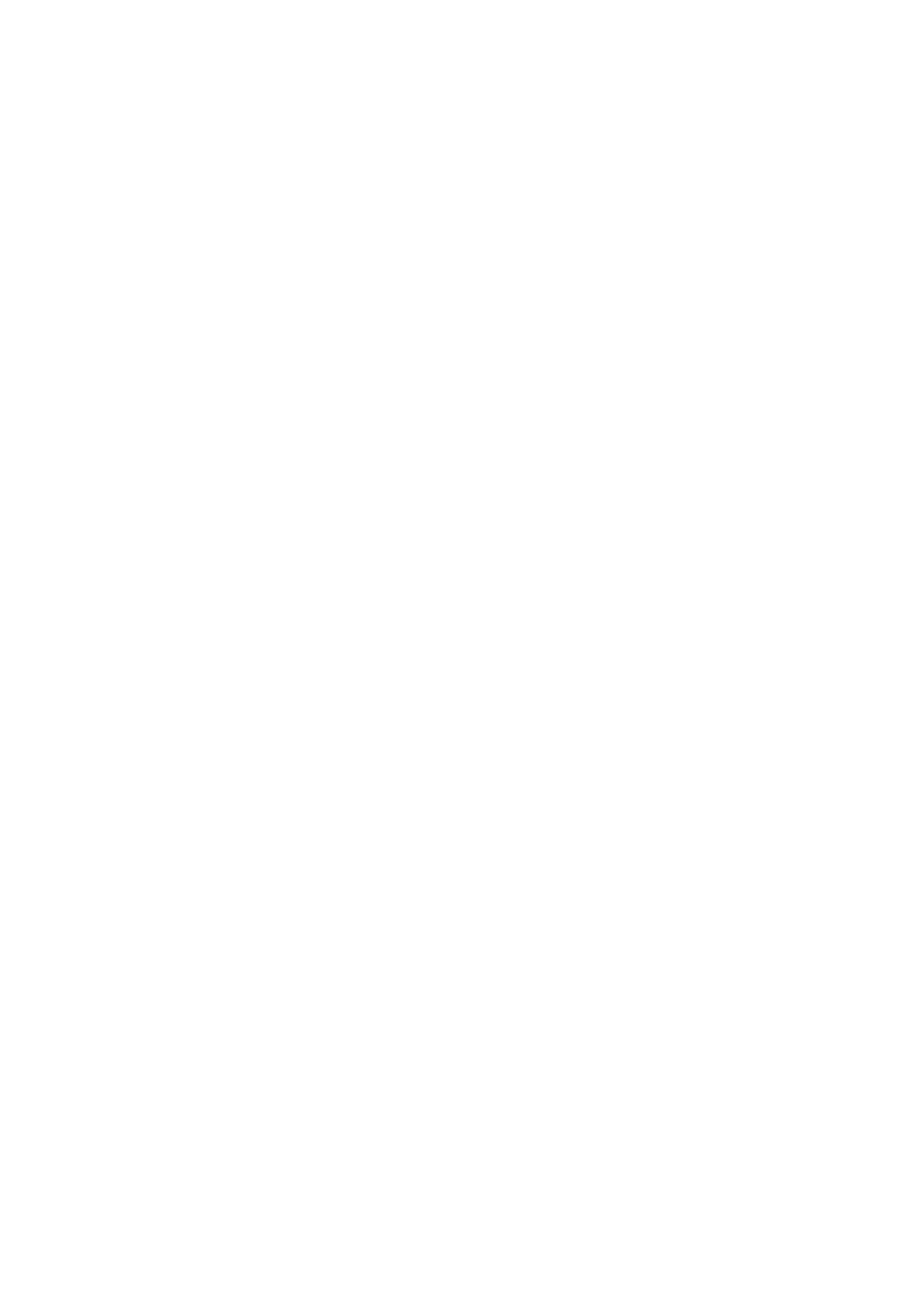# 18 LEGISLATURE-GENERAL

# AGENCY OUTLINE

Legislature-General provides support services to both Houses of Parliament and their Members through the Joint House support staff, the Parliamentary Reporting Service, the Parliamentary Library Service and the Parliamentary Printing, Systems and Broadcasting Services.

This chapter provides financial information about the Outputs to be delivered by Legislature-General in 2022-23 and over the Forward Estimates (2023-24 to 2025-26). Further information about Legislature-General is provided at www.parliament.tas.gov.au.

# KEY DELIVERABLES

Table 18.1 provides a summary of the Budget and Forward Estimates allocations for key deliverables being undertaken by Legislature-General.

#### Table 18.1: Key Deliverables Statement

|                                         | 2022-23       | 2023-24  | 2024-25  | 2025-26         |
|-----------------------------------------|---------------|----------|----------|-----------------|
|                                         |               | Forward  | Forward  | Forward         |
|                                         | <b>Budget</b> | Estimate | Estimate | <b>Estimate</b> |
|                                         | \$'000        | \$'000   | \$'000   | \$'000          |
| Human Resource Specialists - Parliament | 250           | 250      | 250      | 250             |

#### *Human Resources Specialists - Parliament*

This initiative provides two new Human Resource positions within the Tasmanian Parliament to provide specialist services including training and development, investigation and dispute resolution.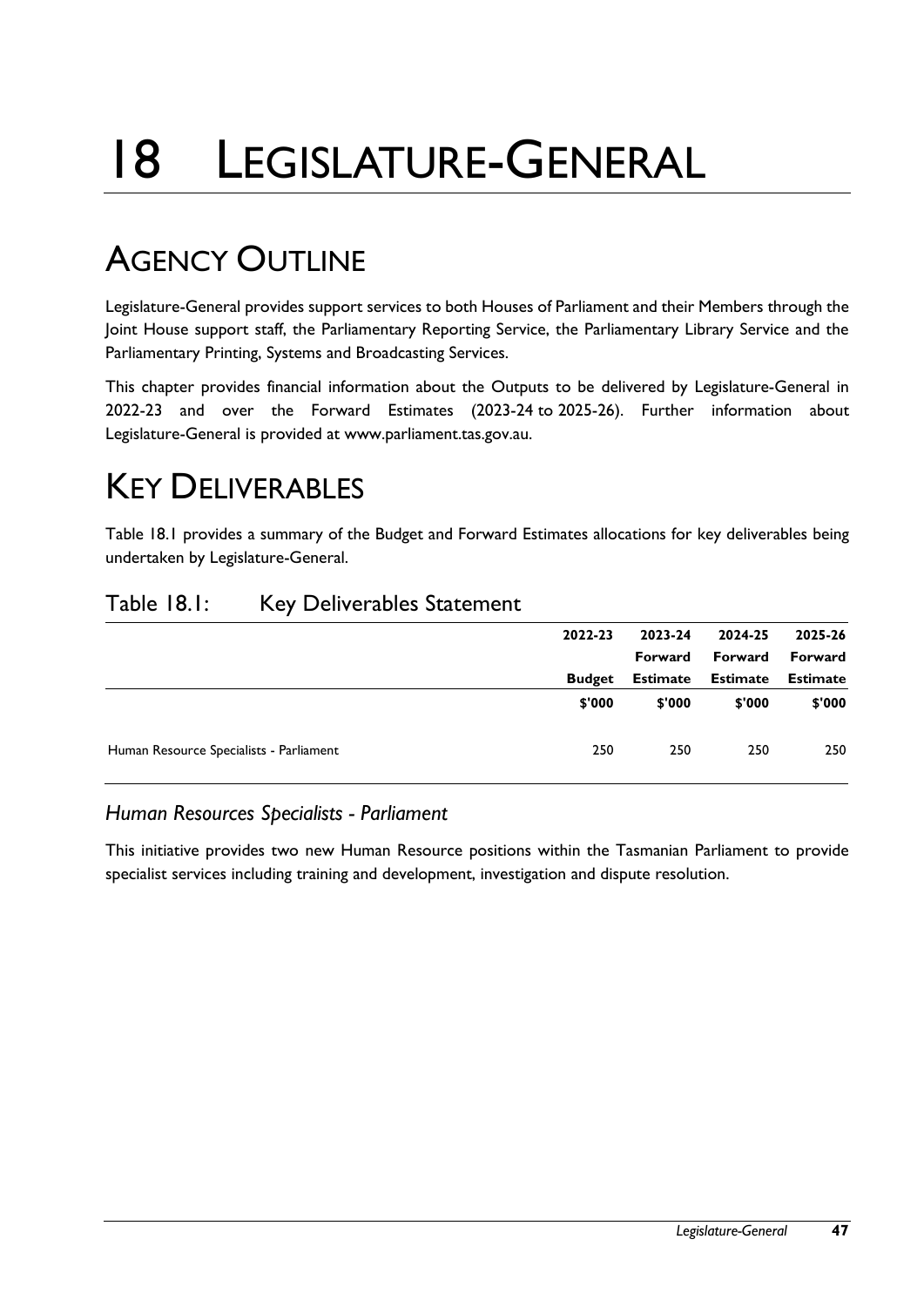# OUTPUT INFORMATION

Outputs of Legislature-General are provided under the following Output Groups:

- Output Group 1 Parliamentary Reporting Service;
- Output Group 2 Parliamentary Library Service;
- Output Group 3 Parliamentary Printing and Systems;
- Output Group 4 Joint Services; and
- Output Group 89 Public Building Maintenance Program.

Table 18.2 provides an Output Group Expense Summary for Legislature-General.

#### Table 18.2: Output Group Expense Summary

|                                                                                                 | $2021 - 22$   | 2022-23       | 2023-24         | 2024-25         | 2025-26         |
|-------------------------------------------------------------------------------------------------|---------------|---------------|-----------------|-----------------|-----------------|
|                                                                                                 |               |               | Forward         | Forward         | Forward         |
|                                                                                                 | <b>Budget</b> | <b>Budget</b> | <b>Estimate</b> | <b>Estimate</b> | <b>Estimate</b> |
|                                                                                                 | \$'000        | \$'000        | \$'000          | \$'000          | \$'000          |
| President of the Legislative Council and the Speaker of<br>the House of Assembly acting jointly |               |               |                 |                 |                 |
| <b>Output Group I - Parliamentary Reporting Service</b>                                         |               |               |                 |                 |                 |
| 1.1 Production and Printing of Parliamentary Reports                                            | 925           | 964           | 1009            | 1048            | 1092            |
|                                                                                                 | 925           | 964           | 1009            | 1048            | 1092            |
| <b>Output Group 2 - Parliamentary Library Service</b>                                           |               |               |                 |                 |                 |
| 2.1 Parliamentary Library Service                                                               | 1127          | 1155          | 1190            | 1215            | 1246            |
|                                                                                                 | 1127          | 1155          | 1190            | 1215            | 1246            |
| Output Group 3 - Parliamentary Printing and<br><b>Systems</b>                                   |               |               |                 |                 |                 |
| 3.1 Parliamentary Printing <sup>1</sup>                                                         | 274           | 158           | 162             | 166             | 170             |
| 3.2 Parliamentary Systems                                                                       | 1003          | 1024          | 1048            | 1069            | 1095            |
|                                                                                                 | 1277          | 1182          | 1210            | 1235            | 1265            |
| <b>Output Group 4 - Joint Services</b>                                                          |               |               |                 |                 |                 |
| 4.1 Buildings and Operations Management                                                         | 3119          | 3 181         | 3 2 4 7         | 3311            | 3 3 7 9         |
| 4.2 Joint Management Services <sup>2</sup>                                                      | 889           | 1155          | 1173            | 189             | 1205            |
| 4.3 Services to Members                                                                         | 974           | 996           | 1021            | 1042            | 1065            |
| 4.4 Corporate Services for Parliamentary Agencies                                               | 109           | 109           | 109             | 109             | 109             |
|                                                                                                 | 5091          | 5 4 4 1       | 5 5 5 0         | 5651            | 5758            |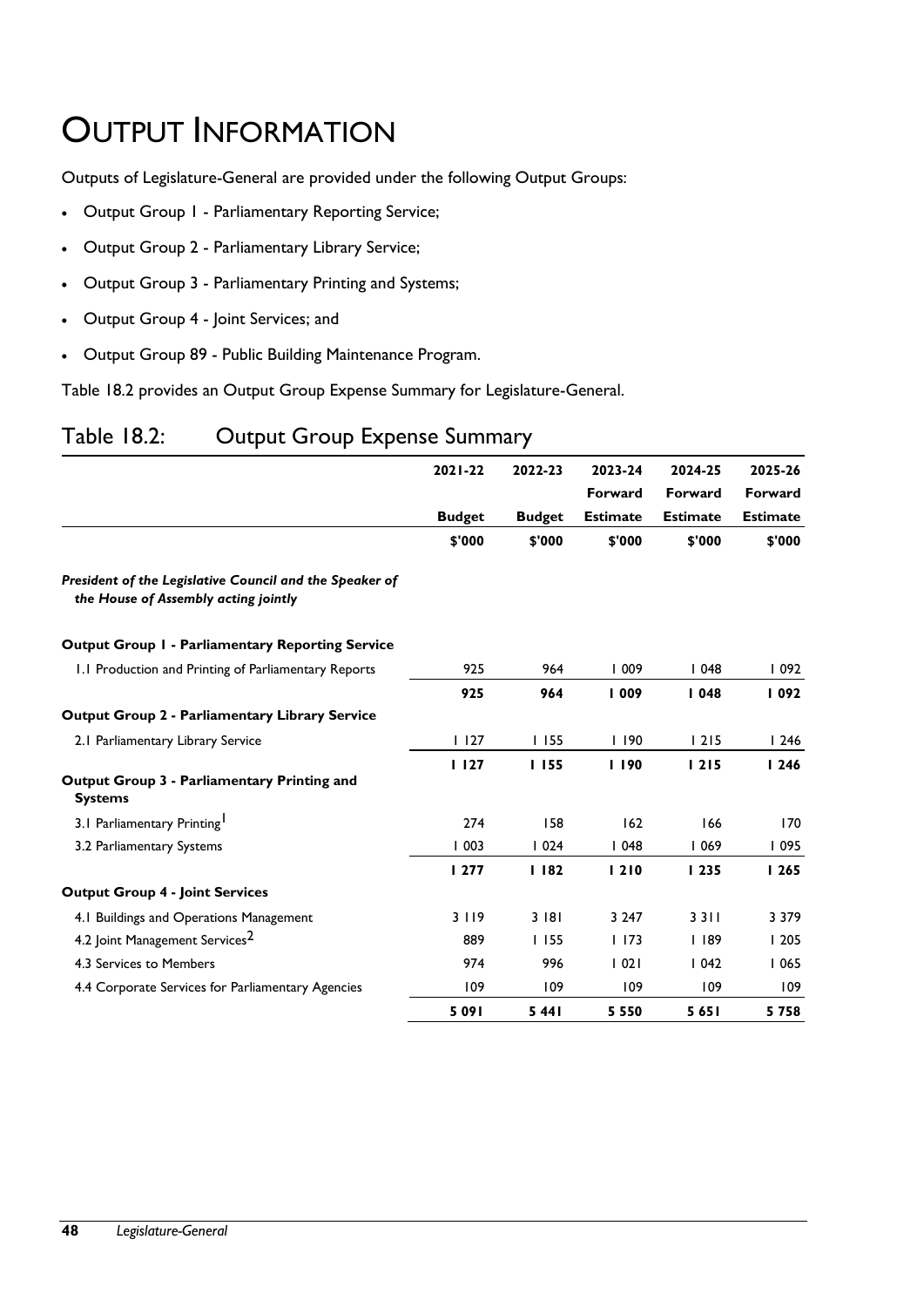| $2021 - 22$   | 2022-23       | 2023-24         | 2024-25                        | 2025-26                        |
|---------------|---------------|-----------------|--------------------------------|--------------------------------|
|               |               | Forward         | Forward                        | Forward                        |
| <b>Budget</b> | <b>Budget</b> | <b>Estimate</b> | <b>Estimate</b>                | <b>Estimate</b>                |
| \$'000        | \$'000        | \$'000          | \$'000                         | \$'000                         |
|               |               |                 |                                |                                |
| 154           |               |                 |                                |                                |
| 154           |               |                 | $\bullet\bullet\bullet\bullet$ | $\bullet\bullet\bullet\bullet$ |
| 8574          | 8742          | 8959            | 9 1 4 9                        | 9361                           |
|               |               |                 |                                |                                |

#### Table 18.2: Output Group Expense Summary (continued)

Notes:

1. The decrease in Parliamentary Printing in 2022-23 reflects additional expenditure in 2021-22 for a rollover of unexpended appropriation from 2020-21.

2. The increase in Joint Management Services from 2022-23 reflects additional expenditure for two new Human Resource positions within the Tasmanian Parliament.

## Output Group 1: Parliamentary Reporting Service

#### *1.1 Production and Printing of Parliamentary Reports*

This Output provides for the Parliamentary Reporting Service, which produces an accurate and timely official record of debates in both Houses of Parliament and evidence presented to Parliamentary Committees.

#### *Performance Information Comments*

#### *Delivery of Hansard*

The primary focus for the Hansard operation is to produce a daily transcript for Members as quickly as possible, usually by the following day, with part of the transcript delivered to Members later the same day.

A full week's transcript is available on the Internet (public access) by the end of the following week.

Some of these times will vary when either House sits for extended hours or during an extended period of several weeks of continuous sitting.

### Output Group 2: Parliamentary Library Service

#### *2.1 Parliamentary Library Service*

This Output represents the Parliamentary Library Service, which provides information and research services to assist Members of Parliament and Parliamentary Committees undertake their duties. The Parliamentary Library also manages special and historical collections, the Parliamentary Museum and is the repository for all Tasmanian Parliament publications.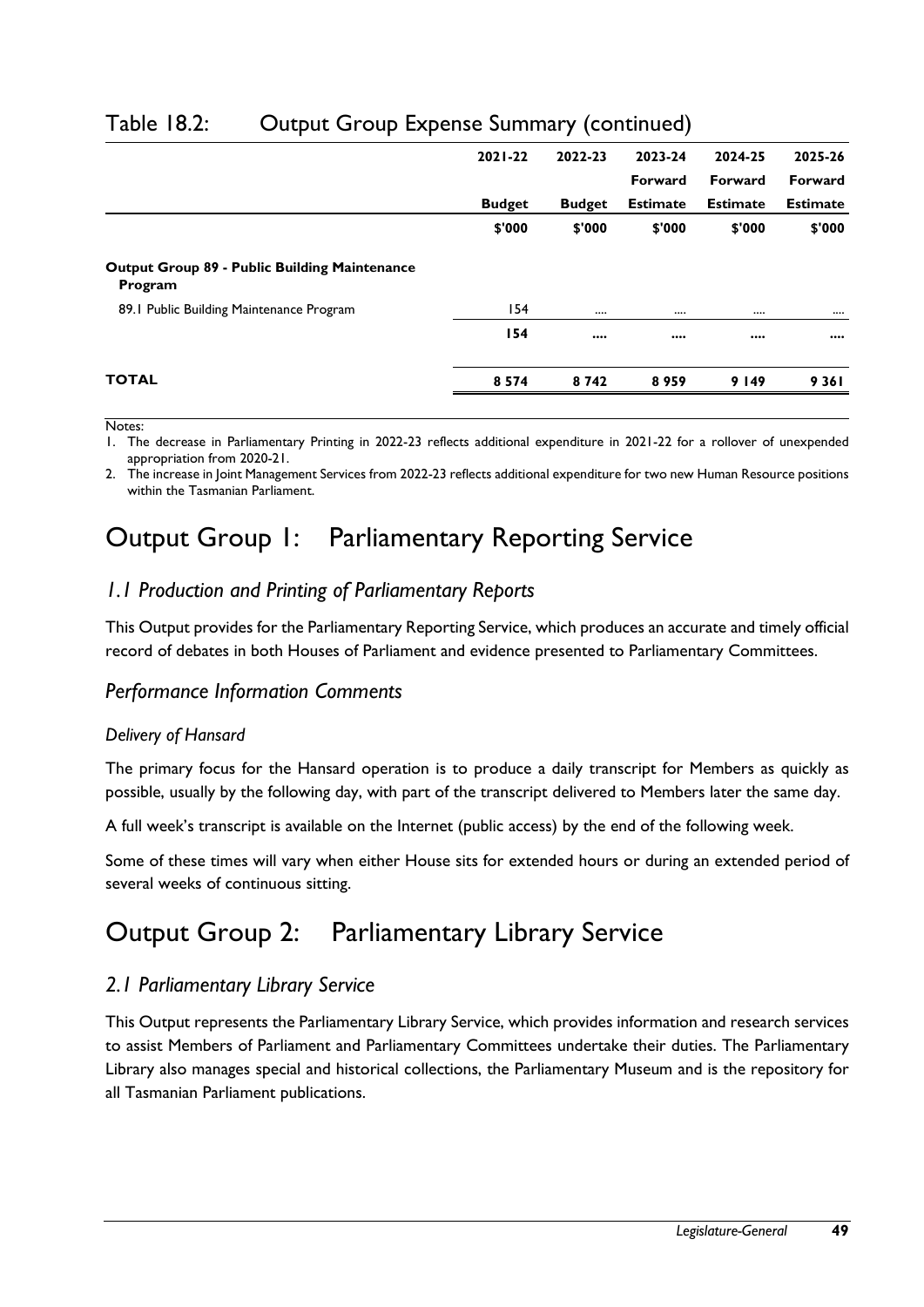#### *Performance Information Comments*

#### *Parliamentary Library*

The Parliamentary Library Service aims to:

- perform 95 per cent of enquiries within the clients' deadlines;
- upload daily newspaper clippings and press releases to the Intranet by 11am;
- ensure television news is available on the Intranet by 9 am daily and audio digital capture (ABC Radio) is available on request;
- prepare 95 per cent of media transcription requests within the clients' deadlines;
- input 90 per cent of Questions, Answers and Adjournments to the database within one week of receipt of Hansard; and
- input 95 per cent of tabled parliamentary papers within one week of tabling or receipt.

#### *Parliamentary Research Service*

The Parliamentary Research Service aims to:

- meet 95 per cent of the clients' requests within their deadlines;
- update statistics on the Intranet within two days of ABS data arrival; and
- complete 95 per cent of background briefings and submission summaries to Parliamentary Committees prior to the hearing of witnesses.

### Output Group 3: Parliamentary Printing and Systems

#### *3.1 Parliamentary Printing*

This Output provides services to meet the printing needs of Parliament, including the production of Parliamentary Papers, Votes and Proceedings, Notice Papers and Bills, and the printing requirements of Members.

#### *3.2 Parliamentary Systems*

This Output provides services to maintain computerised systems for:

- the Parliamentary Reporting Service;
- Members of both Houses of Parliament including Regional Offices;
- the Parliament website, Intranet, Internet and databases;
- television, broadcasting and archiving of sessions of both Houses of Parliament;
- security of the precinct, including access control and CCTV; and
- the Parliament's financial management.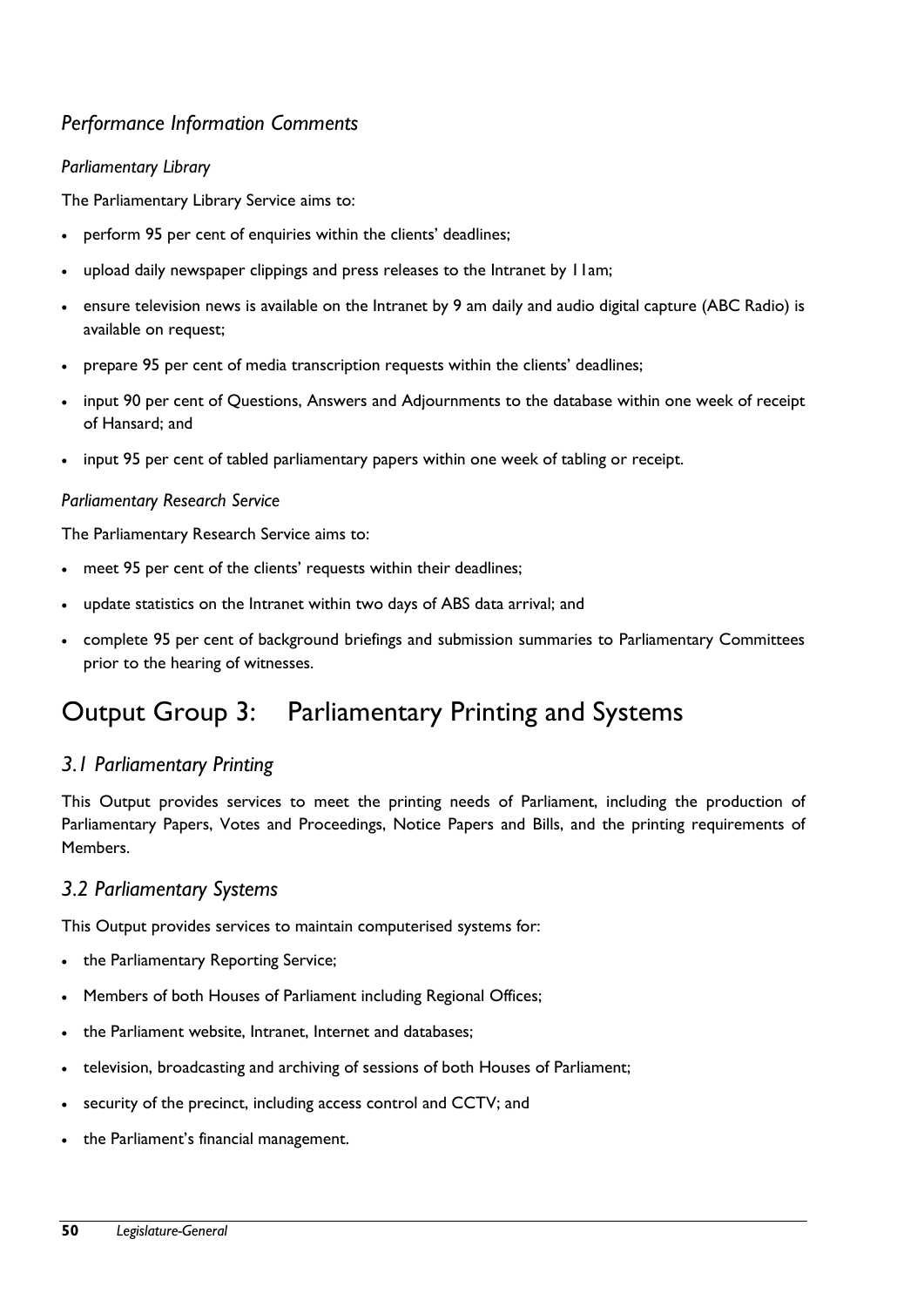## Output Group 4: Joint Services

#### *4.1 Buildings and Operations Management*

This Output provides for buildings and operations management and purchasing and maintenance services for the Parliamentary complex, gardens and other offices, including rentals, security, cleaning and communication services.

#### *4.2 Joint Management Services*

This Output provides for services to Legislature-General, including the Joint House Committee and other functional areas not directly under the control of either House of Parliament.

#### *4.3 Services to Members*

This Output provides for services to the Leader of the Opposition and certain Parliamentary Committees not directly related to either House of Parliament.

#### *4.4 Corporate Services for Parliamentary Agencies*

This Output provides for administrative services to the Clerks of each House of Parliament, including responsibility for all human resources and financial administration.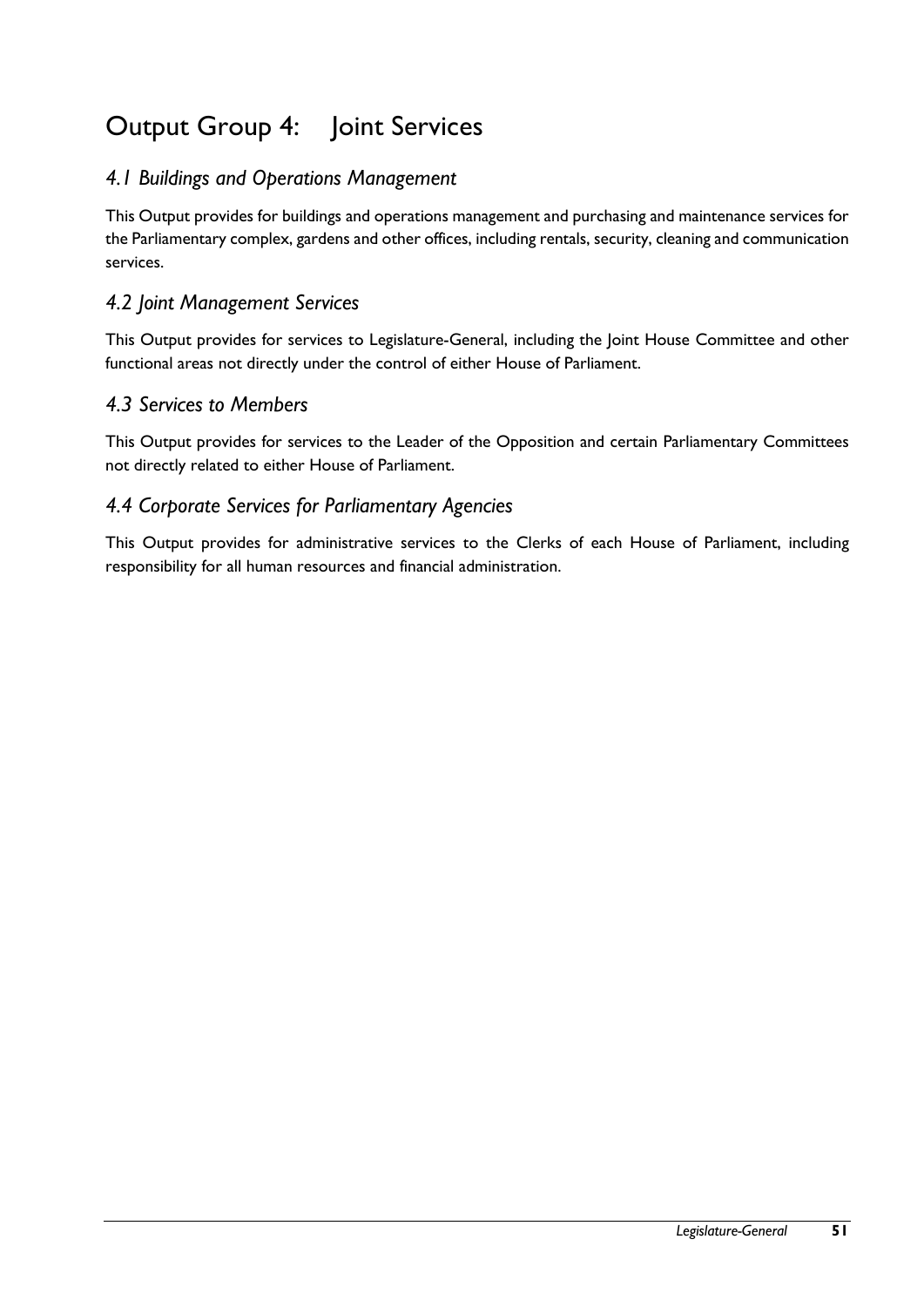# DETAILED BUDGET STATEMENTS

### Table 18.3: Statement of Comprehensive Income

|                                       | 2021-22       | 2022-23       | 2023-24         | 2024-25         | 2025-26         |
|---------------------------------------|---------------|---------------|-----------------|-----------------|-----------------|
|                                       |               |               | Forward         | Forward         | Forward         |
|                                       | <b>Budget</b> | <b>Budget</b> | <b>Estimate</b> | <b>Estimate</b> | <b>Estimate</b> |
|                                       | \$'000        | \$'000        | \$'000          | \$'000          | \$'000          |
| Revenue and other income              |               |               |                 |                 |                 |
| Appropriation revenue - operating     | 7 5 8 0       | 8   82        | 8 2 3 9         | 8 4 2 9         | 8 6 4 1         |
| Other revenue from government         | 189           |               |                 | $\cdots$        |                 |
| Grants                                | 154           |               |                 |                 |                 |
| Sales of goods and services           | 172           | 172           | 172             | 172             | 172             |
| <b>Total revenue</b>                  | 8095          | 8 3 5 4       | 8411            | 8601            | 8813            |
| <b>Total income</b>                   | 8095          | 8 3 5 4       | 8411            | 8601            | 8813            |
| <b>Expenses</b>                       |               |               |                 |                 |                 |
| Employee benefits                     | 3 9 2 5       | 4 2 8 0       | 4 4 0 6         | 4 5 0 1         | 4616            |
| Depreciation and amortisation         | 588           | 588           | 588             | 588             | 588             |
| Supplies and consumables <sup>1</sup> | 3 9 5 6       | 3769          | 3860            | 3 9 5 5         | 4 0 5 2         |
| Grants and subsidies                  | 59            | 59            | 59              | 59              | 59              |
| Other expenses                        | 46            | 46            | 46              | 46              | 46              |
| <b>Total expenses</b>                 | 8574          | 8742          | 8959            | 9 1 4 9         | 9361            |
| <b>Net result</b>                     | (479)         | (388)         | (548)           | (548)           | (548)           |
| <b>Comprehensive result</b>           | (479)         | (388)         | (548)           | (548)           | (548)           |

Note:

1. The decrease in Supplies and consumables in 2022-23 relates to additional expenditure in 2021-22 for the Public Building Maintenance Program and a rollover of unexpended appropriation from 2020-21 for the resealing of the Parliament House car park.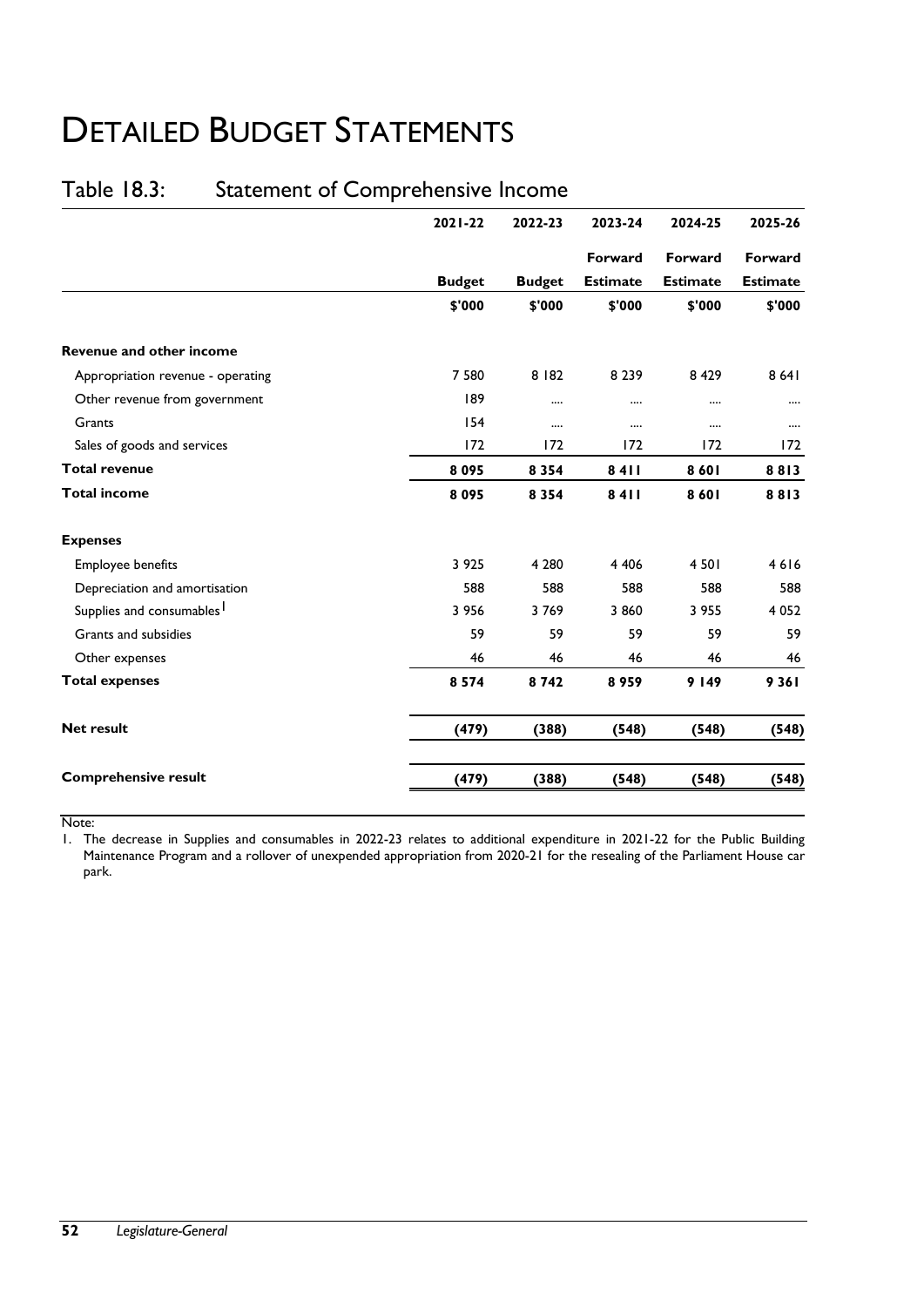|                                                                                                 | 2021-22       | 2022-23       | 2023-24         | 2024-25         | 2025-26         |
|-------------------------------------------------------------------------------------------------|---------------|---------------|-----------------|-----------------|-----------------|
|                                                                                                 |               |               | Forward         | Forward         | Forward         |
|                                                                                                 | <b>Budget</b> | <b>Budget</b> | <b>Estimate</b> | <b>Estimate</b> | <b>Estimate</b> |
|                                                                                                 | \$'000        | \$'000        | \$'000          | \$'000          | \$'000          |
| President of the Legislative Council and the Speaker of<br>the House of Assembly acting jointly |               |               |                 |                 |                 |
| <b>Output Group I - Parliamentary Reporting Service</b>                                         |               |               |                 |                 |                 |
| 1.1 Production and Printing of Parliamentary Reports                                            | 922           | 961           | 1006            | 1045            | 1089            |
|                                                                                                 | 922           | 961           | 1006            | 1045            | 1089            |
| <b>Output Group 2 - Parliamentary Library Service</b>                                           |               |               |                 |                 |                 |
| 2.1 Parliamentary Library Service                                                               | 1125          | 1153          | 188             | 1213            | 1244            |
|                                                                                                 | 1125          | 1153          | 188             | 1213            | 1244            |
| Output Group 3 - Parliamentary Printing and<br><b>Systems</b>                                   |               |               |                 |                 |                 |
| 3.1 Parliamentary Printing                                                                      | 154           | 158           | 162             | 166             | 170             |
| 3.2 Parliamentary Systems                                                                       | 1003          | 1024          | 1048            | 1069            | 1095            |
|                                                                                                 | 1157          | 1182          | 1210            | 1235            | 1265            |
| <b>Output Group 4 - Joint Services</b>                                                          |               |               |                 |                 |                 |
| 4.1 Buildings and Operations Management <sup>1</sup>                                            | 2 5 7 9       | 2 8 0 1       | 2 707           | 2771            | 2839            |
| 4.2 Joint Management Services <sup>2</sup>                                                      | 888           | 1154          | 1172            | 1188            | 1204            |
| 4.3 Services to Members                                                                         | 800           | 822           | 847             | 868             | 891             |
| 4.4 Corporate Services for Parliamentary Agencies                                               | 109           | 109           | 109             | 109             | 109             |
|                                                                                                 | 4 3 7 6       | 4886          | 4835            | 4936            | 5 0 4 3         |
| Legislature-General                                                                             |               |               |                 |                 |                 |
| <b>Total Operating Services</b>                                                                 | 7 5 8 0       | 8 182         | 8 2 3 9         | 8429            | 8 6 4 1         |
|                                                                                                 | 7580          | 8182          | 8 2 3 9         | 8 4 2 9         | 8641            |
| <b>Appropriation Rollover</b>                                                                   | 189           | $\cdots$      | $\cdots$        | $\cdots$        |                 |
| <b>Total Revenue from Appropriation</b>                                                         | 7769          | 8182          | 8 2 3 9         | 8 4 2 9         | 8641            |
| Controlled Revenue from Appropriation                                                           | 7769          | 8 182         | 8 2 3 9         | 8 4 2 9         | 8 6 4 1         |
|                                                                                                 | 7769          | 8 1 8 2       | 8 2 3 9         | 8 4 2 9         | 8641            |
|                                                                                                 |               |               |                 |                 |                 |

### Table 18.4: Revenue from Appropriation by Output

Notes:

1. The variation in Buildings and Operations Management relates to additional maintenance expenditure in 2022-23 to replace the chilled water plant at Parliament House to improve cooling throughout the building.

2. The increase in Joint Management Services from 2022-23 reflects additional expenditure for two new Human Resource positions within the Tasmanian Parliament.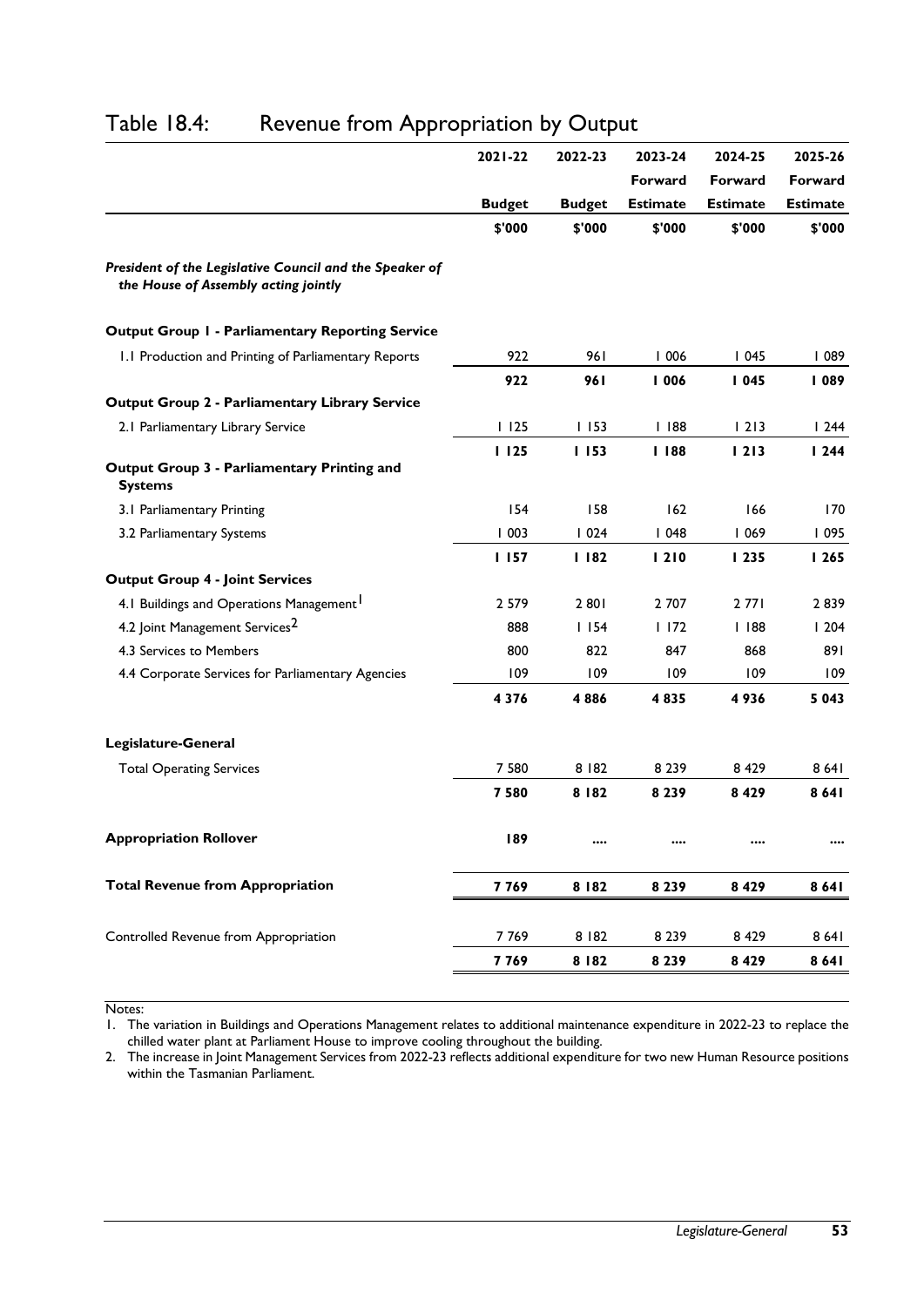|                                           | 2022          | 2023          | 2024            | 2025            | 2026            |
|-------------------------------------------|---------------|---------------|-----------------|-----------------|-----------------|
|                                           |               |               | Forward         | Forward         | Forward         |
|                                           | <b>Budget</b> | <b>Budget</b> | <b>Estimate</b> | <b>Estimate</b> | <b>Estimate</b> |
|                                           | \$'000        | \$'000        | \$'000          | \$'000          | \$'000          |
| <b>Assets</b>                             |               |               |                 |                 |                 |
| <b>Financial assets</b>                   |               |               |                 |                 |                 |
| Cash and deposits                         | 101           | 100           | 100             | 100             | 100             |
| Receivables <sup>1</sup>                  | 87            | 63            | 63              | 63              | 63              |
|                                           | 188           | 163           | 163             | 163             | 163             |
| <b>Non-financial assets</b>               |               |               |                 |                 |                 |
| Inventories                               | 31            | 32            | 32              | 32              | 32              |
| Property, plant and equipment             | 38 852        | 39 176        | 38 638          | 38 100          | 37 562          |
| Heritage and cultural assets              | 492           | 491           | 491             | 491             | 491             |
| Intangibles <sup>1</sup>                  |               | 59            | 59              | 59              | 59              |
| Other assets <sup>1</sup>                 | 125           | 84            | 84              | 84              | 84              |
|                                           | 39 500        | 39 842        | 39 304          | 38766           | 38 2 28         |
| <b>Total assets</b>                       | 39 688        | 40 005        | 39 467          | 38 9 29         | 38391           |
| <b>Liabilities</b>                        |               |               |                 |                 |                 |
| Payables <sup>1</sup>                     | 138           | 279           | 279             | 279             | 279             |
| Interest bearing liabilities <sup>1</sup> |               | 848           | 848             | 848             | 848             |
| Provisions <sup>1</sup>                   |               | 89            | 89              | 89              | 89              |
| Employee benefits <sup>1</sup>            | 1174          | 1241          | 1251            | 1261            | 1271            |
| Other liabilities <sup>1</sup>            | 21            |               |                 |                 |                 |
| <b>Total liabilities</b>                  | 333           | 2 4 5 7       | 2 4 6 7         | 2477            | 2 4 8 7         |
| <b>Net assets (liabilities)</b>           | 38 355        | 37 548        | 37 000          | 36 452          | 35 904          |
| <b>Equity</b>                             |               |               |                 |                 |                 |
| Reserves                                  | 31 037        | 31 036        | 31036           | 31 036          | 31 036          |
| Accumulated funds                         | 7318          | 6512          | 5 9 6 4         | 5416            | 4 8 6 8         |
| <b>Total equity</b>                       | 38 355        | 37 548        | 37 000          | 36 452          | 35 904          |

### Table 18.5: Statement of Financial Position as at 30 June

Note:

1. The variation in this item from 2023 reflects revised estimates based on 30 June 2021 actuals.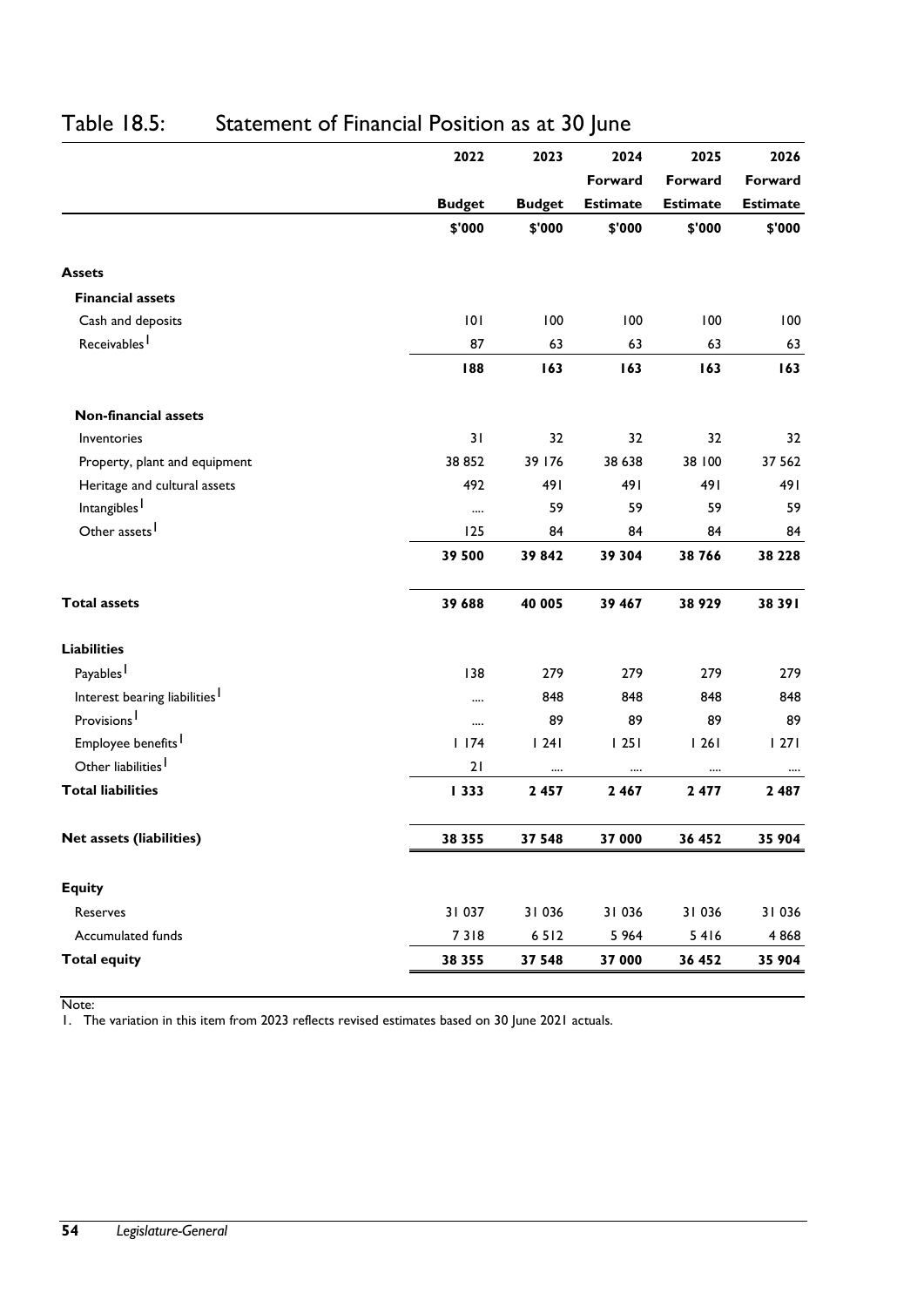|                                                              | 2021-22       | 2022-23       | 2023-24         | 2024-25         | 2025-26         |         |
|--------------------------------------------------------------|---------------|---------------|-----------------|-----------------|-----------------|---------|
|                                                              |               |               |                 | Forward         | Forward         | Forward |
|                                                              | <b>Budget</b> | <b>Budget</b> | <b>Estimate</b> | <b>Estimate</b> | <b>Estimate</b> |         |
|                                                              | \$'000        | \$'000        | \$'000          | \$'000          | \$'000          |         |
| Cash flows from operating activities                         |               |               |                 |                 |                 |         |
| <b>Cash inflows</b>                                          |               |               |                 |                 |                 |         |
| Appropriation receipts - operating                           | 7 5 8 0       | 8 182         | 8 2 3 9         | 8 4 2 9         | 8 6 4 1         |         |
| Appropriation receipts - other                               | 189           |               |                 |                 |                 |         |
| Grants                                                       | 154           |               |                 |                 | $\cdots$        |         |
| Sales of goods and services                                  | 172           | 204           | 172             | 172             | 172             |         |
| <b>GST</b> receipts                                          | 364           | 364           | 364             | 364             | 364             |         |
| <b>Total cash inflows</b>                                    | 8 4 5 9       | 8750          | 8775            | 8965            | 9 1 7 7         |         |
| <b>Cash outflows</b>                                         |               |               |                 |                 |                 |         |
| Employee benefits                                            | (3 529)       | (3861)        | (3962)          | (4035)          | (4125)          |         |
| Superannuation                                               | (386)         | (409)         | (434)           | (456)           | (481)           |         |
| <b>GST</b> payments                                          | (364)         | (364)         | (364)           | (364)           | (364)           |         |
| Grants and subsidies                                         | (59)          | (59)          | (59)            | (59)            | (59)            |         |
| Supplies and consumables                                     | (3956)        | (3769)        | (3860)          | (3955)          | (4052)          |         |
| Other cash payments                                          | (46)          | (46)          | (46)            | (46)            | (46)            |         |
| <b>Total cash outflows</b>                                   | (8340)        | (8508)        | (8725)          | (8915)          | (9127)          |         |
| Net cash from (used by) operating activities                 | 119           | 242           | 50              | 50              | 50              |         |
| Cash flows from investing activities                         |               |               |                 |                 |                 |         |
| Payments for acquisition of non-financial assets             | (119)         | (210)         | (50)            | (50)            | (50)            |         |
| Net cash from (used by) investing activities                 | (119)         | (210)         | (50)            | (50)            | (50)            |         |
| Net increase (decrease) in cash and cash equivalents<br>held |               | 32            |                 |                 |                 |         |
| Cash and deposits at the beginning of the reporting          |               |               |                 |                 |                 |         |
| period                                                       | 101           | 68            | 100             | 100             | 100             |         |
| Cash and deposits at the end of the reporting period         | 101           | 100           | 100             | 100             | 100             |         |

### Table 18.6: Statement of Cash Flows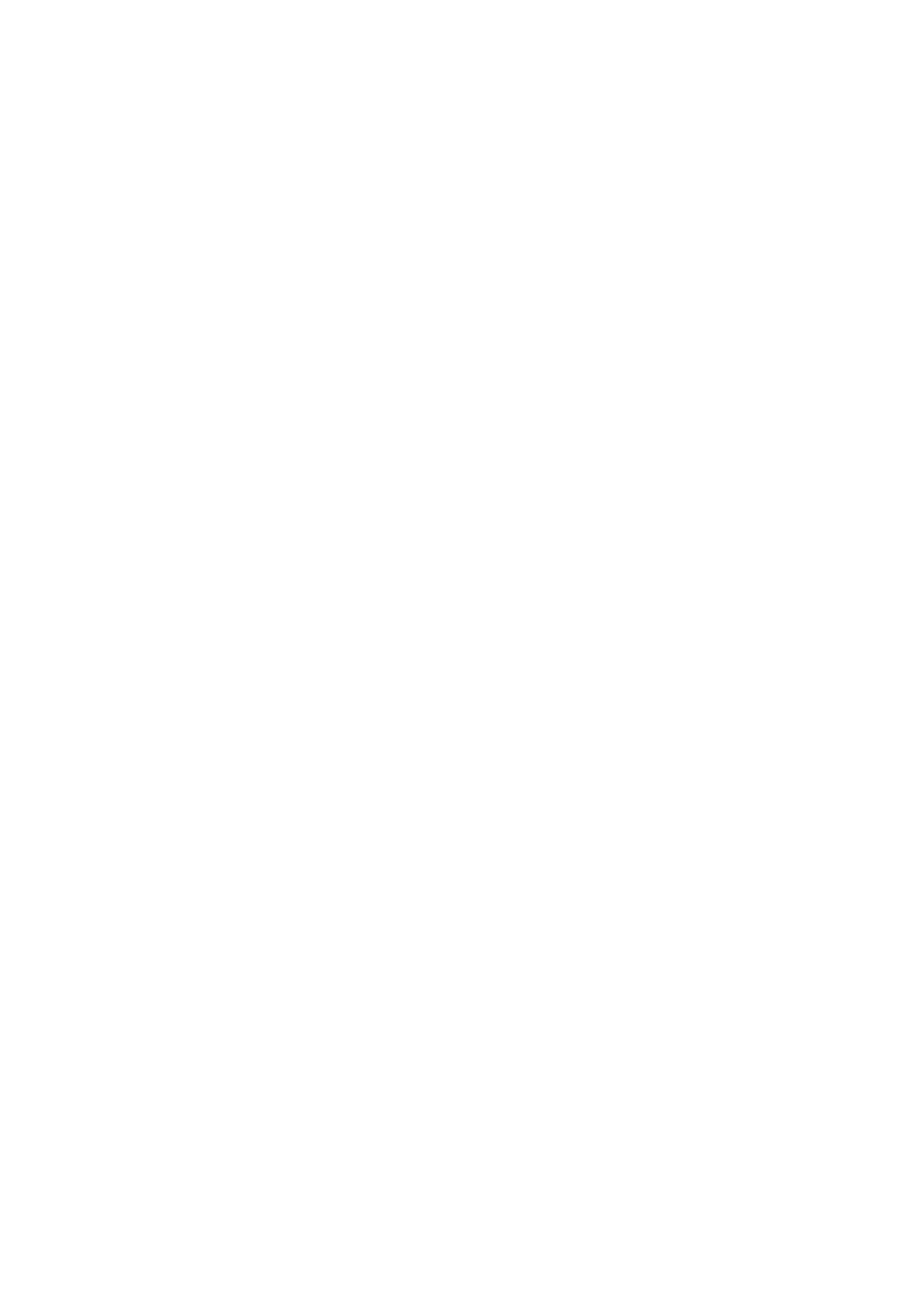# 19 OFFICE OF THE DIRECTOR OF PUBLIC PROSECUTIONS

# AGENCY OUTLINE

The Office of the Director of Public Prosecutions provides criminal law services to the State of Tasmania. The *Director of Public Prosecutions Act 1973* details the role and functions of the Director of Public Prosecutions. Specifically, the Office undertakes:

- the conduct of all criminal prosecutions on indictment in the Supreme Court;
- the prosecution of serious offences in the Magistrates Court;
- to provide advice to Worksafe Tasmania, Tasmania Police and other government agencies in respect to serious criminal or regulatory offences;
- investigations and proceedings for restraint orders, forfeiture orders, pecuniary penalty orders and unexplained wealth declarations pursuant to the *Crime (Confiscation of Profits) Act 1993*;
- the representation of government agencies in the prosecution of regulatory offences;
- the representation of government agencies in appeals from Magistrates Courts to the Supreme Court;
- the provision of Counsel to assist the Coroner;
- the conduct of all child safety proceedings under the *Children, Young Persons and Their Families Act 1997*, on behalf of the Secretary of the Department of Communities Tasmania;
- the representation of the Crown in relation to criminal matters, in appeals to the Full Court, Court of Criminal Appeal and the High Court; and
- to consider and make applications pursuant to the *Dangerous Criminals and High Risk Offenders Act 2021*.

This chapter provides financial information about the Output to be delivered by the Office of the Director of Public Prosecutions in 2022-23 and over the Forward Estimates (2023-24 to 2025-26). Further information about the Office is provided at www.dpp.tas.gov.au.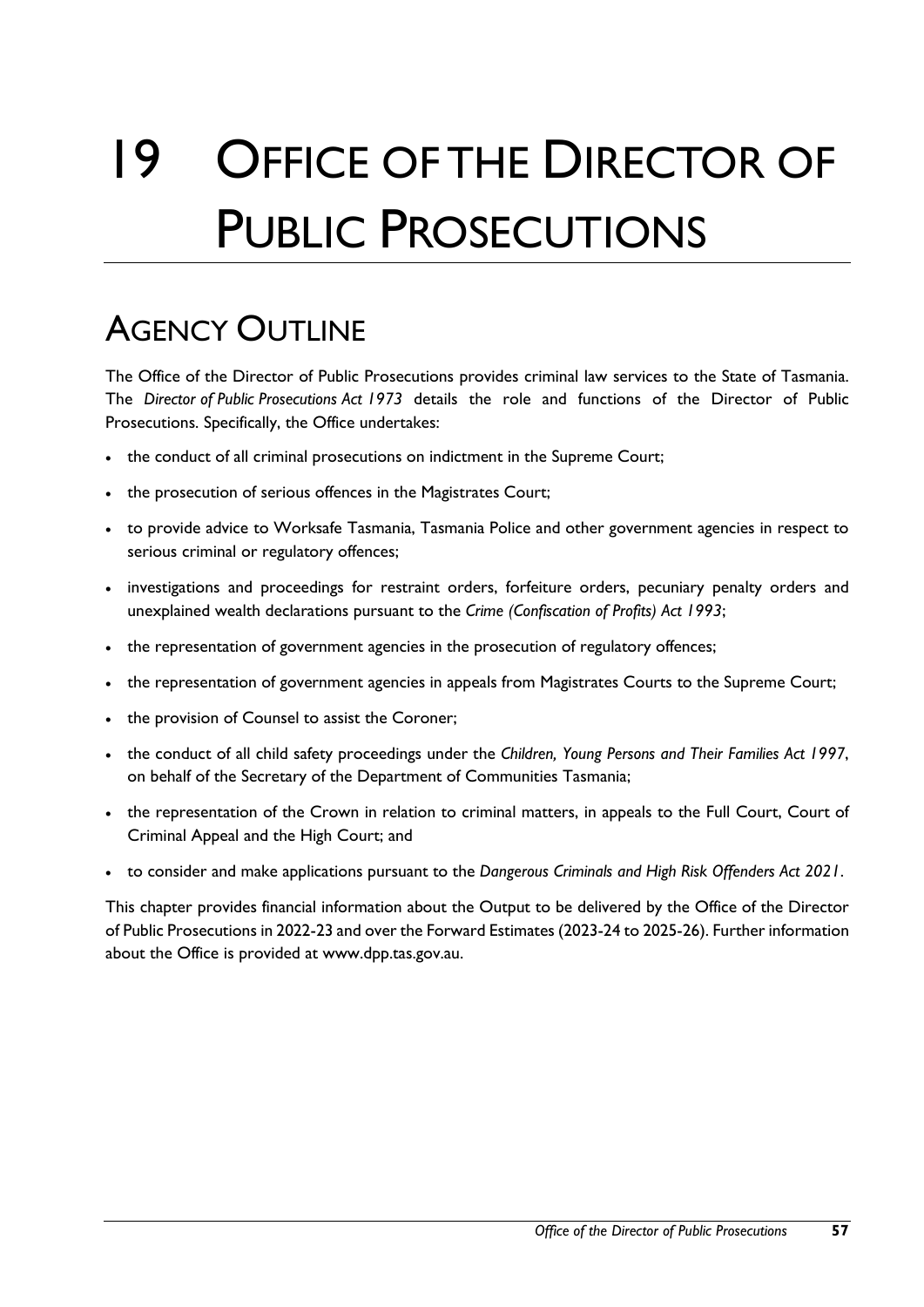# KEY DELIVERABLES

Table 19.1 provides a summary of the Budget and Forward Estimates allocations for key deliverables within the Office.

|                                   | 2022-23       | 2023-24  | 2024-25         | 2025-26         |
|-----------------------------------|---------------|----------|-----------------|-----------------|
|                                   |               | Forward  | Forward         | Forward         |
|                                   | <b>Budget</b> | Estimate | <b>Estimate</b> | <b>Estimate</b> |
|                                   | \$'000        | \$'000   | \$'000          | \$'000          |
|                                   |               |          |                 |                 |
| Additional Resourcing for the DPP | 125           | 125      | 125             | 125             |
|                                   |               |          |                 |                 |

#### Table 19.1: Key Deliverables Statement

#### *Additional Resourcing for the DPP*

This initiative provides funding on a permanent basis for additional staffing in the Office to assist in reducing the backlog of criminal matters pending in the Justice System.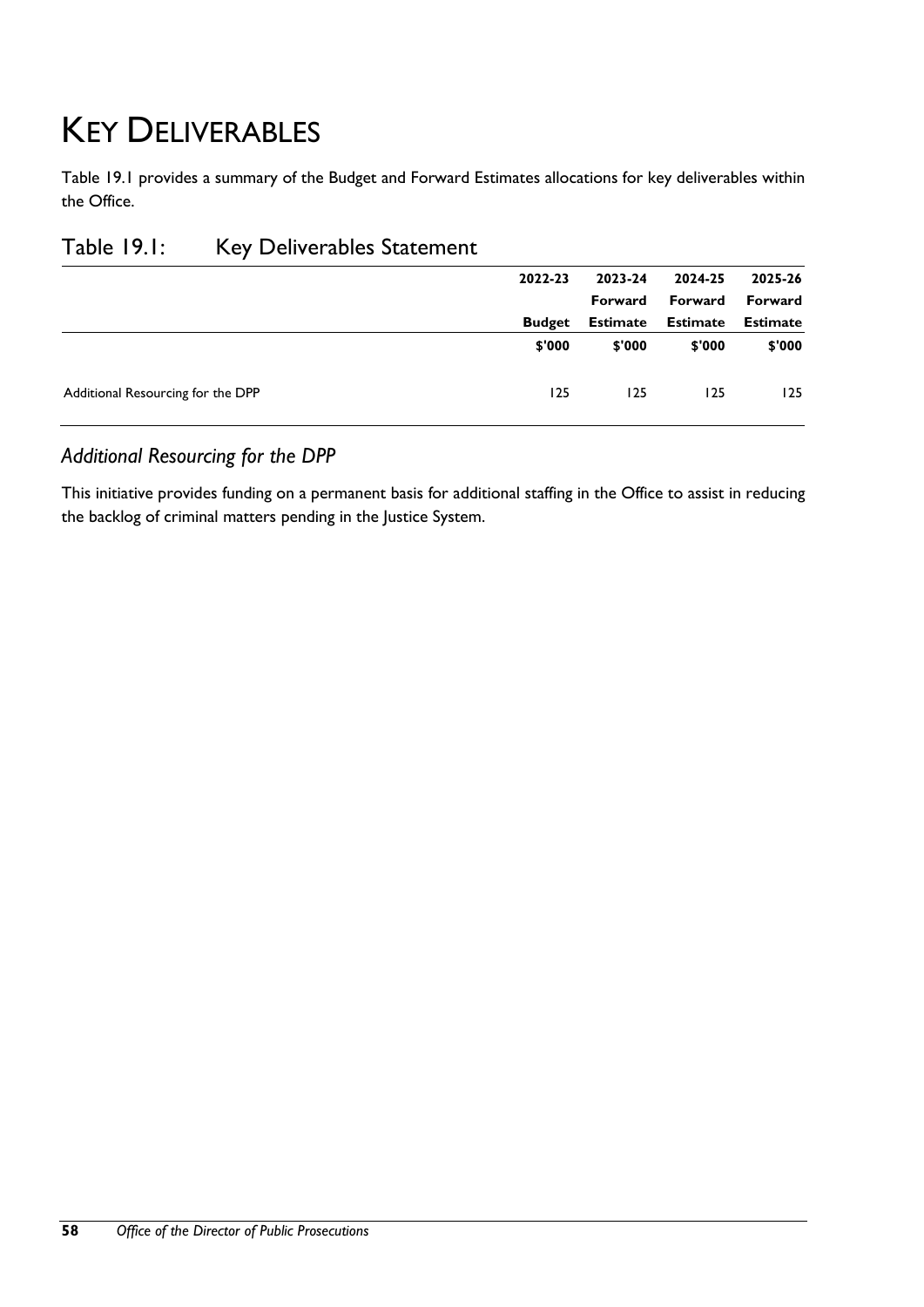# OUTPUT INFORMATION

The Output for the Office of the Director of Public Prosecutions is provided under:

Output Group 1 - The Office of the Director of Public Prosecutions.

Table 19.2 provides an Output Group Expense Summary for the Office.

#### Table 19.2: Output Group Expense Summary

|                                                                              | $2021 - 22$   | 2022-23       | 2023-24         | 2024-25         | 2025-26         |
|------------------------------------------------------------------------------|---------------|---------------|-----------------|-----------------|-----------------|
|                                                                              |               |               | Forward         | Forward         | <b>Forward</b>  |
|                                                                              | <b>Budget</b> | <b>Budget</b> | <b>Estimate</b> | <b>Estimate</b> | <b>Estimate</b> |
|                                                                              | \$'000        | \$'000        | \$'000          | \$'000          | \$'000          |
| <b>Attorney-General and Minister for Justice</b>                             |               |               |                 |                 |                 |
| Output Group I - The Office of the Director of<br><b>Public Prosecutions</b> |               |               |                 |                 |                 |
| 1.1 The Office of the Director of Public Prosecutions                        | 13 190        | 13 507        | 13 478          | 12897           | 13 172          |
|                                                                              | 13 190        | 13 507        | 13 478          | 12897           | 13 172          |
| <b>TOTAL</b>                                                                 | 13 190        | 13 507        | 13 478          | 12897           | 13 172          |
|                                                                              |               |               |                 |                 |                 |

Note:

1. The increase in this Output in 2022-23 reflects additional expenditure for the Additional Resourcing for the DPP initiative. The variation in expenditure over the Forward Estimates reflects the completion of initiatives funded in the 2020-21 and 2021-22 Budgets.

# Output Group 1: The Office of the Director of Public **Prosecutions**

#### *1.1 The Office of the Director of Public Prosecutions*

This Output provides criminal law services to the State of Tasmania in accordance with the requirements of the Director of Public Prosecutions Act.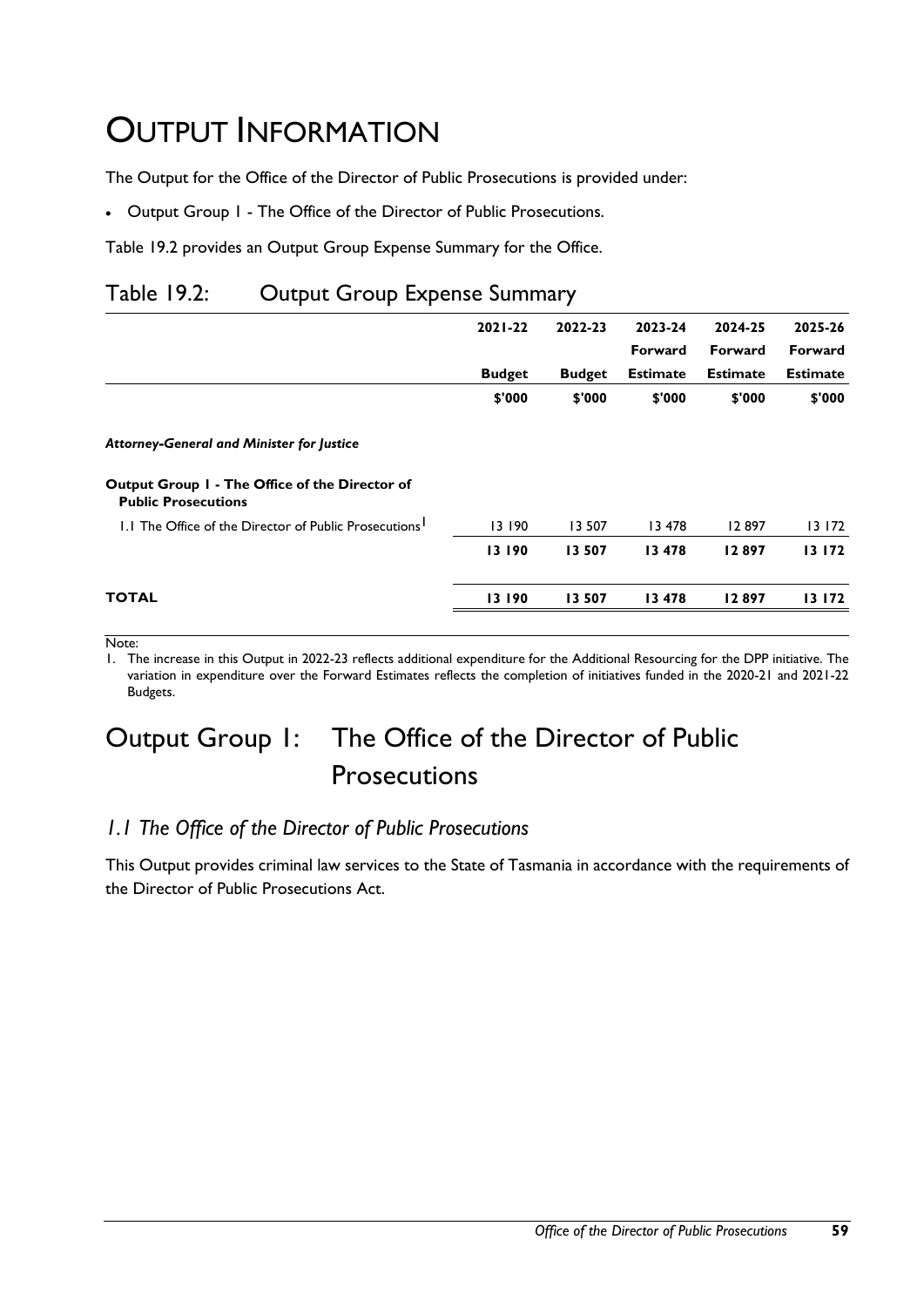# DETAILED BUDGET STATEMENTS

#### Table 19.3: Statement of Comprehensive Income

|                                                | $2021 - 22$   | 2022-23       | 2023-24         | 2024-25         | 2025-26         |
|------------------------------------------------|---------------|---------------|-----------------|-----------------|-----------------|
|                                                |               |               | Forward         | Forward         | Forward         |
|                                                | <b>Budget</b> | <b>Budget</b> | <b>Estimate</b> | <b>Estimate</b> | <b>Estimate</b> |
|                                                | \$'000        | \$'000        | \$'000          | \$'000          | \$'000          |
| <b>Revenue and other income</b>                |               |               |                 |                 |                 |
| Appropriation revenue - operating <sup>1</sup> | 12 192        | 12 5 9 2      | 12 5 46         | 11946           | 12 2 10         |
| Sales of goods and services                    | 854           | 871           | 888             | 888             | 888             |
| <b>Total revenue</b>                           | 13 046        | 13 463        | 13 434          | 12834           | 13098           |
| <b>Total income</b>                            | 13 046        | 13 463        | 13 434          | 12834           | 13098           |
| <b>Expenses</b>                                |               |               |                 |                 |                 |
| Employee benefits <sup>1</sup>                 | 11132         | 11506         | 11431           | 10855           | <b>II 075</b>   |
| Depreciation and amortisation <sup>2</sup>     | 104           | 34            | 34              | 34              | 34              |
| Supplies and consumables                       | 1498          | 500           | <b>1535</b>     | 1518            | 1562            |
| Other expenses                                 | 456           | 467           | 478             | 490             | 501             |
| <b>Total expenses</b>                          | 13 190        | 13 507        | 13 478          | 12897           | 13 172          |
| <b>Net result</b>                              | (144)         | (44)          | (44)            | (63)            | (74)            |
| <b>Comprehensive result</b>                    | (144)         | (44)          | (44)            | (63)            | (74)            |

Notes:

1. The increase in Appropriation revenue - operating and Employee benefits in 2022-23 reflects the additional funding and associated expenditure for the Additional Resourcing for the DPP initiative. The variation in expenditure over the Forward Estimates reflects the completion of initiatives funded in the 2020-21 and 2021-22 Budgets.

2. The decrease in Depreciation and amortisation in 2022-23 reflects revised estimates of the lease arrangements for the Office.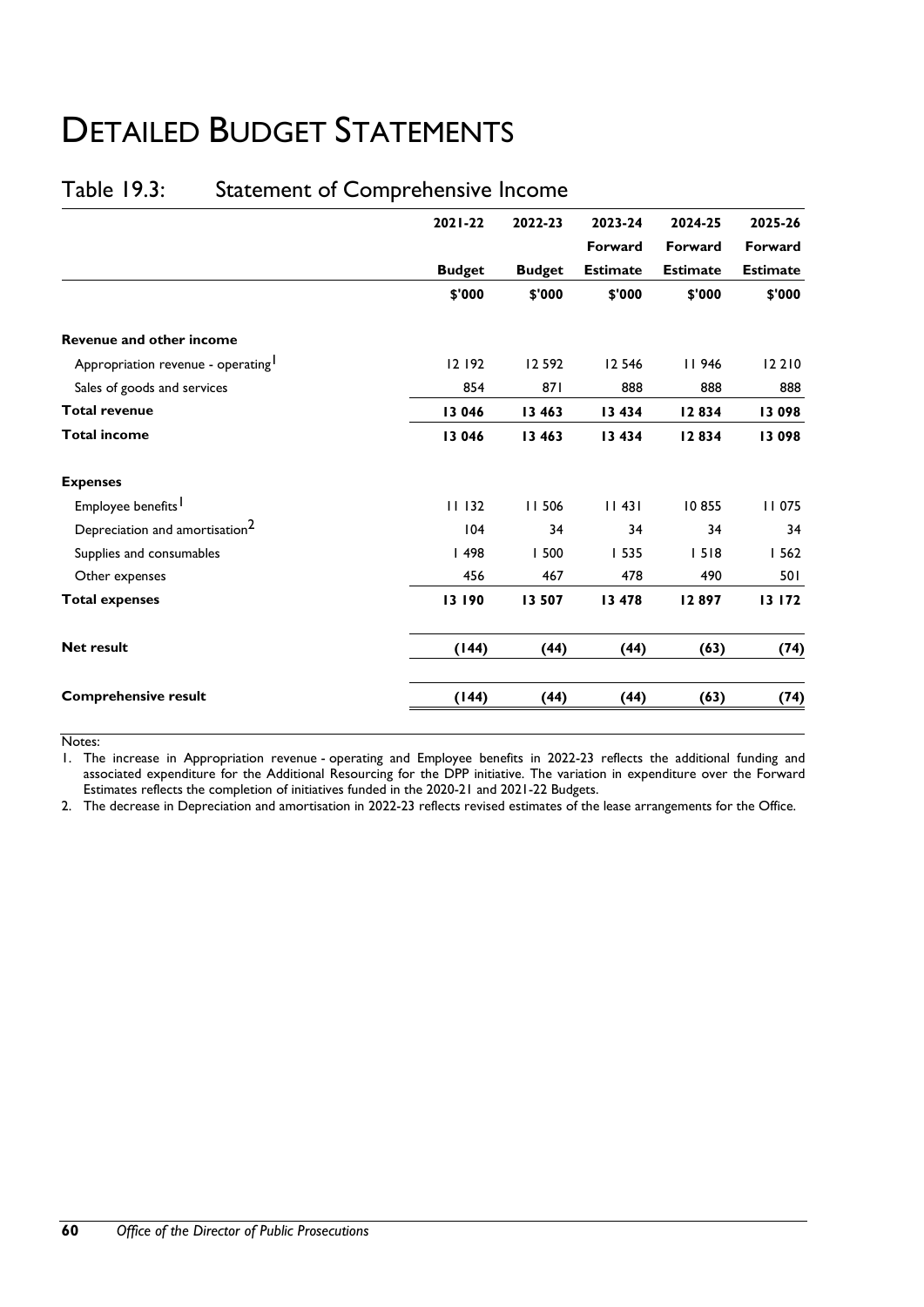|                                              | $2021 - 22$   | 2022-23       | 2023-24                        | 2024-25                        | 2025-26         |
|----------------------------------------------|---------------|---------------|--------------------------------|--------------------------------|-----------------|
|                                              |               |               | Forward                        | Forward                        | Forward         |
|                                              | <b>Budget</b> | <b>Budget</b> | <b>Estimate</b>                | <b>Estimate</b>                | <b>Estimate</b> |
|                                              | \$'000        | \$'000        | \$'000                         | \$'000                         | \$'000          |
| Administered revenue and other income        |               |               |                                |                                |                 |
| Other revenue <sup>1</sup>                   | 500           | 500           | 500                            | 500                            | 500             |
| <b>Total administered revenue</b>            | 500           | 500           | 500                            | 500                            | 500             |
| <b>Total administered income</b>             | 500           | 500           | 500                            | 500                            | 500             |
| <b>Administered expenses</b>                 |               |               |                                |                                |                 |
| Transfers to the Public Account <sup>1</sup> | 500           | 500           | 500                            | 500                            | 500             |
| <b>Total administered expenses</b>           | 500           | 500           | 500                            | 500                            | 500             |
| <b>Administered net result</b>               |               |               |                                |                                |                 |
|                                              |               |               |                                |                                |                 |
| Administered comprehensive result            |               |               | $\bullet\bullet\bullet\bullet$ | $\bullet\bullet\bullet\bullet$ |                 |

### Table 19.4: Statement of Comprehensive Income - Administered

Note:

1. Other revenue reflects monies recovered under the Unexplained Wealth initiative that are transferred to the Public Account.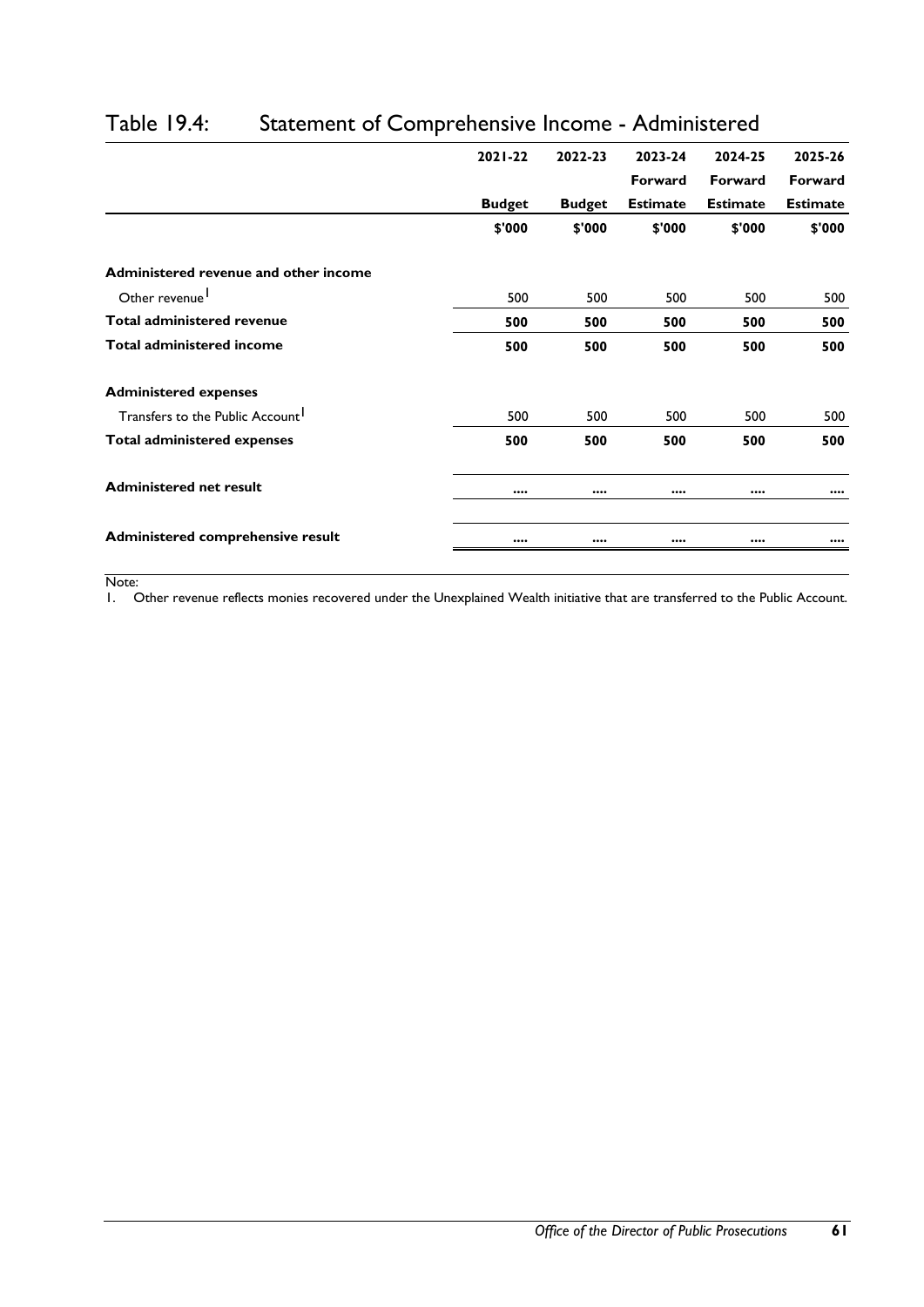|                                                                              | 2021-22       | 2022-23       | 2023-24         | 2024-25         | 2025-26         |
|------------------------------------------------------------------------------|---------------|---------------|-----------------|-----------------|-----------------|
|                                                                              |               |               | Forward         | Forward         | Forward         |
|                                                                              | <b>Budget</b> | <b>Budget</b> | <b>Estimate</b> | <b>Estimate</b> | <b>Estimate</b> |
|                                                                              | \$'000        | \$'000        | \$'000          | \$'000          | \$'000          |
| Attorney-General and Minister for Justice                                    |               |               |                 |                 |                 |
| Output Group I - The Office of the Director of<br><b>Public Prosecutions</b> |               |               |                 |                 |                 |
| 1.1 The Office of the Director of Public Prosecutions <sup>1</sup>           | <b>II 642</b> | 12 0 32       | 11976           | 11 366          | 11 630          |
|                                                                              | <b>II 642</b> | 12 032        | 11976           | 11366           | 11630           |
| <b>Office of the Director of Public Prosecutions</b>                         |               |               |                 |                 |                 |
| <b>Total Operating Services</b>                                              | 11642         | 12 032        | 11976           | 11 366          | 11 630          |
|                                                                              | II 642        | 12 032        | 11976           | 11366           | 11630           |
| <b>Reserved by Law</b>                                                       |               |               |                 |                 |                 |
| Salary, Travel and Other Allowances, Director of Public                      |               |               |                 |                 |                 |
| Prosecutions (Director of Public Prosecutions Act 1973)                      | 550           | 560           | 570             | 580             | 580             |
|                                                                              | 550           | 560           | 570             | 580             | 580             |
| <b>Total Revenue from Appropriation</b>                                      | 12 192        | 12592         | 12 546          | 11946           | 12210           |
|                                                                              |               |               |                 |                 |                 |
| Controlled Revenue from Appropriation                                        | 12 192        | 12 5 9 2      | 12 5 46         | 11946           | 12 210          |
|                                                                              | 12192         | 12592         | 12546           | <b>II</b> 946   | 12210           |
|                                                                              |               |               |                 |                 |                 |

#### Table 19.5: Revenue from Appropriation by Output

Note:

1. The increase in this Output in 2022-23 reflects additional revenue from appropriation for the Additional Resourcing for the DPP initiative. The variation over the Forward Estimates reflects the completion of initiatives funded in the 2020-21 and 2021-22 Budgets.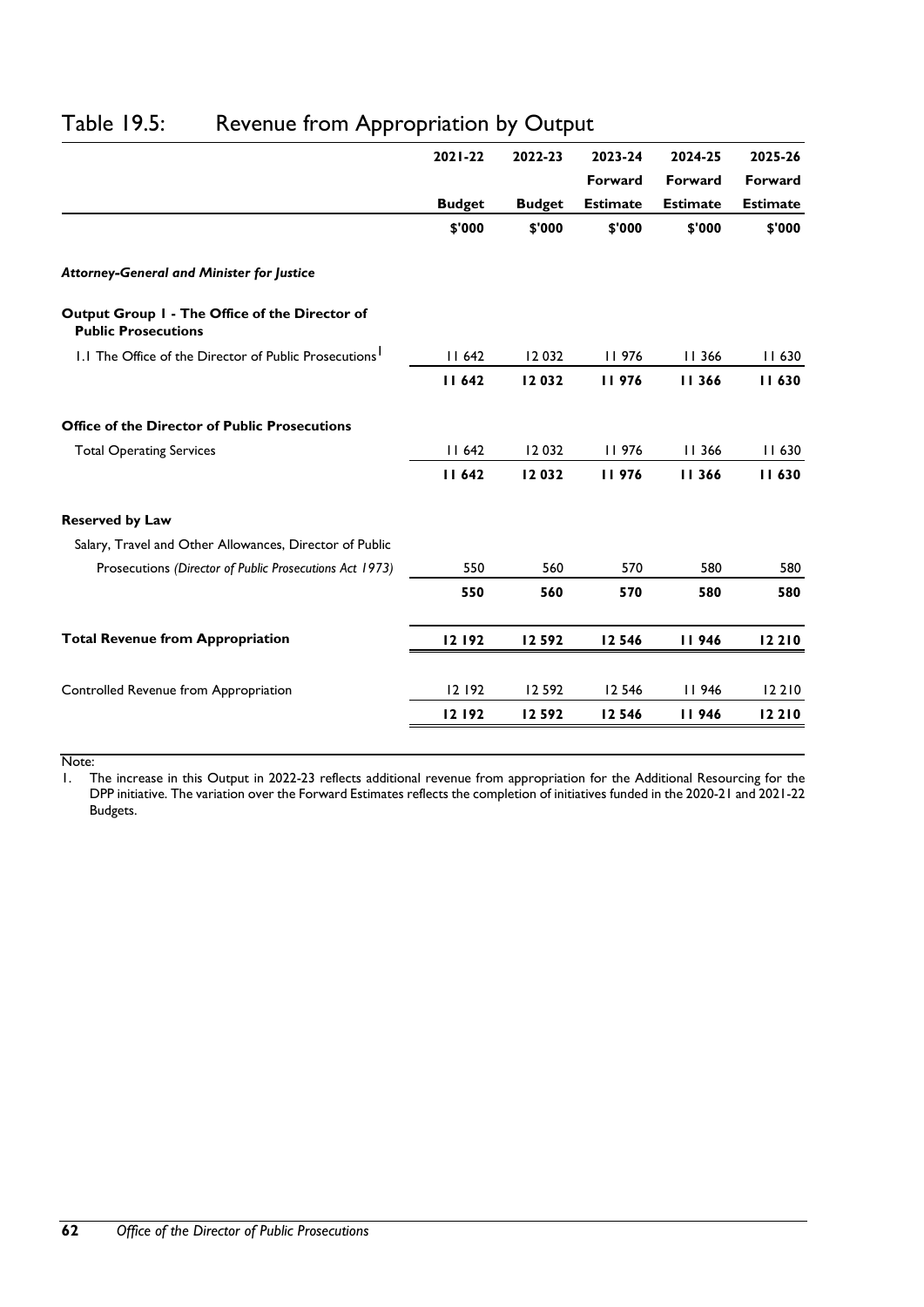|                                            | 2022          | 2023          | 2024            | 2025            | 2026            |
|--------------------------------------------|---------------|---------------|-----------------|-----------------|-----------------|
|                                            |               |               | Forward         | Forward         | Forward         |
|                                            | <b>Budget</b> | <b>Budget</b> | <b>Estimate</b> | <b>Estimate</b> | <b>Estimate</b> |
|                                            | \$'000        | \$'000        | \$'000          | \$'000          | \$'000          |
| <b>Assets</b>                              |               |               |                 |                 |                 |
| <b>Financial assets</b>                    |               |               |                 |                 |                 |
| Cash and deposits <sup>1</sup>             | 086           | 1968          | 968             | 968             | 968             |
| Receivables <sup>1</sup>                   | 4             | 102           | 102             | 102             | 102             |
|                                            | 1227          | 2070          | 2070            | 2070            | 2070            |
| <b>Non-financial assets</b>                |               |               |                 |                 |                 |
| Property, plant and equipment <sup>2</sup> | 416           |               |                 |                 |                 |
| Other assets <sup>2</sup>                  | 155           | 348           | 314             | 280             | 246             |
|                                            | 571           | 348           | 314             | 280             | 246             |
| <b>Total assets</b>                        | 798           | 2418          | 2 3 8 4         | 2 3 5 0         | 2316            |
| <b>Liabilities</b>                         |               |               |                 |                 |                 |
| Payables <sup>1</sup>                      | 71            | 24            | 24              | 24              | 24              |
| Interest bearing liabilities <sup>1</sup>  | 154           | 41            | $\mathbf{H}$    |                 |                 |
| Employee benefits <sup>1</sup>             | 2 2 8 5       | 2 4 4 8       | 2 4 8 8         | 2 5 2 8         | 2 5 6 8         |
| <b>Total liabilities</b>                   | 2510          | 2513          | 2 5 2 3         | 2 5 5 2         | 2592            |
| <b>Net assets (liabilities)</b>            | (712)         | (95)          | (139)           | (202)           | (276)           |
| <b>Equity</b>                              |               |               |                 |                 |                 |
| Accumulated funds                          | (712)         | (95)          | (139)           | (202)           | (276)           |
| <b>Total equity</b>                        | (712)         | (95)          | (139)           | (202)           | (276)           |

### Table 19.6: Statement of Financial Position as at 30 June

Notes:

1. The variation in this item in 2023 reflects revised estimates based on 30 June 2021 actuals.

2. The decrease in Property, plant and equipment and increase in Other assets from 2023 reflects a reclassification between asset classes.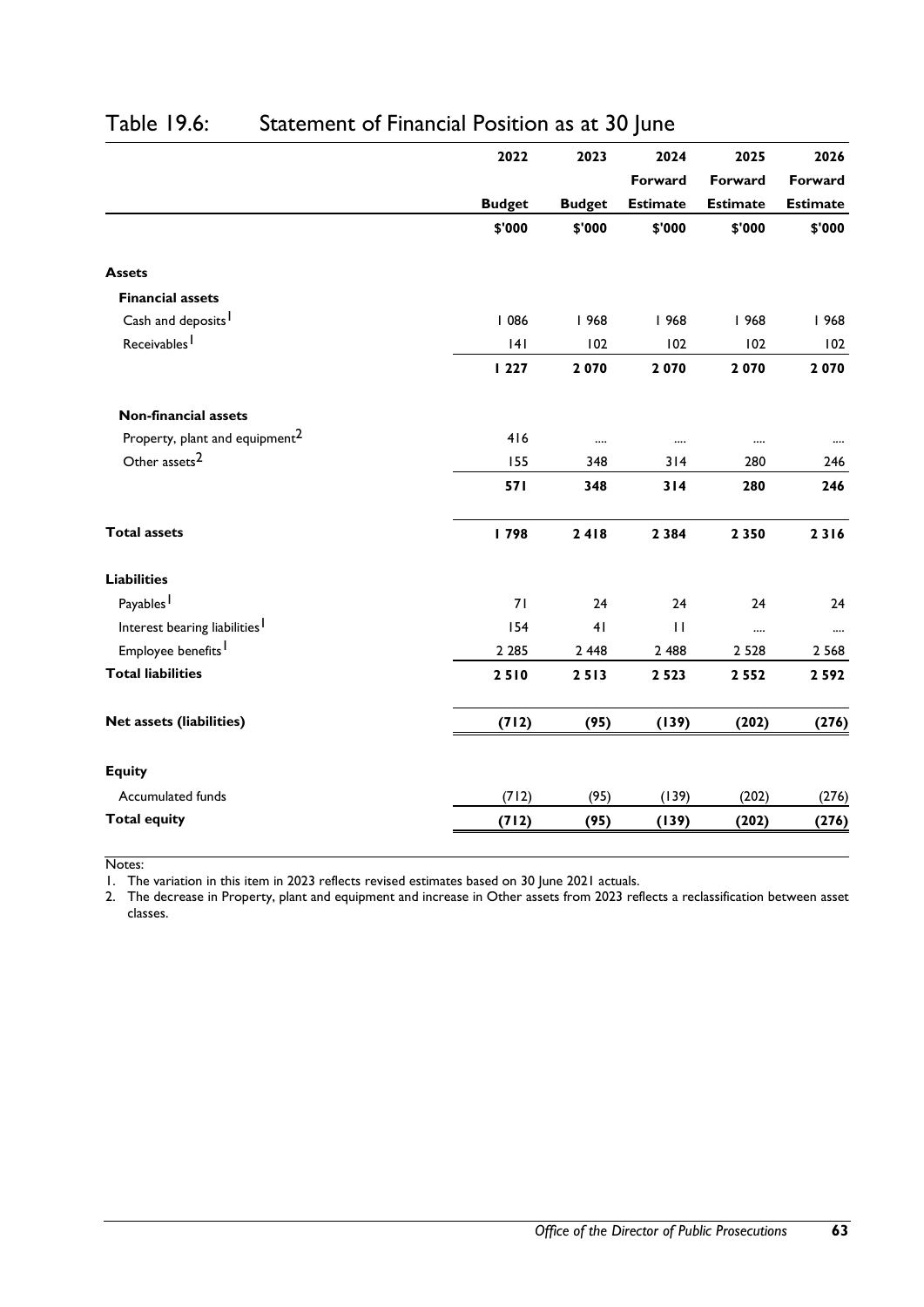|                                                              | 2021-22       | 2022-23       | 2023-24         | 2024-25         | 2025-26         |
|--------------------------------------------------------------|---------------|---------------|-----------------|-----------------|-----------------|
|                                                              |               |               | Forward         | Forward         | Forward         |
|                                                              | <b>Budget</b> | <b>Budget</b> | <b>Estimate</b> | <b>Estimate</b> | <b>Estimate</b> |
|                                                              | \$'000        | \$'000        | \$'000          | \$'000          | \$'000          |
| Cash flows from operating activities                         |               |               |                 |                 |                 |
| <b>Cash inflows</b>                                          |               |               |                 |                 |                 |
| Appropriation receipts - operating                           | 12 192        | 12 5 9 2      | 12 5 46         | 11946           | 12 2 10         |
| Sales of goods and services                                  | 854           | 871           | 888             | 888             | 888             |
| <b>GST</b> receipts                                          | 4             | 4             | 4               | 4               | 4               |
| <b>Total cash inflows</b>                                    | 13 050        | 13 467        | 13 438          | 12838           | 13 102          |
| <b>Cash outflows</b>                                         |               |               |                 |                 |                 |
| Employee benefits                                            | (9 870)       | (10170)       | (10075)         | (9541)          | (9704)          |
| Superannuation                                               | (1 222)       | (1296)        | (1316)          | (1274)          | (1331)          |
| <b>GST</b> payments                                          | (4)           | (4)           | (4)             | (4)             | (4)             |
| Supplies and consumables                                     | (1498)        | (1500)        | (1535)          | (1499)          | (1562)          |
| Other cash payments                                          | (456)         | (467)         | (478)           | (490)           | (501)           |
| <b>Total cash outflows</b>                                   | (13050)       | (13 437)      | (13 408)        | (12808)         | (13102)         |
| Net cash from (used by) operating activities                 |               | 30            | 30              | 30              |                 |
| Cash flows from financing activities                         |               |               |                 |                 |                 |
| Net borrowings                                               |               | (30)          | (30)            | (30)            |                 |
| Net cash from (used by) financing activities                 |               | (30)          | (30)            | (30)            |                 |
| Net increase (decrease) in cash and cash equivalents<br>held |               |               |                 |                 |                 |
| Cash and deposits at the beginning of the reporting          |               |               |                 |                 |                 |
| period                                                       | 086           | 968           | 968             | 968             | 968             |
| Cash and deposits at the end of the reporting period         | 086           | 968           | 968             | 968             | 968             |

### Table 19.7: Statement of Cash Flows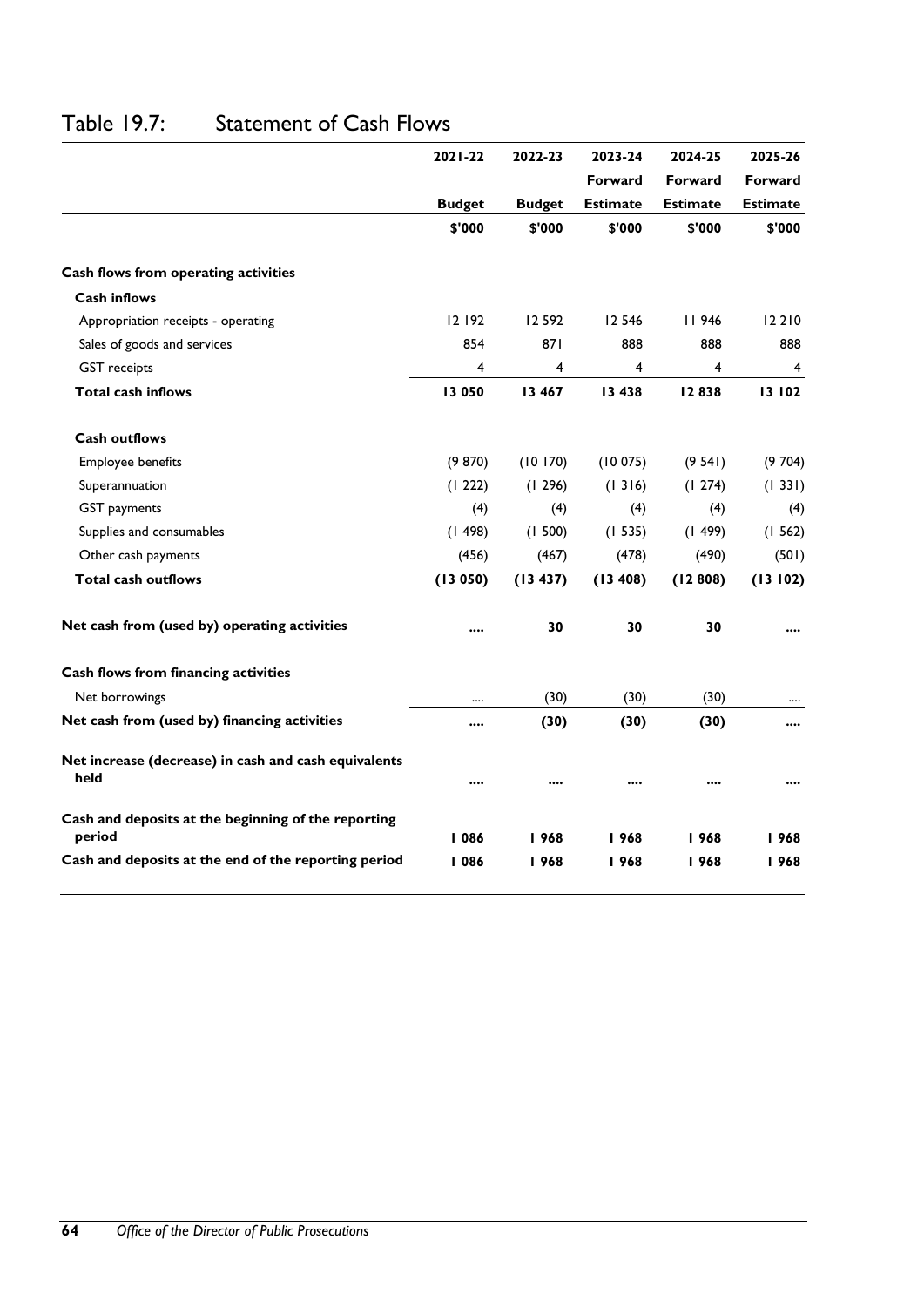|                                                               | $2021 - 22$   | 2022-23                        | 2023-24         | 2024-25         | 2025-26         |
|---------------------------------------------------------------|---------------|--------------------------------|-----------------|-----------------|-----------------|
|                                                               |               |                                | Forward         | Forward         | Forward         |
|                                                               | <b>Budget</b> | <b>Budget</b>                  | <b>Estimate</b> | <b>Estimate</b> | <b>Estimate</b> |
|                                                               | \$'000        | \$'000                         | \$'000          | \$'000          | \$'000          |
| Cash flows from operating activities                          |               |                                |                 |                 |                 |
| <b>Cash inflows</b>                                           |               |                                |                 |                 |                 |
| Other cash receipts                                           | 500           | 500                            | 500             | 500             | 500             |
| <b>Total cash inflows</b>                                     | 500           | 500                            | 500             | 500             | 500             |
| <b>Cash outflows</b>                                          |               |                                |                 |                 |                 |
| Transfers to the Public Account                               | (500)         | (500)                          | (500)           | (500)           | (500)           |
| <b>Total cash outflows</b>                                    | (500)         | (500)                          | (500)           | (500)           | (500)           |
| Net increase (decrease) in cash and cash equivalents<br>held  |               |                                |                 |                 |                 |
| Cash and deposits at the beginning of the reporting<br>period |               | $\bullet\bullet\bullet\bullet$ |                 |                 |                 |
| Cash and deposits at the end of the reporting period          |               | $\bullet\bullet\bullet\bullet$ |                 |                 |                 |

### Table 19.8: Statement of Cash Flows - Administered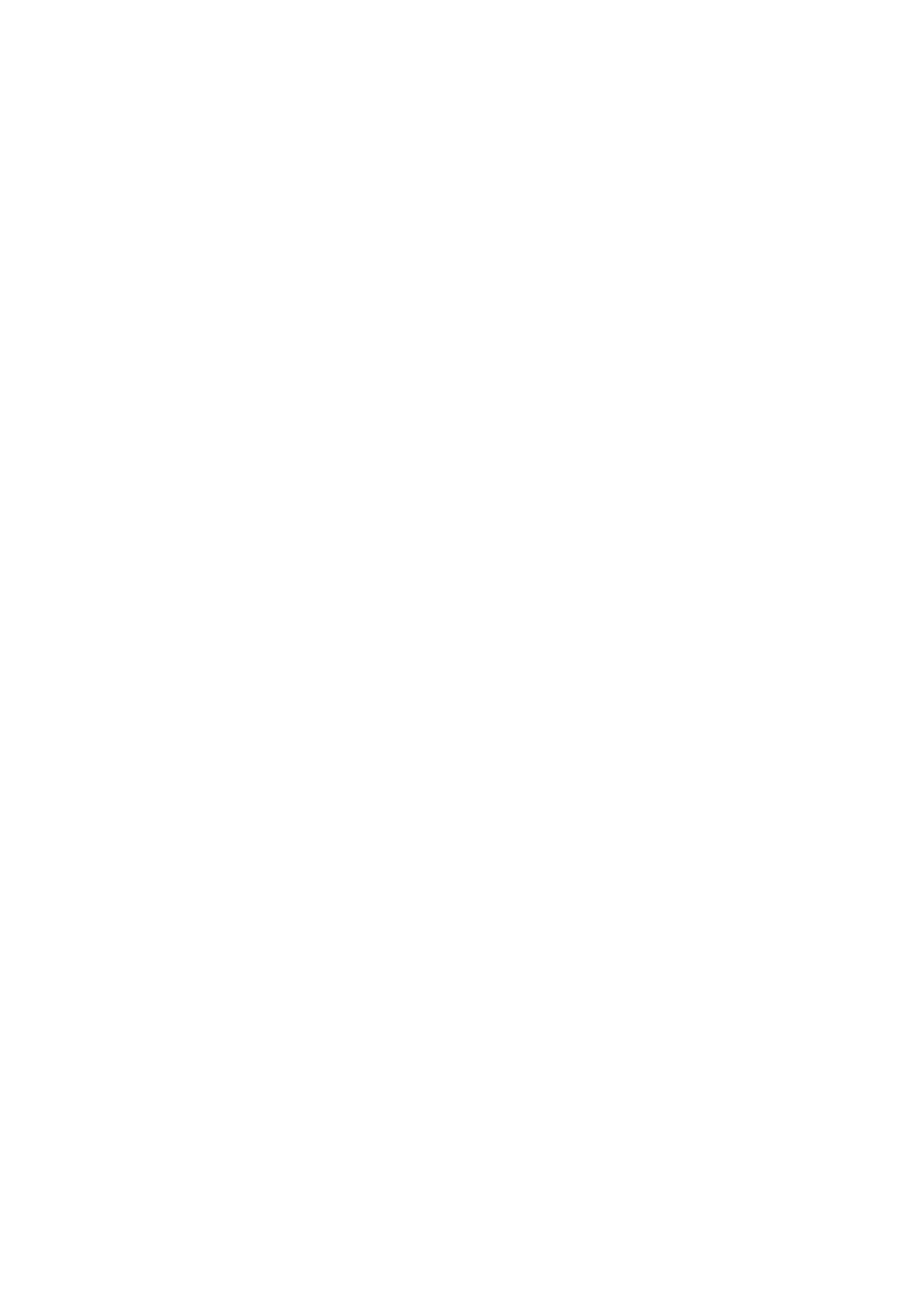# 20 OFFICE OF THE GOVERNOR

# AGENCY OUTLINE

The Office of the Governor supports the Governor in the performance of her legal, constitutional, ceremonial and community responsibilities by:

- providing a high standard of advice and administrative support, including the organisation of constitutional and ceremonial duties and a program of community engagements;
- facilitating the efficient and effective interaction between the Office of the Governor, the Parliament, the Executive and the State Service; and
- protecting and maintaining the heritage values of Government House and its grounds.

The Office is focused on achieving, or contributing to:

- safeguarding the integrity of the State's democratic system of government;
- promoting community involvement in government and understanding of the democratic process;
- promoting community understanding of the role of the Governor;
- fostering activities in rural areas through speeches, visits, functions and other events;
- encouraging the involvement of young people in the community;
- supporting activities that promote a multicultural, diverse and tolerant society;
- stimulating culture and the arts;
- promoting the State's exports and its tourism industry; and
- protecting and maintaining the heritage values of Government House and its grounds.

This chapter provides financial information about the Outputs to be delivered by the Office of the Governor for 2022-23 and the Forward Estimates (2023-24 to 2025-26). Further information about the Office is provided at www.govhouse.tas.gov.au.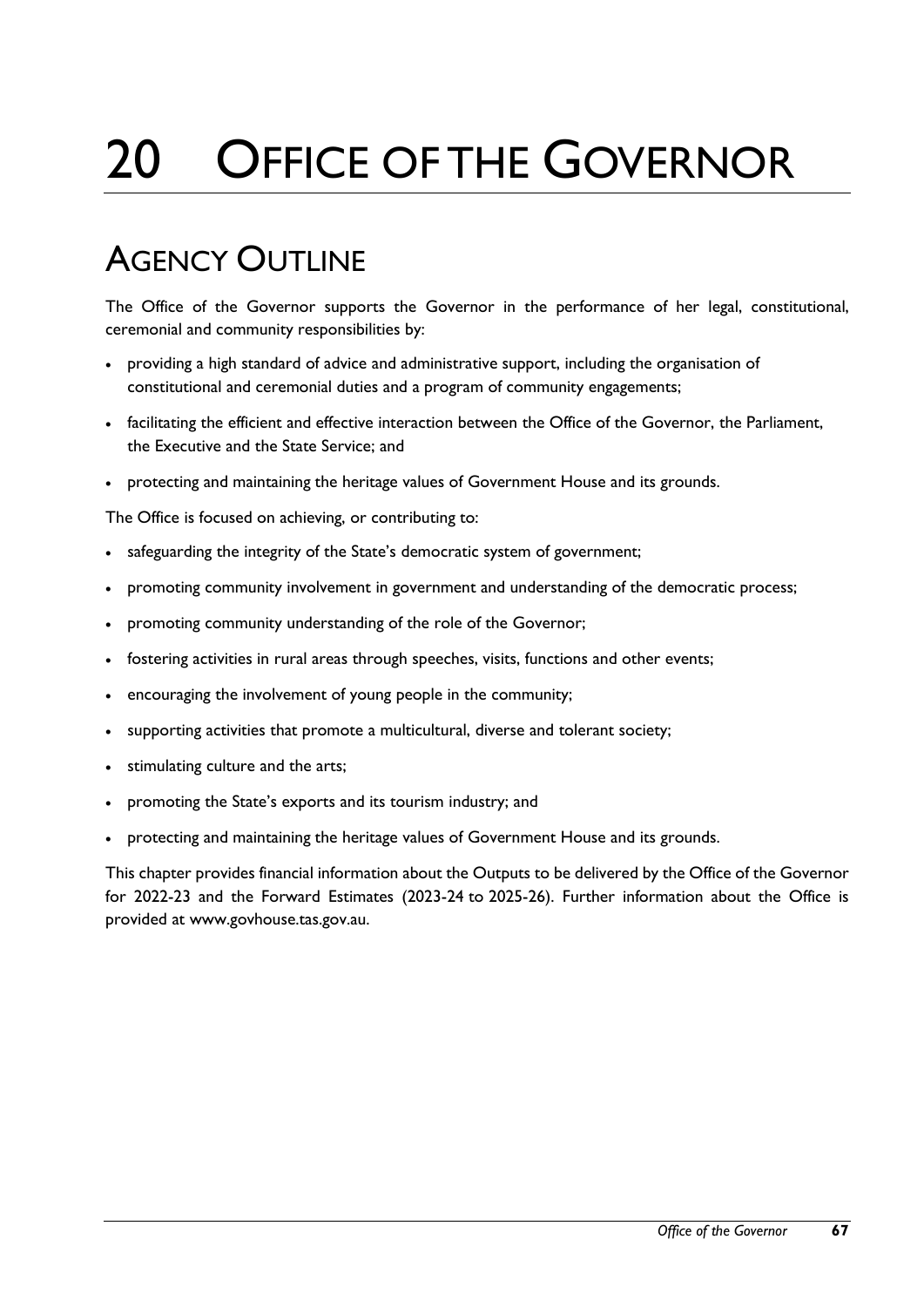# KEY DELIVERABLES

Table 20.1 provides a summary of the Budget and Forward Estimates allocations for key deliverables for the Office.

| 2022-23       | 2023-24         | 2024-25         | 2025-26         |
|---------------|-----------------|-----------------|-----------------|
|               | Forward         | Forward         | Forward         |
| <b>Budget</b> | <b>Estimate</b> | <b>Estimate</b> | <b>Estimate</b> |
| \$'000        | \$'000          | \$'000          | \$'000          |
| 112           | $ $  4          | 117             | 120             |
| 146           | 147             | 149             | 151             |
|               |                 |                 |                 |

#### Table 20.1: Key Deliverables Statement

### *Additional Resourcing - IT Position*

This initiative provides for the Office to employ a permanent, full-time IT position to provide timely and effective IT support, cyber security and process automation services to the Office.

#### *Establishment Funding Increase*

This initiative provides ongoing funding to restructure and reclassify positions at Government House to better meet the requirements of the Office.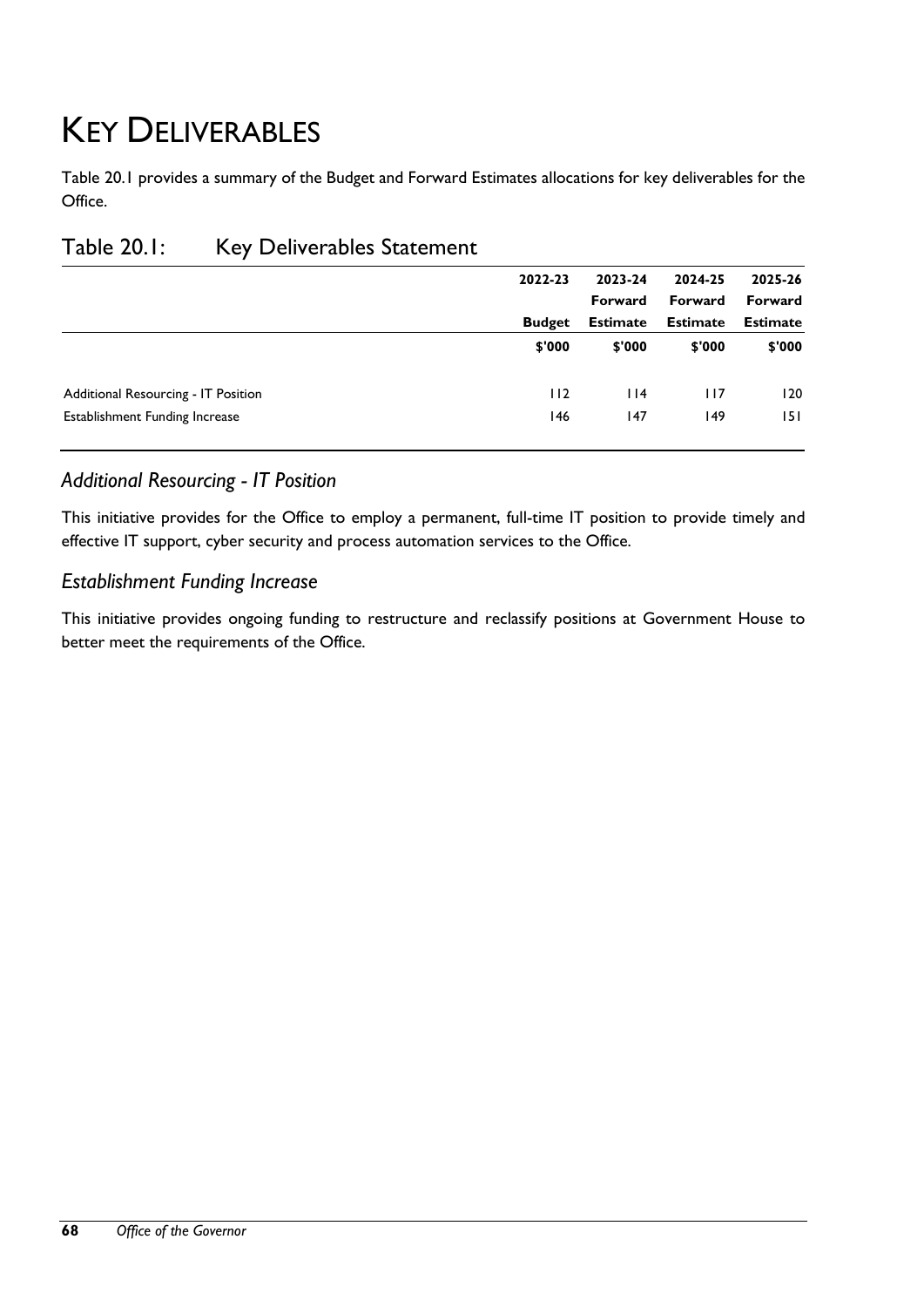# OUTPUT INFORMATION

The Output of the Office of the Governor is provided under the following Output Group:

Output Group 1 - The Office of the Governor.

Table 20.2 provides an Output Group Expense Summary for the Office.

### Table 20.2: Output Group Expense Summary

|                                             | $2021 - 22$   | 2022-23       | 2023-24         | 2024-25         | 2025-26         |
|---------------------------------------------|---------------|---------------|-----------------|-----------------|-----------------|
|                                             |               |               | Forward         | Forward         | Forward         |
|                                             | <b>Budget</b> | <b>Budget</b> | <b>Estimate</b> | <b>Estimate</b> | <b>Estimate</b> |
|                                             | \$'000        | \$'000        | \$'000          | \$'000          | \$'000          |
| <b>Premier</b>                              |               |               |                 |                 |                 |
| Output Group I - The Office of the Governor |               |               |                 |                 |                 |
| 1.1 Support for the Governor <sup>1</sup>   | 5 2 5 4       | 5 5 1 8       | 5 6 4 7         | 5714            | 6 0 3 0         |
|                                             | 5 2 5 4       | 5518          | 5 6 4 7         | 5714            | 6 0 3 0         |
| <b>TOTAL</b>                                | 5 2 5 4       | 5518          | 5 6 4 7         | 5714            | 6 0 3 0         |
|                                             |               |               |                 |                 |                 |

#### Note:

1. The increase in Support for the Governor reflects additional expenditure for 2022-23 Budget initiatives. A further increase in 2025-26 reflects planned expenditure for heritage maintenance of Government House funded from revenue raised by the Office.

## Output Group 1: The Office of the Governor

#### *1.1 Support for the Governor*

This Output facilitates the efficient and effective interaction between the Office of the Governor, the Parliament, the Executive, the Tasmanian State Service, the Tasmanian community and Offices of the Governor in other states. This Output also facilitates cooperation between all arms of government and the community to promote the State of Tasmania to a widening range of international guests and other visitors to the State.

#### *Performance Information Comments*

The Office will successfully perform this Output by:

- meeting the expectations of the Governor in assisting her to meet her constitutional, legal, ceremonial and community responsibilities;
- meeting the expectations of the Governor and her spouse in the organisation of their official program and the administration of the household; and
- maintaining the Government House Estate to a high standard.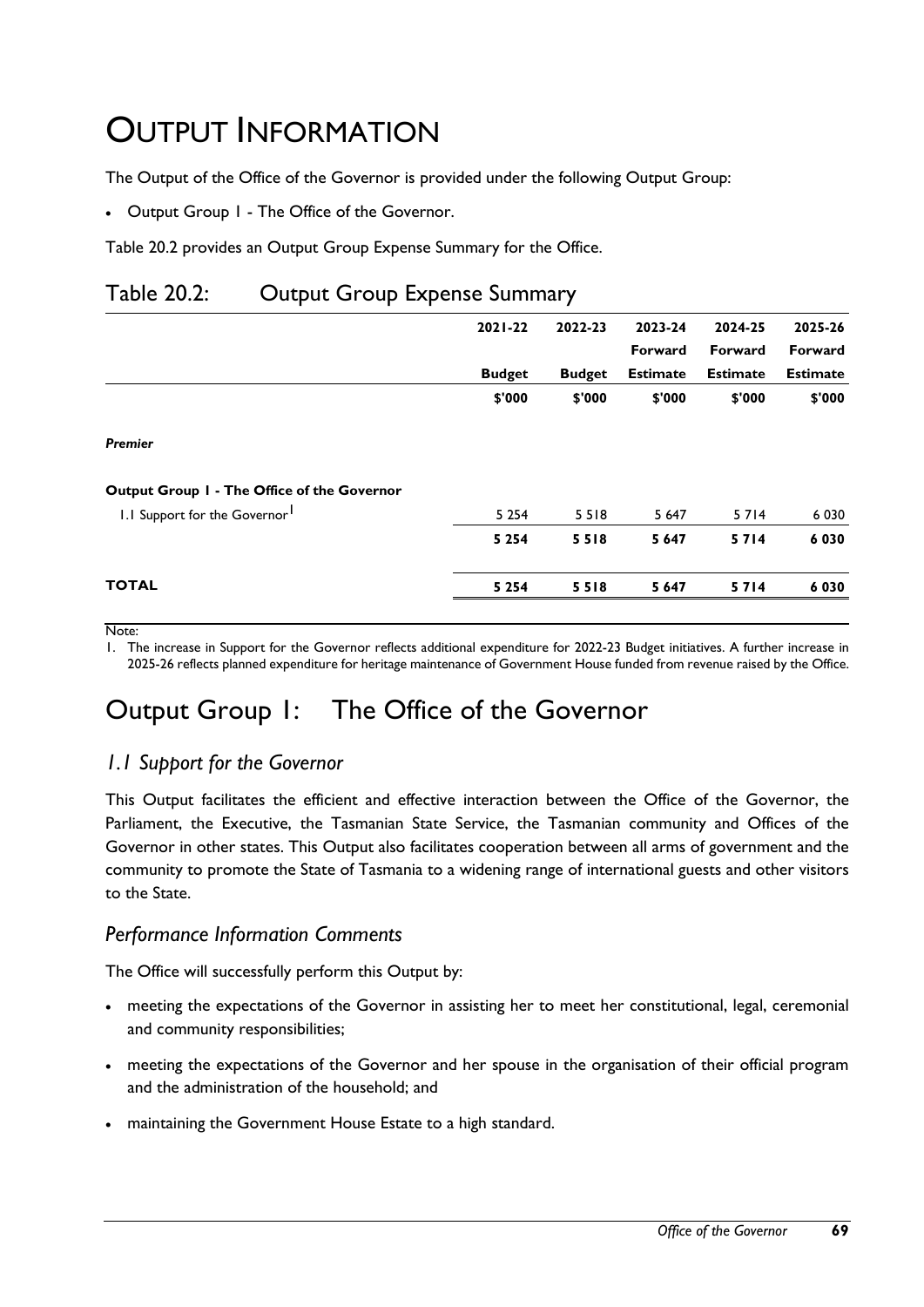# DETAILED BUDGET STATEMENTS

### Table 20.3: Statement of Comprehensive Income

|                                               | 2021-22       | 2022-23       | 2023-24         | 2024-25         | 2025-26         |
|-----------------------------------------------|---------------|---------------|-----------------|-----------------|-----------------|
|                                               |               |               | Forward         | Forward         | Forward         |
|                                               | <b>Budget</b> | <b>Budget</b> | <b>Estimate</b> | <b>Estimate</b> | <b>Estimate</b> |
|                                               | \$'000        | \$'000        | \$'000          | \$'000          | \$'000          |
| <b>Revenue and other income</b>               |               |               |                 |                 |                 |
| Appropriation revenue - operating             | 5142          | 5 105         | 5 2 3 2         | 5 3 4 2         | 5 4 6 7         |
| Other revenue from government                 | 70            |               |                 | $\cdots$        |                 |
| Sales of goods and services <sup>1</sup>      | 100           | 195           | 210             | 235             | 250             |
| <b>Total revenue</b>                          | 5312          | 5 3 0 0       | 5 4 4 2         | 5 5 7 7         | 5717            |
| <b>Total income</b>                           | 5312          | 5 3 0 0       | 5 4 4 2         | 5 5 7 7         | 5717            |
| <b>Expenses</b>                               |               |               |                 |                 |                 |
| Employee benefits <sup>2</sup>                | 3 7 7 4       | 4 0 5 6       | 4 156           | 4 193           | 4 2 8 9         |
| Depreciation and amortisation                 | 301           | 301           | 301             | 299             | 298             |
| Supplies and consumables <sup>3</sup>         | 1142          | 1124          | 1153            | 1185            | 1406            |
| Other expenses                                | 37            | 37            | 37              | 37              | 37              |
| <b>Total expenses</b>                         | 5 2 5 4       | 5518          | 5 6 4 7         | 5714            | 6030            |
| <b>Net result</b>                             | 58            | (218)         | (205)           | (137)           | (313)           |
| Other comprehensive income                    |               |               |                 |                 |                 |
| Changes in physical asset revaluation reserve | 300           | 300           | 300             | 300             | 300             |
| Total other comprehensive income              | 300           | 300           | 300             | 300             | 300             |
| <b>Comprehensive result</b>                   | 358           | 82            | 95              | 163             | (13)            |

Notes:

1. The increase in Sales of goods and services in 2022-23 reflects additional revenue from activities, including the tour and lecture program, court hire, and sale of Government House Merchandise, which is applied to the maintenance and preservation of the site and the residence.

2. The increase in Employee benefits reflects additional expenses associated with 2022-23 Budget initiatives.

3. The increase in Supplies and consumables in 2025-26 reflects additional expenditure for heritage maintenance of Government House.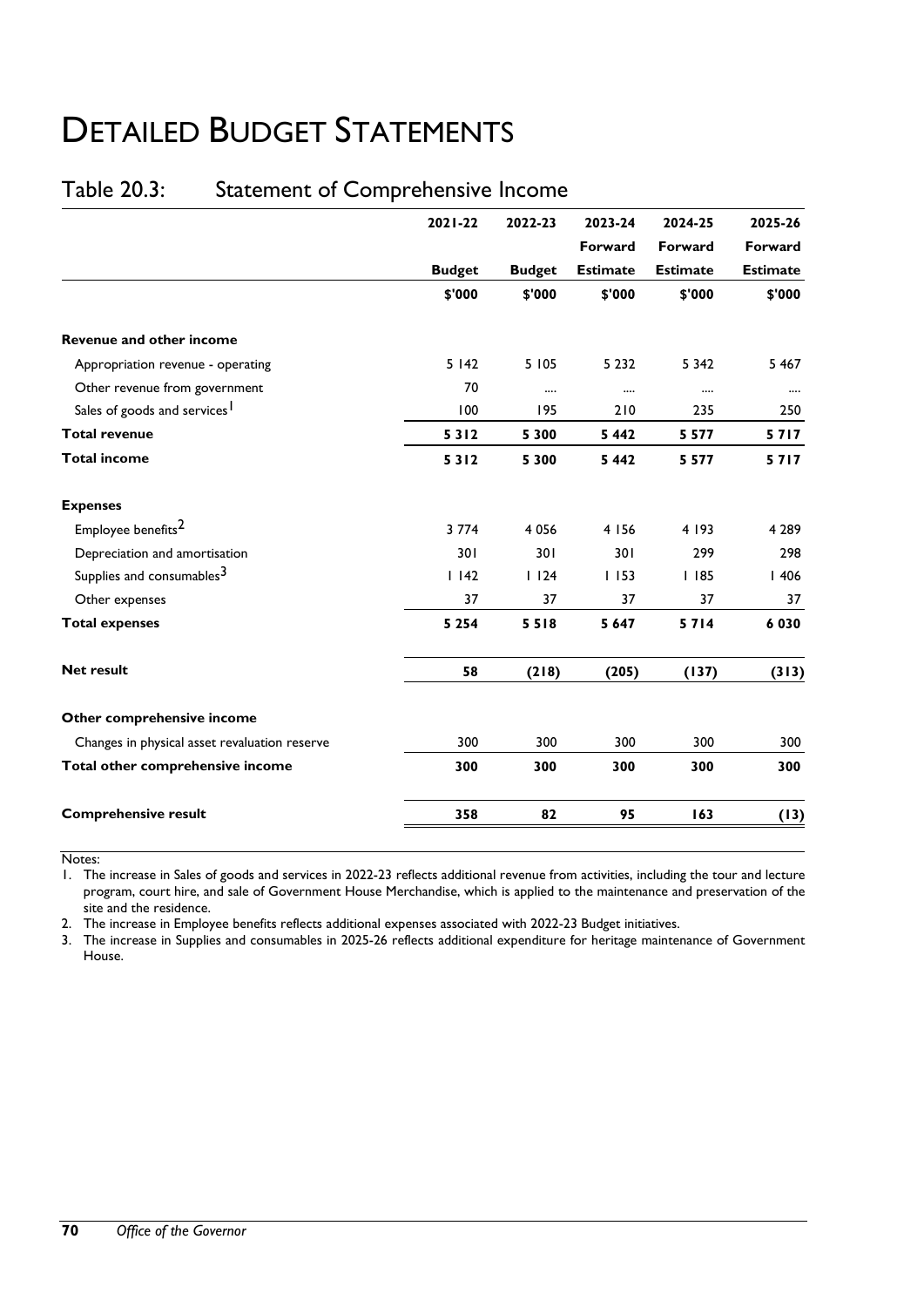|                                                                                    | 2021-22       | 2022-23       | 2023-24         | 2024-25         | 2025-26         |
|------------------------------------------------------------------------------------|---------------|---------------|-----------------|-----------------|-----------------|
|                                                                                    |               |               | Forward         | Forward         | Forward         |
|                                                                                    | <b>Budget</b> | <b>Budget</b> | <b>Estimate</b> | <b>Estimate</b> | <b>Estimate</b> |
|                                                                                    | \$'000        | \$'000        | \$'000          | \$'000          | \$'000          |
| <b>Premier</b>                                                                     |               |               |                 |                 |                 |
| Output Group I - The Office of the Governor                                        |               |               |                 |                 |                 |
| 1.1 Support for the Governor                                                       | 4 5 0 7       | 4 5 7 2       | 4 6 9 7         | 4 8 0 5         | 4 9 27          |
|                                                                                    | 4507          | 4572          | 4697            | 4805            | 4927            |
| <b>Office of the Governor</b>                                                      |               |               |                 |                 |                 |
| <b>Total Operating Services</b>                                                    | 4 5 0 7       | 4 5 7 2       | 4 6 9 7         | 4 8 0 5         | 4 9 2 7         |
|                                                                                    | 4507          | 4572          | 4697            | 4805            | 4927            |
| <b>Reserved by Law</b>                                                             |               |               |                 |                 |                 |
| Salary Her Excellency the Governor (Governor of Tasmania<br>Act 1982) <sup>1</sup> | 620           | 514           | 516             | 518             | 521             |
| Salary The Administrator (Governor of Tasmania Act 1982,                           |               |               |                 |                 |                 |
| Section $5(1)$ )                                                                   | 15            | 9             | 9               | $ 9\rangle$     | 9               |
|                                                                                    | 635           | 533           | 535             | 537             | 540             |
| <b>Appropriation Rollover</b>                                                      | 70            |               |                 |                 |                 |
| <b>Total Revenue from Appropriation</b>                                            | 5212          | 5 1 0 5       | 5 2 3 2         | 5 3 4 2         | 5 4 6 7         |
| Controlled Revenue from Appropriation                                              | 5 2 1 2       | 5 105         | 5 2 3 2         | 5 3 4 2         | 5 4 6 7         |
|                                                                                    | 5212          | 5 1 0 5       | 5 2 3 2         | 5 3 4 2         | 5 4 6 7         |
|                                                                                    |               |               |                 |                 |                 |

### Table 20.4: Revenue from Appropriation by Output

Note:

1. The decrease in Reserved by Law appropriation in 2022-23 reflects a revision of estimates to better reflect the salary of the Governor.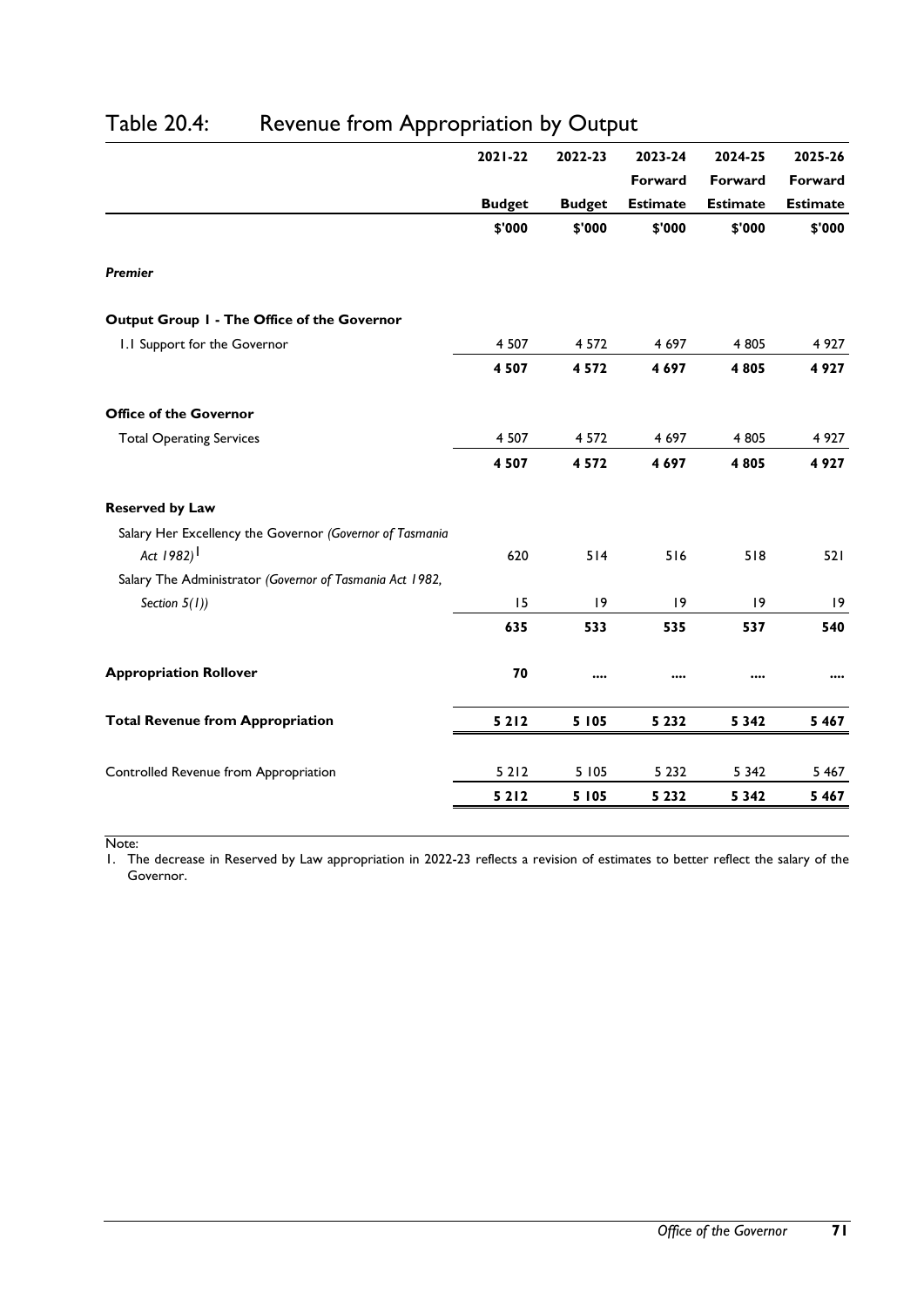|                                            | 2022           | 2023           | 2024            | 2025            | 2026            |
|--------------------------------------------|----------------|----------------|-----------------|-----------------|-----------------|
|                                            |                |                | Forward         | Forward         | Forward         |
|                                            | <b>Budget</b>  | <b>Budget</b>  | <b>Estimate</b> | <b>Estimate</b> | <b>Estimate</b> |
|                                            | \$'000         | \$'000         | \$'000          | \$'000          | \$'000          |
| <b>Assets</b>                              |                |                |                 |                 |                 |
| <b>Financial assets</b>                    |                |                |                 |                 |                 |
| Cash and deposits <sup>1</sup>             | 347            | 4              | 243             | 413             | 407             |
| Receivables                                | 16             | 15             | 15              | 15              | 15              |
|                                            | 363            | 156            | 258             | 428             | 422             |
| <b>Non-financial assets</b>                |                |                |                 |                 |                 |
| Inventories <sup>2</sup>                   | 53             | 70             | 70              | 70              | 70              |
| Property, plant and equipment <sup>2</sup> | 40 589         | 42 3 13        | 42 3 15         | 42 3 17         | 42 3 19         |
| Heritage and cultural assets               | 3890           | 3891           | 3 8 9 1         | 3891            | 3 8 9 1         |
| Other assets                               | 42             | 42             | 40              | 40              | 41              |
|                                            | 44 574         | 46 3 16        | 46316           | 46318           | 46 32 1         |
| <b>Total assets</b>                        | 44 937         | 46 472         | 46 574          | 46 746          | 46 743          |
| <b>Liabilities</b>                         |                |                |                 |                 |                 |
| Payables                                   | 83             | 85             | 87              | 89              | 91              |
| Interest bearing liabilities               | $\overline{7}$ | $\overline{4}$ | $\overline{1}$  |                 |                 |
| Employee benefits <sup>2</sup>             | 601            | 733            | 741             | 749             | 757             |
| <b>Total liabilities</b>                   | 691            | 822            | 829             | 838             | 848             |
| <b>Net assets (liabilities)</b>            | 44 246         | 45 650         | 45 745          | 45 908          | 45 895          |
| <b>Equity</b>                              |                |                |                 |                 |                 |
| <b>Reserves</b>                            | 34 0 26        | 35 813         | 36 113          | 36413           | 36713           |
| Accumulated funds                          | 10 2 20        | 9837           | 9632            | 9 4 9 5         | 9 182           |
| <b>Total equity</b>                        | 44 246         | 45 650         | 45 745          | 45 908          | 45 895          |

### Table 20.5: Statement of Financial Position as at 30 June

Notes:

1. The variation in Cash and deposits primarily reflects the profile of revenue raised by the Office and associated expenditure to maintain and preserve the site and residence.

2. The variation in Inventories, Property, plant and equipment and Employee benefits in 2023 reflects revised estimates based on 30 June 2021 actuals.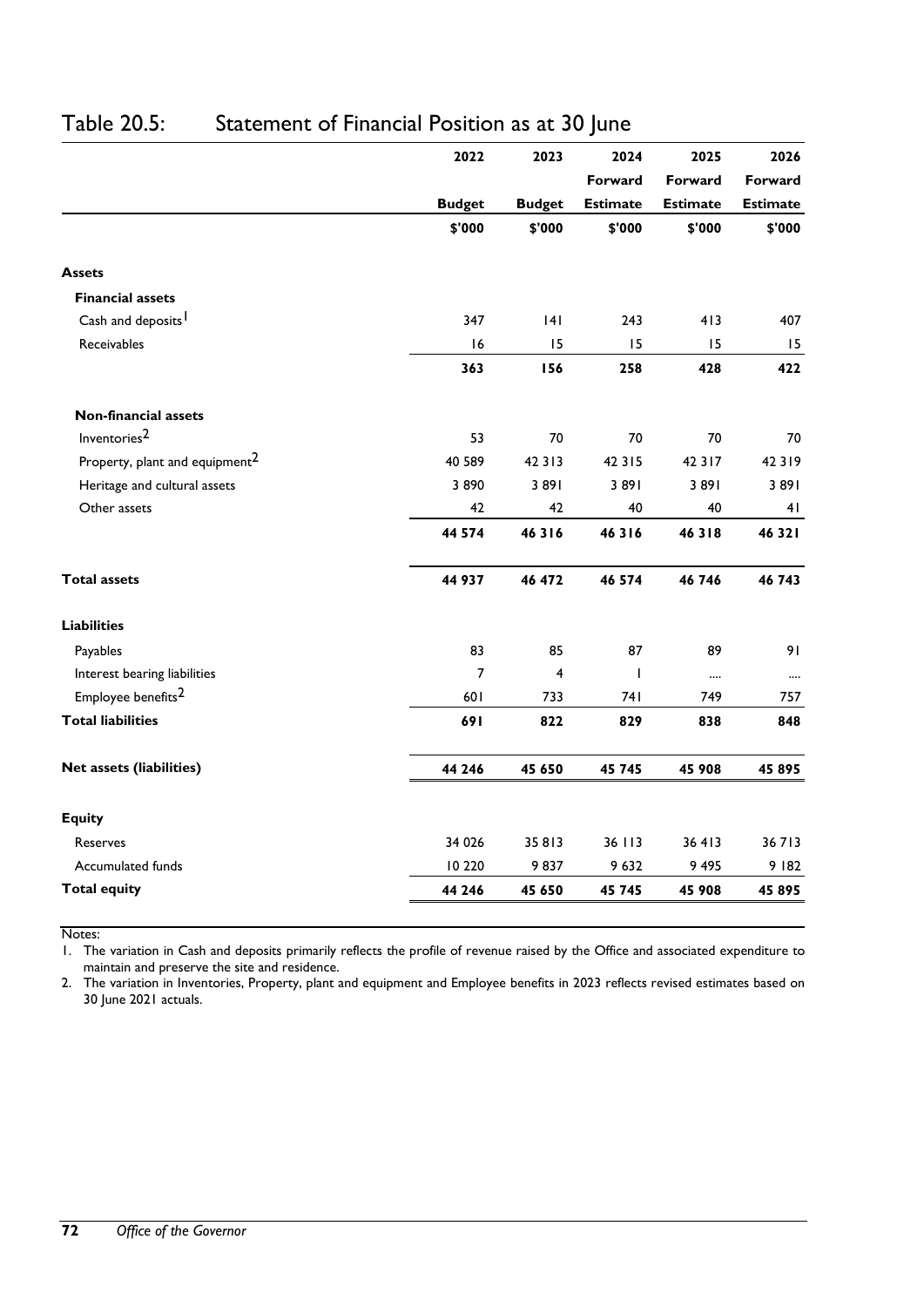|                                                               | 2021-22       | 2022-23       | 2023-24         | 2024-25         | 2025-26         |
|---------------------------------------------------------------|---------------|---------------|-----------------|-----------------|-----------------|
|                                                               |               |               | Forward         | Forward         | Forward         |
|                                                               | <b>Budget</b> | <b>Budget</b> | <b>Estimate</b> | <b>Estimate</b> | <b>Estimate</b> |
|                                                               | \$'000        | \$'000        | \$'000          | \$'000          | \$'000          |
| Cash flows from operating activities                          |               |               |                 |                 |                 |
| <b>Cash inflows</b>                                           |               |               |                 |                 |                 |
| Appropriation receipts - operating                            | 5 1 4 2       | 5 1 0 5       | 5 2 3 2         | 5 3 4 2         | 5 4 6 7         |
| Appropriation receipts - other                                | 70            |               |                 |                 |                 |
| Sales of goods and services                                   | 100           | 195           | 210             | 235             | 250             |
| <b>GST</b> receipts                                           | 60            | 60            | 60              | 60              | 60              |
| <b>Total cash inflows</b>                                     | 5 3 7 2       | 5 3 6 0       | 5 5 0 2         | 5637            | 5 7 7 7         |
| <b>Cash outflows</b>                                          |               |               |                 |                 |                 |
| Employee benefits                                             | (3, 460)      | (3 677)       | (3755)          | (3772)          | (3843)          |
| Superannuation                                                | (306)         | (371)         | (393)           | (413)           | (438)           |
| <b>GST</b> payments                                           | (60)          | (60)          | (60)            | (60)            | (60)            |
| Supplies and consumables                                      | (1 141)       | (1123)        | (1152)          | (1184)          | (1405)          |
| Other cash payments                                           | (37)          | (37)          | (37)            | (37)            | (37)            |
| <b>Total cash outflows</b>                                    | (5004)        | (5268)        | (5397)          | (5466)          | (5783)          |
| Net cash from (used by) operating activities                  | 368           | 92            | 105             | 171             | (6)             |
| Cash flows from investing activities                          |               |               |                 |                 |                 |
| Payments for acquisition of non-financial assets              | (310)         |               |                 |                 |                 |
| Net cash from (used by) investing activities                  | (310)         |               |                 |                 |                 |
| Cash flows from financing activities                          |               |               |                 |                 |                 |
| Net borrowings                                                | (3)           | (3)           | (3)             | (1)             |                 |
| Net cash from (used by) financing activities                  | (3)           | (3)           | (3)             | (1)             |                 |
| Net increase (decrease) in cash and cash<br>equivalents held  | 55            | 89            | 102             | 170             | (6)             |
| Cash and deposits at the beginning of the<br>reporting period | 292           | 52            | 4               | 243             | 413             |
| Cash and deposits at the end of the reporting<br>period       | 347           | 4             | 243             | 413             | 407             |

### Table 20.6: Statement of Cash Flows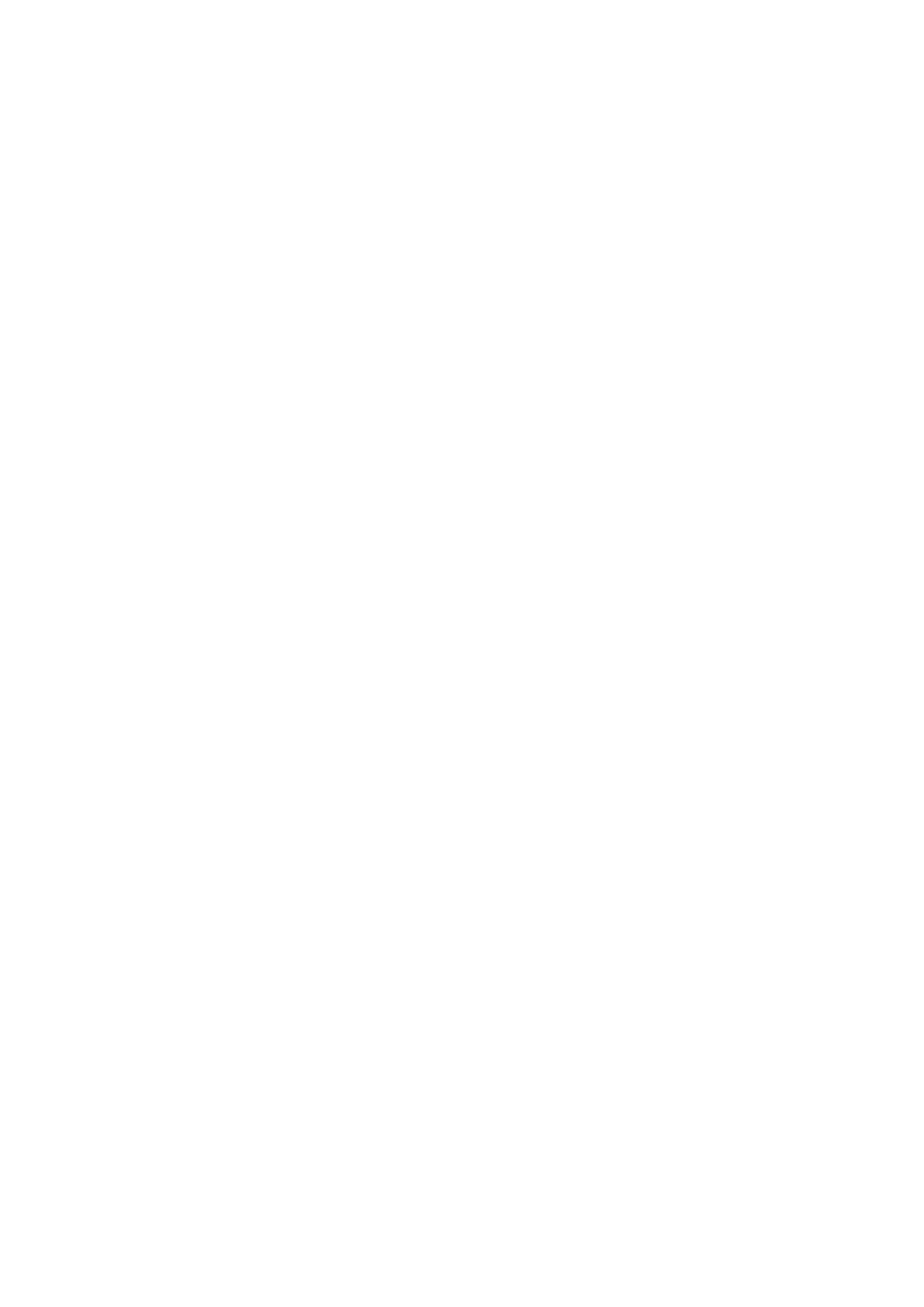# 21 OFFICE OF THE OMBUDSMAN

# AGENCY OUTLINE

The Ombudsman operates under the *Ombudsman Act 1978* and is responsible for enquiry and investigation into complaints regarding the administrative actions of Tasmanian government agencies, local councils and a range of other public authorities. The Ombudsman seeks to resolve individual grievances and address systemic issues arising from administrative matters in the public sector. Through independent, objective and impartial investigations, the Ombudsman promotes fairness and equity and aims to bring about improvements in the quality and standard of public administration.

The Ombudsman also has a number of other responsibilities including:

- Energy Ombudsman under the *Energy Ombudsman Act 1998*;
- Coordinator of the Official Visitors Scheme under the *Corrections Act 1997*;
- Principal Official Visitor under the *Mental Health Act 2013*;
- providing administrative support for the Mental Health and Prison Official Visitors Programs; and
- implementing the *Right to Information Act 2009*, the *Personal Information Protection Act 2004* and the *Public Interest Disclosures Act 2002*.

The Health Complaints Commissioner operates under the *Health Complaints Act 1995* and is responsible for promoting and protecting health rights, resolving complaints between health care users and providers and seeking improvements in the delivery of health services in Tasmania. The Commissioner achieves this through the conciliation, investigation and assessment of complaints, encouraging parties to resolve complaints between themselves and assisting providers to develop procedures to resolve complaints.

The Custodial Inspector is appointed by the Governor of Tasmania under the *Custodial Inspector Act 2016* to provide independent, proactive, preventative and systemic oversight of custodial centres. The focus of the Inspector is on systemic issues relating to the management, control and security of the State's prisons and youth detention centre and the care and welfare of prisoners and detainees.

This chapter provides financial information about the Outputs to be delivered by the Office of the Ombudsman in 2022-23 and over the Forward Estimates (2023-24 to 2025-26). Further information about the Office is provided at www.ombudsman.tas.gov.au and www.healthcomplaints.tas.gov.au.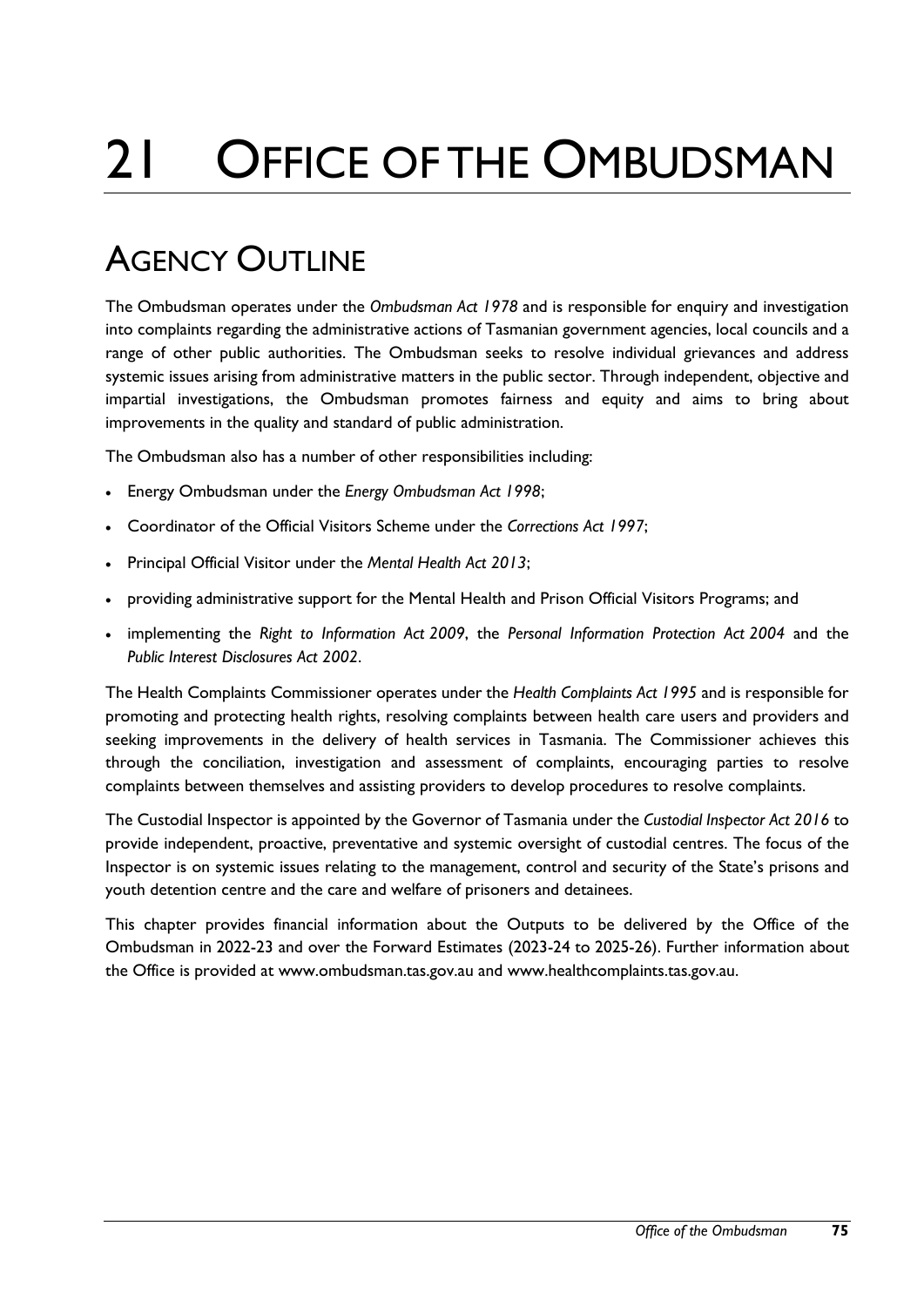# KEY DELIVERABLES

Table 21.1 provides a summary of the Budget and Forward Estimates allocations for key deliverables within the Office.

|                                                                           | 2022-23       | 2023-24         | 2024-25         | 2025-26         |
|---------------------------------------------------------------------------|---------------|-----------------|-----------------|-----------------|
|                                                                           |               | <b>Forward</b>  | Forward         | <b>Forward</b>  |
|                                                                           | <b>Budget</b> | <b>Estimate</b> | <b>Estimate</b> | <b>Estimate</b> |
|                                                                           | \$'000        | \$'000          | \$'000          | \$'000          |
| Health Complaints Commissioner Funding - Patient rights and public safety | 307           | 307             | 307             | 307             |
| Scoping of OPCAT business operation requirements                          | 344           |                 |                 | $\cdots$        |
|                                                                           |               |                 |                 |                 |

#### Table 21.1: Key Deliverables Statement

#### *Health Complaints Commissioner Funding - Patient rights and public safety*

Complaint resolution is a major function of the office of the Health Complaints Commissioner, which seeks to resolve complaints collaboratively between the parties. This initiative provides for the appointment of an additional Senior Investigation Officer and a Complaint Resolution Officer to improve the Office's ability to respond to enquiries and resolve complaints.

#### *Scoping of OPCAT business operation requirements*

The Custodial Inspector is Tasmania's National Preventative Measure under the *OPCAT Implementation Act 2021*, appointed to monitor all places where people are deprived of their liberty, in order to prevent torture and other ill treatment. This initiative provides capacity for additional resourcing and consultancy services to scope the requirements for Tasmania's compliance with obligations under the United Nations Optional Protocol to the Convention against Torture and Other Cruel, Inhuman or Degrading Treatment or Punishment.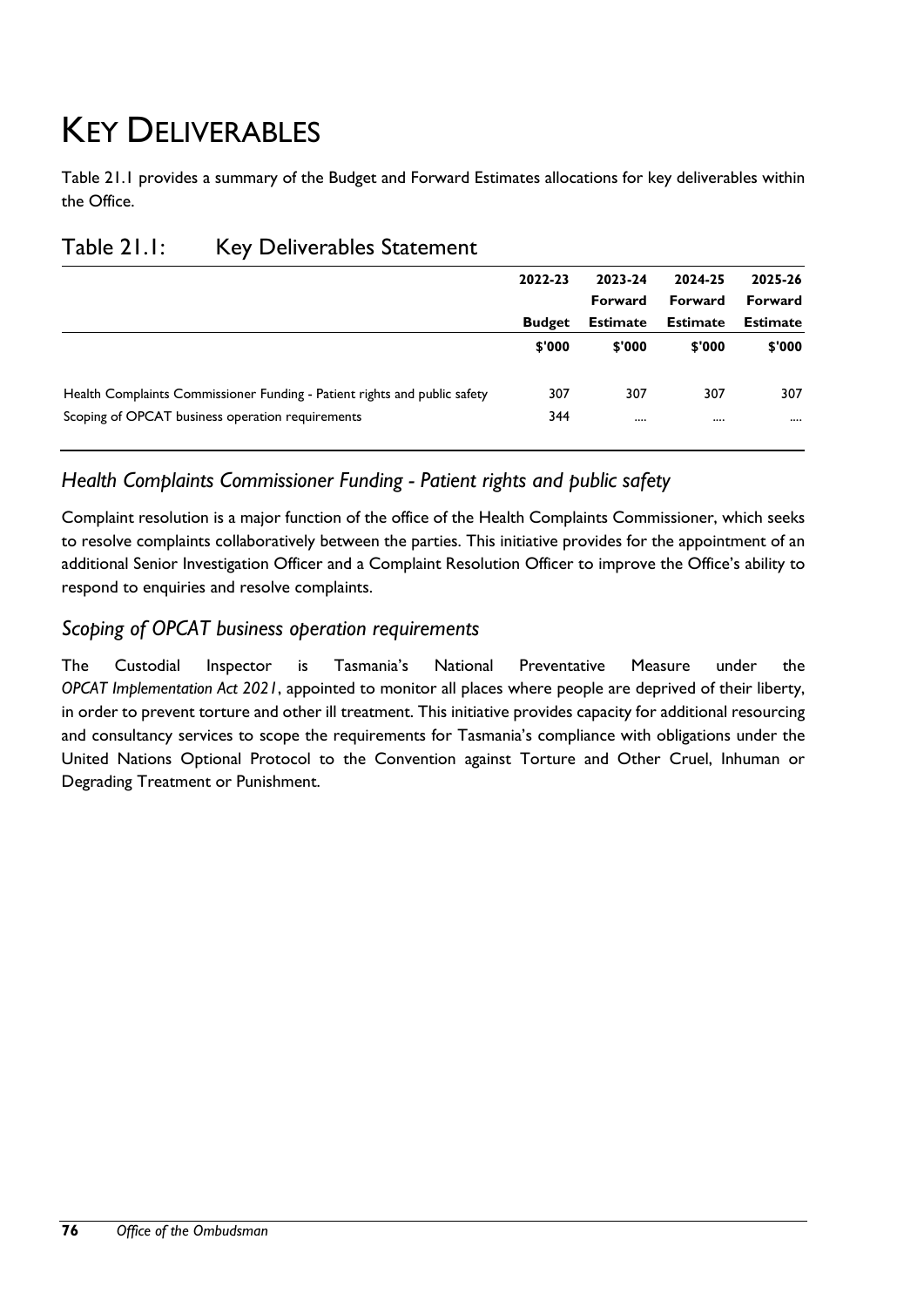# OUTPUT INFORMATION

Outputs of the Office of the Ombudsman are provided under the following Output Groups:

Output Group 1 - The Office of the Ombudsman.

Table 21.2 provides an Output Group Expense Summary for the Office.

### Table 21.2: Output Group Expense Summary

|                                                       | $2021 - 22$   | 2022-23       | 2023-24         | 2024-25         | 2025-26         |
|-------------------------------------------------------|---------------|---------------|-----------------|-----------------|-----------------|
|                                                       |               |               | Forward         | Forward         | <b>Forward</b>  |
|                                                       | <b>Budget</b> | <b>Budget</b> | <b>Estimate</b> | <b>Estimate</b> | <b>Estimate</b> |
|                                                       | \$'000        | \$'000        | \$'000          | \$'000          | \$'000          |
| <b>Attorney-General and Minister for Justice</b>      |               |               |                 |                 |                 |
| Output Group I - The Office of the Ombudsman          |               |               |                 |                 |                 |
| 1.1 Decisions on Complaints Referred to the Ombudsman |               |               |                 |                 |                 |
| and Health Complaints Commissioner and Right to       |               |               |                 |                 |                 |
| Information <sup>1</sup>                              | 3 9 4 5       | 5 190         | 4825            | 4 900           | 4 9 8 6         |
|                                                       | 3945          | 5 1 9 0       | 4825            | 4 900           | 4986            |
| <b>TOTAL</b>                                          | 3945          | 5 1 9 0       | 4825            | 4 900           | 4986            |
|                                                       |               |               |                 |                 |                 |

Note:

1. The increase in this Output reflects additional expenditure for 2022-23 Budget initiatives.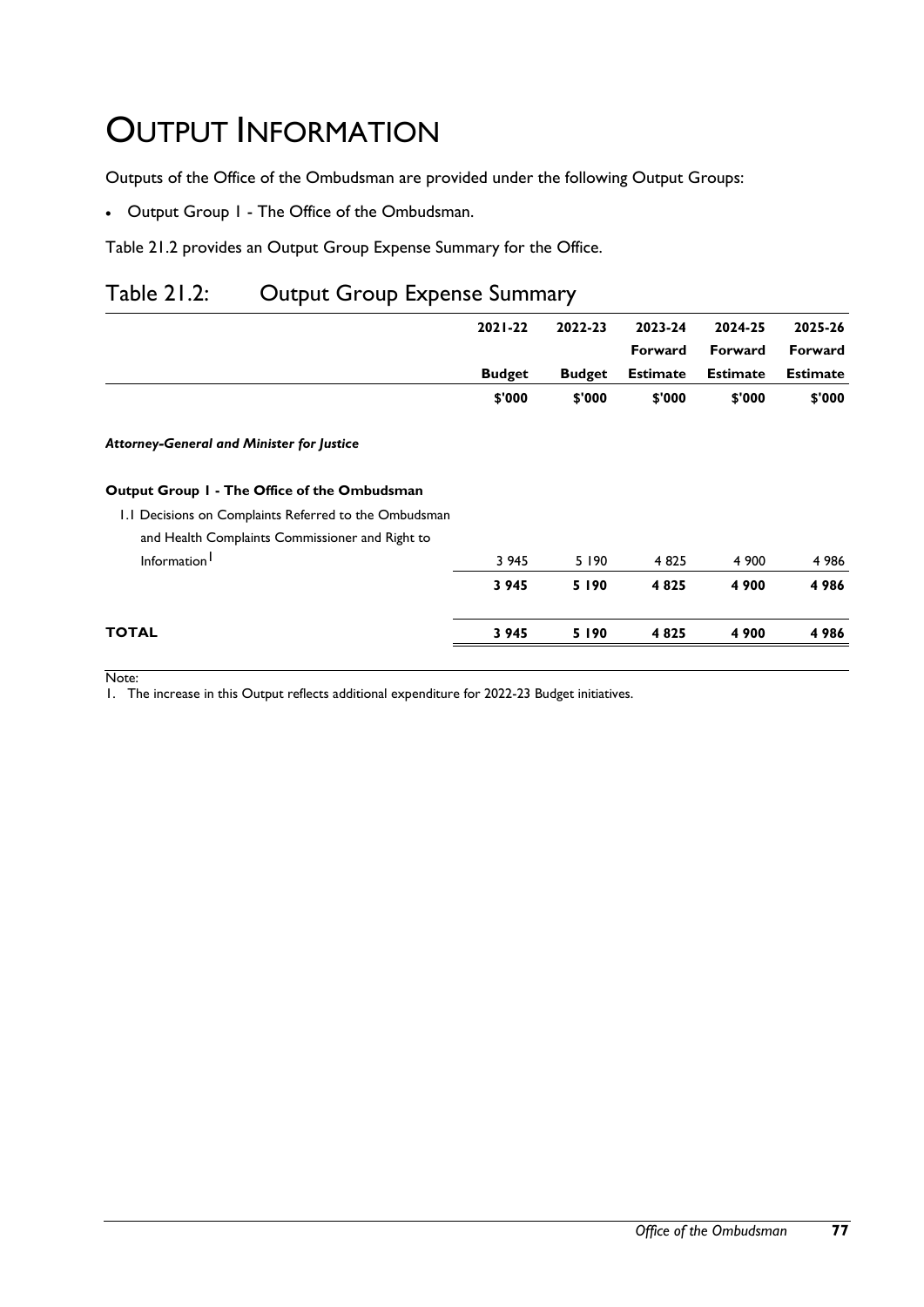## Output Group 1: The Office of the Ombudsman

#### *1.1 Decisions on Complaints Referred to the Ombudsman and Health Complaints Commissioner and Right to Information*

This Output provides for the independent and impartial resolution of complaints and the investigation of systemic issues relating to public administration, health care and energy services.

|                                                   | Unit of        | 2019-20       | 2020-21       | $2021 - 22$   | 2022-23       |
|---------------------------------------------------|----------------|---------------|---------------|---------------|---------------|
| Performance Measure <sup>1</sup>                  | <b>Measure</b> | <b>Actual</b> | <b>Actual</b> | <b>Target</b> | <b>Target</b> |
|                                                   |                |               |               |               |               |
| Enquiries Finalised - Ombudsman, Health           |                |               |               |               |               |
| Complaints and Energy Ombudsman <sup>2,3</sup>    | <b>Number</b>  | 685           | 848           | 816           | l 906         |
| Complaints Finalised - Ombudsman, Health          |                |               |               |               |               |
| Complaints and Energy Ombudsman <sup>2,4</sup>    | <b>Number</b>  | 1223          | 1375          | 1781          | l 870         |
| Cases Finalised per FTE <sup>5,6</sup>            | <b>Number</b>  | 156           | 184           | 245           | 186           |
| Complaints to Ombudsman, Health Complaints        |                |               |               |               |               |
| and Energy Ombudsman Resolved in Less Than        |                |               |               |               |               |
| Three Months <sup>2,4</sup>                       | %              | 80            | 79            | 80            | 80            |
| Health Complaints Assessed Within Statutory       |                |               |               |               |               |
| Period of 45 days <sup>7</sup>                    | %              | 82            | 79            | 80            | 80            |
| Health Complaints Assessed Within the             |                |               |               |               |               |
| Extended Statutory Period of 90 days <sup>7</sup> | %              | 91            | 88            | 90            | 90            |
|                                                   |                |               |               |               |               |

### Table 21.3: Performance Information - Output Group 1

Notes:

1. The number of Right to Information applications and the average time to complete RTI decisions is not included in the performance information.

2. The Office expects the number of enquiries and complaints finalised to increase by approximately five per cent in 2022-23.

3. The Enquiries Finalised figures include out of jurisdiction enquiries received by the Office.

4. The Complaints Finalised figures include Public Interest Disclosure notifications.

5. 'Case' includes enquiries and complaints managed by the Office.

6. FTEs include all investigation staff and corporate administration support. FTEs exclude Official Visitor and Custodial Inspectorate staff who do not manage cases.

7. This period includes time waiting for responses from health providers and the Australian Health Practitioner Regulation Agency.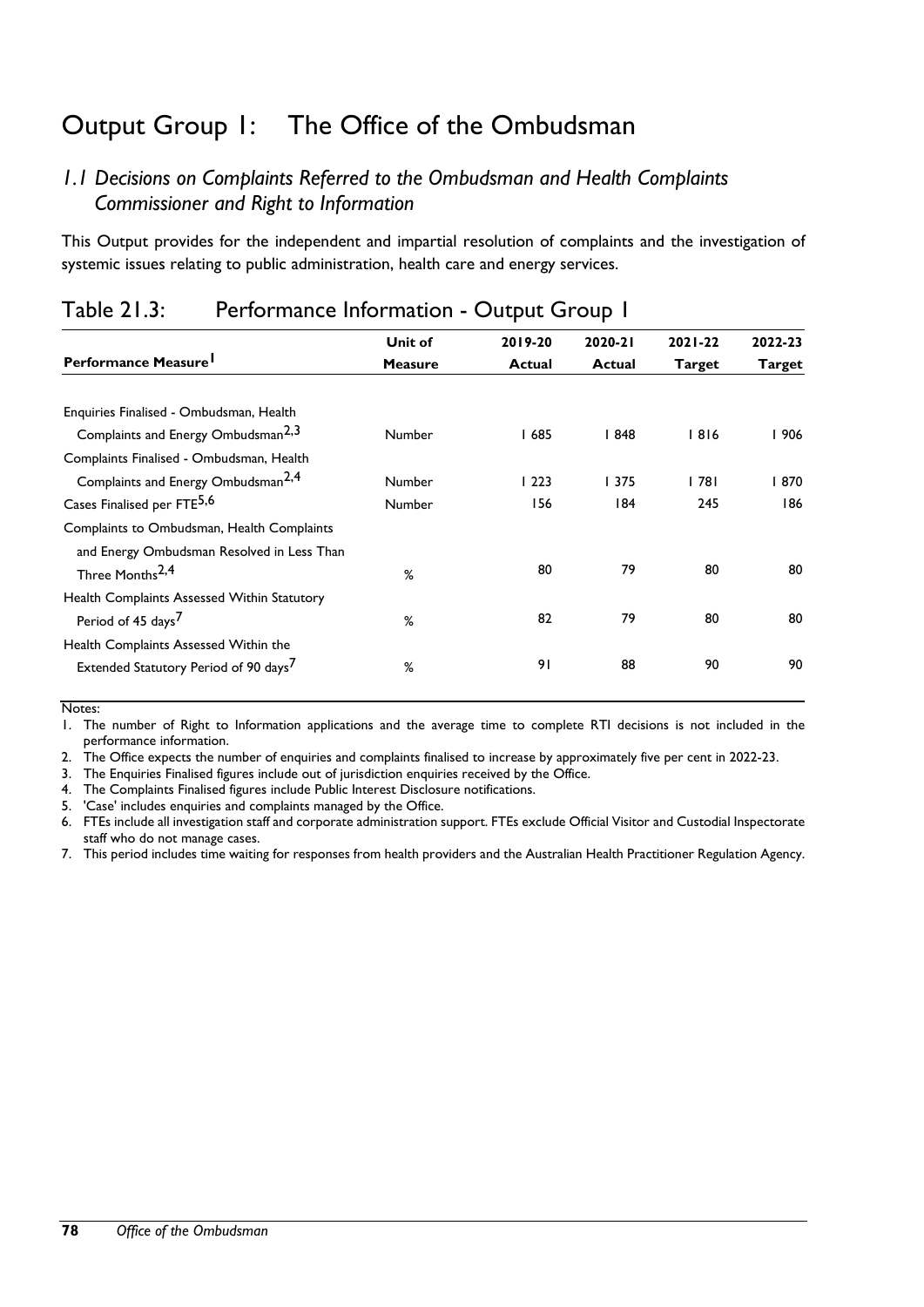# DETAILED BUDGET STATEMENTS

### Table 21.4: Statement of Comprehensive Income

|                                                | 2021-22       | 2022-23       | 2023-24         | 2024-25         | 2025-26         |
|------------------------------------------------|---------------|---------------|-----------------|-----------------|-----------------|
|                                                |               |               | Forward         | Forward         | Forward         |
|                                                | <b>Budget</b> | <b>Budget</b> | <b>Estimate</b> | <b>Estimate</b> | <b>Estimate</b> |
|                                                | \$'000        | \$'000        | \$'000          | \$'000          | \$'000          |
| <b>Revenue and other income</b>                |               |               |                 |                 |                 |
| Appropriation revenue - operating <sup>1</sup> | 3 2 4 6       | 4417          | 4 2 1 9         | 4 2 9 4         | 4 3 8 0         |
| Other revenue from government                  | 93            | 167           |                 |                 |                 |
| Other revenue <sup>2</sup>                     | 557           | 557           | 557             | 557             | 557             |
| <b>Total revenue</b>                           | 3896          | 5 1 4 1       | 4776            | 4851            | 4937            |
| <b>Total income</b>                            | 3896          | 5141          | 4776            | 4851            | 4937            |
| <b>Expenses</b>                                |               |               |                 |                 |                 |
| Employee benefits <sup>1</sup>                 | 3 0 7 9       | 4 0 0 7       | 3889            | 3 9 4 7         | 4017            |
| Depreciation and amortisation                  | 32            | 32            | 32              | 32              | 32              |
| Supplies and consumables <sup>1</sup>          | 739           | 1054          | 805             | 820             | 833             |
| Other expenses                                 | 95            | 97            | 99              | 101             | 104             |
| <b>Total expenses</b>                          | 3 9 4 5       | 5 1 9 0       | 4825            | 4 900           | 4986            |
| <b>Net result</b>                              | (49)          | (49)          | (49)            | (49)            | (49)            |
| <b>Comprehensive result</b>                    | (49)          | (49)          | (49)            | (49)            | (49)            |

Notes:

1. The increase in Appropriation revenue - operating, Employee benefits and Supplies and consumables reflects additional funding and associated expenditure for 2022-23 Budget initiatives.

2. Other revenue relates to the Energy Ombudsman Complaint Levy applied to Tasmanian energy entities to fund the operations of the Energy Ombudsman.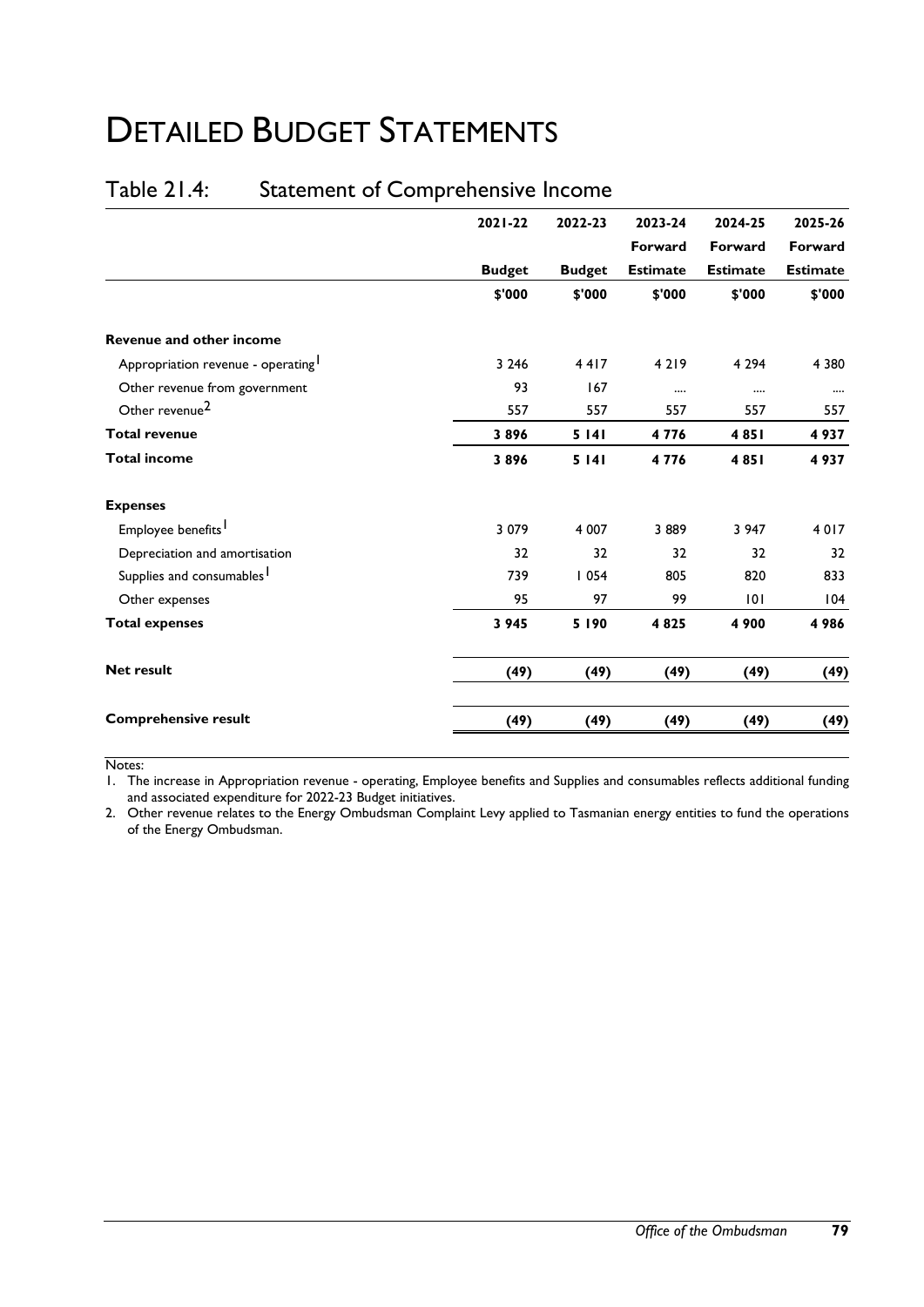|                                                       | 2021-22       | 2022-23       | 2023-24         | 2024-25         | 2025-26         |
|-------------------------------------------------------|---------------|---------------|-----------------|-----------------|-----------------|
|                                                       |               |               | Forward         | Forward         | Forward         |
|                                                       | <b>Budget</b> | <b>Budget</b> | <b>Estimate</b> | <b>Estimate</b> | <b>Estimate</b> |
|                                                       | \$'000        | \$'000        | \$'000          | \$'000          | \$'000          |
| Attorney-General and Minister for Justice             |               |               |                 |                 |                 |
| Output Group 1 - The Office of the Ombudsman          |               |               |                 |                 |                 |
| 1.1 Decisions on Complaints Referred to the Ombudsman |               |               |                 |                 |                 |
| and Health Complaints Commissioner and Right to       |               |               |                 |                 |                 |
| Information <sup>1</sup>                              | 3 2 4 6       | 4417          | 4 2 1 9         | 4 2 9 4         | 4 3 8 0         |
|                                                       | 3 2 4 6       | 4417          | 4219            | 4 2 9 4         | 4380            |
| Office of the Ombudsman                               |               |               |                 |                 |                 |
| <b>Total Operating Services</b>                       | 3 2 4 6       | 4417          | 4 2 1 9         | 4 2 9 4         | 4 3 8 0         |
|                                                       | 3 2 4 6       | 4417          | 4219            | 4 2 9 4         | 4380            |
| <b>Appropriation Rollover</b>                         | 93            | 167           |                 |                 |                 |
| <b>Total Revenue from Appropriation</b>               | 3 3 3 9       | 4 5 8 4       | 4219            | 4 2 9 4         | 4 3 8 0         |
| Controlled Revenue from Appropriation                 | 3 3 3 9       | 4 5 8 4       | 4 2 1 9         | 4 2 9 4         | 4 3 8 0         |
|                                                       | 3 3 3 9       | 4584          | 4219            | 4 2 9 4         | 4 3 8 0         |
|                                                       |               |               |                 |                 |                 |

### Table 21.5: Revenue from Appropriation by Output

Note:

1. The increase in this Output reflects additional revenue from appropriation for 2022-23 Budget initiatives.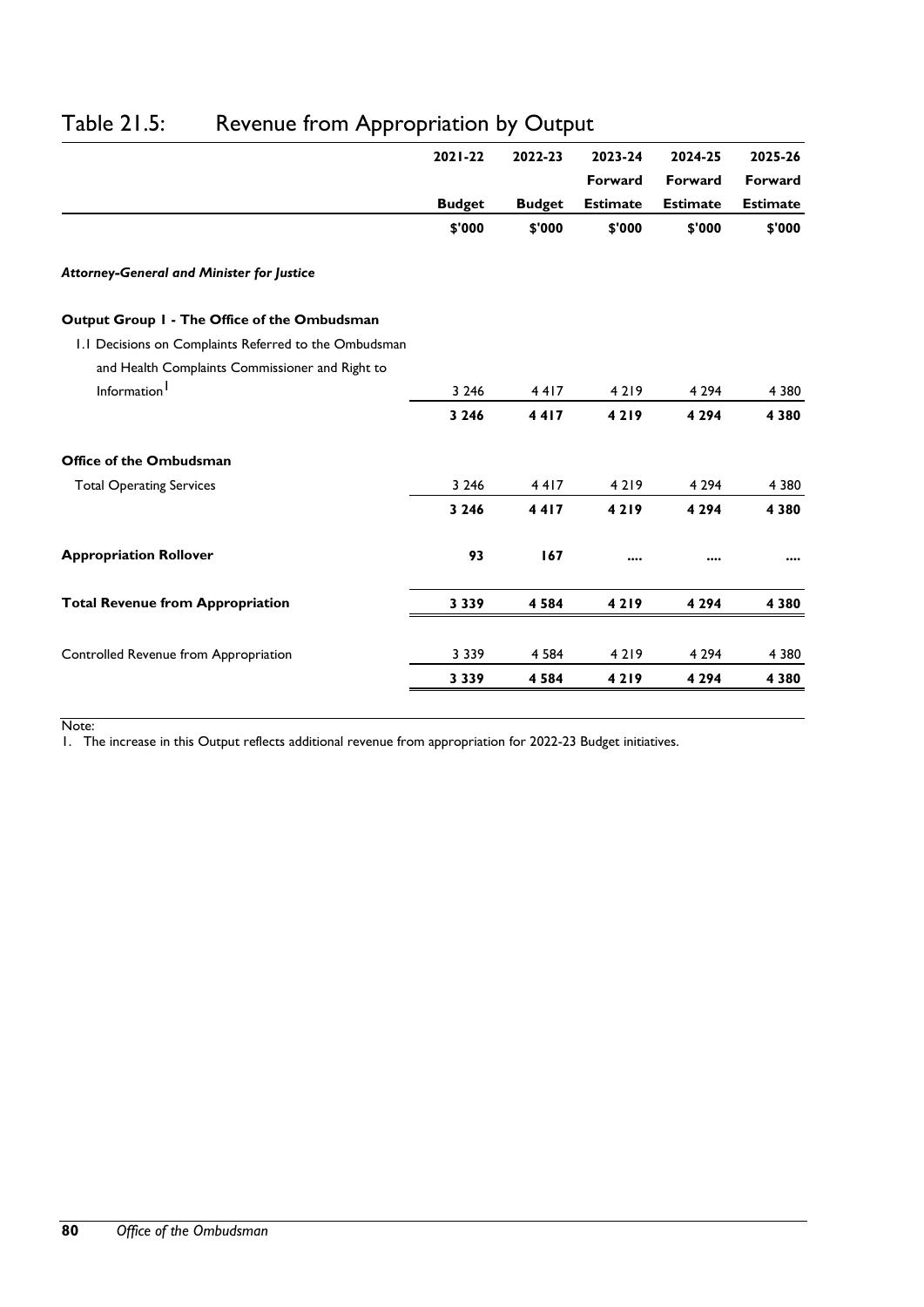|                                 | <b>Budget</b>  | <b>Budget</b>   | Forward         | Forward         | Forward         |
|---------------------------------|----------------|-----------------|-----------------|-----------------|-----------------|
|                                 |                |                 |                 |                 |                 |
|                                 |                |                 | <b>Estimate</b> | <b>Estimate</b> | <b>Estimate</b> |
|                                 | \$'000         | \$'000          | \$'000          | \$'000          | \$'000          |
| <b>Assets</b>                   |                |                 |                 |                 |                 |
| <b>Financial assets</b>         |                |                 |                 |                 |                 |
| Cash and deposits               | 324            | 383             | 383             | 383             | 383             |
| Receivables <sup>1</sup>        | 9              | 48              | 48              | 48              | 48              |
|                                 | 343            | 431             | 431             | 431             | 431             |
| <b>Non-financial assets</b>     |                |                 |                 |                 |                 |
| Other assets                    | 406            | 464             | 432             | 400             | 368             |
|                                 | 406            | 464             | 432             | 400             | 368             |
| <b>Total assets</b>             | 749            | 895             | 863             | 831             | 799             |
| <b>Liabilities</b>              |                |                 |                 |                 |                 |
| Payables                        | $\overline{7}$ | $\overline{10}$ | $\overline{10}$ | 10              | $\overline{10}$ |
| Employee benefits               | 595            | 568             | 585             | 602             | 619             |
| <b>Total liabilities</b>        | 602            | 578             | 595             | 612             | 629             |
| <b>Net assets (liabilities)</b> | 147            | 317             | 268             | 219             | 170             |
| <b>Equity</b>                   |                |                 |                 |                 |                 |
| Accumulated funds               | 147            | 317             | 268             | 219             | 170             |
| <b>Total equity</b>             | 147            | 317             | 268             | 219             | 170             |

## Table 21.6: Statement of Financial Position as at 30 June

Note:

1. The increase in Receivables in 2023 reflects revised estimates based on 30 June 2021 actuals.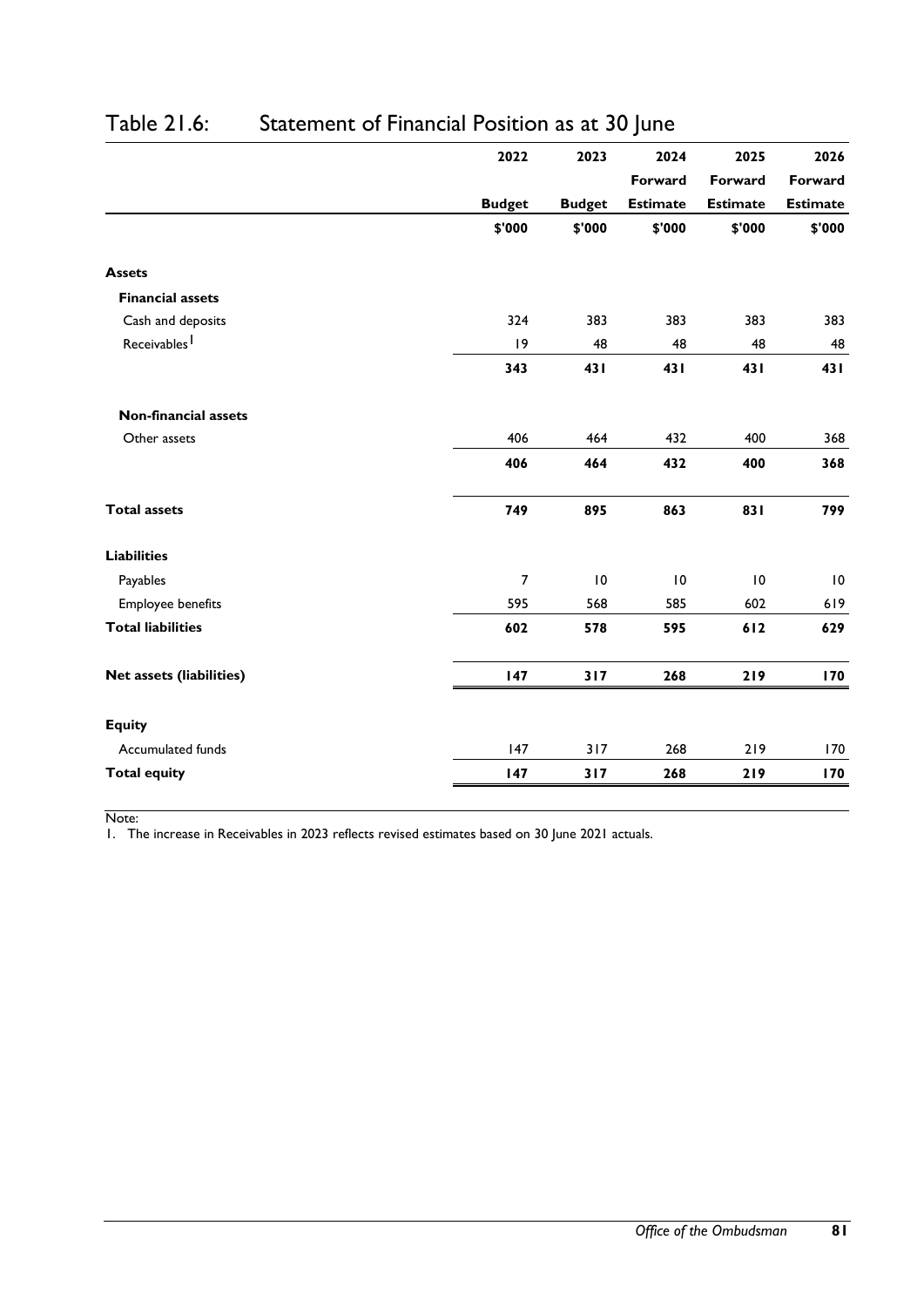|                                                      | $2021 - 22$   | 2022-23       | 2023-24         | 2024-25         | 2025-26         |
|------------------------------------------------------|---------------|---------------|-----------------|-----------------|-----------------|
|                                                      |               |               | Forward         | Forward         | Forward         |
|                                                      | <b>Budget</b> | <b>Budget</b> | <b>Estimate</b> | <b>Estimate</b> | <b>Estimate</b> |
|                                                      | \$'000        | \$'000        | \$'000          | \$'000          | \$'000          |
| Cash flows from operating activities                 |               |               |                 |                 |                 |
| <b>Cash inflows</b>                                  |               |               |                 |                 |                 |
| Appropriation receipts - operating                   | 3 2 4 6       | 4417          | 4 2 1 9         | 4 2 9 4         | 4 3 8 0         |
| Appropriation receipts - other                       | 93            | 167           |                 |                 | $\cdots$        |
| Other cash receipts                                  | 557           | 557           | 557             | 557             | 557             |
| <b>Total cash inflows</b>                            | 3896          | 5141          | 4776            | 4851            | 4937            |
| <b>Cash outflows</b>                                 |               |               |                 |                 |                 |
| Employee benefits                                    | (2744)        | (3627)        | (3, 465)        | (3 507)         | (3559)          |
| Superannuation                                       | (318)         | (363)         | (407)           | (423)           | (441)           |
| Supplies and consumables                             | (739)         | (1054)        | (805)           | (820)           | (833)           |
| Other cash payments                                  | (95)          | (97)          | (99)            | (101)           | (104)           |
| <b>Total cash outflows</b>                           | (3896)        | (5141)        | (4776)          | (4851)          | (4937)          |
| Net increase (decrease) in cash and cash equivalents |               |               |                 |                 |                 |
| held                                                 |               |               |                 |                 |                 |
| Cash and deposits at the beginning of the reporting  |               |               |                 |                 |                 |
| period                                               | 324           | 383           | 383             | 383             | 383             |
| Cash and deposits at the end of the reporting period | 324           | 383           | 383             | 383             | 383             |

### Table 21.7: Statement of Cash Flows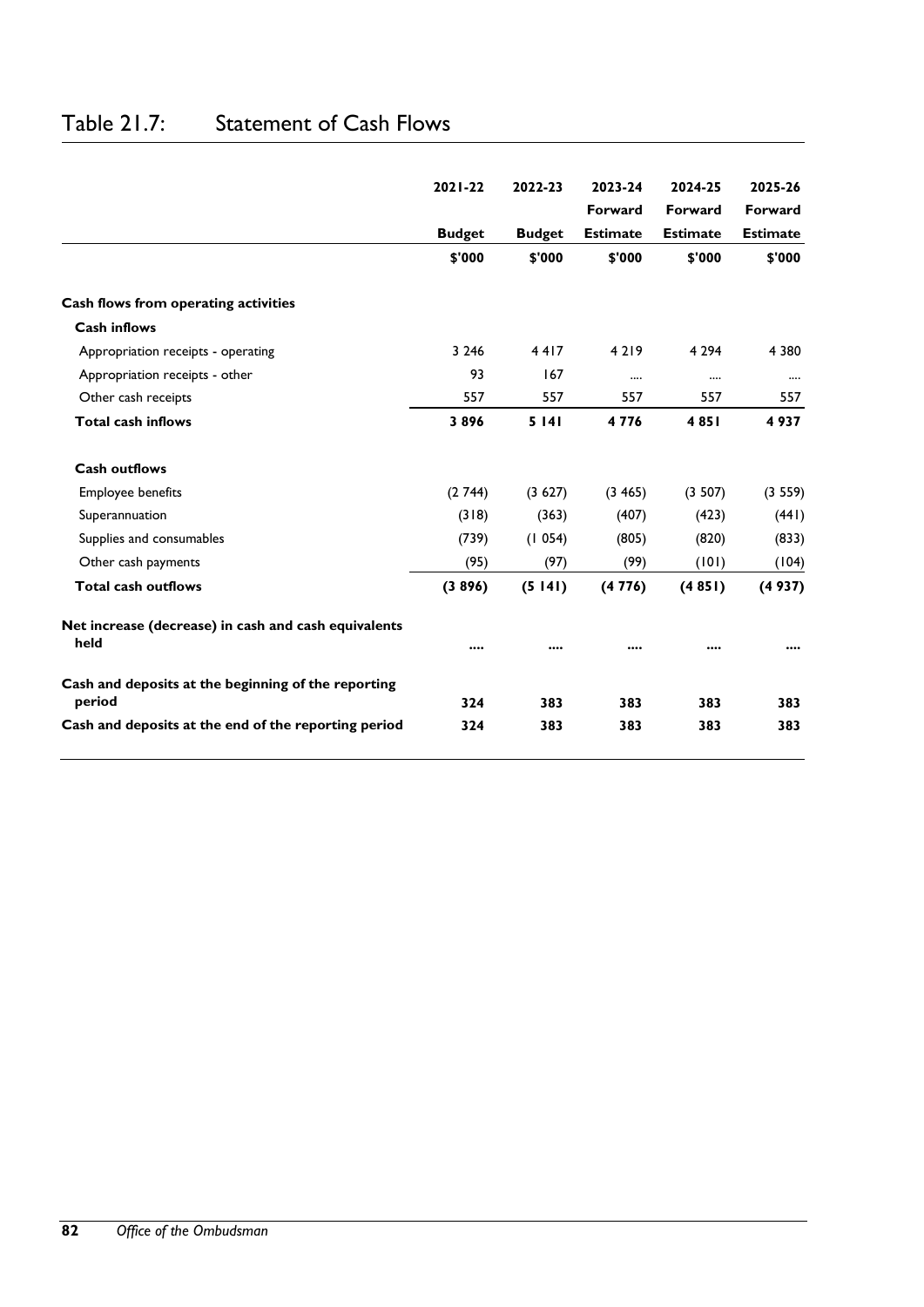# 22 TASMANIAN AUDIT OFFICE

# AGENCY OUTLINE

The Tasmanian Audit Office provides support and services to the Auditor-General to fulfil his role and responsibilities under the *Audit Act 2008*. The primary responsibility of the Auditor-General and Tasmanian Audit Office is to:

- provide an audit report on the Total State, General Government Sector and Public Account Statements, which form part of the Treasurer's Annual Financial Report;
- conduct audits of financial statements of State entities and audited subsidiaries and issuing audit reports outlining compliance with relevant accounting standards and legislation;
- issue audit reports and other formal communications of audit findings to State entities, audited subsidiaries, responsible Ministers and relevant accountable authorities; and
- report to Parliament on the results of the audits of State entities and audited subsidiaries of State entities in respect of the preceding financial year.

The Auditor-General and Tasmanian Audit Office also undertake performance audits examining the efficiency, effectiveness and economy of State entities and compliance audits examining the compliance by State entities with written laws or their own internal policies. Examinations or investigations are also undertaken for the purpose of:

- examining the accounting and financial management information systems of the Treasurer, State entities or subsidiaries of State entities to determine their effectiveness in achieving or monitoring program results;
- investigating any matter relating to the accounts of the Treasurer, State entities or a subsidiaries of State entities;
- investigating any matter relating to public money or other money, or to public property or other property; and
- examining the performance and exercise of the Employer's functions and powers under the *State Service Act 2000*.

Reports on the results of performance or compliance audits, examinations or investigations are, in the majority of cases, reported to Parliament for its consideration.

This chapter provides financial information about the Output to be delivered by the Office in 2022-23 and over the Forward Estimates (2023-24 to 2025-26). Further information about the Office can be found at www.audit.tas.gov.au.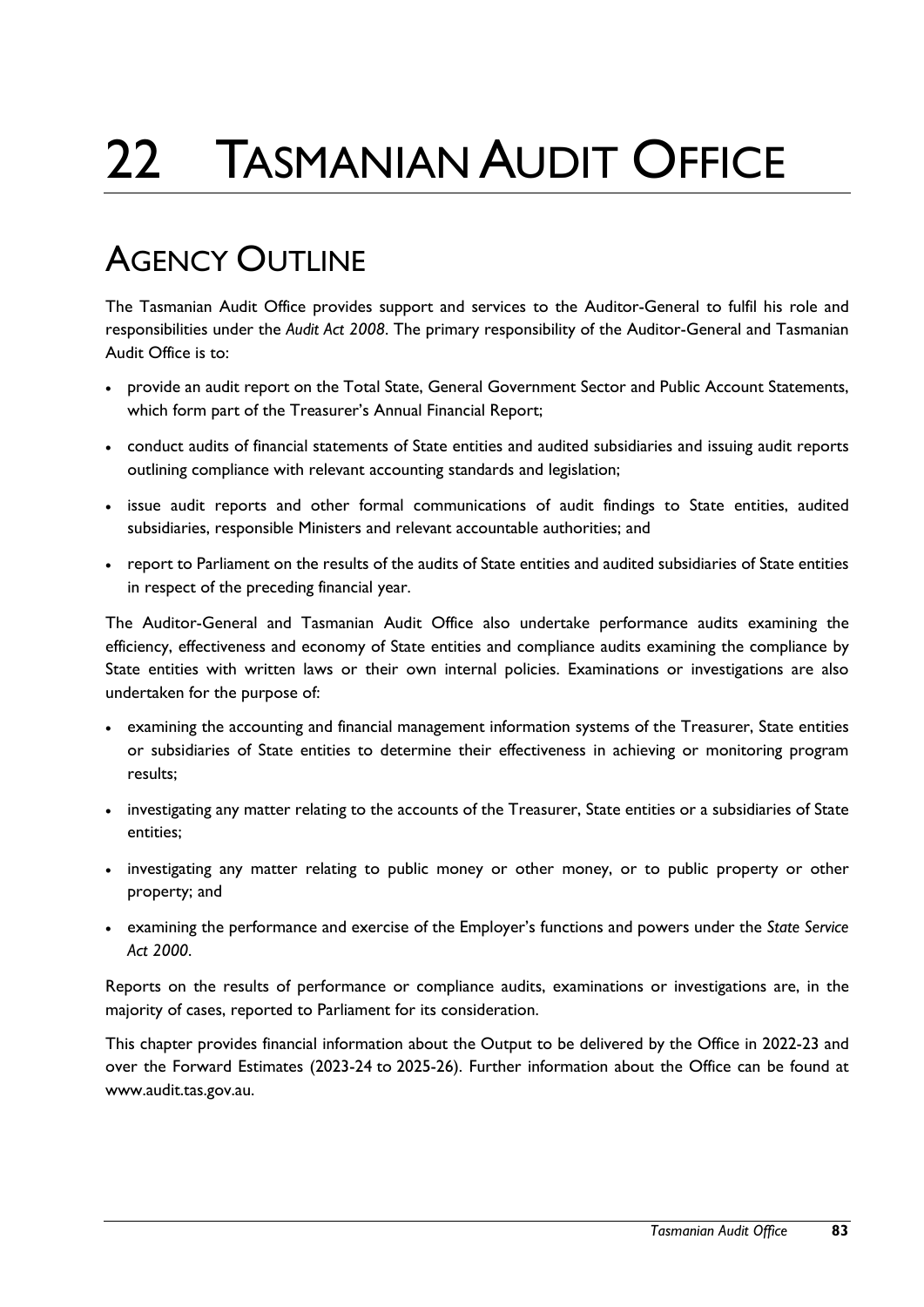# KEY DELIVERABLES

Table 22.1 provides a summary of the Budget and Forward Estimates allocations for the key deliverables being undertaken by the Office.

|                                  | 2022-23       | 2023-24  | 2024-25         | 2025-26         |
|----------------------------------|---------------|----------|-----------------|-----------------|
|                                  |               | Forward  | Forward         | Forward         |
|                                  | <b>Budget</b> | Estimate | <b>Estimate</b> | <b>Estimate</b> |
|                                  | \$'000        | \$'000   | \$'000          | \$'000          |
| Implementation of Data Analytics | 325           | 339      | 345             | 355             |

| Table 22.1:<br><b>Key Deliverables Statement</b> |
|--------------------------------------------------|
|--------------------------------------------------|

#### *Implementation of Data Analytics*

Funding is provided on a fixed-term basis to employ additional staff in the Office to implement data analytics into audit processes. The initiative will enable the Office to establish and embed processes, infrastructure and skills for the ongoing use of data analytics for financial and performance audits, providing more insights and value to the users of the financial statements and performance reports.

## Ongoing Key Deliverables

In addition to the key deliverables identified above, the ongoing key deliverables for the Office include:

- continuous improvement to financial audit processes and engagement with State entities and audited subsidiaries to ensure financial statements, and audit reports thereon, are issued in a timely manner and in accordance with the requirements of the Audit Act. This will include revisions to the audit methodology and associated tools, in order to further enhance the audit process;
- ongoing development and improvement of Reports to Parliament on outcomes of audits, examinations and investigations through the enhancement of reported information; report style and readability; financial analysis; and more informed commentary;
- ongoing development of the forward program of performance and compliance audits for inclusion in annual plans of work;
- completion of performance and compliance audits as documented in the annual plan of work and, where appropriate, reporting of outcomes to Parliament;
- completion of examinations or investigations within the functions and powers under the Audit Act and, where appropriate, reporting of outcomes to Parliament;
- implementation of the Office's four-year strategic plan 2021-2024; and
- responding to new and revised accounting and auditing standards and contributing to their development at the Exposure Draft stage.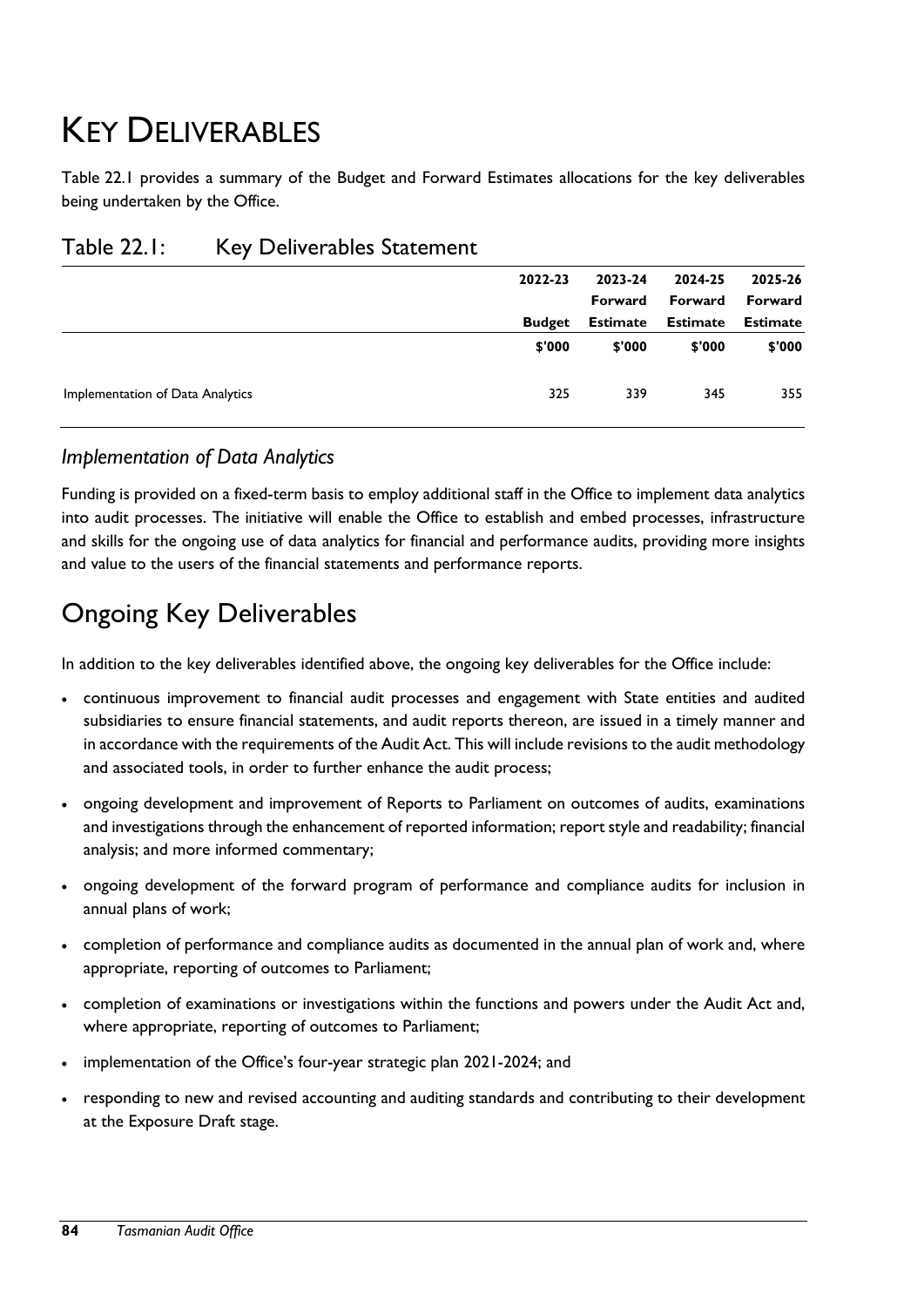# OUTPUT INFORMATION

The Office's Output is provided under the following Output Group:

Output Group 1 - Public Sector Performance and Accountability.

Table 22.2 provides an Output Group Expense Summary for the Office.

#### Table 22.2: Output Group Expense Summary

|                                                                         | $2021 - 22$   | 2022-23       | 2023-24         | 2024-25         | 2025-26         |
|-------------------------------------------------------------------------|---------------|---------------|-----------------|-----------------|-----------------|
|                                                                         |               |               | Forward         | Forward         | <b>Forward</b>  |
|                                                                         | <b>Budget</b> | <b>Budget</b> | <b>Estimate</b> | <b>Estimate</b> | <b>Estimate</b> |
|                                                                         | \$'000        | \$'000        | \$'000          | \$'000          | \$'000          |
| <b>Treasurer</b>                                                        |               |               |                 |                 |                 |
| Output Group I - Public Sector Performance and<br><b>Accountability</b> |               |               |                 |                 |                 |
| 1.1 Public Sector Performance and Accountability <sup>1</sup>           | 8 3 2 2       | 8981          | 9 150           | 9 2 2 1         | 9 2 9 1         |
|                                                                         | 8 3 2 2       | 8981          | 9 150           | 9 2 2 1         | 9 2 9 1         |
| TOTAL                                                                   | 8322          | 8981          | 9 150           | 9 2 2 1         | 9 2 9 1         |
|                                                                         |               |               |                 |                 |                 |

Note:

1. The increase in this Output in 2022-23 primarily reflects funding for the Implementation of Data Analytics initiative.

# Output Group 1: Public Sector Performance and Accountability

#### *1.1 Public Sector Performance and Accountability*

This Output enables the Office to provide independent assurance to the Parliament and community on the performance and accountability of the Tasmanian Public Sector. This is achieved through an annual program of:

- attest assurance engagements where the accountable authority of a state entity or audited subsidiary of a state entity 'attests' the financial statements or other financial information as being true and fair or fairly presented and the Auditor-General or delegate expresses an opinion on that assertion; and
- direct assurance engagements and Parliamentary reporting which incorporates performance and/or compliance audits, examinations and investigations and, where appropriate, reporting of outcomes therefrom to Parliament.

Table 22.3 provides details of performance measures to be applied in assessing the Office's effectiveness and efficiency in achieving its outcomes.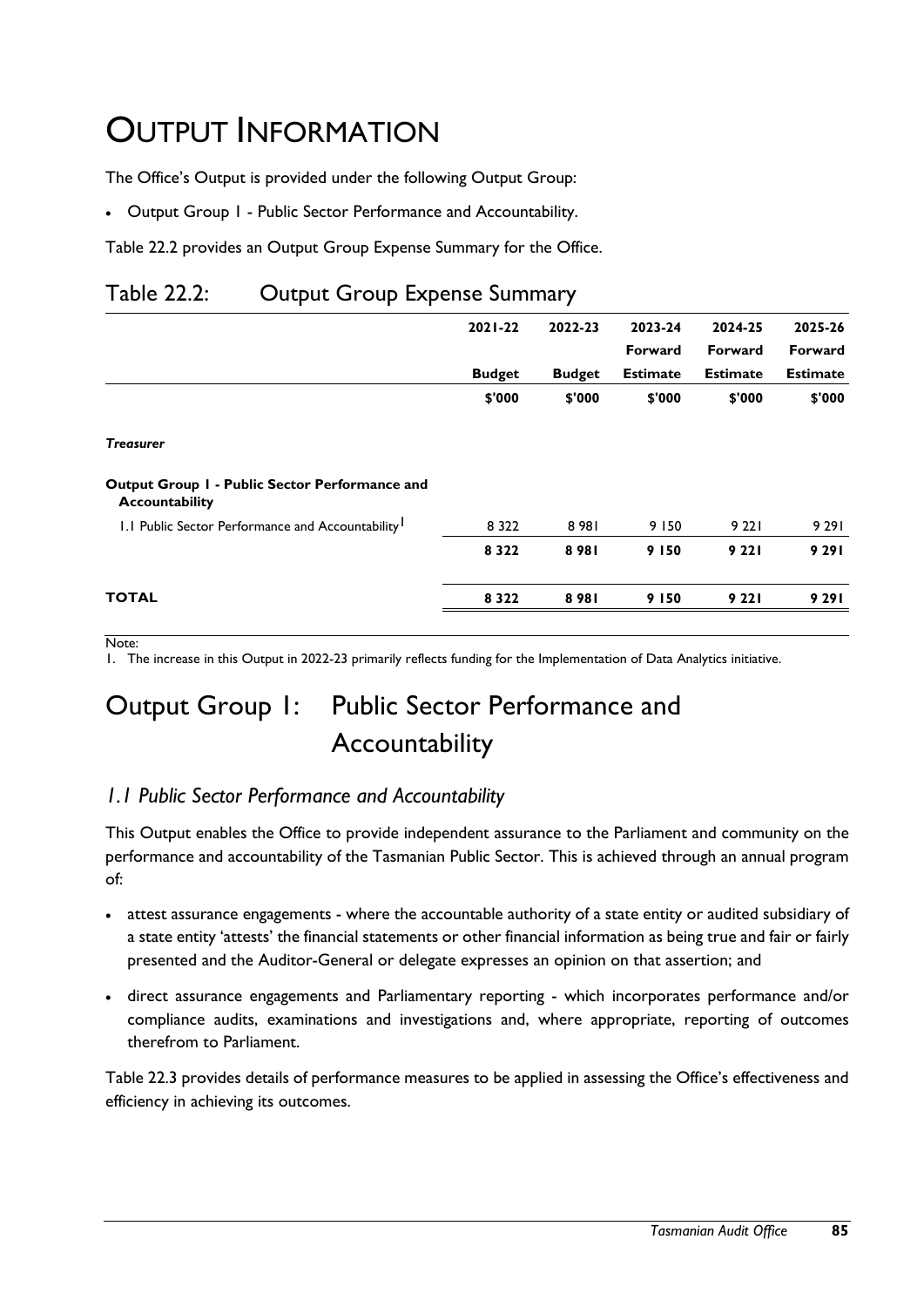### Table 22.3: Performance Information - Output Group 1

|                                                                    | Unit of        | 2019-20      | 2020-21       | $2021 - 22$   | 2022-23        |
|--------------------------------------------------------------------|----------------|--------------|---------------|---------------|----------------|
| <b>Performance Measure</b>                                         | <b>Measure</b> | Actual       | <b>Actual</b> | <b>Target</b> | <b>Target</b>  |
|                                                                    |                |              |               |               |                |
| <b>Attest assurance engagements</b>                                |                |              |               |               |                |
| Financial statement audit opinions issued                          |                |              |               |               |                |
| within 45 days of receipt of final signed                          |                |              |               |               |                |
| financial statements <sup>1</sup>                                  | %              | 61           | 55            | 100           | 100            |
| Overall client satisfaction survey <sup>2</sup>                    | %              | nm           | nm            | 75            | 75             |
| Direct assurance engagements and<br><b>Parliamentary reporting</b> |                |              |               |               |                |
| Parliamentarian general satisfaction index <sup>2</sup>            | %              | nm           | nm            | 75            | 75             |
| Overall client satisfaction survey <sup>2</sup>                    | %              | nm           | nm            | 75            | 75             |
| Number of direct assurance engagement                              |                |              |               |               |                |
| reports tabled <sup>3</sup>                                        | <b>Number</b>  | 4            | 10            | 6             | 6              |
| Number of statutory reports on outcomes of                         |                |              |               |               |                |
| financial audits tabled                                            | <b>Number</b>  | $\mathbf{I}$ | T             | $\mathbf{I}$  | $\overline{1}$ |
| Average number of months direct assurance                          |                |              |               |               |                |
| engagements are completed within <sup>4</sup>                      | Average        | 17.5         | 12.0          | 9.0           | 9.0            |
| Recommendations agreed and acted upon                              |                |              |               |               |                |
| from direct assurance engagement <sup>5</sup>                      | %              | nm           | nm            | nm            | 70             |
| <b>Office-wide Efficiency Indicators</b>                           |                |              |               |               |                |
| Total audit costs per \$'000 of public sector                      |                |              |               |               |                |
| transactions                                                       | \$             | 0.4          | 0.3           | 0.4           | 0.4            |
| Total audit costs per \$'000 of public sector                      |                |              |               |               |                |
| assets                                                             | \$             | 0.2          | 0.2           | 0.2           | 0.2            |
| Percentage of total (whole of office) paid hours                   |                |              |               |               |                |
| charged to audit activities <sup>6</sup>                           | %              | 43           | 48            | 55            | 55             |
| $nm = not measured$                                                |                |              |               |               |                |

Notes:

- 1. Financial statement audits are completed on a cyclical basis. Audits of financial statements at 30 June 2020 were completed in 2020-21. The 2019-20 and 2020-21 actuals reflect challenges faced by the Office as a result of the COVID-19 pandemic, including the inability to obtain appropriately skilled staff. The 2020-21 actual has been corrected to reflect the figure reported in the Office's 2020-21 Annual Report.
- 2. The Satisfaction Indexes are calculated when the Parliamentarian and Client Surveys are conducted. The next survey results are expected in June 2022.
- 3. The number of reports tabled includes compliance audits and investigations, where applicable. The increase in 2020-21 is due to the deferral of tabling reports during the COVID-19 pandemic. The targeted number of reports is in line with the Auditor-General's annual plan of work.
- 4. The length of time taken to table direct assurance engagements increased compared to the target, due to COVID-19 restrictions and the complexity of reports.
- 5. Recommendations agreed and acted upon from direct assurance engagements are determined via follow-up audits. The most recent follow-up audits were conducted in 2017-18. A follow-up report is scheduled to be tabled in Parliament in 2022-23.
- 6. The lower percentage of total paid hours charged to audit activities in 2019-20 reflects the employment of new staff requiring substantial on-the-job training and an increase in personal and recreational leave taken during the year. The lower percentage in 2020-21 is a result of the effects of the COVID-19 pandemic.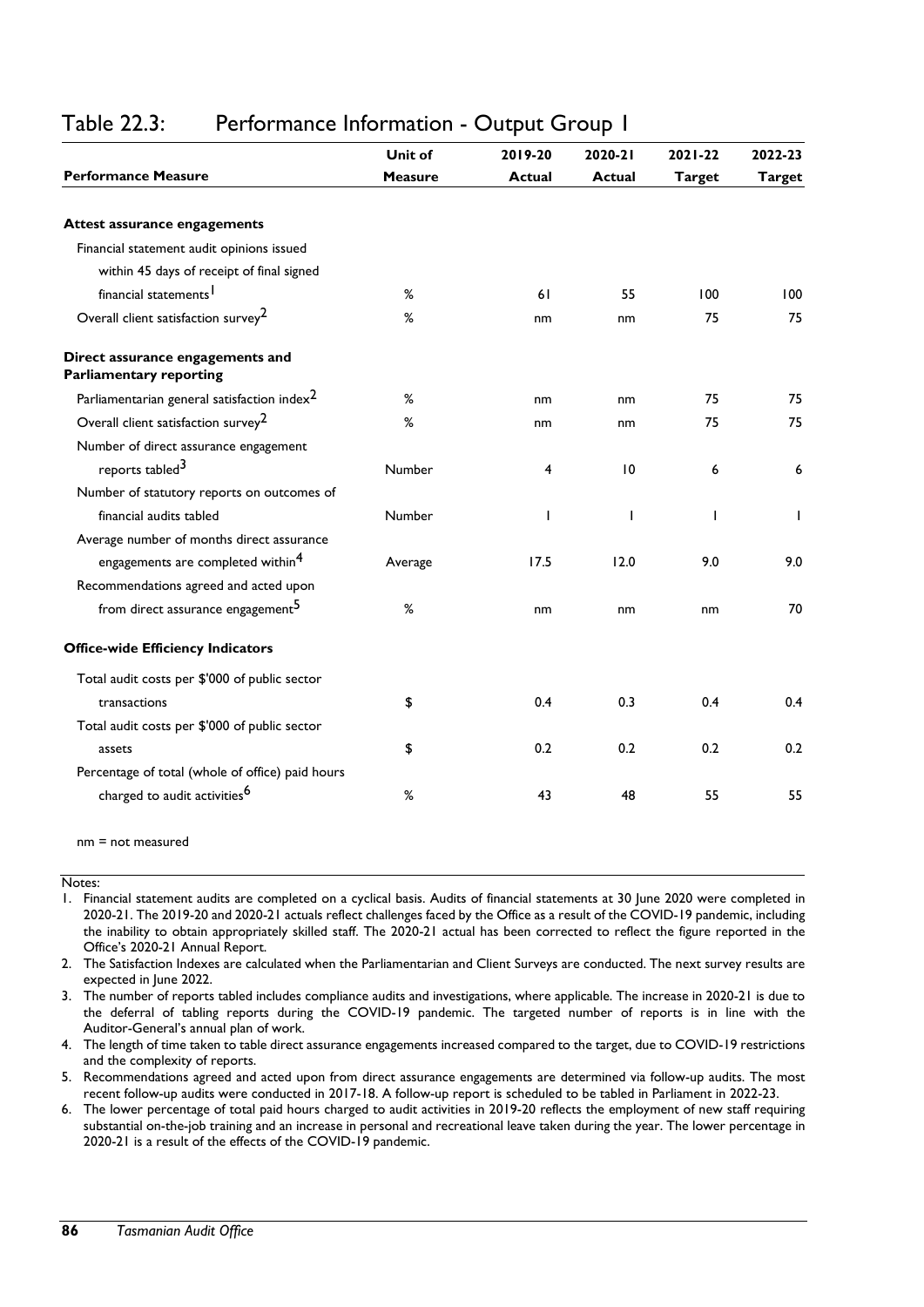# DETAILED BUDGET STATEMENTS

### Table 22.4: Statement of Comprehensive Income

|                                                | $2021 - 22$   | 2022-23       | 2023-24         | 2024-25         | 2025-26         |
|------------------------------------------------|---------------|---------------|-----------------|-----------------|-----------------|
|                                                |               |               | Forward         | Forward         | Forward         |
|                                                | <b>Budget</b> | <b>Budget</b> | <b>Estimate</b> | <b>Estimate</b> | <b>Estimate</b> |
|                                                | \$'000        | \$'000        | \$'000          | \$'000          | \$'000          |
| <b>Revenue and other income</b>                |               |               |                 |                 |                 |
| Appropriation revenue - operating <sup>1</sup> | 2 6 9 3       | 3 0 8 9       | 3 182           | 3 2 5 8         | 3 3 3 4         |
| Sales of goods and services                    | 5 5 8 7       | 5834          | 5 9 3 4         | 5934            | 5934            |
| Other revenue                                  | 30            | 30            | 30              | 30              | 30              |
| <b>Total revenue</b>                           | 8310          | 8953          | 9 1 4 6         | 9 2 2 2         | 9 2 9 8         |
| <b>Total income</b>                            | 8310          | 8953          | 9 1 4 6         | 9 2 2 2         | 9 2 9 8         |
| <b>Expenses</b>                                |               |               |                 |                 |                 |
| Employee benefits <sup>1</sup>                 | 6 0 48        | 6 5 8 2       | 6 6 5 4         | 6722            | 6793            |
| Depreciation and amortisation                  | 59            | 49            | 49              | 49              | 49              |
| Supplies and consumables <sup>1</sup>          | 850           | 1981          | 2 0 7 8         | 2 081           | 2 0 8 0         |
| Other expenses                                 | 365           | 369           | 369             | 369             | 369             |
| <b>Total expenses</b>                          | 8 3 2 2       | 8981          | 9 150           | 9 2 2 1         | 9 2 9 1         |
| <b>Net result</b>                              | (12)          | (28)          | (4)             | п               | 7               |
| <b>Comprehensive result</b>                    | (12)          | (28)          | (4)             |                 | 7               |

Note:

1. The increase in Appropriation revenue - operating, Employee benefits, and Supplies and consumables in 2022-23 primarily reflects funding for the Implementation of Data Analytics initiative.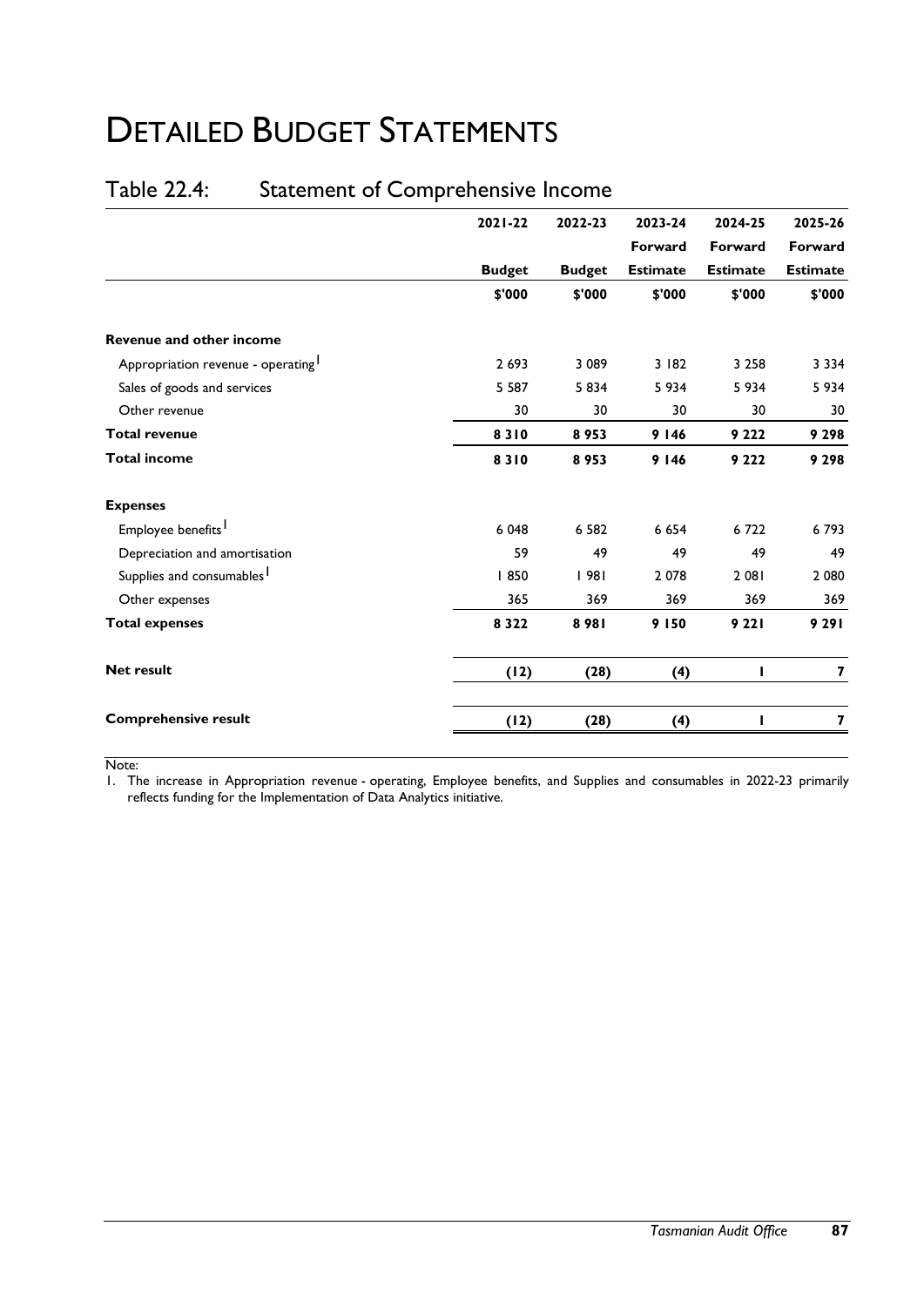|                                                                         | 2021-22       | 2022-23       | 2023-24         | 2024-25         | 2025-26         |
|-------------------------------------------------------------------------|---------------|---------------|-----------------|-----------------|-----------------|
|                                                                         |               |               | Forward         | Forward         | Forward         |
|                                                                         | <b>Budget</b> | <b>Budget</b> | <b>Estimate</b> | <b>Estimate</b> | <b>Estimate</b> |
|                                                                         | \$'000        | \$'000        | \$'000          | \$'000          | \$'000          |
| <b>Treasurer</b>                                                        |               |               |                 |                 |                 |
| Output Group I - Public Sector Performance and<br><b>Accountability</b> |               |               |                 |                 |                 |
| 1.1 Public Sector Performance and Accountability <sup>1</sup>           | 2 1 6 7       | 2 5 5 3       | 2 6 3 6         | 2702            | 2 7 7 8         |
|                                                                         | 2 1 6 7       | 2 5 5 3       | 2636            | 2702            | 2778            |
| <b>Tasmanian Audit Office</b>                                           |               |               |                 |                 |                 |
| <b>Total Operating Services</b>                                         | 2 1 6 7       | 2 5 5 3       | 2 6 3 6         | 2 702           | 2 7 7 8         |
|                                                                         | 2 1 6 7       | 2 5 5 3       | 2636            | 2702            | 2 7 7 8         |
| <b>Reserved by Law</b>                                                  |               |               |                 |                 |                 |
| Salary and Travelling Allowance, Auditor-General (Audit                 |               |               |                 |                 |                 |
| Act 2008)                                                               | 526           | 536           | 546             | 556             | 556             |
|                                                                         | 526           | 536           | 546             | 556             | 556             |
| <b>Total Revenue from Appropriation</b>                                 | 2693          | 3 0 8 9       | 3 182           | 3 2 5 8         | 3 3 3 4         |
| Controlled Revenue from Appropriation                                   | 2 6 9 3       | 3 0 8 9       | 3 182           | 3 2 5 8         | 3 3 3 4         |
|                                                                         | 2693          | 3 0 8 9       | 3 182           | 3 2 5 8         | 3 3 3 4         |

### Table 22.5: Revenue from Appropriation by Output

Note:

1. The increase in this Output in 2022-23 reflects additional revenue from appropriation for the Implementation of Data Analytics initiative.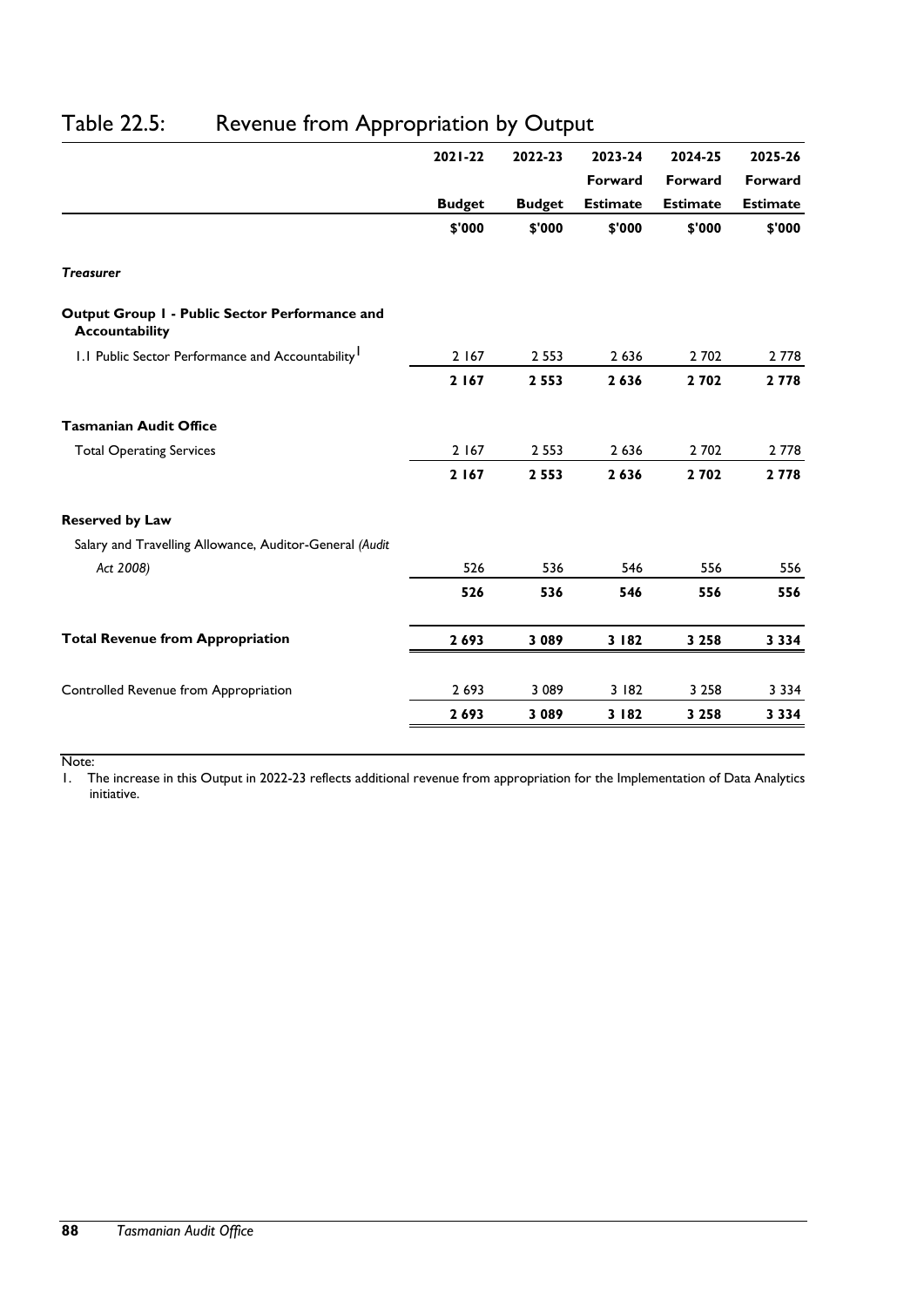|                                            | 2022          | 2023          | 2024            | 2025            | 2026            |
|--------------------------------------------|---------------|---------------|-----------------|-----------------|-----------------|
|                                            |               |               | Forward         | Forward         | Forward         |
|                                            | <b>Budget</b> | <b>Budget</b> | <b>Estimate</b> | <b>Estimate</b> | <b>Estimate</b> |
|                                            | \$'000        | \$'000        | \$'000          | \$'000          | \$'000          |
| <b>Assets</b>                              |               |               |                 |                 |                 |
| <b>Financial assets</b>                    |               |               |                 |                 |                 |
| Cash and deposits <sup>1</sup>             | 2 0 8 7       | 2551          | 2641            | 2731            | 2821            |
| Receivables <sup>2</sup>                   | 828           | 984           | 979             | 974             | 969             |
|                                            | 2915          | 3 5 3 5       | 3 6 20          | 3705            | 3790            |
| <b>Non-financial assets</b>                |               |               |                 |                 |                 |
| Property, plant and equipment <sup>2</sup> | 122           | 212           | 198             | 184             | 170             |
| Intangibles                                | 10            | 21            | 21              | 21              | 21              |
| Other assets <sup>2</sup>                  | 69            | 117           | 108             | 99              | 90              |
|                                            | 201           | 350           | 327             | 304             | 281             |
| <b>Total assets</b>                        | 3116          | 3885          | 3 9 4 7         | 4 0 0 9         | 4 0 7 1         |
| <b>Liabilities</b>                         |               |               |                 |                 |                 |
| Payables <sup>2</sup>                      | 79            | 228           | 225             | 222             | 219             |
| Employee benefits                          | 1134          | 385           | 1461            | 1532            | I 597           |
| Superannuation                             | 138           | 129           | 129             | 129             | 129             |
| Other liabilities <sup>3</sup>             | 396           | 639           | 632             | 625             | 618             |
| <b>Total liabilities</b>                   | 1747          | 2381          | 2 4 4 7         | 2 5 0 8         | 2 5 6 3         |
| <b>Net assets (liabilities)</b>            | <b>1369</b>   | 1504          | <b>I 500</b>    | 1501            | 1508            |
| <b>Equity</b>                              |               |               |                 |                 |                 |
| Accumulated funds                          | 201           | 336           | 332             | 333             | 340             |
| Other Equity                               | 1168          | 1168          | 1168            | 1168            | 1168            |
| <b>Total equity</b>                        | <b>1369</b>   | 1504          | 500             | 1501            | <b>I 508</b>    |

### Table 22.6: Statement of Financial Position as at 30 June

Notes:

1. The increase in Cash and deposits in 2023 reflects the receipt of audit fees from 2021-22 due to delays in the delivery of the audit program as a result of the COVID-19 pandemic.

2. The increase in this item in 2023 reflects revised estimates based on 30 June 2021 actuals.

3. The increase in Other liabilities in 2023 reflects revenue received in advance, which is expected to be higher due to changes in the timing of the audit program.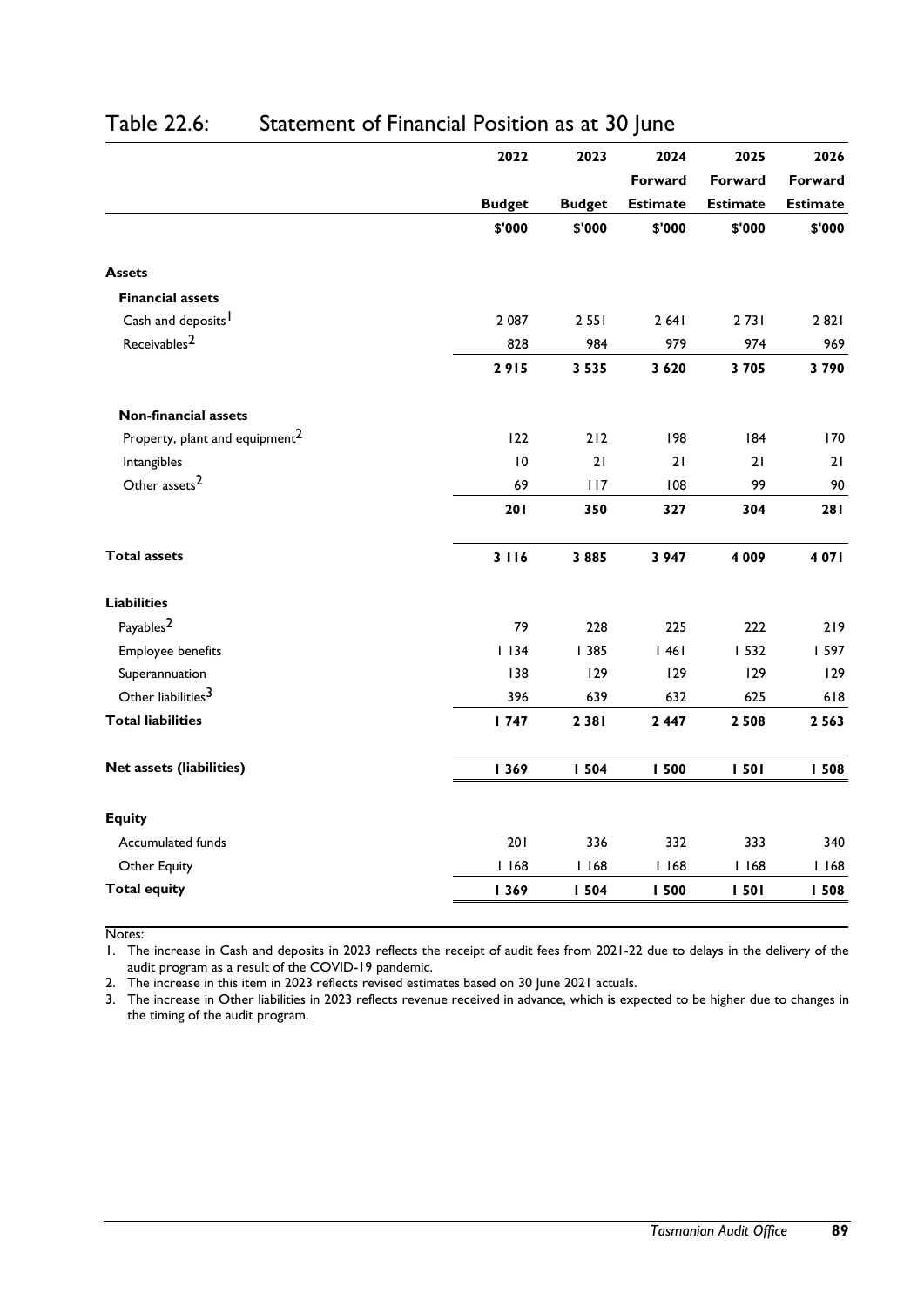|                                                              | $2021 - 22$   | 2022-23       | 2023-24         | 2024-25         | 2025-26         |
|--------------------------------------------------------------|---------------|---------------|-----------------|-----------------|-----------------|
|                                                              |               |               | Forward         | Forward         | Forward         |
|                                                              | <b>Budget</b> | <b>Budget</b> | <b>Estimate</b> | <b>Estimate</b> | <b>Estimate</b> |
|                                                              | \$'000        | \$'000        | \$'000          | \$'000          | \$'000          |
| Cash flows from operating activities                         |               |               |                 |                 |                 |
| <b>Cash inflows</b>                                          |               |               |                 |                 |                 |
| Appropriation receipts - operating                           | 2693          | 3 0 8 9       | 3 182           | 3 2 5 8         | 3 3 3 4         |
| Sales of goods and services                                  | 5 7 9 0       | 6 0 87        | 6 187           | 6 187           | 6 187           |
| <b>GST</b> receipts                                          | 672           | 672           | 672             | 672             | 672             |
| Other cash receipts                                          | 30            | 30            | 30              | 30              | 30              |
| <b>Total cash inflows</b>                                    | 9 185         | 9878          | 10 071          | 10 147          | 10223           |
| <b>Cash outflows</b>                                         |               |               |                 |                 |                 |
| Employee benefits                                            | (5687)        | (6079)        | (6 121)         | (6168)          | (6215)          |
| Superannuation                                               | (616)         | (677)         | (707)           | (733)           | (763)           |
| <b>GST</b> payments                                          | (672)         | (672)         | (672)           | (672)           | (672)           |
| Supplies and consumables                                     | (1813)        | (1994)        | (2091)          | (2 094)         | (2093)          |
| Other cash payments                                          | (365)         | (369)         | (369)           | (369)           | (369)           |
| <b>Total cash outflows</b>                                   | (9153)        | (9791)        | (9960)          | (10036)         | (10112)         |
| Net cash from (used by) operating activities                 | 32            | 87            | Ш               | $\mathbf{H}$    | $\mathbf{H}$    |
| Cash flows from investing activities                         |               |               |                 |                 |                 |
| Payments for acquisition of non-financial assets             | (171)         | (111)         | (21)            | (21)            | (21)            |
| Net cash from (used by) investing activities                 | (171)         | (111)         | (21)            | (21)            | (21)            |
| Net increase (decrease) in cash and cash equivalents<br>held | (139)         | (24)          | 90              | 90              | 90              |
| Cash and deposits at the beginning of the reporting          |               |               |                 |                 |                 |
| period                                                       | 2 2 2 6       | 2575          | 2551            | 2641            | 2731            |
| Cash and deposits at the end of the reporting period         | 2087          | 2551          | 2641            | 2731            | 2821            |

### Table 22.7: Statement of Cash Flows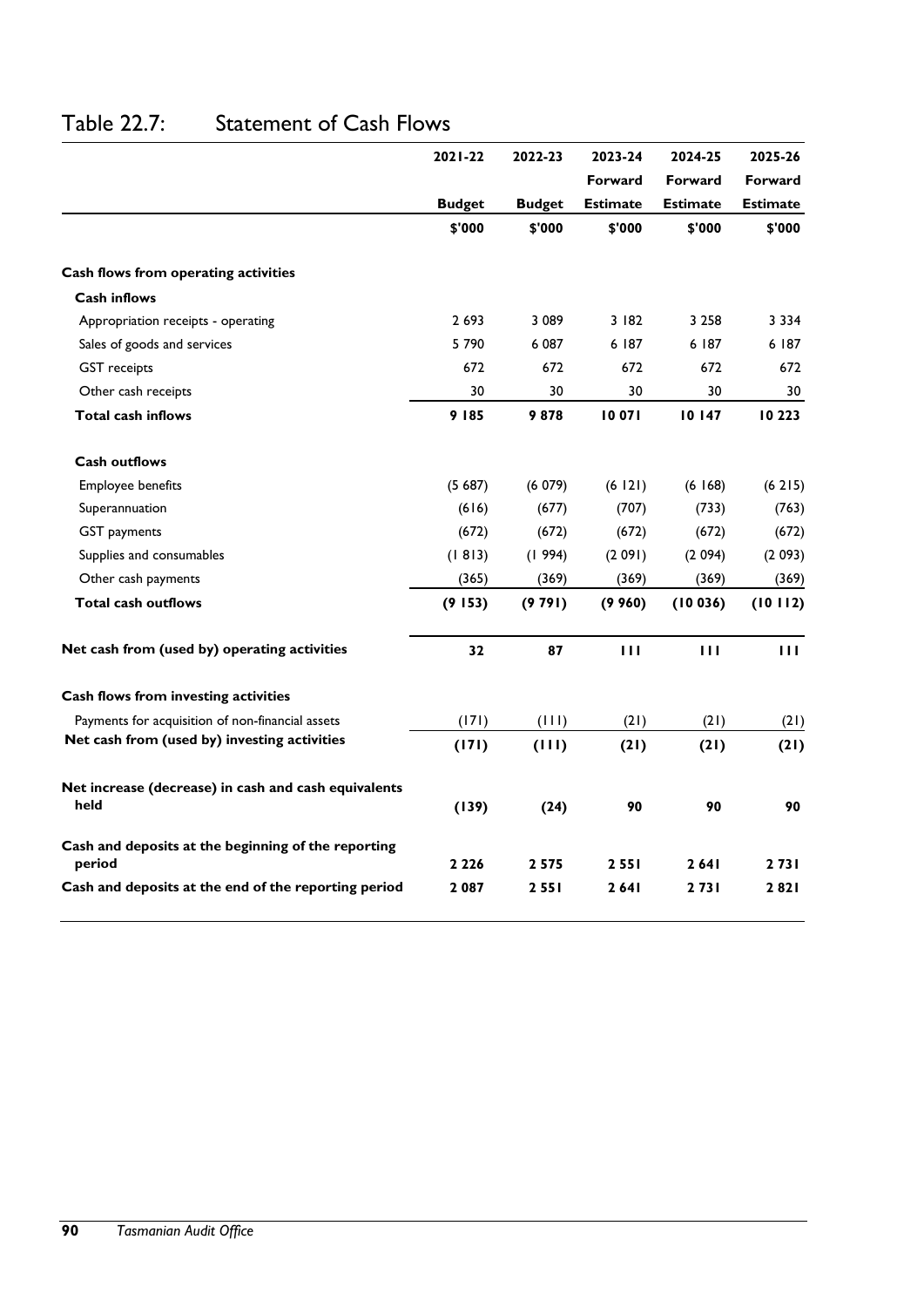# 23 TOURISM TASMANIA

# AGENCY OUTLINE

Tourism Tasmania is a State Authority operating under the *Tourism Tasmania Act 1996*. It is governed by a Board of seven members appointed by the Governor on the recommendation of the Minister. The Agency supports the Minister for Tourism, the Hon Jeremy Rockliff MP.

Tourism Tasmania's role is as a demand generator, brand builder and leader in the visitor economy. Its purpose is to connect travellers emotionally and culturally with Tasmania, drive visitation and lead a sustainable visitor economy that delivers social, environmental and economic value for all Tasmanians.

The Agency delivers its purpose through a market facing program to encourage visitation, working closely with air and sea access partners to ensure strong frequency and affordable access capacity for visitors and Tasmanians, and by leading destination management to ensure the benefits of a strong visitor economy are valued by our visitors, industry and community.

Tourism Tasmania's programs are a key pillar of the *T21 Visitor Economy Action Plan 2020-2022*, partnering with industry to deliver on T21 goals. The Agency's marketing program celebrates the identifiable character and spirit that makes Tasmania a special place and contributes knowledge and expertise to the tourism sector to inform policy and visitor economy strategy.

Tourism Tasmania will continue to work in partnership with the many stakeholders involved in the visitor economy to support and lead the development of the *T21 Visitor Economy Strategy, 2030*. The Strategy will set a shared and common vision for government and industry with a deliberate agenda for responsible and sustainable tourism - holistically, environmentally, culturally, economically and at a community level.

This chapter details Tourism Tasmania's financial information for 2022-23 and over the Forward Estimates (2023-24 to 2025-26). Further information on Tourism Tasmania is provided at www.tourismtasmania.com.au.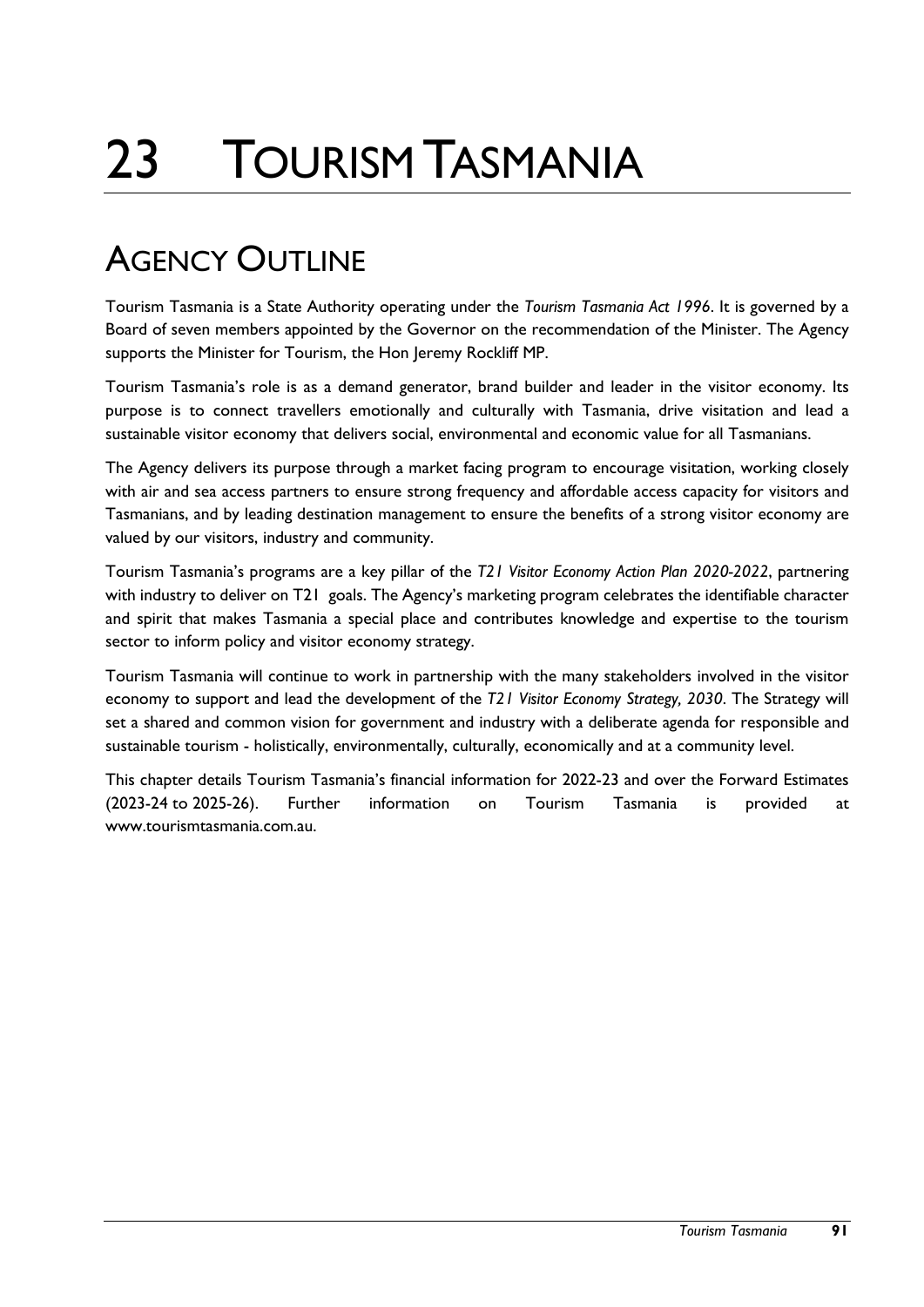# KEY DELIVERABLES

Table 23.1 provides a summary of the Budget and Forward Estimates allocations for key deliverables being undertaken by Tourism Tasmania.

|                                                                    | 2022-23       | 2023-24<br>Forward | 2024-25<br>Forward | 2025-26<br>Forward |
|--------------------------------------------------------------------|---------------|--------------------|--------------------|--------------------|
|                                                                    | <b>Budget</b> | <b>Estimate</b>    | <b>Estimate</b>    | <b>Estimate</b>    |
|                                                                    | \$'000        | \$'000             | \$'000             | \$'000             |
| Securing Recovery and Maximising Tasmania's Visitor Economy Future | 3 000         | 3 0 0 0            | 2 0 0 0            | 2 0 0 0            |

#### Table 23.1: Key Deliverables Statement

#### *Securing Recovery and Maximising Tasmania's Visitor Economy Future*

To secure recovery and maximise Tasmania's visitor economy future, it is critical to continue to drive visitation from domestic markets, support a targeted international approach as borders reopen and invest in new initiatives now to accelerate opportunities for the future.

Funding of \$10 million is provided for this initiative to enable the delivery of marketing activity in expanded domestic markets. The expanded market approach enables the Agency to address market volatility through a balanced portfolio, mitigate competition from other destinations and maintain domestic air capacity into the state to support industry recovery, drive demand and provide better access services for Tasmanians.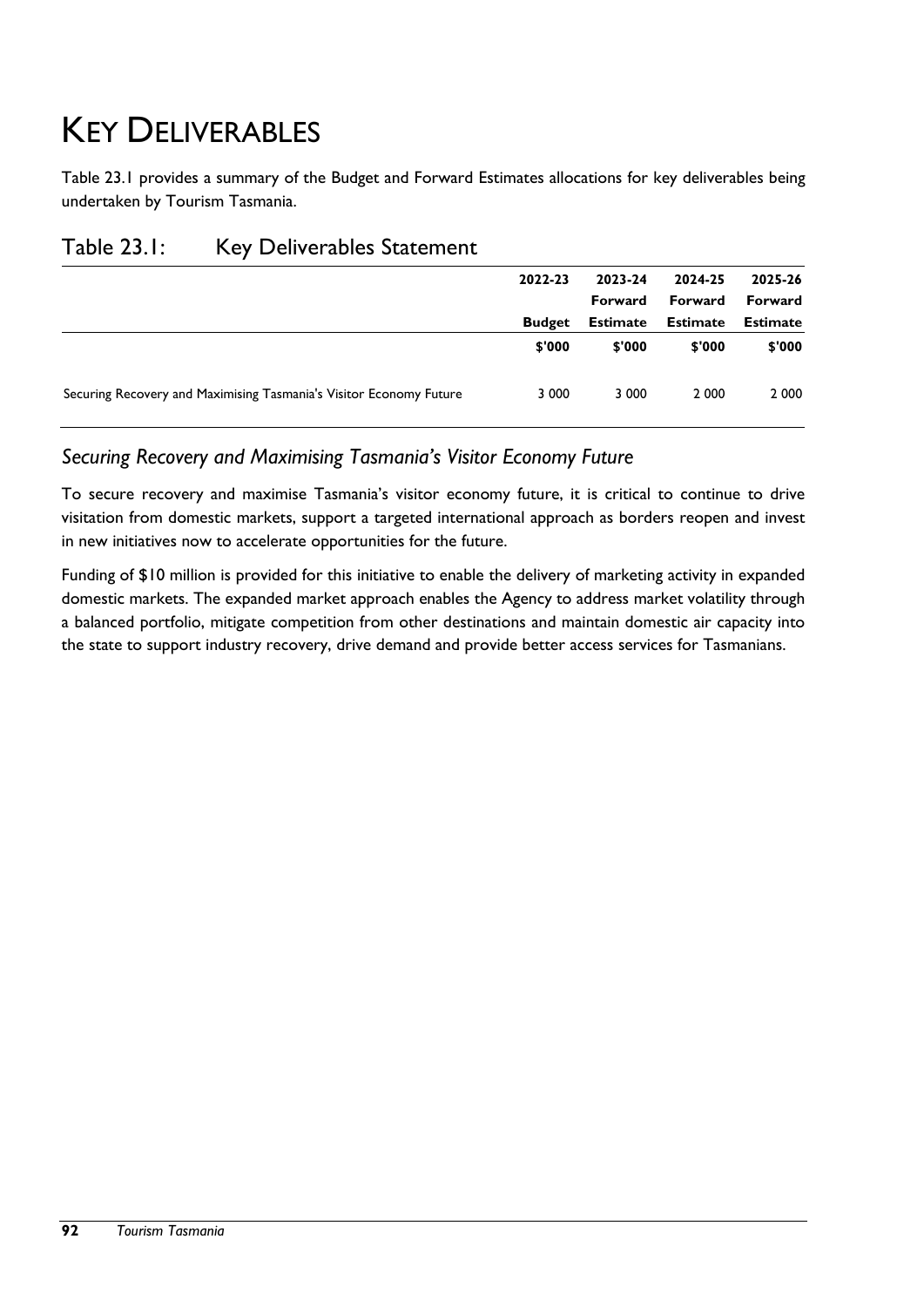# OUTPUT INFORMATION

The Output of the Agency is provided under:

Output Group 1 - Tourism.

Table 23.2 provides an Output Group Expense Summary for Tourism Tasmania.

### Table 23.2: Output Group Expense Summary

|                                 | $2021 - 22$   | 2022-23       | 2023-24         | 2024-25         | 2025-26         |
|---------------------------------|---------------|---------------|-----------------|-----------------|-----------------|
|                                 |               |               | Forward         | Forward         | Forward         |
|                                 | <b>Budget</b> | <b>Budget</b> | <b>Estimate</b> | <b>Estimate</b> | <b>Estimate</b> |
|                                 | \$'000        | \$'000        | \$'000          | \$'000          | \$'000          |
| <b>Minister for Tourism</b>     |               |               |                 |                 |                 |
| <b>Output Group I - Tourism</b> |               |               |                 |                 |                 |
| 1.1 Tourism <sup>1</sup>        | 52 2 23       | 43 276        | 38415           | 37935           | 32 5 36         |
|                                 | 52 2 2 3      | 43 276        | 38 415          | 37935           | 32 536          |
| <b>TOTAL</b>                    | 52 2 2 3      | 43 276        | 38 415          | 37935           | 32 536          |
|                                 |               |               |                 |                 |                 |

Note:

1. The decrease in Tourism in 2023-24 primarily reflects the profile of funding from the Australian Government for the Recovery for Regional Tourism Program. The decrease in 2025-26 reflects the completion of the 2021-22 Budget initiative for Tourism Marketing.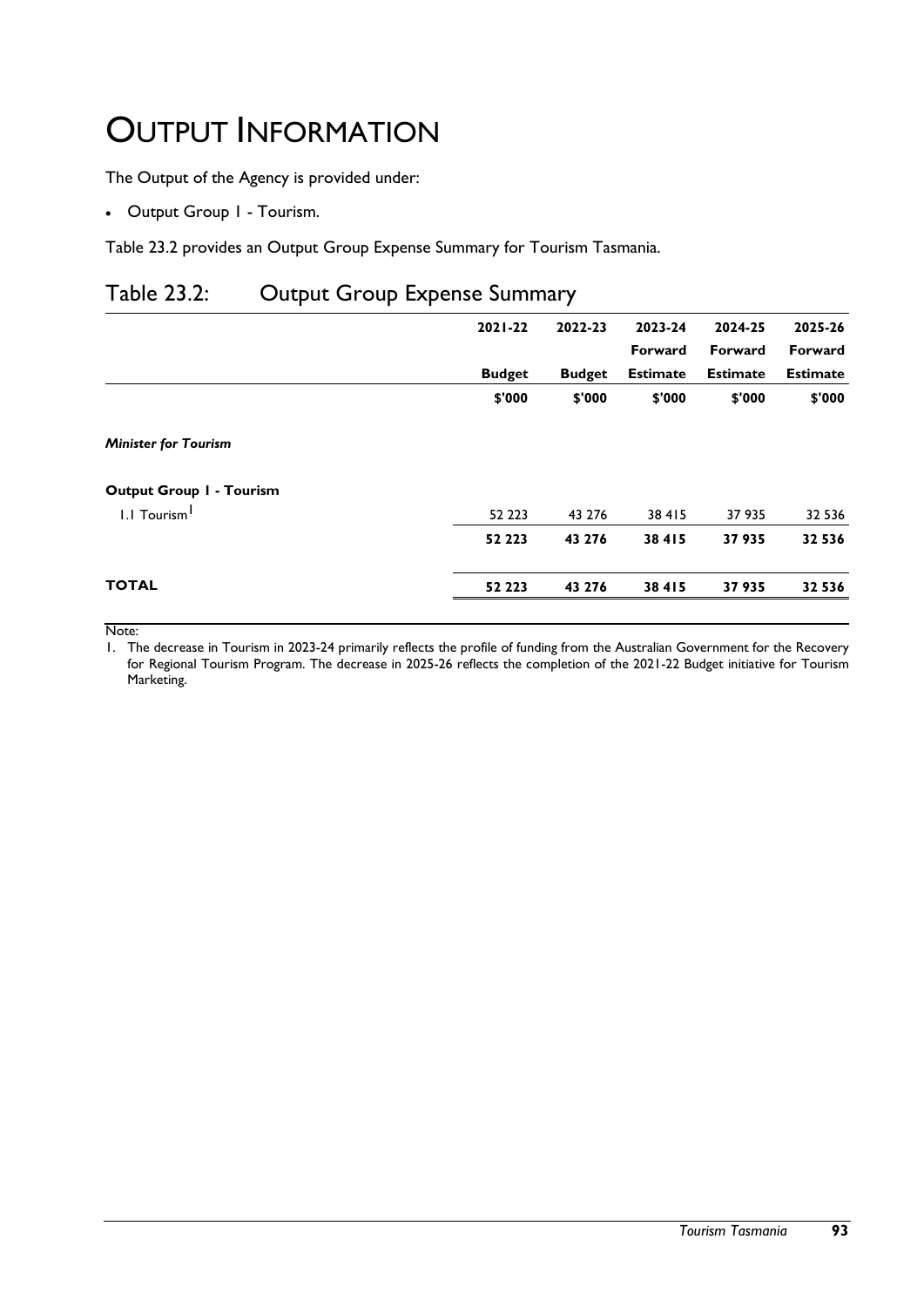## Output Group 1: Tourism

#### *1.1 Tourism*

Tourism Tasmania's purpose is to connect travellers culturally and emotionally with the State, delivering social and economic benefits shared with all Tasmanians.

This Output primarily undertakes a program of marketing activities that focus on building a strong distinctive tourism brand and delivering marketing campaigns to appeal to targeted customer segments. This is achieved through paid media activities, earned media opportunities and communicating directly with consumers through digital communication channels to ensure Tasmania's marketing messages are optimised in key Australian and international markets.

The Output includes commercial marketing partnerships with access partners, retail travel networks, online travel retailers, and other distributors of Tasmanian tourism products to stimulate holiday sales and bookings to Tasmania.

This Output supports the development and growth of a strong regional tourism network and ensures that the future development and growth of Tasmania's economy is matched with access capability.

| Unit of                                                            | 2019-20             | 2020-21             | 2021-22             | 2022-23             |
|--------------------------------------------------------------------|---------------------|---------------------|---------------------|---------------------|
| <b>Performance Measure</b><br><b>Measure</b>                       | Actual <sup>1</sup> | Actual <sup>2</sup> | Actual <sup>3</sup> | Target <sup>4</sup> |
| Visitors to Tasmania <sup>5</sup><br>'000'                         | 1025                | 574                 | na                  | na                  |
| Interstate leisure visitation to Tasmania <sup>6</sup><br>'000'    | 637                 | 474                 | na                  | na                  |
| International leisure visitation to Tasmania <sup>7</sup><br>'000' | 136                 | na                  | na                  | na                  |
| \$'000<br>Visitor expenditure                                      | 1999                | 457                 | na                  | na                  |
| Local tourism strategies with Regional Tourism                     |                     |                     |                     |                     |
| Number<br>Organisations                                            | 4                   | 4                   | 4                   | $\overline{4}$      |

#### Table 23.3: Performance Information - Output Group 1

Source: *Tourism Research Australia for International Visitor Survey and Tourism Tasmania for Tasmanian Visitor Survey.* Notes:

- 1. The 2019-20 figures reflect nine months of visitor data as the capture of Tasmanian Visitor Survey (TVS) data ceased in late March 2020 due to the COVID-19 pandemic.
- 2. The 2020-21 figures reflect eight months of visitor data as the capture of TVS data recommenced in November 2020 due to the COVID-19 pandemic.
- 3. The 2021-22 actual visitor data was not available at the time of publication. The *T21 Visitor Economy Action Plan 2020-22,* released in August 2020, to assist the recovery of the Tasmanian tourism industry from the impacts of the COVID-19 pandemic, strives to restore the value of visitor spending in Tasmania to pre-pandemic December 2019 levels or a target of \$2.5 billion by the end of 2022.
- 4. Planning for the T21 Visitor Economy Strategy 2030 has been reactivated through the T21 Steering Committee and Premier's Visitor Economy Advisory Council. Performance measures for Tourism Tasmania will be reset to align with T21 targets.
- 5. Visitors to Tasmania travelling on scheduled air and sea services sourced from TVS.
- 6. Includes holiday and VFR (visiting friends and relatives) only, sourced from TVS. It does not include visitors to Tasmania for business, education or other purposes.
- 7. Includes holiday and VFR only, sourced from the International Visitor Survey. It does not include visitors to Tasmania for business, education or other purposes.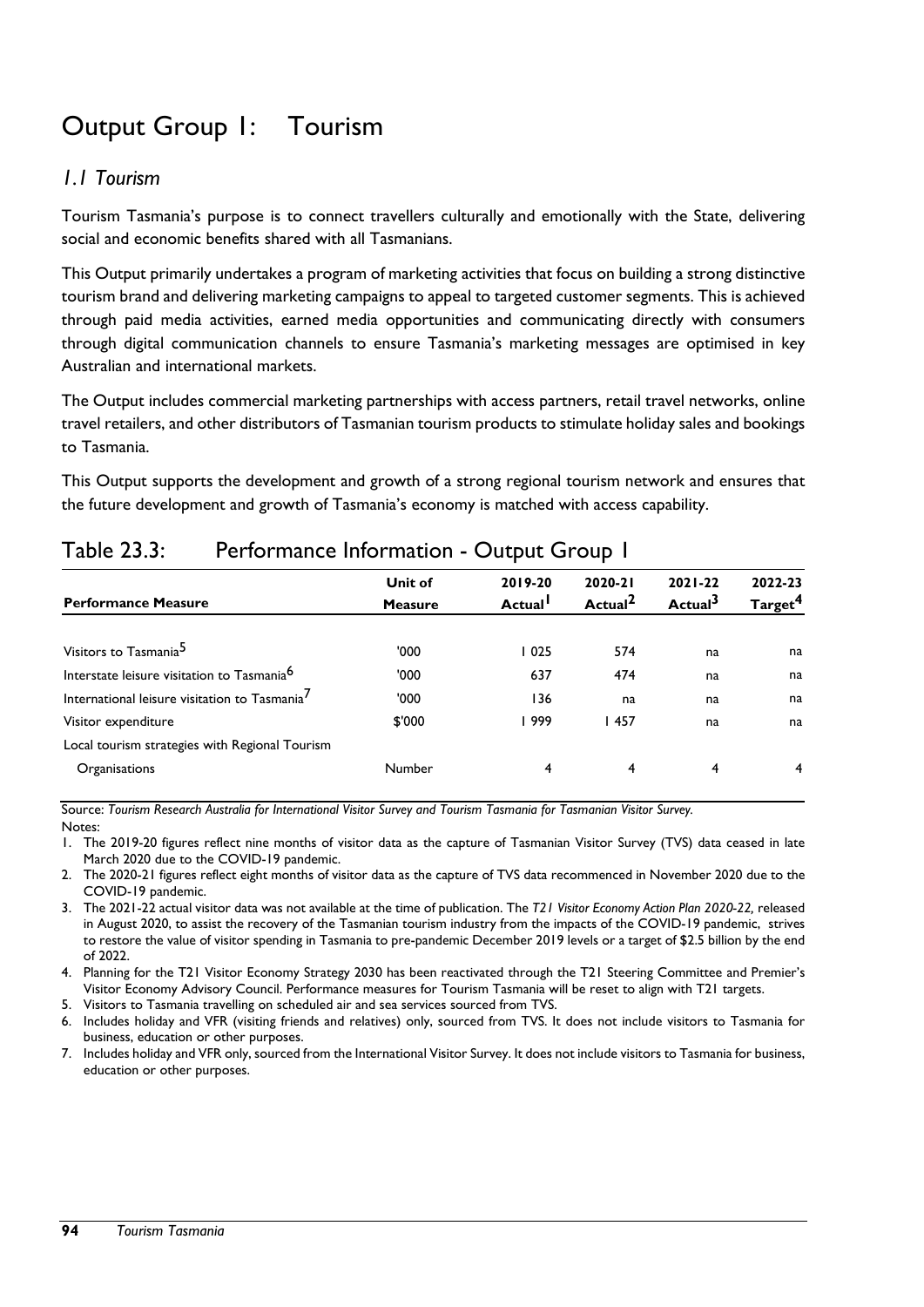# DETAILED BUDGET STATEMENTS

### Table 23.4: Statement of Comprehensive Income

|                                       | 2021-22       | 2022-23       | 2023-24         | 2024-25         | 2025-26         |
|---------------------------------------|---------------|---------------|-----------------|-----------------|-----------------|
|                                       |               |               | Forward         | Forward         | Forward         |
|                                       | <b>Budget</b> | <b>Budget</b> | <b>Estimate</b> | <b>Estimate</b> | <b>Estimate</b> |
|                                       | \$'000        | \$'000        | \$'000          | \$'000          | \$'000          |
| <b>Revenue and other income</b>       |               |               |                 |                 |                 |
| Appropriation revenue - operating     | 38 793        | 40 084        | 37 678          | 37 198          | 31799           |
| Other revenue from government         |               | 345           |                 |                 |                 |
| Grants <sup>2</sup>                   | 5 700         | 8 4 0 9       |                 |                 |                 |
| Other revenue                         | 702           | 708           | 715             | 715             | 715             |
| <b>Total revenue</b>                  | 45 195        | 49 546        | 38 393          | 37913           | 32 5 14         |
| <b>Total income</b>                   | 45 195        | 49 546        | 38 393          | 37913           | 32514           |
| <b>Expenses</b>                       |               |               |                 |                 |                 |
| Employee benefits                     | 7977          | 8 0 5 8       | 8 2 9 1         | 8 5 3 0         | 8 9 4 2         |
| Depreciation and amortisation         | 22            | 22            | 22              | 22              | 22              |
| Supplies and consumables <sup>2</sup> | 41899         | 32 403        | 27 623          | 26 874          | 21 030          |
| Grants and subsidies                  | 2 2 5 5       | 2 5 8 9       | 2 2 7 1         | 2 2 9 8         | 2 3 2 6         |
| Other expenses                        | 70            | 204           | 208             | 211             | 216             |
| <b>Total expenses</b>                 | 52 2 2 3      | 43 276        | 38 415          | 37 935          | 32 536          |
| <b>Net result</b>                     | (7028)        | 6 2 7 0       | (22)            | (22)            | (22)            |
| <b>Comprehensive result</b>           | (7028)        | 6 2 7 0       | (22)            | (22)            | (22)            |

Notes:

1. The variation in Appropriation revenue - operating primarily reflects the completion of the 2021-22 Budget initiative for Tourism Marketing.

2. The variation in Grants and Supplies and consumables reflects the profile of grant funding and associated expenditure for the Australian Government's Recovery for Regional Tourism Program.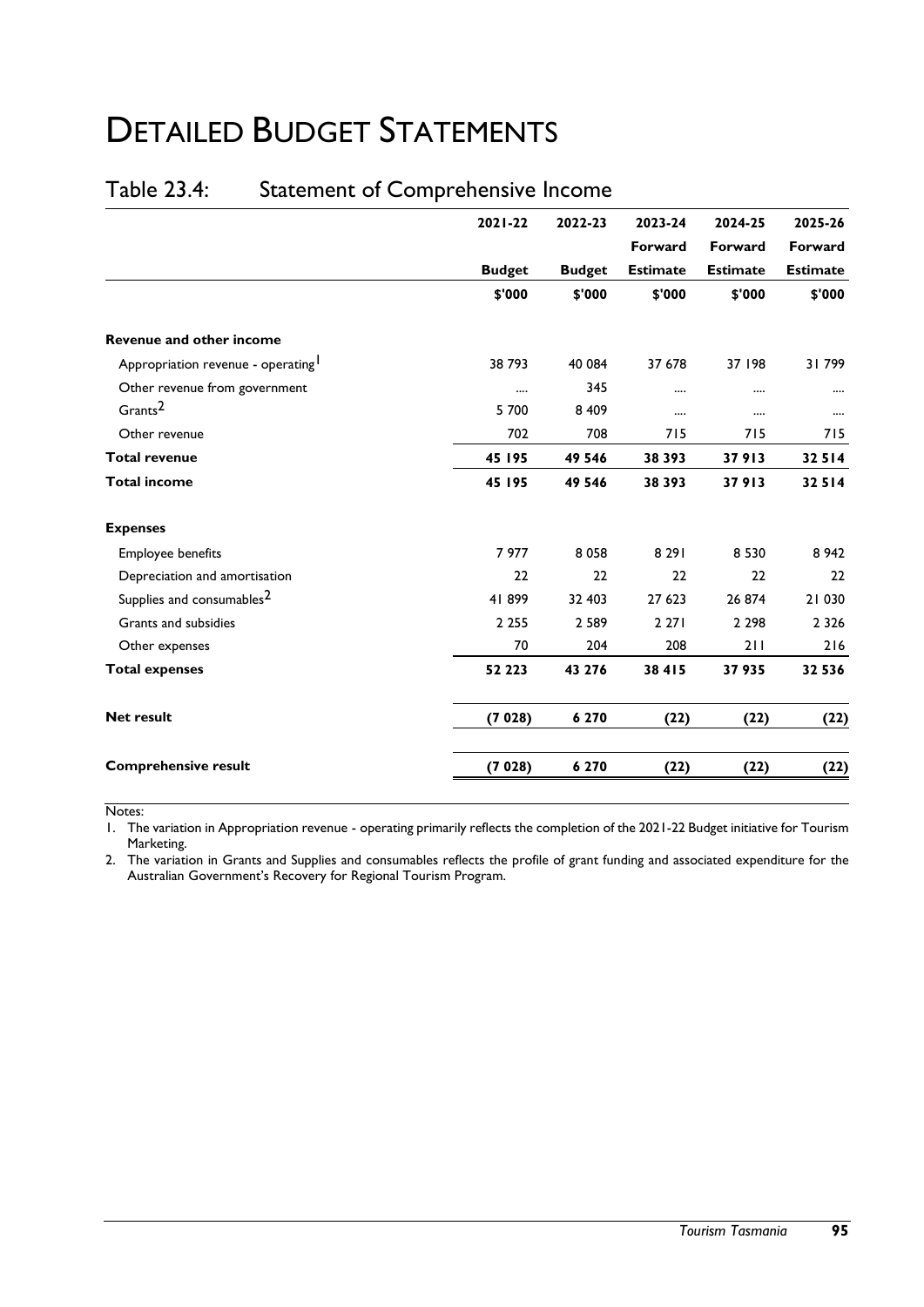|                                         | $2021 - 22$   | 2022-23       | 2023-24         | 2024-25         | 2025-26         |
|-----------------------------------------|---------------|---------------|-----------------|-----------------|-----------------|
|                                         |               |               | Forward         | Forward         | Forward         |
|                                         | <b>Budget</b> | <b>Budget</b> | <b>Estimate</b> | <b>Estimate</b> | <b>Estimate</b> |
|                                         | \$'000        | \$'000        | \$'000          | \$'000          | \$'000          |
| <b>Minister for Tourism</b>             |               |               |                 |                 |                 |
| <b>Output Group I - Tourism</b>         |               |               |                 |                 |                 |
| 1.1 Tourism <sup>1</sup>                | 38 793        | 40 0 84       | 37 678          | 37 198          | 31799           |
|                                         | 38793         | 40 084        | 37 678          | 37 198          | 31799           |
| <b>Tourism Tasmania</b>                 |               |               |                 |                 |                 |
| <b>Total Operating Services</b>         | 38 793        | 40 0 84       | 37 678          | 37 198          | 31799           |
|                                         | 38793         | 40 084        | 37 678          | 37 198          | 31799           |
| <b>Appropriation Rollover</b>           |               | 345           |                 |                 |                 |
| <b>Total Revenue from Appropriation</b> | 38793         | 40 429        | 37 678          | 37 198          | 31799           |
| Controlled Revenue from Appropriation   | 38 793        | 40 429        | 37 678          | 37 198          | 31799           |
|                                         | 38793         | 40 429        | 37 678          | 37 198          | 31799           |

### Table 23.5: Revenue from Appropriation by Output

Notes:

1. The variation in revenue from appropriation for Tourism primarily reflects the completion of the 2021-22 Budget initiative for Tourism Marketing.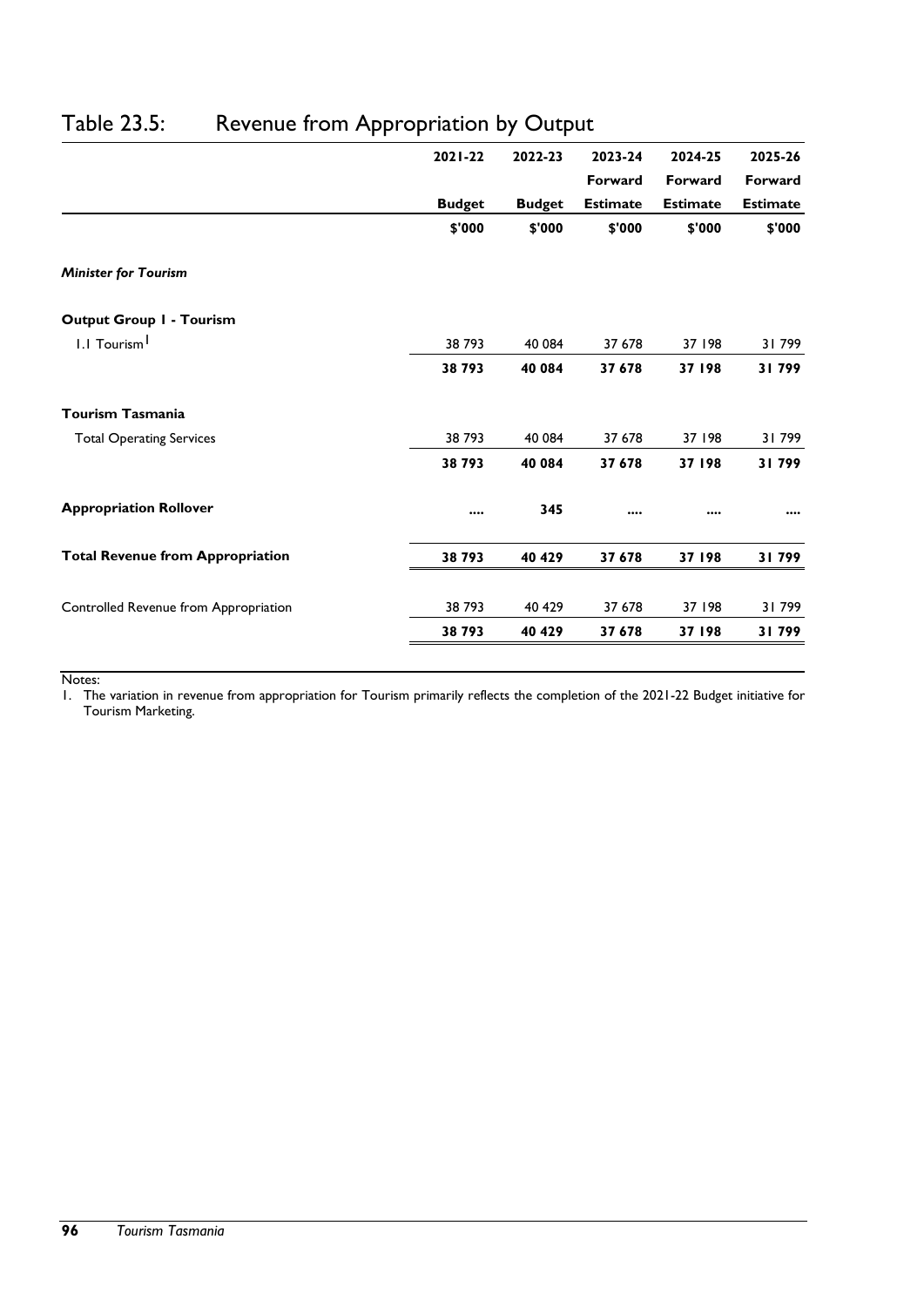|                                     | 2022          | 2023          | 2024            | 2025            | 2026            |
|-------------------------------------|---------------|---------------|-----------------|-----------------|-----------------|
|                                     |               |               | Forward         | Forward         | Forward         |
|                                     | <b>Budget</b> | <b>Budget</b> | <b>Estimate</b> | <b>Estimate</b> | <b>Estimate</b> |
|                                     | \$'000        | \$'000        | \$'000          | \$'000          | \$'000          |
| <b>Assets</b>                       |               |               |                 |                 |                 |
| <b>Financial assets</b>             |               |               |                 |                 |                 |
| Cash and deposits <sup>1</sup>      | (135)         | 712           | 712             | 712             | 712             |
| Receivables <sup>1</sup>            |               | 852           | 852             | 852             | 852             |
| Other financial assets <sup>1</sup> | 271           | $\cdots$      |                 | $\cdots$        |                 |
|                                     | 136           | 1564          | 1564            | 1564            | 1564            |
| <b>Non-financial assets</b>         |               |               |                 |                 |                 |
| Property, plant and equipment       | 280           | 223           | 201             | 179             | 157             |
| Other assets                        | 453           | 238           | 238             | 238             | 238             |
|                                     | 733           | 461           | 439             | 417             | 395             |
| <b>Total assets</b>                 | 869           | 2025          | 2 0 0 3         | 98              | <b>1959</b>     |
| <b>Liabilities</b>                  |               |               |                 |                 |                 |
| Payables <sup>1</sup>               | 85            | 633           | 633             | 633             | 633             |
| Employee benefits <sup>1</sup>      | 1635          | 1577          | 1577            | 1577            | I 577           |
| Other liabilities <sup>1</sup>      | 12            | 10            | $\overline{10}$ | $\overline{10}$ | $\overline{10}$ |
| <b>Total liabilities</b>            | 732           | 2 2 2 0       | 2 2 2 0         | 2 2 2 0         | 2 2 2 0         |
| <b>Net assets (liabilities)</b>     | (863)         | (195)         | (217)           | (239)           | (261)           |
| <b>Equity</b>                       |               |               |                 |                 |                 |
| Accumulated funds                   | (863)         | (195)         | (217)           | (239)           | (261)           |
| <b>Total equity</b>                 | (863)         | (195)         | (217)           | (239)           | (261)           |

## Table 23.6: Statement of Financial Position as at 30 June

Note:

1. The variation in this item reflects revised estimates based on 30 June 2021 actuals.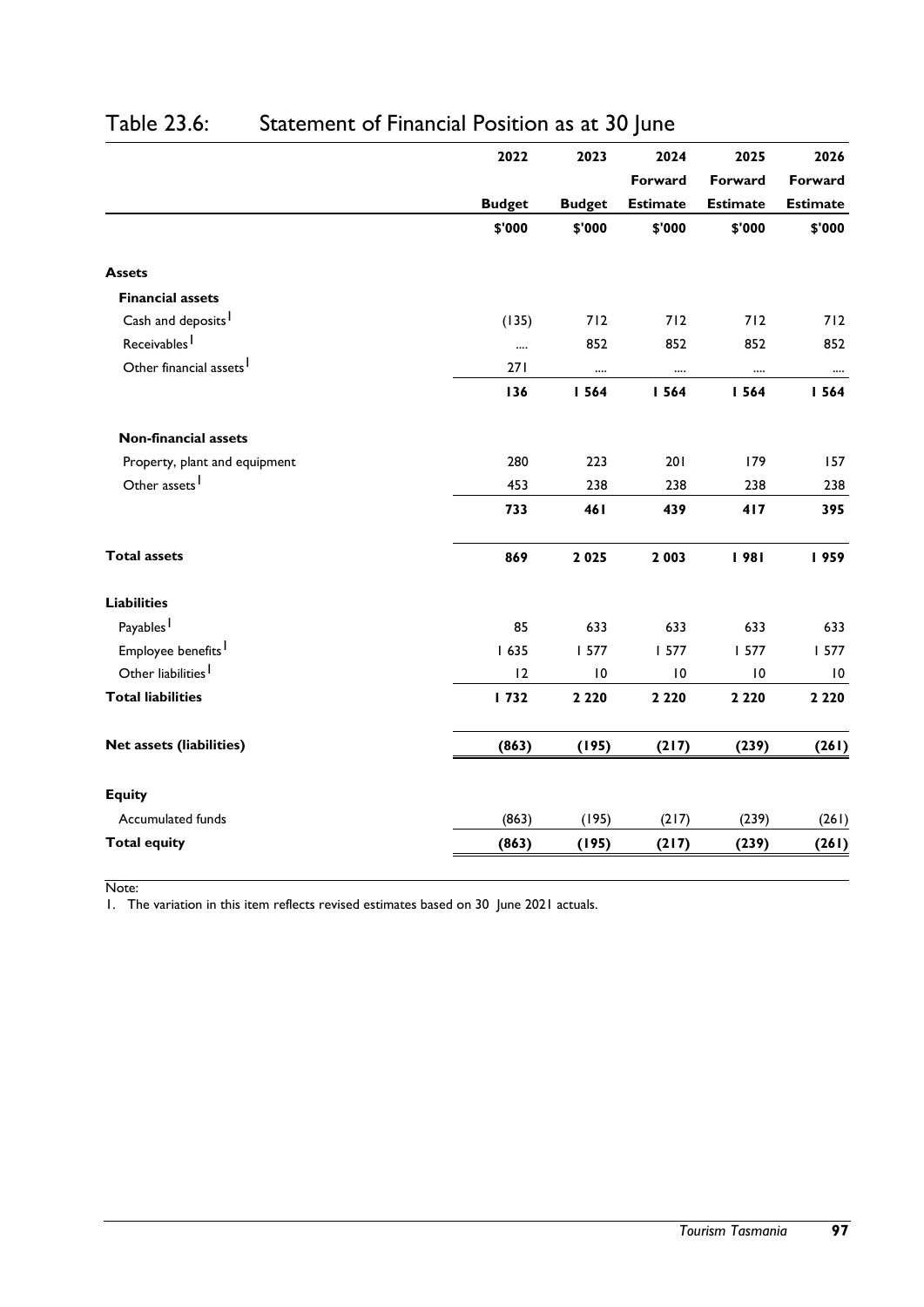|                                                              | 2021-22       | 2022-23       | 2023-24<br>Forward | 2024-25<br>Forward | 2025-26<br>Forward |
|--------------------------------------------------------------|---------------|---------------|--------------------|--------------------|--------------------|
|                                                              | <b>Budget</b> | <b>Budget</b> | <b>Estimate</b>    | <b>Estimate</b>    | <b>Estimate</b>    |
|                                                              | \$'000        | \$'000        | \$'000             | \$'000             | \$'000             |
| Cash flows from operating activities                         |               |               |                    |                    |                    |
| <b>Cash inflows</b>                                          |               |               |                    |                    |                    |
| Appropriation receipts - operating                           | 38 793        | 40 084        | 37 678             | 37 198             | 31799              |
| Appropriation receipts - other                               |               | 345           | $\cdots$           | $\cdots$           | $\cdots$           |
| Grants                                                       | 5 700         | 2736          | $\cdots$           | $\cdots$           |                    |
| Other cash receipts                                          | 702           | 708           | 715                | 715                | 715                |
| <b>Total cash inflows</b>                                    | 45 195        | 43 873        | 38 393             | 37913              | 32514              |
| <b>Cash outflows</b>                                         |               |               |                    |                    |                    |
| Employee benefits                                            | (7011)        | (7047)        | (7 227)            | (7419)             | (7779)             |
| Superannuation                                               | (966)         | (1011)        | (1064)             | (1 111)            | (1163)             |
| Grants and subsidies                                         | (2 255)       | (2589)        | (2 271)            | (2 298)            | (2326)             |
| Supplies and consumables                                     | (41899)       | (32, 403)     | (27623)            | (26 874)           | (21030)            |
| Other cash payments                                          | (70)          | (204)         | (208)              | (211)              | (216)              |
| <b>Total cash outflows</b>                                   | (52 201)      | (43 254)      | (38393)            | (37913)            | (32514)            |
| Net cash from (used by) operating activities                 | (7006)        | 619           |                    |                    |                    |
| Net increase (decrease) in cash and cash equivalents<br>held | (7006)        | 619           |                    |                    |                    |
| Cash and deposits at the beginning of the reporting          |               |               |                    |                    |                    |
| period <sup>1</sup>                                          | 6871          | 93            | 712                | 712                | 712                |
| Cash and deposits at the end of the reporting period         | (135)         | 712           | 712                | 712                | 712                |

### Table 23.7: Statement of Cash Flows

Note:

1. The decrease in Cash and deposits during 2021-22 primarily reflects the timing of expenditure of the component of grant revenue from the Australian Government for the Recovery for Regional Tourism Program, which was received in 2020-21 and will be expended in 2021-22.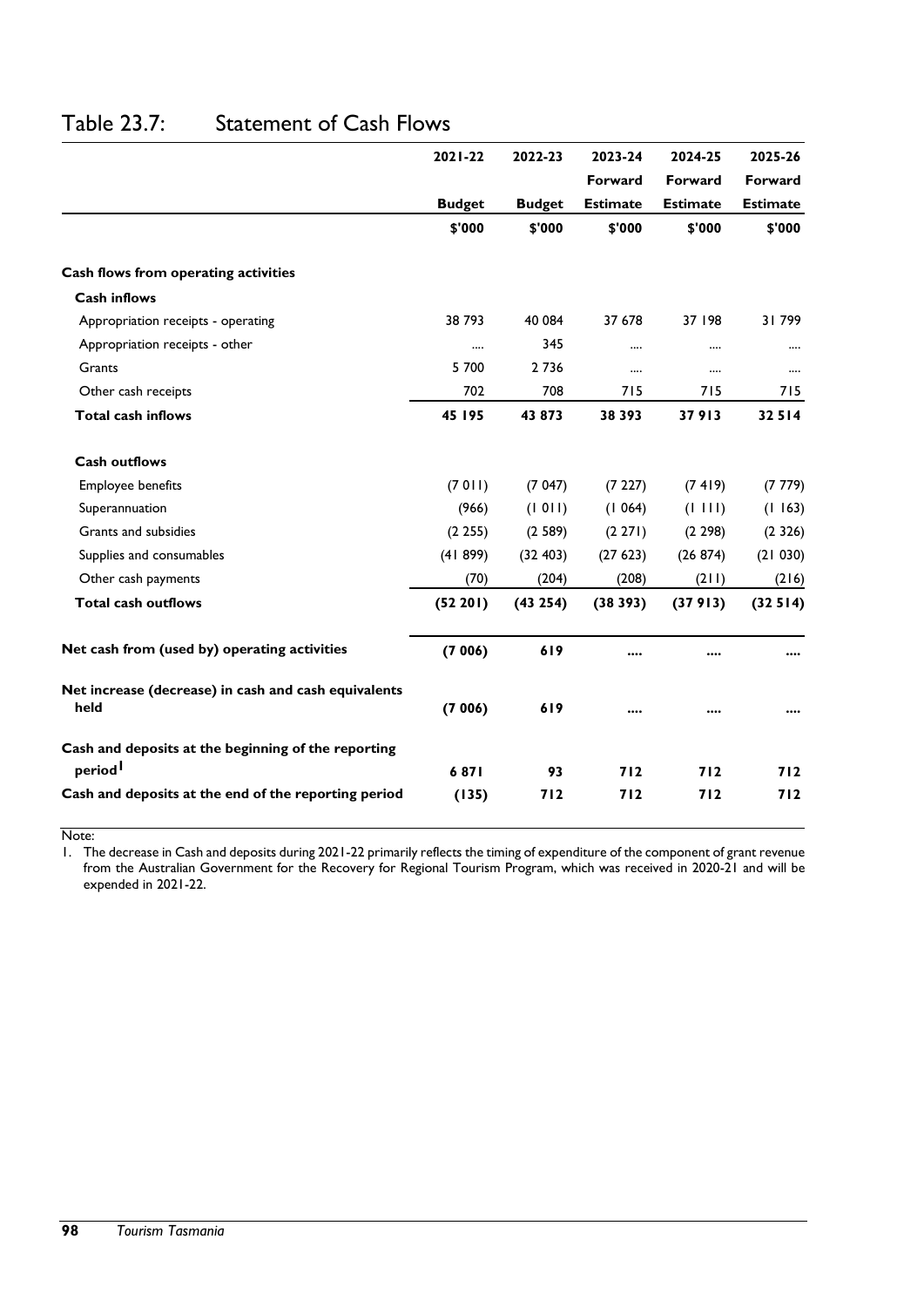# PART 3: STATUTORY AUTHORITIES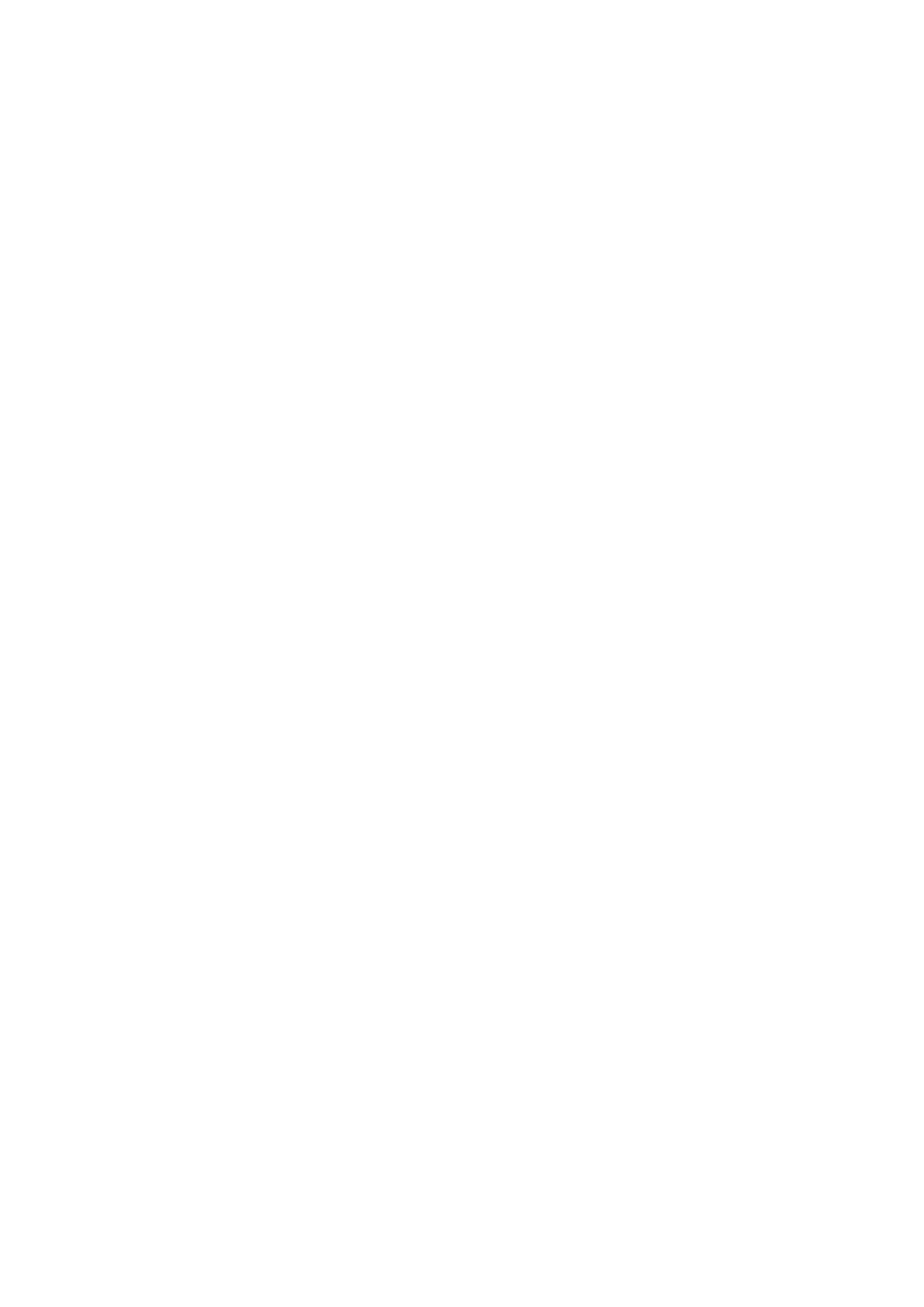# 24 INLAND FISHERIES SERVICE

### AUTHORITY OUTLINE

Under the *Inland Fisheries Act 1995*, the Director of Inland Fisheries, through the Inland Fisheries Service, manages fisheries in all inland waters, which includes lakes, rivers, farm dams, registered private fisheries, ponds and aquaria.

The IFS has primary responsibility to:

- manage, control, protect, develop, improve, maintain and regulate salmon fisheries, fisheries in inland waters and freshwater fish;
- stock inland waters with fish:
- create, improve and maintain access to inland waters;
- provide facilities in respect of access to inland waters;
- carry out research and investigation into matters relating to salmon fisheries and fisheries in inland waters; and
- collect, publish and disseminate information relating to freshwater fish and inland waters.

The responsible Minister is the Minister for Primary Industries and Water, Hon Jo Palmer MLC, and the supporting agency is the Department of Natural Resources and Environment Tasmania.

This chapter provides the IFS's financial information for 2022-23 and over the Forward Estimates (2023-24 to 2025-26). Further information on the IFS is provided at www.ifs.tas.gov.au.

# KEY DELIVERABLES

The IFS will continue to deliver initiatives funded in the 2021-22 Budget, including:

- providing new and upgraded facilities and amenities for inland fishing and improved access;
- encouraging youth participation in angling by waiving junior angling fees; and
- implementing the Government's Tagged Trout Promotion to encourage participation in the recreational trout fishery and supporting tourism in regional communities.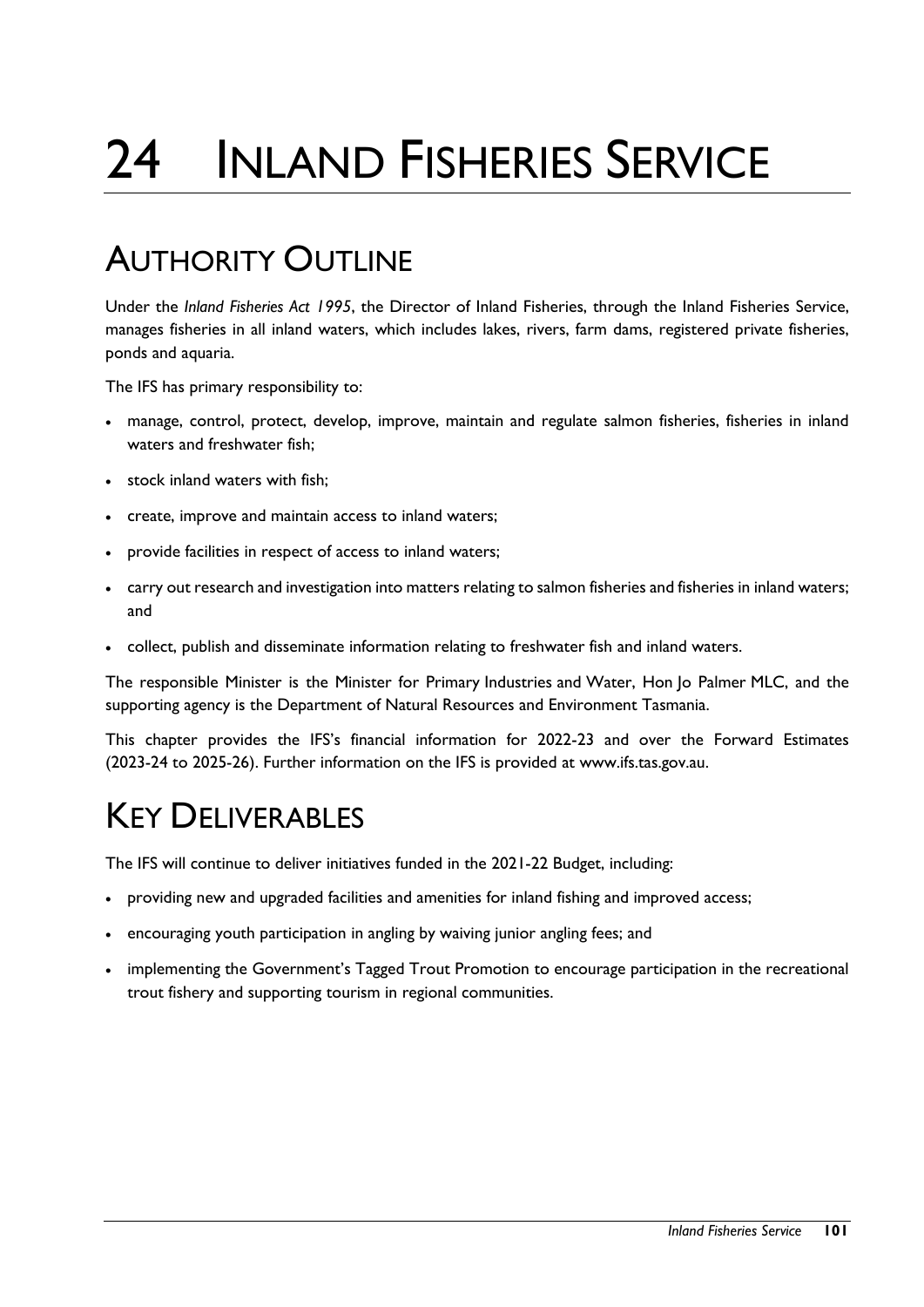### Table 24.1: Statement of Comprehensive Income

|                                       | 2021-22       | 2022-23       | 2023-24         | 2024-25         | 2025-26         |
|---------------------------------------|---------------|---------------|-----------------|-----------------|-----------------|
|                                       |               |               | Forward         | Forward         | Forward         |
|                                       | <b>Budget</b> | <b>Budget</b> | <b>Estimate</b> | <b>Estimate</b> | <b>Estimate</b> |
|                                       | \$'000        | \$'000        | \$'000          | \$'000          | \$'000          |
| <b>Revenue and other income</b>       |               |               |                 |                 |                 |
| Grants <sup>1</sup>                   | 1721          | 1470          | 1453            | 1478            | 1239            |
| Sales of goods and services           | 684           | 693           | 710             | 727             | 744             |
| Fees and fines                        | 1518          | 589           | 1640            | 1692            | 1744            |
| Interest                              | 21            | 10            | $\mathbf{H}$    | 12              | 3               |
| <b>Total revenue</b>                  | 3944          | 3762          | 3814            | 3 9 0 9         | 3740            |
| <b>Total income</b>                   | 3 9 4 4       | 3762          | 3814            | 3 9 0 9         | 3740            |
| <b>Expenses</b>                       |               |               |                 |                 |                 |
| Employee benefits                     | 2 2 6 5       | 2 3 5 2       | 2 3 9 9         | 2 4 4 7         | 2 4 9 6         |
| Depreciation and amortisation         | 229           | 226           | 226             | 226             | 226             |
| Supplies and consumables <sup>2</sup> | 1342          | 439           | 393             | 1414            | 1269            |
| <b>Total expenses</b>                 | 3836          | 4017          | 4018            | 4 0 8 7         | 3991            |
| <b>Net result</b>                     | 108           | (255)         | (204)           | (178)           | (251)           |
| <b>Comprehensive result</b>           | 108           | (255)         | (204)           | (178)           | (251)           |

Notes:

1. The variation in Grants reflects additional funding for 2021 election commitments and the completion of fixed term 2020-21 Budget initiatives.

2. The variation in Supplies and consumables reflects the resumption of business activities, especially related to field work and the Trout Weekend.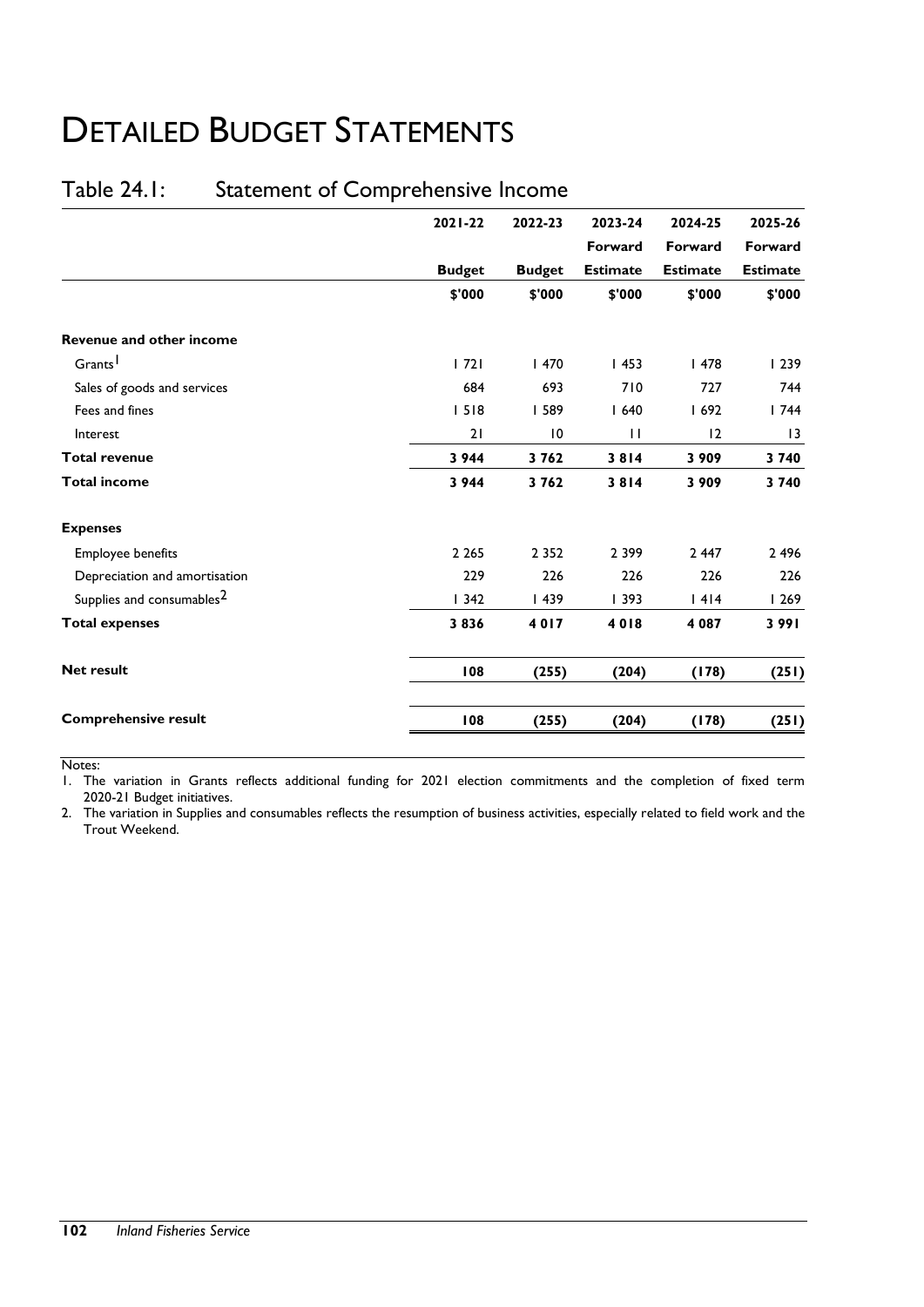|                                 | <b>Budget</b> |               | Forward         | Forward         |                 |
|---------------------------------|---------------|---------------|-----------------|-----------------|-----------------|
|                                 |               |               |                 |                 | Forward         |
|                                 |               | <b>Budget</b> | <b>Estimate</b> | <b>Estimate</b> | <b>Estimate</b> |
|                                 | \$'000        | \$'000        | \$'000          | \$'000          | \$'000          |
| <b>Assets</b>                   |               |               |                 |                 |                 |
| <b>Financial assets</b>         |               |               |                 |                 |                 |
| Cash and deposits <sup>1</sup>  | 078           | 1620          | 560             | 566             | 1444            |
| Investments                     | 572           | 630           | 630             | 630             | 630             |
| <b>Receivables</b>              | 119           | 125           | 130             | 130             | 110             |
|                                 | 769           | 2 3 7 5       | 2 3 2 0         | 2 3 2 6         | 2   84          |
| <b>Non-financial assets</b>     |               |               |                 |                 |                 |
| Property, plant and equipment   | 3 477         | 3 2 2 0       | 3 1 7 5         | 3 109           | 3 0 4 7         |
| Infrastructure                  | 1146          | 1212          | 079             | 960             | 921             |
| Investment property             | 3 200         | 3 2 3 8       | 3 2 8 0         | 3 2 9 0         | 3 2 9 5         |
|                                 | 7823          | 7670          | 7 5 3 4         | 7 3 5 9         | 7 263           |
| <b>Total assets</b>             | 9592          | 10 045        | 9854            | 9685            | 9 4 4 7         |
| <b>Liabilities</b>              |               |               |                 |                 |                 |
| Payables                        | 55            | 63            | 66              | 70              | 73              |
| Employee benefits               | 780           | 757           | 767             | 772             | 782             |
| <b>Total liabilities</b>        | 835           | 820           | 833             | 842             | 855             |
| <b>Net assets (liabilities)</b> | 8757          | 9 2 2 5       | 9 0 2 1         | 8843            | 8592            |
| <b>Equity</b>                   |               |               |                 |                 |                 |
| <b>Reserves</b>                 | 2 7 5 4       | 2 7 5 4       | 2 7 5 4         | 2 7 5 4         | 2 7 5 4         |
| Accumulated funds               | 2 8 0 3       | 3 27 1        | 3 0 6 7         | 2889            | 2 6 3 8         |
| Other Equity                    | 3 200         | 3 200         | 3 200           | 3 200           | 3 200           |
| <b>Total equity</b>             | 8757          | 9 2 2 5       | 9 0 2 1         | 8 8 4 3         | 8592            |

### Table 24.2: Statement of Financial Position as at 30 June

Note:<br>I. T

The increase in Cash and deposits in 2023 reflects forecast revenue from licence fees and revised cash flows for initiatives funded in previous Budgets.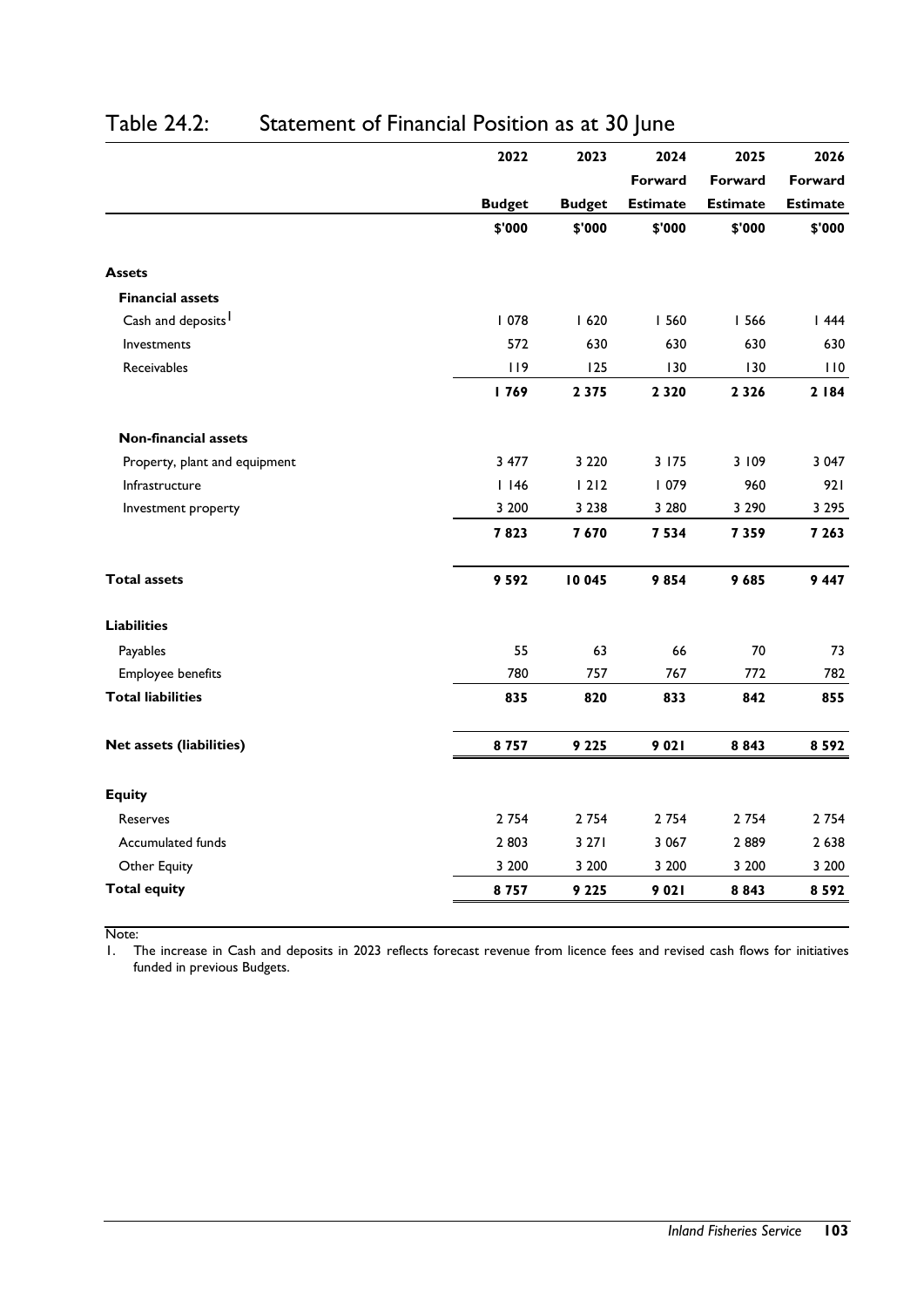|                                                              | $2021 - 22$   | 2022-23       | 2023-24         | 2024-25         | 2025-26         |
|--------------------------------------------------------------|---------------|---------------|-----------------|-----------------|-----------------|
|                                                              |               |               | Forward         | Forward         | Forward         |
|                                                              | <b>Budget</b> | <b>Budget</b> | <b>Estimate</b> | <b>Estimate</b> | <b>Estimate</b> |
|                                                              | \$'000        | \$'000        | \$'000          | \$'000          | \$'000          |
| Cash flows from operating activities                         |               |               |                 |                 |                 |
| <b>Cash inflows</b>                                          |               |               |                 |                 |                 |
| Grants                                                       | 1721          | 1470          | 1453            | 1478            | 1239            |
| Sales of goods and services                                  | 684           | 693           | 710             | 727             | 744             |
| Fees and fines                                               | 1518          | I 589         | 1640            | 1692            | 1744            |
| <b>GST</b> receipts                                          | 129           | 44            | 139             | 4               | 127             |
| Interest received                                            | 21            | 10            | $\mathbf{H}$    | 12              | $\overline{13}$ |
| <b>Total cash inflows</b>                                    | 4 0 7 3       | 3 9 0 6       | 3953            | 4 0 5 0         | 3867            |
| <b>Cash outflows</b>                                         |               |               |                 |                 |                 |
| Employee benefits                                            | (2053)        | (2 122)       | (2164)          | (2 208)         | (2 252)         |
| Superannuation                                               | (212)         | (230)         | (235)           | (239)           | (244)           |
| <b>GST</b> payments                                          | (63)          | (69)          | (71)            | (73)            | (74)            |
| Supplies and consumables                                     | (1342)        | (1439)        | (1393)          | (1414)          | (1269)          |
| <b>Total cash outflows</b>                                   | (3670)        | (3860)        | (3863)          | (3934)          | (3839)          |
| Net cash from (used by) operating activities                 | 403           | 46            | 90              | 116             | 28              |
| Cash flows from investing activities                         |               |               |                 |                 |                 |
| Payments for acquisition of non-financial assets             | (250)         | (156)         | (150)           | (110)           | (150)           |
| Net cash from (used by) investing activities                 | (250)         | (156)         | (150)           | (110)           | (150)           |
| Net increase (decrease) in cash and cash equivalents<br>held | 153           | (110)         | (60)            | 6               | (122)           |
| Cash and deposits at the beginning of the reporting          |               |               |                 |                 |                 |
| period                                                       | 925           | <b>1730</b>   | 1620            | <b>IS60</b>     | I 566           |
| Cash and deposits at the end of the reporting period         | 1078          | 1620          | I 560           | I 566           | 1444            |

### Table 24.3: Statement of Cash Flows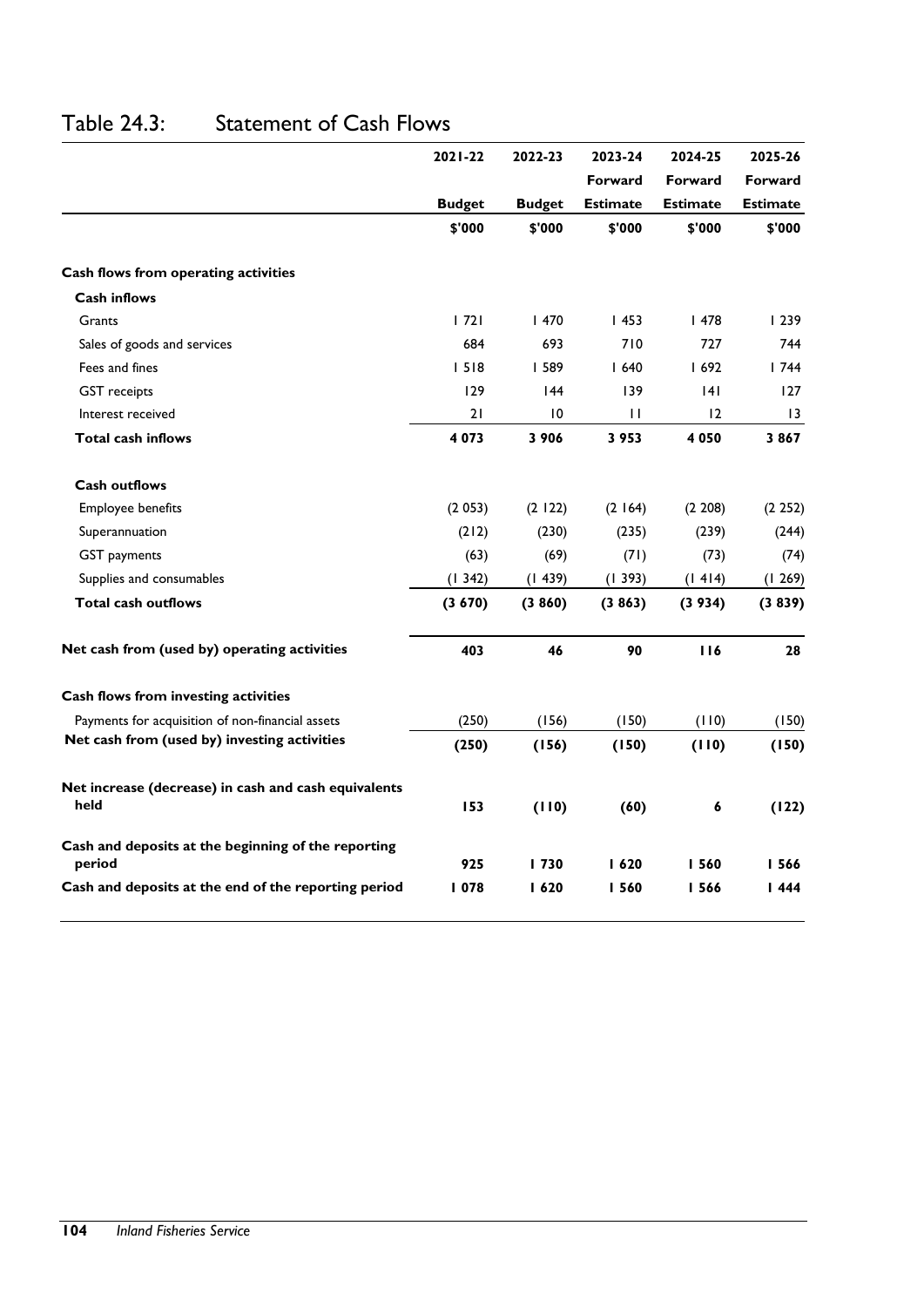# 25 MARINE AND SAFETY TASMANIA

# AUTHORITY OUTLINE

Marine and Safety Tasmania seeks to be widely recognised as a proactive, approachable and knowledgeable organisation that performs the functions required under the *Marine and Safety Authority Act 1997*. These functions are to:

- ensure the safe operation of recreational and commercial vessels;
- provide and manage marine facilities;
- manage environmental issues relating to vessels; and
- perform the functions delegated to the Authority by the Australian Maritime Safety Authority.

The responsible Minister is the Minister for Infrastructure and Transport, Hon Michael Ferguson MP, and the supporting agency is the Department of State Growth.

This chapter provides MAST's financial information for 2022-23 and over the Forward Estimates (2023-24 to 2025-26). Further information on MAST is provided at www.mast.tas.gov.au.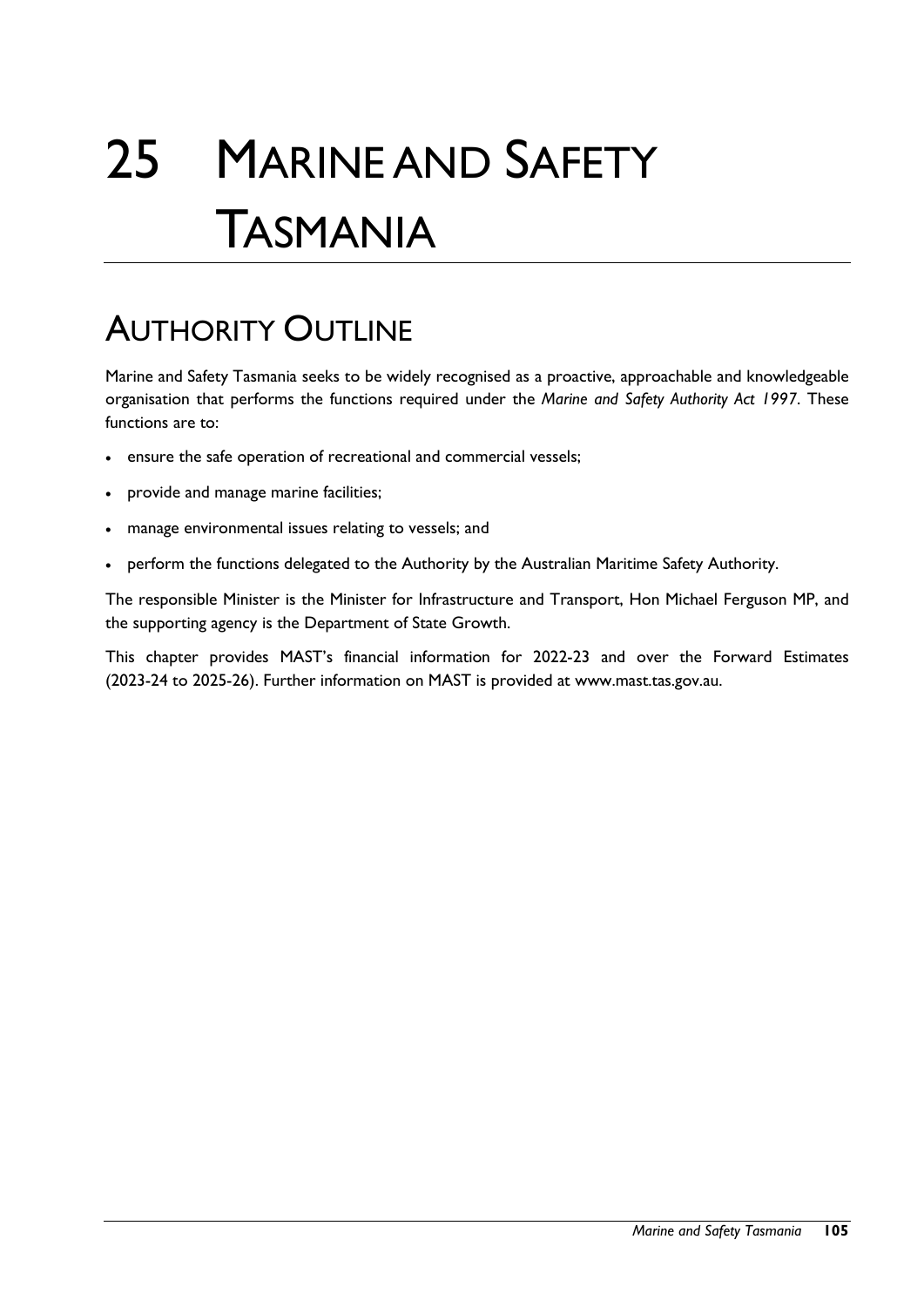# KEY DELIVERABLES

#### *Bridport Foreshore*

MAST will continue to deliver the 2021-22 Budget initiative to upgrade the Bridport Foreshore infrastructure to support the growing number of recreational fishers, boaters and beachgoers.

The upgrades include improvement to the existing boat ramp to enable greater tide access, construction of a public jetty with a low landing and wave attenuating fenders to enable safe boarding of boats and inclusion of a wave screen attached to the jetty to attenuate wave action in the landing area.

Detailed environmental and engineering studies will also be undertaken to inform further development of a potential future new river entrance and port expansion.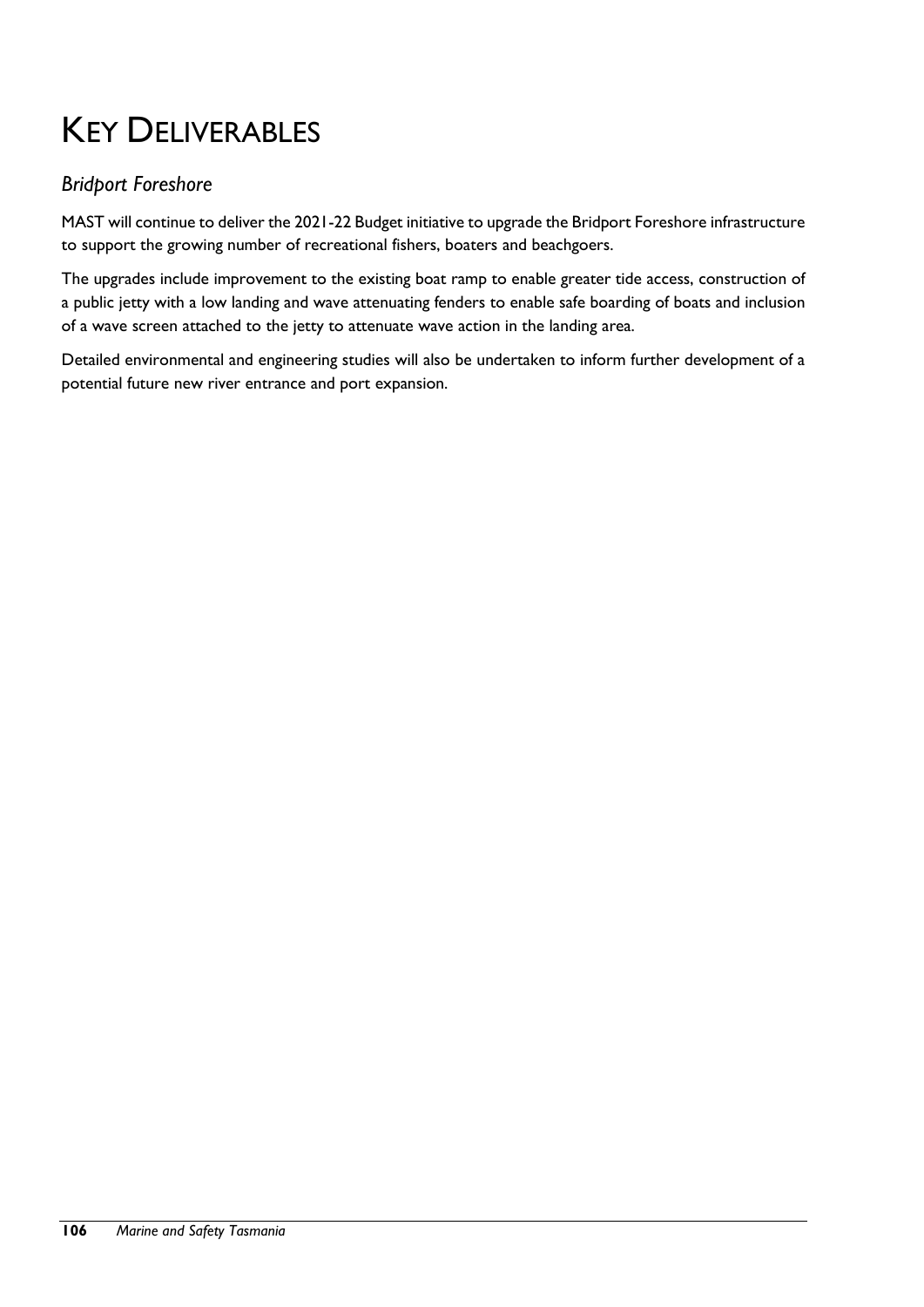### Table 25.1: Statement of Comprehensive Income

|                                             | 2021-22       | 2022-23       | 2023-24         | 2024-25         | 2025-26         |
|---------------------------------------------|---------------|---------------|-----------------|-----------------|-----------------|
|                                             |               |               | Forward         | Forward         | Forward         |
|                                             | <b>Budget</b> | <b>Budget</b> | <b>Estimate</b> | <b>Estimate</b> | <b>Estimate</b> |
|                                             | \$'000        | \$'000        | \$'000          | \$'000          | \$'000          |
| <b>Revenue and other income</b>             |               |               |                 |                 |                 |
| Grants <sup>1</sup>                         | 8 6 7 2       | 1345          | 1384            | 1413            | 1448            |
| Sales of goods and services <sup>2</sup>    | 4912          | 3 600         | 5 9 6 0         | 5126            | 3 9 9 3         |
| Interest                                    | 24            | 25            | 25              | 25              | 25              |
| <b>Total revenue</b>                        | 13 608        | 4970          | 7369            | 6 5 6 4         | 5 4 6 6         |
| Net gain/(loss) on non-financial assets $3$ | (764)         | (763)         |                 |                 | $\cdots$        |
| <b>Total income</b>                         | 12844         | 4 2 0 7       | 7369            | 6 5 6 4         | 5 4 6 6         |
| <b>Expenses</b>                             |               |               |                 |                 |                 |
| Employee benefits                           | 2 0 0 9       | 2 101         | 2144            | 2 187           | 2231            |
| Depreciation and amortisation               | 1393          | 1408          | 1383            | 1338            | 1303            |
| Supplies and consumables                    | 5796          | 3 8 8 7       | 4 2 0 2         | 4 1 6 2         | 4211            |
| Grants and subsidies <sup>4</sup>           | 5 300         | 2 0 0 0       | 2 0 0 0         |                 |                 |
| <b>Total expenses</b>                       | 14 498        | 9396          | 9729            | 7687            | 7745            |
| <b>Net result</b>                           | (1654)        | (5189)        | (2360)          | (1123)          | (2279)          |
| <b>Comprehensive result</b>                 | (1654)        | (5189)        | (2360)          | (1123)          | (2279)          |

Notes:

1. The variation in Grants primarily reflects the provision of additional funding of \$5 million in 2021-22 for the Bridport Foreshore initiative.

2. The variation in Sales of goods and services primarily reflects timing of renewals for recreational boating licenses, which occur every three years.

3. The Net loss on non-financial assets reflects the transfer of the Binalong Bay Breakwater to the Break O'Day Council. The transfer, originally budgeted to occur in 2021-22, is now planned for 2022-23.

4. The variation in Grants and subsidies reflects the revised expenditure profile for completion of the Bridport Foreshore infrastructure upgrades.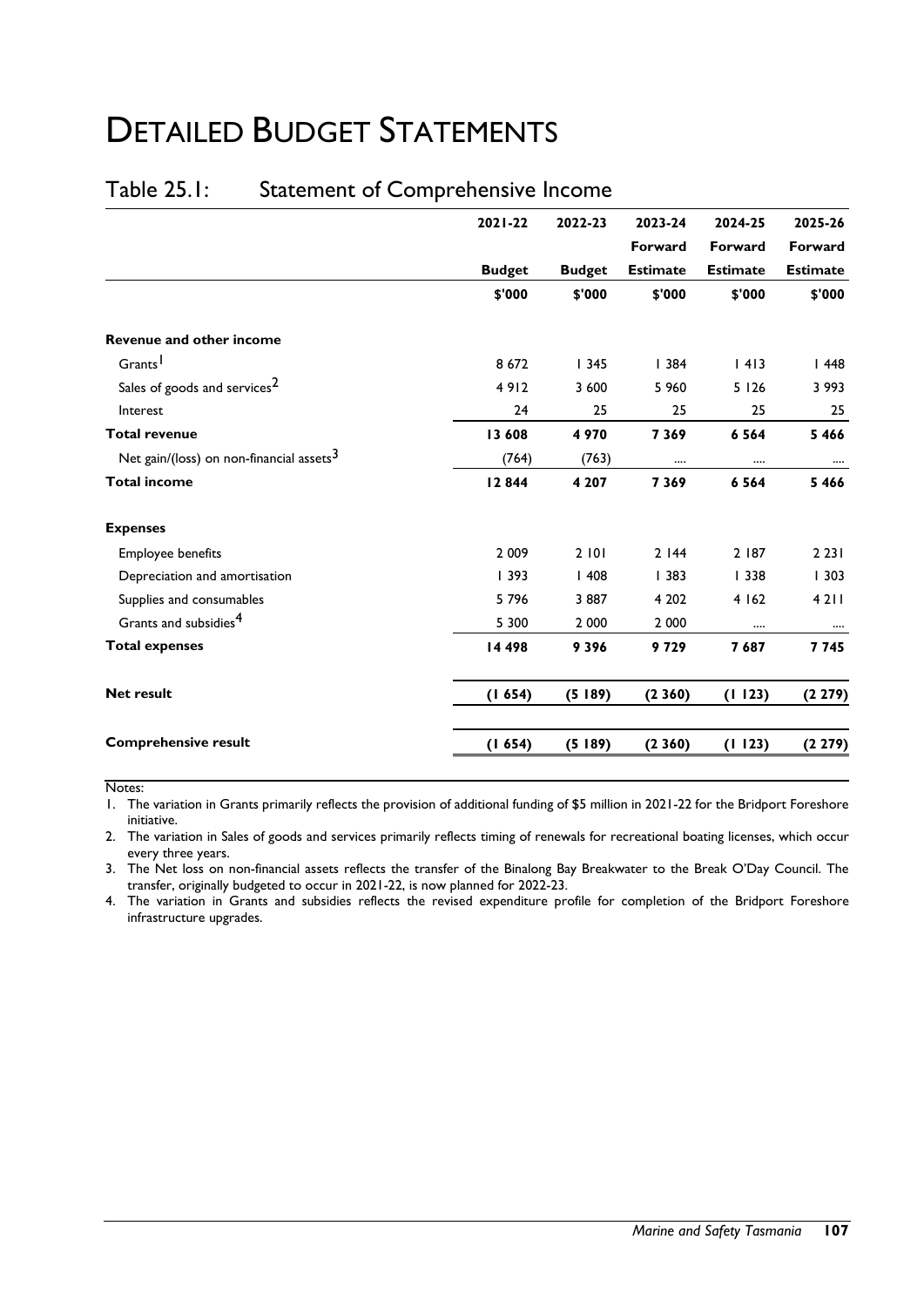|                                            | 2022                    | 2023          | 2024            | 2025            | 2026            |
|--------------------------------------------|-------------------------|---------------|-----------------|-----------------|-----------------|
|                                            |                         |               | Forward         | Forward         | Forward         |
|                                            | <b>Budget</b>           | <b>Budget</b> | <b>Estimate</b> | <b>Estimate</b> | <b>Estimate</b> |
|                                            | \$'000                  | \$'000        | \$'000          | \$'000          | \$'000          |
| <b>Assets</b>                              |                         |               |                 |                 |                 |
| <b>Financial assets</b>                    |                         |               |                 |                 |                 |
| Cash and deposits <sup>1</sup>             | 5014                    | 7 0 0 7       | 5962            | 6 0 3 1         | 4 9 2 2         |
| Receivables                                | 237                     | 86            | 95              | 90              | 90              |
|                                            | 5 2 5 1                 | 7 0 9 3       | 6 0 5 7         | 6 1 2 1         | 5012            |
| <b>Non-financial assets</b>                |                         |               |                 |                 |                 |
| Property, plant and equipment <sup>2</sup> | 185                     | 157           | 115             | 98              | 92              |
| Infrastructure                             | 30 103                  | 32 781        | 31 588          | 30 409          | 29 25 2         |
| Other assets                               | $\overline{\mathbf{3}}$ | 129           | 780             | 636             | 504             |
|                                            | 30 29 1                 | 33 067        | 32 483          | 31 143          | 29 848          |
| <b>Total assets</b>                        | 35 542                  | 40 160        | 38 540          | 37 264          | 34 860          |
| <b>Liabilities</b>                         |                         |               |                 |                 |                 |
| Payables <sup>3</sup>                      | 404                     | 287           | 1085            | 919             | 847             |
| Employee benefits                          | 592                     | 735           | 677             | 690             | 637             |
| <b>Total liabilities</b>                   | 996                     | 1022          | 1762            | 1609            | 1484            |
| <b>Net assets (liabilities)</b>            | 34 546                  | 39 138        | 36 778          | 35 655          | 33 376          |
| <b>Equity</b>                              |                         |               |                 |                 |                 |
| <b>Reserves</b>                            | 21 258                  | 24 936        | 24 936          | 24 936          | 24 936          |
| Accumulated funds                          | 3 3 4 9                 | 4 2 6 3       | 1903            | 780             | (1499)          |
| Other Equity                               | 9939                    | 9939          | 9939            | 9939            | 9 9 3 9         |
| <b>Total equity</b>                        | 34 5 46                 | 39 138        | 36 778          | 35 655          | 33 376          |

### Table 25.2: Statement of Financial Position as at 30 June

Notes:

1. The variation in Cash and deposits primarily reflects the impact of the receipt of triennial licence renewal income and the timing of expenditure for the Bridport Foreshore initiative.

2. The decrease in Property, plant and equipment primarily reflects a decrease in right of use assets for various MAST office leases.

3. The increase in Payables in 2024 reflects the estimated timing of creditor payments for budgeted project works.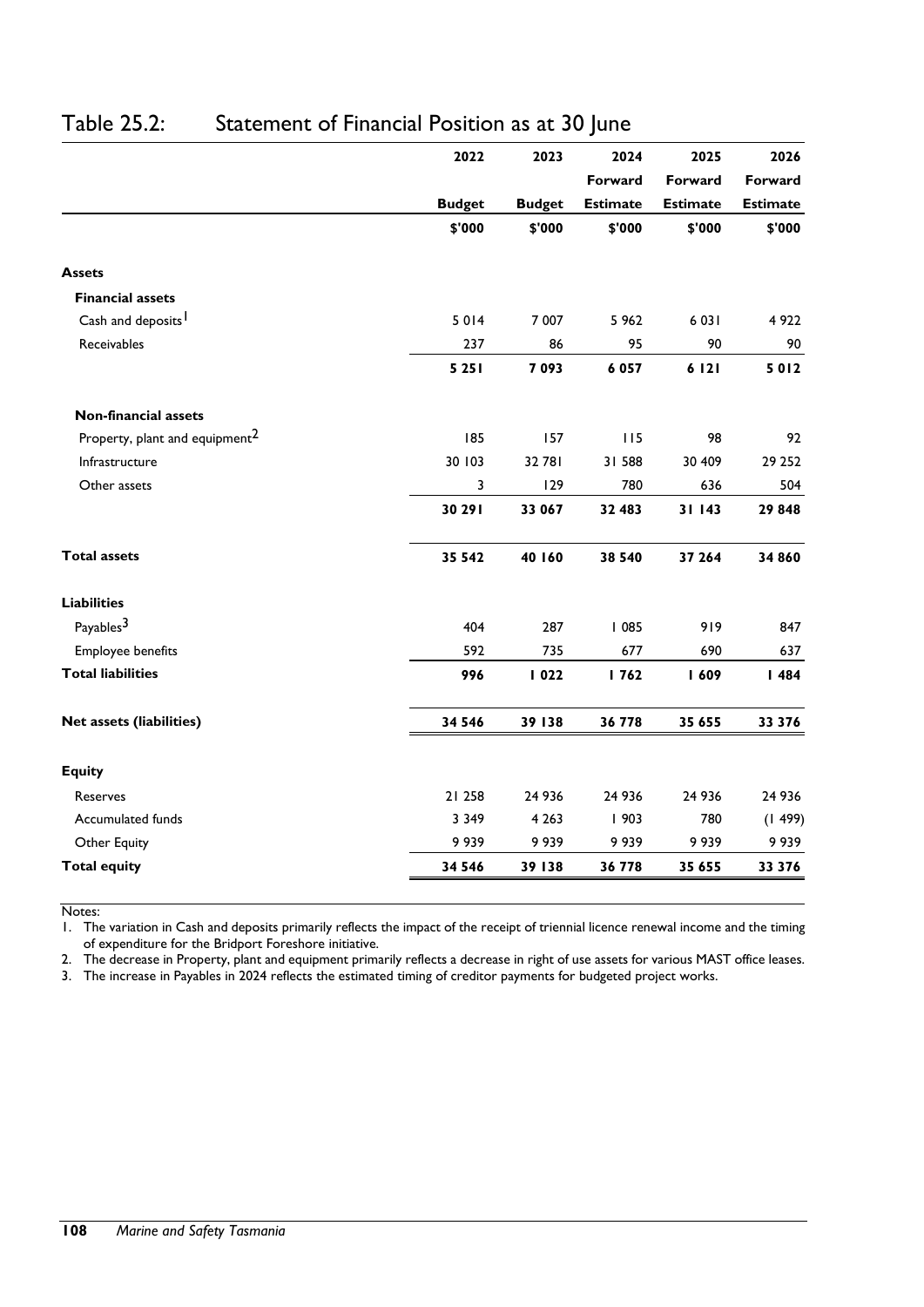|                                                               | 2021-22       | 2022-23       | 2023-24         |                 | 2024-25         | 2025-26 |
|---------------------------------------------------------------|---------------|---------------|-----------------|-----------------|-----------------|---------|
|                                                               |               |               | Forward         | Forward         | Forward         |         |
|                                                               | <b>Budget</b> | <b>Budget</b> | <b>Estimate</b> | <b>Estimate</b> | <b>Estimate</b> |         |
|                                                               | \$'000        | \$'000        | \$'000          | \$'000          | \$'000          |         |
| Cash flows from operating activities                          |               |               |                 |                 |                 |         |
| <b>Cash inflows</b>                                           |               |               |                 |                 |                 |         |
| Grants                                                        | 8 6 7 2       | l 345         | 1384            | 4 3             | 1448            |         |
| Sales of goods and services                                   | 4912          | 3 600         | 5 9 6 0         | 5 1 2 6         | 3 9 9 3         |         |
| <b>GST</b> receipts                                           | 640           | 410           | 509             | 496             | 518             |         |
| Interest received                                             | 24            | 25            | 25              | 25              | 25              |         |
| <b>Total cash inflows</b>                                     | 14 248        | 5 3 8 0       | 7878            | 7 0 6 0         | 5984            |         |
| <b>Cash outflows</b>                                          |               |               |                 |                 |                 |         |
| Employee benefits                                             | (1827)        | (1910)        | (1949)          | (1988)          | (2 028)         |         |
| Superannuation                                                | (182)         | (191)         | (195)           | (199)           | (203)           |         |
| <b>GST</b> payments                                           | (581)         | (398)         | (295)           | (415)           | (441)           |         |
| Grants and subsidies                                          | (5300)        | (2 000)       | (2 000)         | $\cdots$        | $\cdots$        |         |
| Supplies and consumables                                      | (5796)        | (3985)        | (4286)          | (4213)          | (4245)          |         |
| <b>Total cash outflows</b>                                    | (13686)       | (8484)        | (8725)          | (6815)          | (6917)          |         |
| Net cash from (used by) operating activities                  | 562           | (3104)        | (847)           | 245             | (933)           |         |
| Cash flows from investing activities                          |               |               |                 |                 |                 |         |
| Payments for acquisition of non-financial assets <sup>1</sup> | (720)         |               |                 |                 |                 |         |
| Net cash from (used by) investing activities                  | (720)         |               |                 |                 |                 |         |
| Cash flows from financing activities                          |               |               |                 |                 |                 |         |
| Net borrowings                                                | (131)         | (190)         | (198)           | (176)           | (176)           |         |
| Net cash from (used by) financing activities                  | (131)         | (190)         | (198)           | (176)           | (176)           |         |
| Net increase (decrease) in cash and cash equivalents          |               |               |                 |                 |                 |         |
| held                                                          | (289)         | (3 294)       | (1045)          | 69              | (1109)          |         |
| Cash and deposits at the beginning of the reporting           |               |               |                 |                 |                 |         |
| period                                                        | 5 3 0 3       | 10301         | 7 007           | 5962            | 6 0 3 1         |         |
| Cash and deposits at the end of the reporting period          | 5014          | 7 0 0 7       | 5962            | 6 0 3 1         | 4922            |         |

#### Table 25.3: Statement of Cash Flows

Note:<br>I. T The decrease in Payments for acquisition of non-financial assets primarily reflects the completion of jetty upgrades including replacement of the Cygnet Jetty.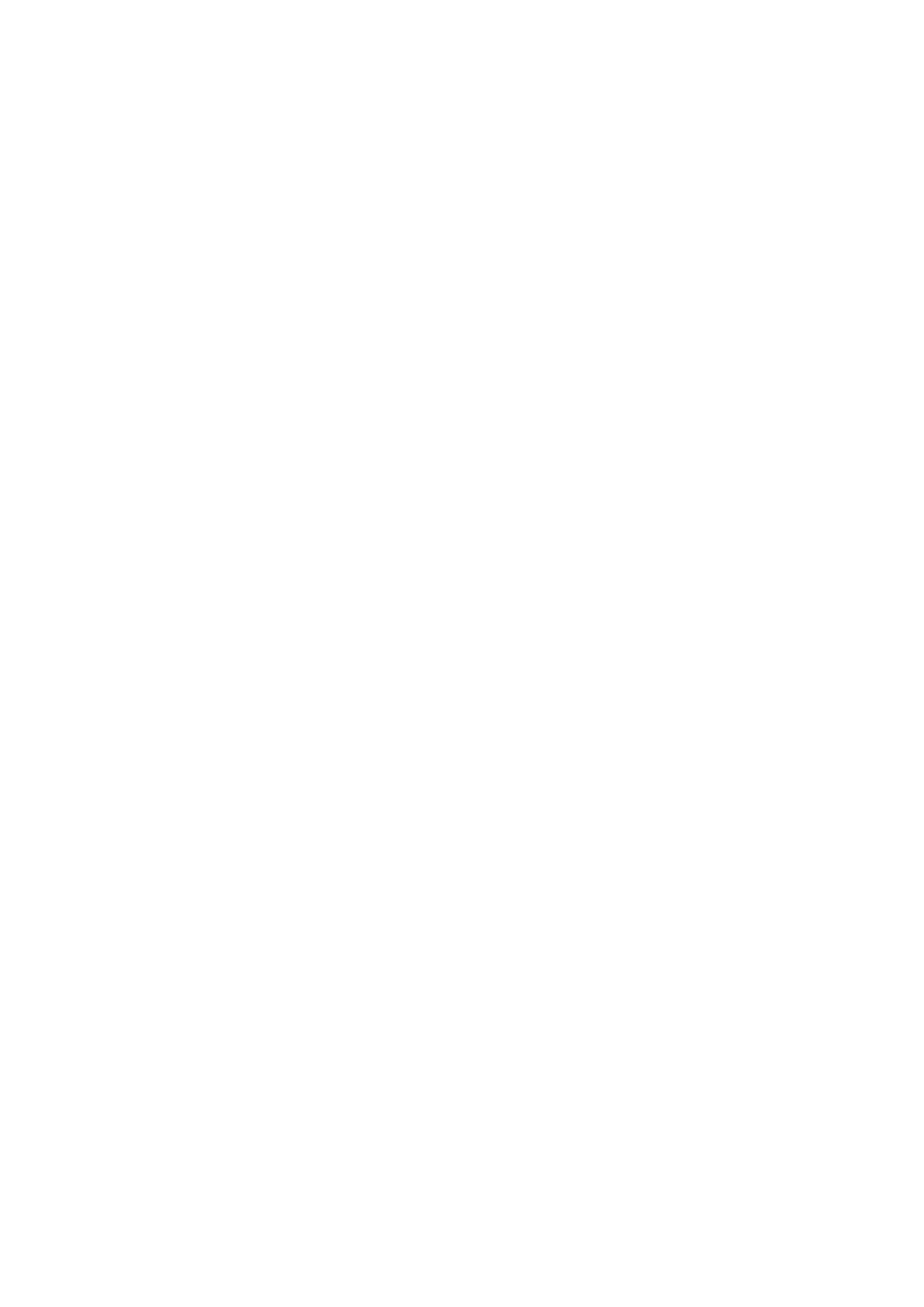# 26 ROYAL TASMANIAN BOTANICAL GARDENS

# AUTHORITY OUTLINE

The Royal Tasmanian Botanical Gardens is a Statutory Authority, established by the *Royal Tasmanian Botanical Gardens Act 2002* and managed by the RTBG Board. The seven member Board is appointed by and reports to the Minister for Parks, and is responsible for managing, conserving and enhancing the Gardens in accordance with the Act.

The responsible Minister is the Minister for Parks, Hon Jacquie Petrusma MP, and the supporting agency is the Department of Natural Resources and Environment Tasmania.

The vision of the RTBG is to create and maintain an exceptional garden that enriches Tasmania's social and cultural life, educates the community about the importance of plants, and contributes to the conservation of the flora of Tasmania and the world.

The RTBG is Australia's second oldest botanical gardens and was established in 1818. The Gardens is home to the largest collection of mature conifers in the Southern Hemisphere and has the only subantarctic plant house in the world.

The mission of the RTBG is to sustainably manage the Gardens, conserve and develop its living collections and heritage, and create and deliver an exemplary and enlightening visitor experience and thriving organisational culture.

This chapter provides the RTBG's financial information for 2022-23 and over the Forward Estimates (2023-24 to 2025-26). Further information on the RTBG is provided at www.rtbg.tas.gov.au.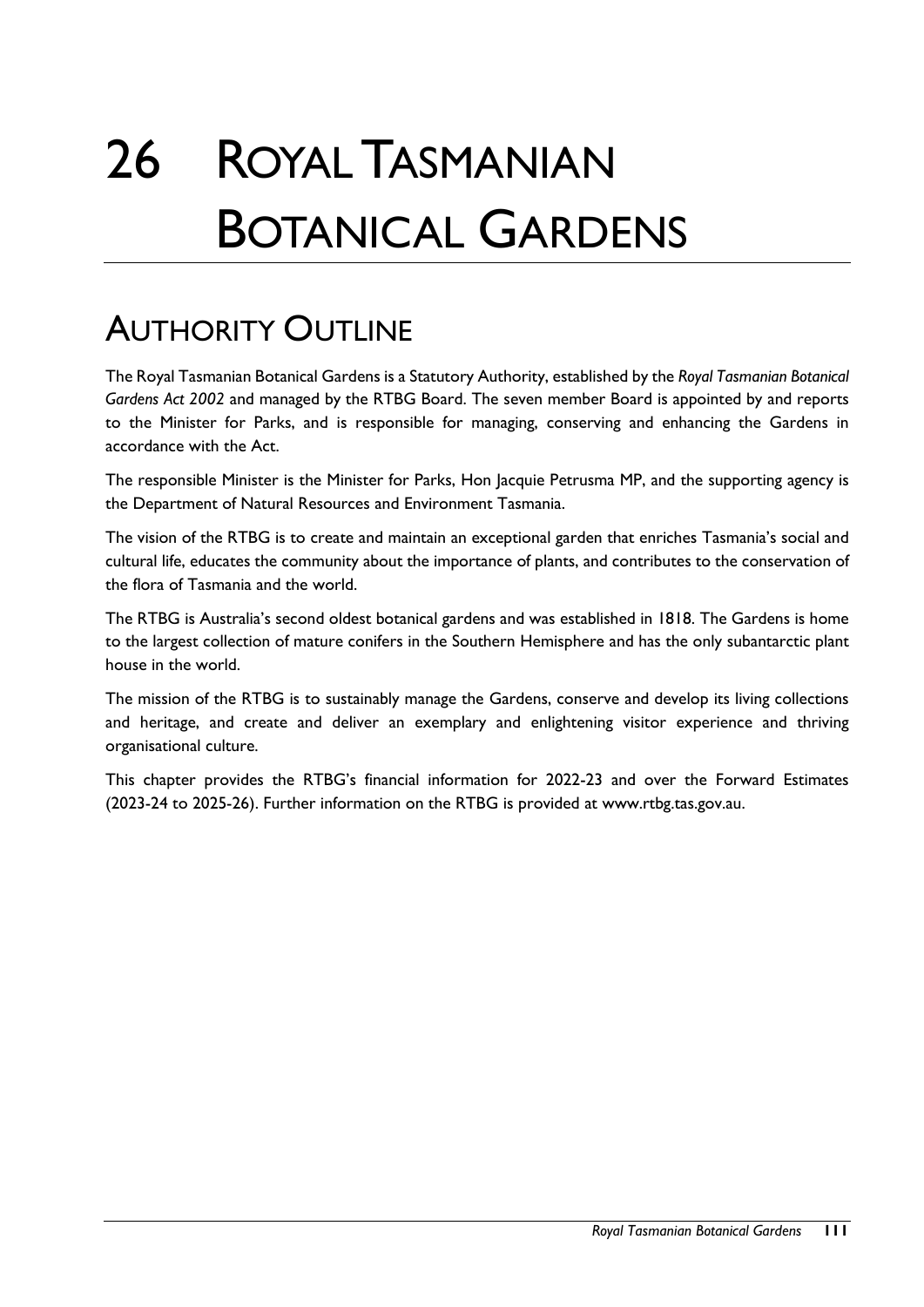# KEY DELIVERABLES

Table 26.1 provides a summary of the Budget and Forward Estimates allocations for key deliverables of the Authority.

|               |                 |                 | 2025-26         |
|---------------|-----------------|-----------------|-----------------|
|               | Forward         | Forward         | Forward         |
| <b>Budget</b> | <b>Estimate</b> | <b>Estimate</b> | <b>Estimate</b> |
| \$'000        | \$'000          | \$'000          | \$'000          |
| 200           | 200             | 200             | 200             |
| 250           |                 |                 |                 |
|               | 2022-23         | 2023-24         | 2024-25         |

#### Table 26.1: Key Deliverables Statement

#### *Additional Operational Support*

Additional funding is provided on a permanent basis from 2022-23 to increase the Government's contribution towards the operation of the RTBG to support the management, conservation and enhancement of the Gardens.

#### *Review of the Strategic Master Plan*

Additional funding is provided in 2022-23 for the review of the Strategic Master Plan for the Gardens. The review will require project management and consultancy services. The Department of Natural Resources and Environment Tasmania will also provide in-kind services to support the review.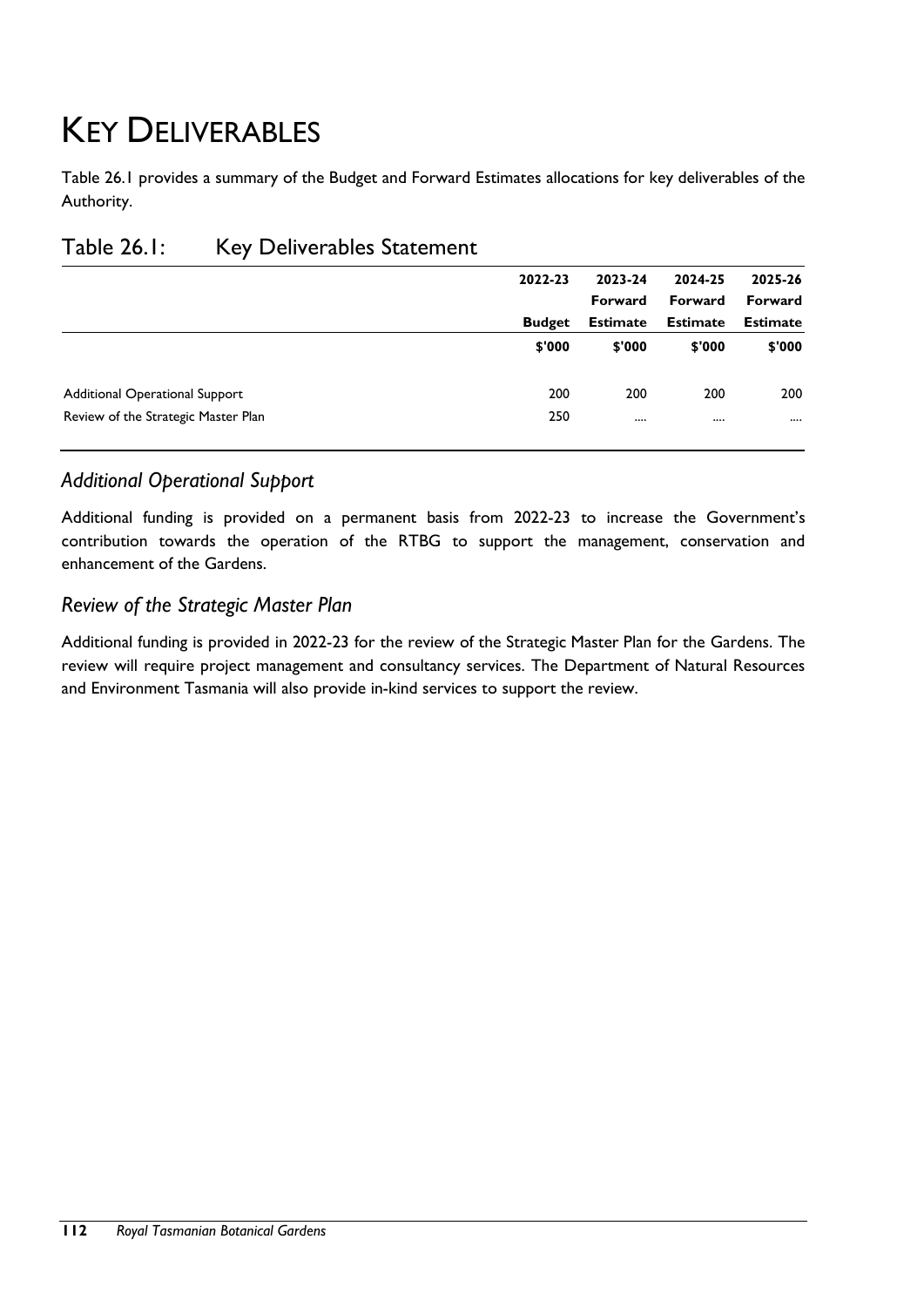### Table 26.2: Statement of Comprehensive Income

|                                       | $2021 - 22$   | 2022-23       | 2023-24         | 2024-25         | 2025-26         |
|---------------------------------------|---------------|---------------|-----------------|-----------------|-----------------|
|                                       |               |               | Forward         | Forward         | Forward         |
|                                       | <b>Budget</b> | <b>Budget</b> | <b>Estimate</b> | <b>Estimate</b> | <b>Estimate</b> |
|                                       | \$'000        | \$'000        | \$'000          | \$'000          | \$'000          |
| <b>Revenue and other income</b>       |               |               |                 |                 |                 |
| Grants <sup>1</sup>                   | 3 188         | 3 605         | 3 4 4 7         | 3516            | 3 5 9 8         |
| Sales of goods and services           | 1010          | 967           | 1009            | 1028            | 1048            |
| Interest                              | 20            | 20            | 20              | 15              | 10              |
| Other revenue                         | 115           | 226           | 237             | 249             | 261             |
| <b>Total revenue</b>                  | 4 3 3 3       | 4818          | 4713            | 4808            | 4917            |
| <b>Total income</b>                   | 4333          | 4818          | 4713            | 4808            | 4917            |
| <b>Expenses</b>                       |               |               |                 |                 |                 |
| Employee benefits <sup>2</sup>        | 2883          | 3 1 5 9       | 3163            | 3 2 2 7         | 3 2 9 3         |
| Depreciation and amortisation         | 530           | 490           | 490             | 562             | 640             |
| Supplies and consumables <sup>3</sup> | 1450          | 873           | 1774            | 1823            | 870             |
| <b>Total expenses</b>                 | 4863          | 5 5 2 2       | 5 4 2 7         | 5612            | 5 8 0 3         |
| <b>Net result</b>                     | (530)         | (704)         | (714)           | (804)           | (886)           |
| <b>Comprehensive result</b>           | (530)         | (704)         | (714)           | (804)           | (886)           |

Notes:

1. The variation in Grants in 2022-23 and over the Forward Estimates reflects funding for the Review of the Strategic Master Plan and Additional Operational Support.

2. The increase in Employee benefits reflects the filling of positions that were previously vacant and resourcing to undertake the Review of the Strategic Master Plan.

3. The increase in Supplies and consumables primarily reflects the expenditure of donation funds on RTBG Board approved projects.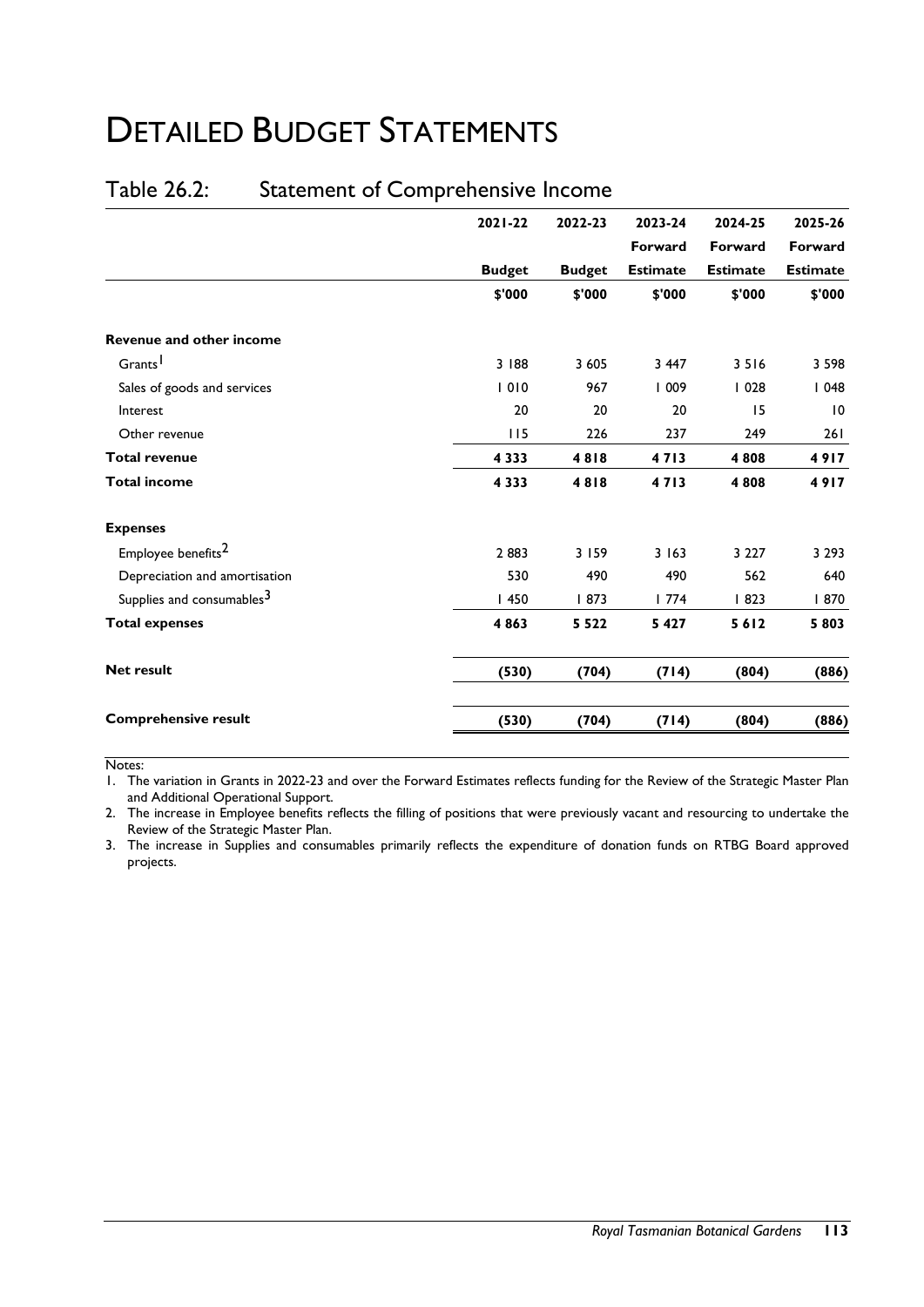|                                            | 2022          | 2023          | 2024            | 2025            | 2026            |
|--------------------------------------------|---------------|---------------|-----------------|-----------------|-----------------|
|                                            |               |               | Forward         | Forward         | Forward         |
|                                            | <b>Budget</b> | <b>Budget</b> | <b>Estimate</b> | <b>Estimate</b> | <b>Estimate</b> |
|                                            | \$'000        | \$'000        | \$'000          | \$'000          | \$'000          |
| <b>Assets</b>                              |               |               |                 |                 |                 |
| <b>Financial assets</b>                    |               |               |                 |                 |                 |
| Cash and deposits <sup>1</sup>             | 7 5 0 6       | 6 9 9 2       | 3 3 8 6         | 144             | (102)           |
| Receivables                                | 57            | 76            | 76              | 76              | 76              |
|                                            | 7 5 6 3       | 7 0 6 8       | 3 4 6 2         | 220             | (26)            |
| <b>Non-financial assets</b>                |               |               |                 |                 |                 |
| Inventories                                | 90            | 90            | 90              | 90              | 90              |
| Property, plant and equipment <sup>1</sup> | 11703         | 12 3 58       | 15 480          | 18 163          | 17769           |
| Infrastructure                             | 3 9 5 2       | 3 900         | 3 6 8 6         | 3 4 5 6         | 3 2 2 6         |
| Other assets                               | 35            | 106           | 106             | 106             | 106             |
|                                            | 15 780        | 16 454        | 19362           | 21815           | 21 191          |
| <b>Total assets</b>                        | 23 343        | 23 5 22       | 22824           | 22 035          | 21 165          |
| <b>Liabilities</b>                         |               |               |                 |                 |                 |
| Payables                                   | 40            | 105           | 105             | 105             | 105             |
| Employee benefits                          | 810           | 758           | 774             | 789             | 805             |
| Other liabilities                          | 81            | 175           | 175             | 175             | 175             |
| <b>Total liabilities</b>                   | 931           | 1038          | 1054            | <b>1069</b>     | 085             |
| Net assets (liabilities)                   | 22 4 12       | 22 484        | 21770           | 20 966          | 20 080          |
| <b>Equity</b>                              |               |               |                 |                 |                 |
| Reserves                                   | 16706         | 17494         | 17494           | 17494           | 17494           |
| Accumulated funds                          | 5 7 0 6       | 4 9 9 0       | 4 2 7 6         | 3 4 7 2         | 2 5 8 6         |
| <b>Total equity</b>                        | 22 4 12       | 22 484        | 21770           | 20 966          | 20 080          |

### Table 26.3: Statement of Financial Position as at 30 June

Note:

1. The variation in Cash and deposits, and Property, plant and equipment from 2023 primarily reflects the timing of the construction of the new Visitor Centre.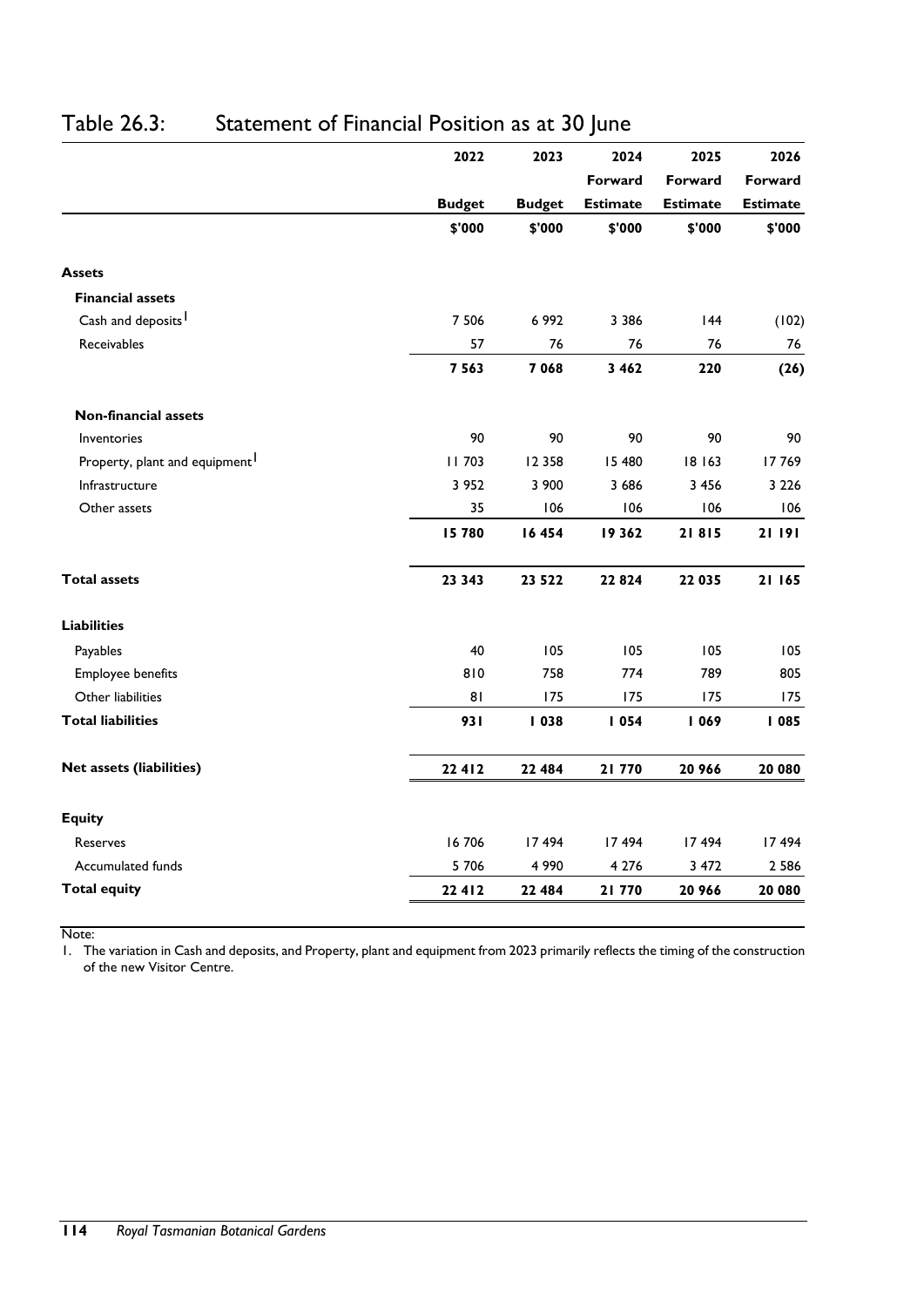|                                                              | $2021 - 22$   | 2022-23       | 2023-24         | 2024-25         | 2025-26         |
|--------------------------------------------------------------|---------------|---------------|-----------------|-----------------|-----------------|
|                                                              |               |               | <b>Forward</b>  | Forward         | <b>Forward</b>  |
|                                                              | <b>Budget</b> | <b>Budget</b> | <b>Estimate</b> | <b>Estimate</b> | <b>Estimate</b> |
|                                                              | \$'000        | \$'000        | \$'000          | \$'000          | \$'000          |
| Cash flows from operating activities                         |               |               |                 |                 |                 |
| <b>Cash inflows</b>                                          |               |               |                 |                 |                 |
| Grants                                                       | 3 188         | 3 605         | 3 4 4 7         | 3516            | 3 5 9 8         |
| Sales of goods and services                                  | 1010          | 967           | 1009            | 1028            | 1048            |
| <b>GST</b> receipts                                          | 166           | 186           | 469             | 438             | 170             |
| Interest received                                            | 20            | 20            | 20              | 15              | 10              |
| Other cash receipts                                          | 115           | 226           | 237             | 249             | 261             |
| <b>Total cash inflows</b>                                    | 4499          | 5 0 0 4       | 5 182           | 5 2 4 6         | 5 0 8 7         |
| Cash outflows                                                |               |               |                 |                 |                 |
| Employee benefits                                            | (2555)        | (2800)        | (2788)          | (2844)          | (2903)          |
| Superannuation                                               | (328)         | (359)         | (375)           | (383)           | (390)           |
| <b>GST</b> payments                                          | (166)         | (186)         | (469)           | (438)           | (170)           |
| Supplies and consumables                                     | (1450)        | (1873)        | (1774)          | (1823)          | (1870)          |
| Total cash outflows                                          | (4499)        | (5218)        | (5406)          | (5488)          | (5333)          |
| Net cash from (used by) operating activities                 |               | (214)         | (224)           | (242)           | (246)           |
| Cash flows from investing activities                         |               |               |                 |                 |                 |
| Payments for acquisition of non-financial assets             | (378)         | (300)         | (3382)          | (3 000)         |                 |
| Net cash from (used by) investing activities                 | (378)         | (300)         | (3382)          | (3000)          |                 |
| Net increase (decrease) in cash and cash equivalents<br>held | (378)         | (514)         | (3606)          | (3 242)         | (246)           |
| Cash and deposits at the beginning of the reporting          |               |               |                 |                 |                 |
| period                                                       | 7884          | 7506          | 6992            | 3 3 8 6         | 144             |
| Cash and deposits at the end of the reporting period         | 7506          | 6992          | 3 3 8 6         | 144             | (102)           |

### Table 26.4: Statement of Cash Flows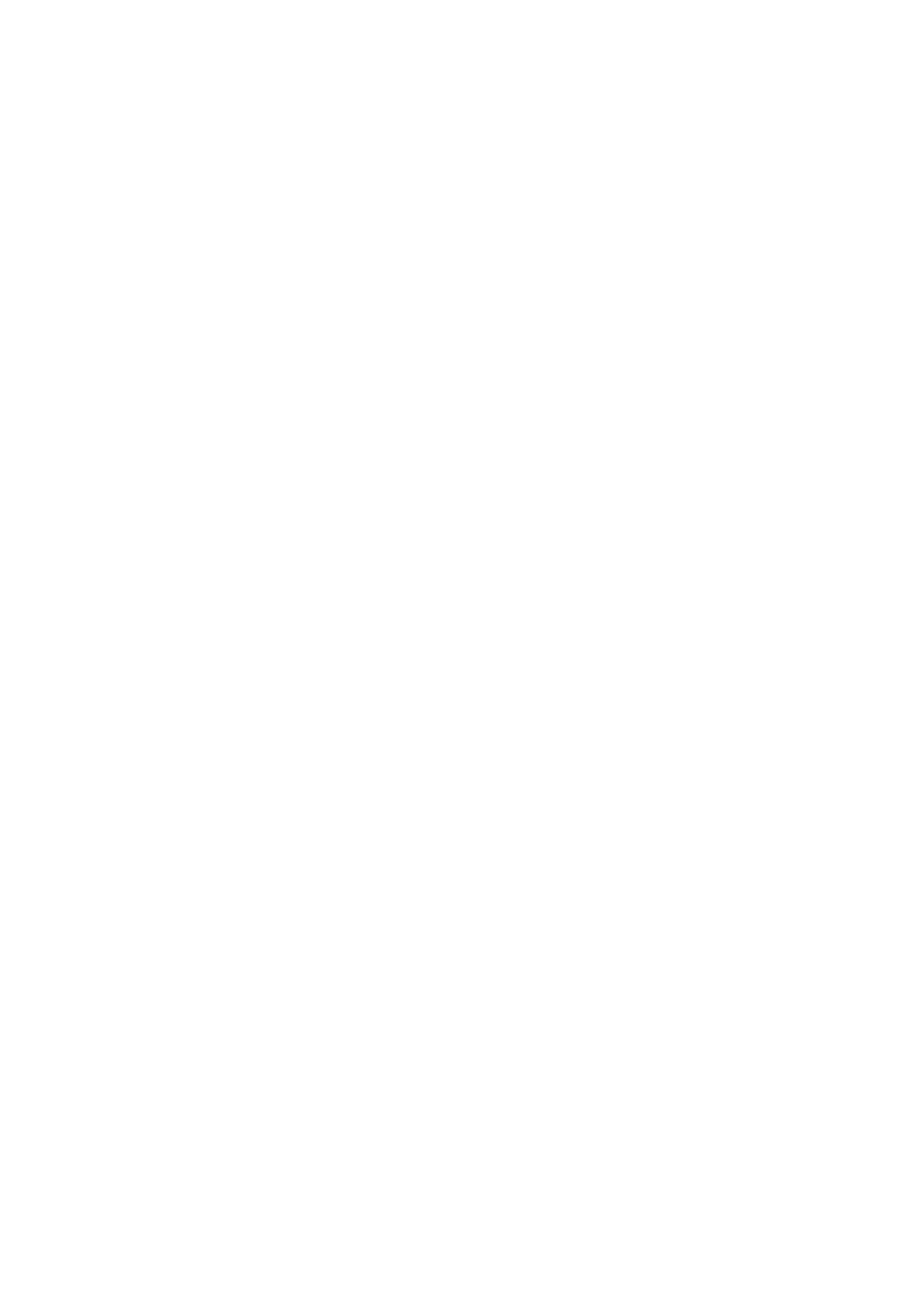# 27 STATE FIRE COMMISSION

### AUTHORITY OUTLINE

The primary purpose of the State Fire Commission is to minimise the social, economic and environmental impact on the Tasmanian community of fire and other emergencies. This is achieved through implementing strategies for the Tasmania Fire Service and the State Emergency Service that develop resilience to prevent and prepare for emergencies.

The Commission is also responsible for:

- managing incidents involving hazardous materials, including response to terrorist incidents involving chemical, biological and radiological agents;
- road crash rescue (in Hobart, Launceston, Burnie, Devonport and surrounding areas);
- providing an Urban Search and Rescue capability to manage the rescue of people from collapsed buildings and structures;
- a range of community fire safety programs that guard against structural fire and bushfire;
- fire investigations; and
- coordinating Fuel Reduction Program activities on behalf of the Government.

Under governance arrangements established in 2014-15, the State Emergency Service also reports through the Chief Officer of the Tasmania Fire Service. These arrangements build upon existing relationships between volunteer organisations across the broader emergency services spectrum and reflect the close alignment in the delivery of services.

The State Fire Commission reports to the Minister for Police, Fire and Emergency Management, Hon Jacquie Petrusma MP, and the supporting agency is the Department of Police, Fire and Emergency Management. The Commission delivers all its services through its operational arm, the Tasmania Fire Service.

This chapter provides the State Fire Commission's financial information for 2022-23 and over the Forward Estimates (2023-24 to 2025-26). Further information on the Commission can be found at www.fire.tas.gov.au.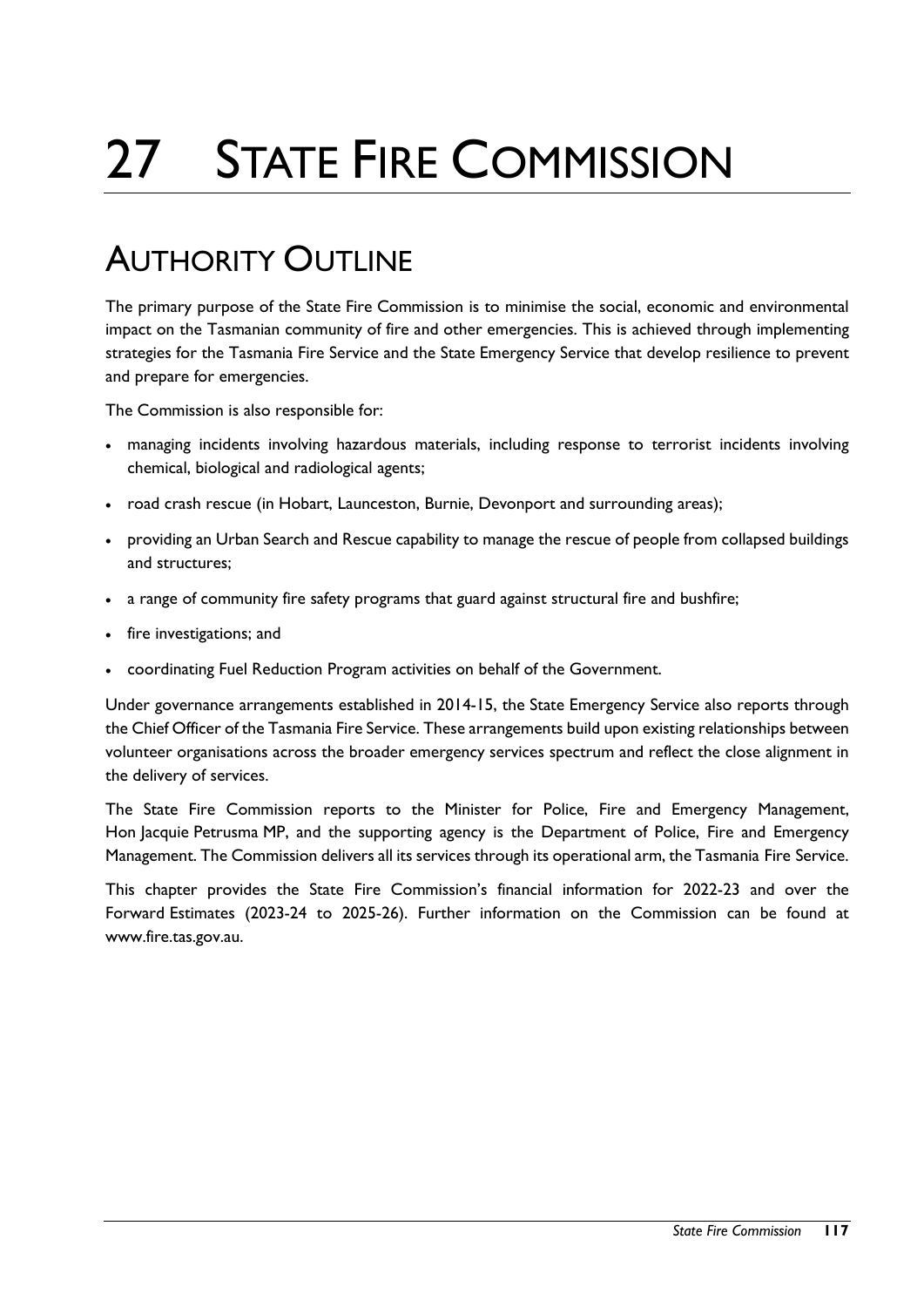# KEY DELIVERABLES

Table 27.1 provides a summary of the Budget and Forward Estimates allocations for key deliverables being undertaken by the Commission.

|                                                                   | 2022-23       | 2023-24         | 2024-25         | 2025-26         |
|-------------------------------------------------------------------|---------------|-----------------|-----------------|-----------------|
|                                                                   |               | Forward         | Forward         | Forward         |
|                                                                   | <b>Budget</b> | <b>Estimate</b> | <b>Estimate</b> | <b>Estimate</b> |
|                                                                   | \$'000        | \$'000          | \$'000          | \$'000          |
|                                                                   |               |                 |                 |                 |
| Automated Regional Sandbag Filling Machines                       | 210           |                 |                 | $\cdots$        |
| Fire and Emergency Services Volunteer Grants Program <sup>1</sup> | 500           |                 |                 |                 |
| Operationalise Sorell Emergency Services Hub <sup>1</sup>         | 420           | $\cdots$        |                 | $\cdots$        |
| Remote Area Teams <sup>1</sup>                                    | 160           | 160             | 160             | 160             |
|                                                                   |               |                 |                 |                 |

#### Table 27.1: Key Deliverables Statement

Note:

1. Funding for this initiative is appropriated to the Department of Police, Fire and Emergency Management. For more information refer to chapter 9 of this Budget Paper.

#### *Automated Regional Sandbag Filling Machines*

This initiative provides for the procurement of automated sandbag filling machines to increase the State Emergency Service capability to respond to flood risk within Tasmanian communities.

#### *Fire and Emergency Services Volunteer Grants Program*

This funding is provided to continue an existing initiative that provides for all Volunteer Units from the TFS and the SES to apply for upgrades to equipment. This brings the total funding for this initiative to \$2 million over the Budget and Forward Estimates.

#### *Operationalise Sorell Emergency Services Hub*

This initiative will provide additional resources for the new Sorell SES Unit, including rescue vehicles and a storm trailer. This will ensure that when the Sorell Emergency Services Hub is complete, volunteers can respond to emergency events as required.

#### *Remote Area Teams*

This initiative will continue to develop, sustain and grow the Remote Area Teams capacity from suitable volunteer firefighters around the State. Selected volunteers will undergo helicopter insertion training and gain firefighting skills in this specialised field.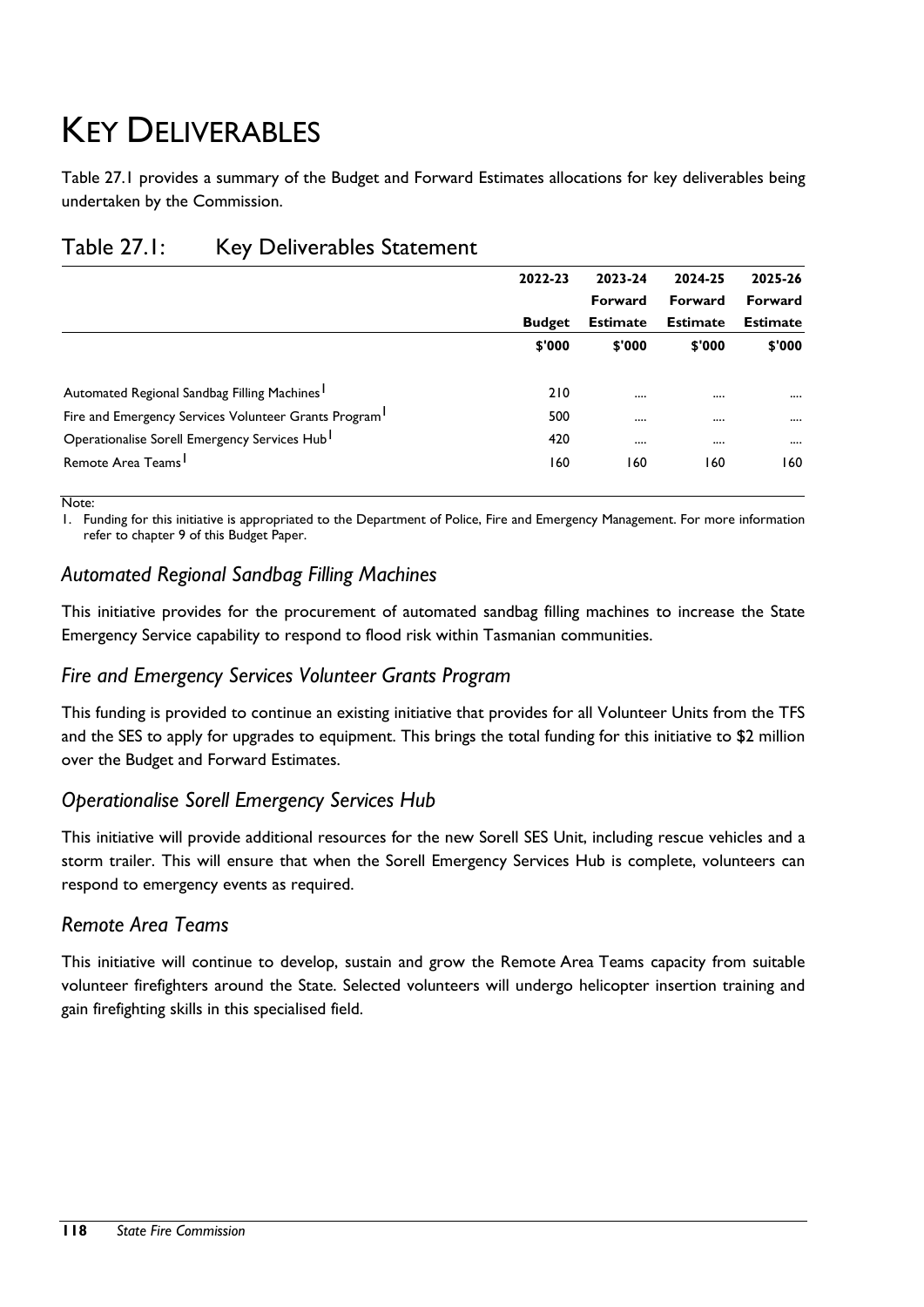### Ongoing Key Deliverables

In addition to the key deliverables identified in the above table, the ongoing key deliverables for the State Fire Commission include:

- continuation of the Volunteer Brigade Equipment Upgrades initiative to provide standardised equipment to volunteer brigades and units in areas such as personal protective equipment and communications;
- implementation of the Firefighting Appliance Replacement Program to ensure that all fire appliances remain viable for operation in a safe and effective manner;
- implementation of the Fire Station Build Program for capital upgrades to Commission facilities, which includes a combination of refurbishment and replacement of fire stations;
- continuation of the Fuel Reduction Program and bushfire risk reduction activities across the State;
- Regional emergency management planning and development to support municipal authorities with emergency management planning as well as providing education assistance; and
- ongoing delivery of SES Community Protection Planning for Flood and Storm Hazard initiatives.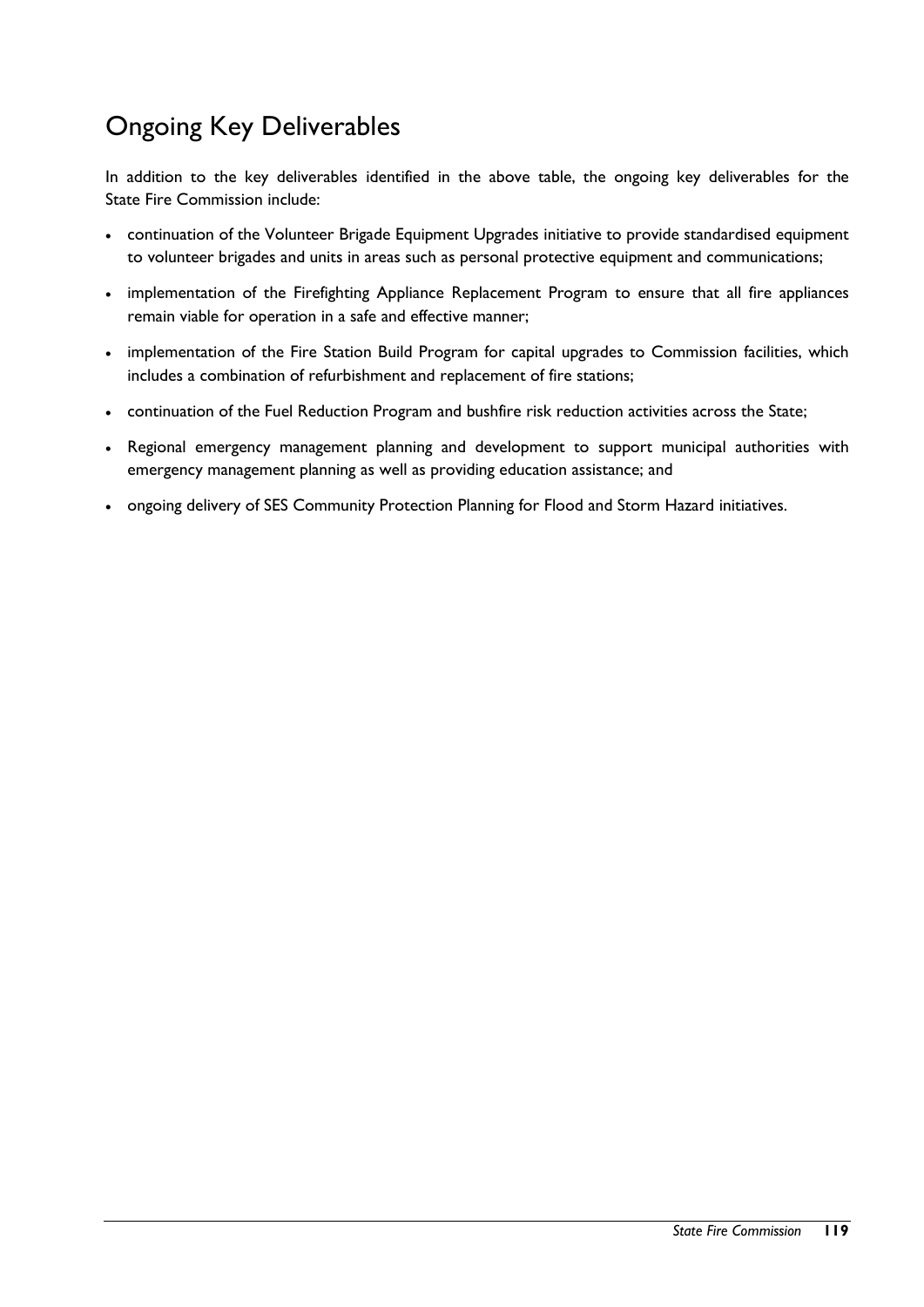### Table 27.2: Statement of Comprehensive Income

|                                       | 2021-22       | 2022-23       | 2023-24         | 2024-25         | 2025-26         |
|---------------------------------------|---------------|---------------|-----------------|-----------------|-----------------|
|                                       |               |               | Forward         | Forward         | Forward         |
|                                       | <b>Budget</b> | <b>Budget</b> | <b>Estimate</b> | <b>Estimate</b> | <b>Estimate</b> |
|                                       | \$'000        | \$'000        | \$'000          | \$'000          | \$'000          |
| <b>Revenue and other income</b>       |               |               |                 |                 |                 |
| Grants <sup>1</sup>                   | 14 999        | 10 350        | 9668            | 7 3 7 5         | 5 2 5 8         |
| Taxation <sup>2</sup>                 | 85 393        | 92 675        | 96 824          | 101 139         | 105 629         |
| Sales of goods and services           | 6 3 6 6       | 6 4 9 3       | 6 6 23          | 6755            | 6890            |
| Fees and fines <sup>3</sup>           | 176           |               |                 |                 |                 |
| Interest                              | 250           | 250           | 250             | 250             | 250             |
| Other revenue <sup>3</sup>            | 8617          | 9110          | 9164            | 9218            | 9 2 7 2         |
| <b>Total revenue</b>                  | 115 801       | 118878        | 122 529         | 124 737         | 127 299         |
| <b>Total income</b>                   | 115 801       | 118878        | 122 529         | 124 737         | 127 299         |
| <b>Expenses</b>                       |               |               |                 |                 |                 |
| Employee benefits                     | 58 476        | 60 346        | 60 505          | 61816           | 63 269          |
| Depreciation and amortisation         | 6 3 9 0       | 6 3 9 0       | 6 3 9 0         | 6 3 9 0         | 6 3 9 0         |
| Supplies and consumables <sup>4</sup> | 28 748        | 39 176        | 40 834          | 42   47         | 41 032          |
| Grants and subsidies                  | 713           |               | $\cdots$        |                 | $\cdots$        |
| Borrowing costs                       | 35            | 35            | 35              | 35              |                 |
| Other expenses <sup>5</sup>           | 19843         | 16611         | 16883           | 17 23 1         | 17588           |
| <b>Total expenses</b>                 | 114 205       | 122 558       | 124 647         | 127619          | 128 279         |
| <b>Net result</b>                     | <b>1596</b>   | (3680)        | (2118)          | (2882)          | (980)           |
| <b>Comprehensive result</b>           | <b>1596</b>   | (3680)        | (2118)          | (2882)          | (980)           |

Notes:

1. The decrease in Grants reflects the cessation of fixed-term funding arrangements for previous Budget initiatives.

2. The increase in Taxation reflects the anticipated profile of the revenue from the Fire Service Contribution, Insurance Fire Levy and Motor Vehicle Fire Levy over the Forward Estimates.

3. The decrease in Fees and fines and increase in Other revenue reflects a reclassification of revenues.

4. The increase in Supplies and consumables primarily reflects the profile of expenditure for previous Budget initiatives.

5. The variation in Other expenses reflects the completion of funding associated with the Australian Fire Danger Rating System project, a variation to the timing of recruit course expenditure and the conclusion of other initiatives.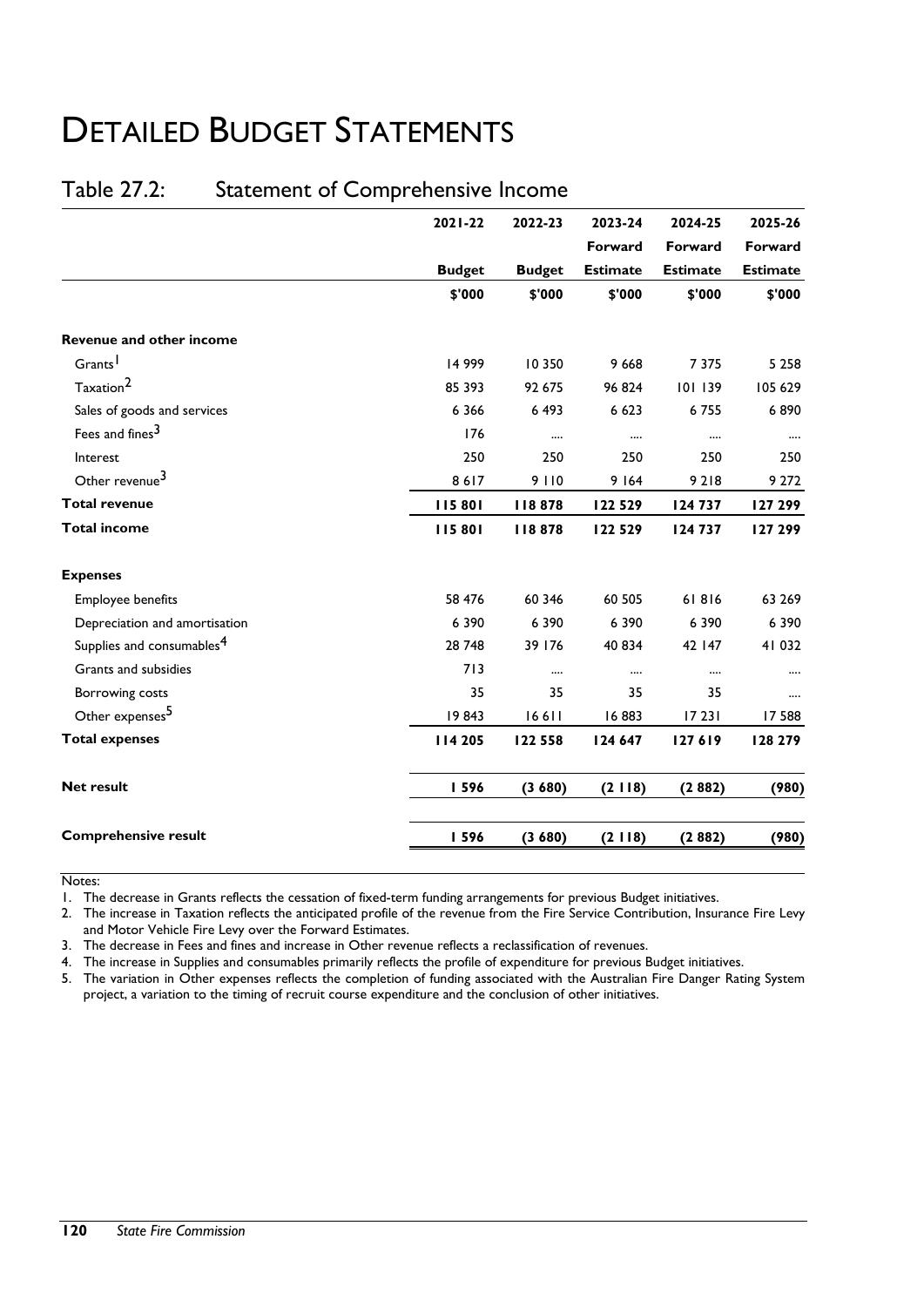|                                            | 2022          | 2023          | 2024            | 2025            | 2026            |
|--------------------------------------------|---------------|---------------|-----------------|-----------------|-----------------|
|                                            |               |               | Forward         | Forward         | Forward         |
|                                            | <b>Budget</b> | <b>Budget</b> | <b>Estimate</b> | <b>Estimate</b> | <b>Estimate</b> |
|                                            | \$'000        | \$'000        | \$'000          | \$'000          | \$'000          |
| <b>Assets</b>                              |               |               |                 |                 |                 |
| <b>Financial assets</b>                    |               |               |                 |                 |                 |
| Cash and deposits                          | 11 178        | 9 5 6 7       | 3 3 8 5         | (3864)          | (8380)          |
| Receivables                                | 2 7 3 4       | 3 5 5 4       | 3 5 5 4         | 3 5 5 4         | 3 5 5 4         |
| Other financial assets                     | 2 48 1        | 2 48 1        | 2 48 1          | 2481            | 2 48 1          |
|                                            | 16393         | 15 602        | 9420            | 2 17 1          | (2345)          |
| <b>Non-financial assets</b>                |               |               |                 |                 |                 |
| Inventories                                | 1905          | 1905          | 1905            | 1905            | 1905            |
| Property, plant and equipment <sup>2</sup> | 128 481       | 129 176       | 132 440         | 136 177         | 139914          |
| Other assets                               | 1196          | I 196         | I 196           | I 196           | I 196           |
|                                            | 131582        | 132 277       | 135 541         | 139 278         | 143 015         |
| <b>Total assets</b>                        | 147 975       | 147879        | 144 961         | 141 449         | 140 670         |
| <b>Liabilities</b>                         |               |               |                 |                 |                 |
| Payables                                   | 8 5 9 8       | 8798          | 8998            | 9 1 9 8         | 9 3 9 8         |
| Interest bearing liabilities <sup>3</sup>  | 3830          | 1830          | 830             | $\cdots$        |                 |
| Employee benefits <sup>4</sup>             | 14 3 24       | 11981         | 11981           | 11981           | 11982           |
| Superannuation                             | 994           | 994           | 994             | 994             | 994             |
| <b>Total liabilities</b>                   | 27 746        | 23 603        | 22 803          | 22 173          | 22 3 7 4        |
| <b>Net assets (liabilities)</b>            | 120 229       | 124 276       | 122 158         | 119 276         | 118296          |
| <b>Equity</b>                              |               |               |                 |                 |                 |
| <b>Reserves</b>                            | 45 698        | 45 698        | 45 698          | 45 698          | 45 698          |
| Accumulated funds                          | 74 531        | 78 578        | 76 460          | 73 578          | 72 598          |
| <b>Total equity</b>                        | 120 229       | 124 276       | 122 158         | 119 276         | 118296          |
|                                            |               |               |                 |                 |                 |

### Table 27.3: Statement of Financial Position as at 30 June

Notes:

1. The Commission has reflected temporary borrowings as negative cash, pending reclassification. This has no impact on net assets and net debt.

2. The increase in Property, plant and equipment reflects planned investment in fire appliances and station improvements at Campbell Town, Marrawah, Southport, Derby, Bridport and Wynyard.

3. The decrease in Interest bearing liabilities reflects the repayment of a loan held by the Commission.

4. The decrease in Employee benefits in 2023 reflects an anticipated increase in the use of leave benefits that have accumulated during the COVID-19 pandemic.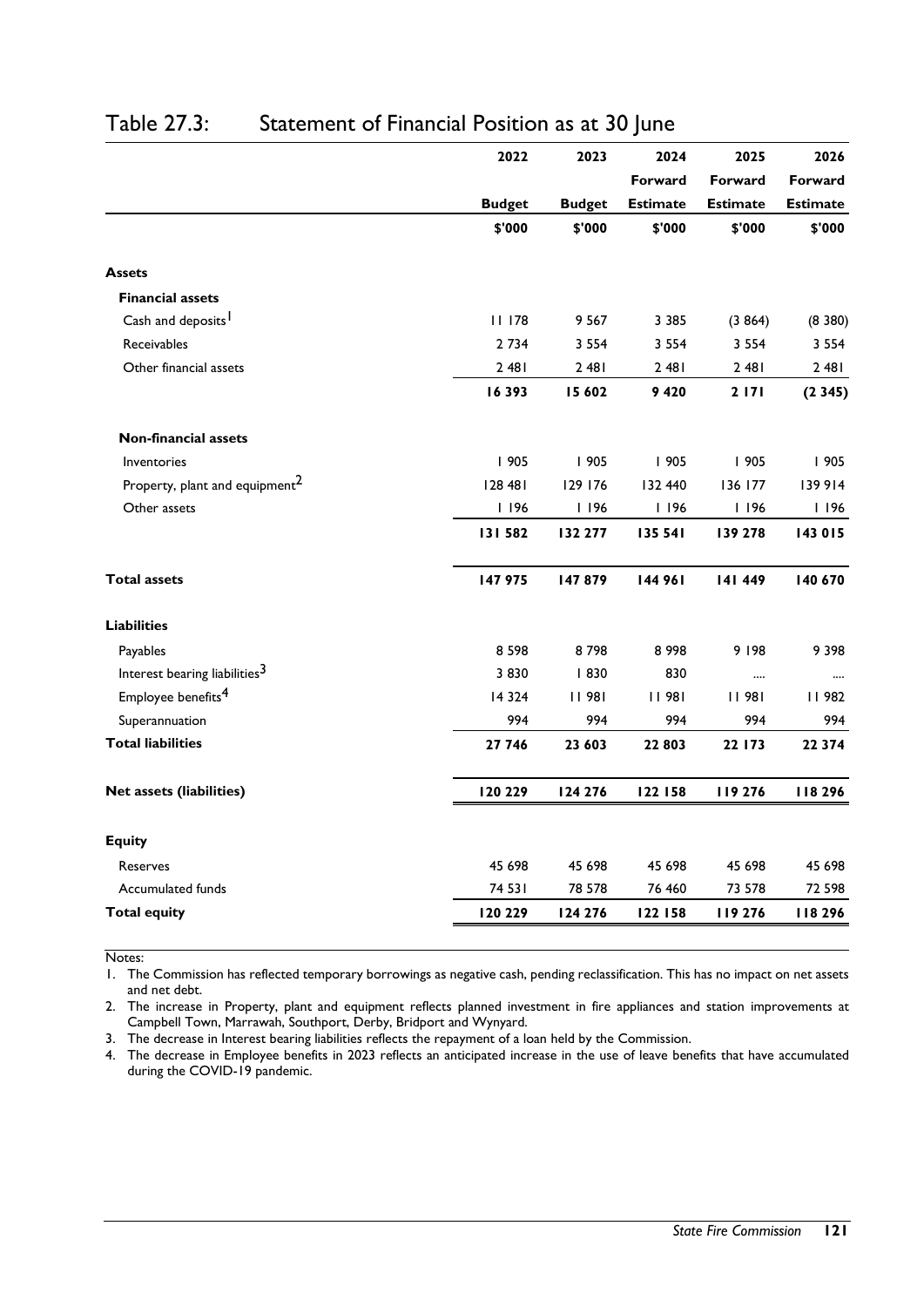|                                                               | 2021-22       | 2022-23       | 2023-24         | 2024-25         | 2025-26         |
|---------------------------------------------------------------|---------------|---------------|-----------------|-----------------|-----------------|
|                                                               |               |               | Forward         | Forward         | Forward         |
|                                                               | <b>Budget</b> | <b>Budget</b> | <b>Estimate</b> | <b>Estimate</b> | <b>Estimate</b> |
|                                                               | \$'000        | \$'000        | \$'000          | \$'000          | \$'000          |
| Cash flows from operating activities                          |               |               |                 |                 |                 |
| <b>Cash inflows</b>                                           |               |               |                 |                 |                 |
| Grants                                                        | 14 999        | 10 350        | 9668            | 7 3 7 5         | 5 2 5 8         |
| Taxation                                                      | 85 393        | 92 675        | 96824           | 101139          | 105 629         |
| Sales of goods and services                                   | 6 3 6 6       | 6 4 9 3       | 6 6 23          | 6755            | 6890            |
| Fees and fines                                                | 176           | 180           | 184             | 188             | 192             |
| Interest received                                             | 250           | 250           | 250             | 250             | 250             |
| Other cash receipts                                           | 8617          | 8930          | 8 9 8 0         | 9 0 3 0         | 9 0 8 0         |
| <b>Total cash inflows</b>                                     | 115 801       | 118878        | 122 529         | 124 737         | 127 299         |
| <b>Cash outflows</b>                                          |               |               |                 |                 |                 |
| Employee benefits                                             | (51895)       | (53 570)      | (53 707)        | (54864)         | (56153)         |
| Superannuation                                                | (6581)        | (6776)        | (6798)          | (6952)          | (7115)          |
| Borrowing costs                                               | (35)          | (35)          | (35)            | (35)            |                 |
| Grants and subsidies                                          | (713)         |               |                 |                 |                 |
| Supplies and consumables                                      | (28908)       | (38978)       | (40634)         | (41947)         | (40832)         |
| Other cash payments                                           | (19843)       | (16611)       | (16883)         | (17231)         | (17588)         |
| <b>Total cash outflows</b>                                    | (107975)      | (115970)      | (118057)        | (121029)        | (121688)        |
| Net cash from (used by) operating activities                  | 7826          | 2 9 0 8       | 4 4 7 2         | 3708            | 5611            |
| Cash flows from investing activities                          |               |               |                 |                 |                 |
| Payments for acquisition of non-financial assets              | (9 292)       | (9366)        | (10004)         | (10477)         | (10 477)        |
| Proceeds from the disposal of non-financial assets            | 350           | 350           | 350             | 350             | 350             |
| Net cash from (used by) investing activities                  | (8942)        | (9016)        | (9654)          | (10127)         | (10127)         |
| Cash flows from financing activities                          |               |               |                 |                 |                 |
| Net borrowings                                                |               | (1000)        | (1000)          | (830)           |                 |
| Net cash from (used by) financing activities                  |               | (1000)        | (1000)          | (830)           |                 |
| Net increase (decrease) in cash and cash equivalents          |               |               |                 |                 |                 |
| held                                                          | (1116)        | (7108)        | (6182)          | (7249)          | (4516)          |
| Cash and deposits at the beginning of the reporting<br>period | 12 294        | 16 675        | 9 5 6 7         | 3 3 8 5         | (3864)          |
| Cash and deposits at the end of the reporting period          | 11 178        | 9 5 6 7       | 3 3 8 5         | (3864)          | (8380)          |
|                                                               |               |               |                 |                 |                 |

### Table 27.4: Statement of Cash Flows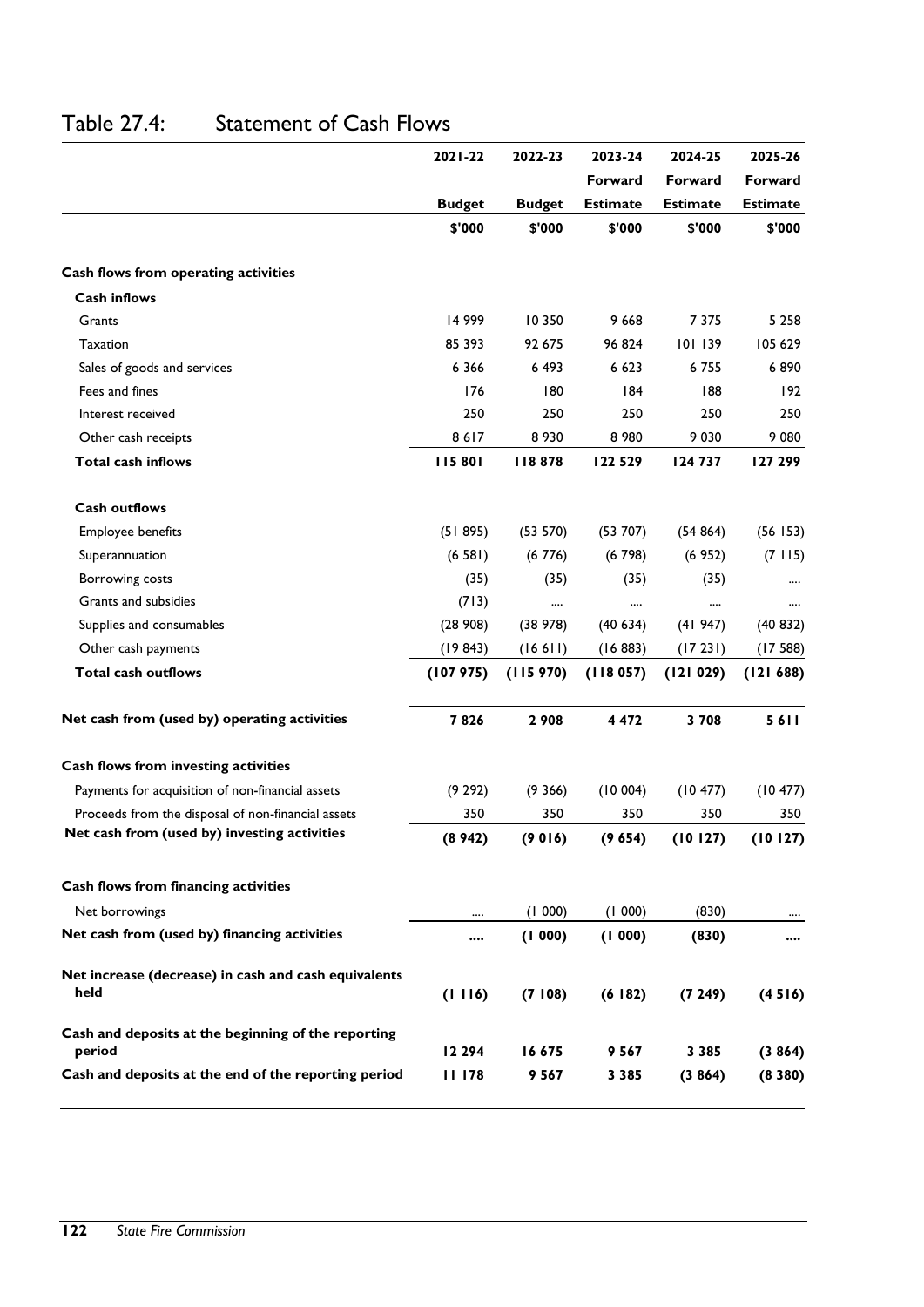# 28 TASTAFE

### AUTHORITY OUTLINE

TasTAFE is a Statutory Authority established by the *Training and Workforce Development Act 2013*. Governed by a Board of Directors, TasTAFE is the single public sector entity responsible for post compulsory Vocational Education and Training in Tasmania. Through its status as a registered training organisation with the Australian Skills Quality Authority, its role is to enable Tasmanians to gain skills and qualifications needed for the State's workforce and to support the community to succeed and prosper.

TasTAFE is the largest public vocational education and training provider in Tasmania, providing the majority of vocational training for Tasmanian businesses. TasTAFE operates in the contestable training market in Tasmania and in the commercial international student market. It services the training needs of individual learners as well as providing training services to Tasmanian employers and their employees.

The scope of training provided by TasTAFE aims to support the economic and policy priorities of the Tasmanian Government, business and industry. It is informed by the Minister's annual policy expectations and covers the major vocational occupations represented in the Tasmanian economy including trades, health and community services, and tourism and hospitality.

Training is conducted statewide at TasTAFE facilities in Hobart, Clarence, Claremont, Launceston, Devonport and Burnie. Training occurs in Trade Training Centres, regional locations, workplaces across the State and remotely.

The *TasTAFE (Skills and Training Business) Act 2021*, anticipated to be proclaimed to commence on 1 July 2022, provides for the continuation of TasTAFE as an organisation to provide vocational education and training that benefits the Tasmanian community by contributing to the Tasmanian economy and providing skilled workers for the Tasmanian workforce. The Act supports a new business model for TasTAFE that has been designed from the ground up to best suit the role and functions of the organisation and Tasmanian industry. The transition date to the new model is 1 July 2022.

The TasTAFE Board is accountable to the Minister for Skills, Training and Workforce Growth, Hon Roger Jaensch MP.

This chapter provides financial information for TasTAFE for 2022-23 and over the Forward Estimates (2023-24 to 2025-26). Further information on TasTAFE is provided at www.tastafe.tas.edu.au.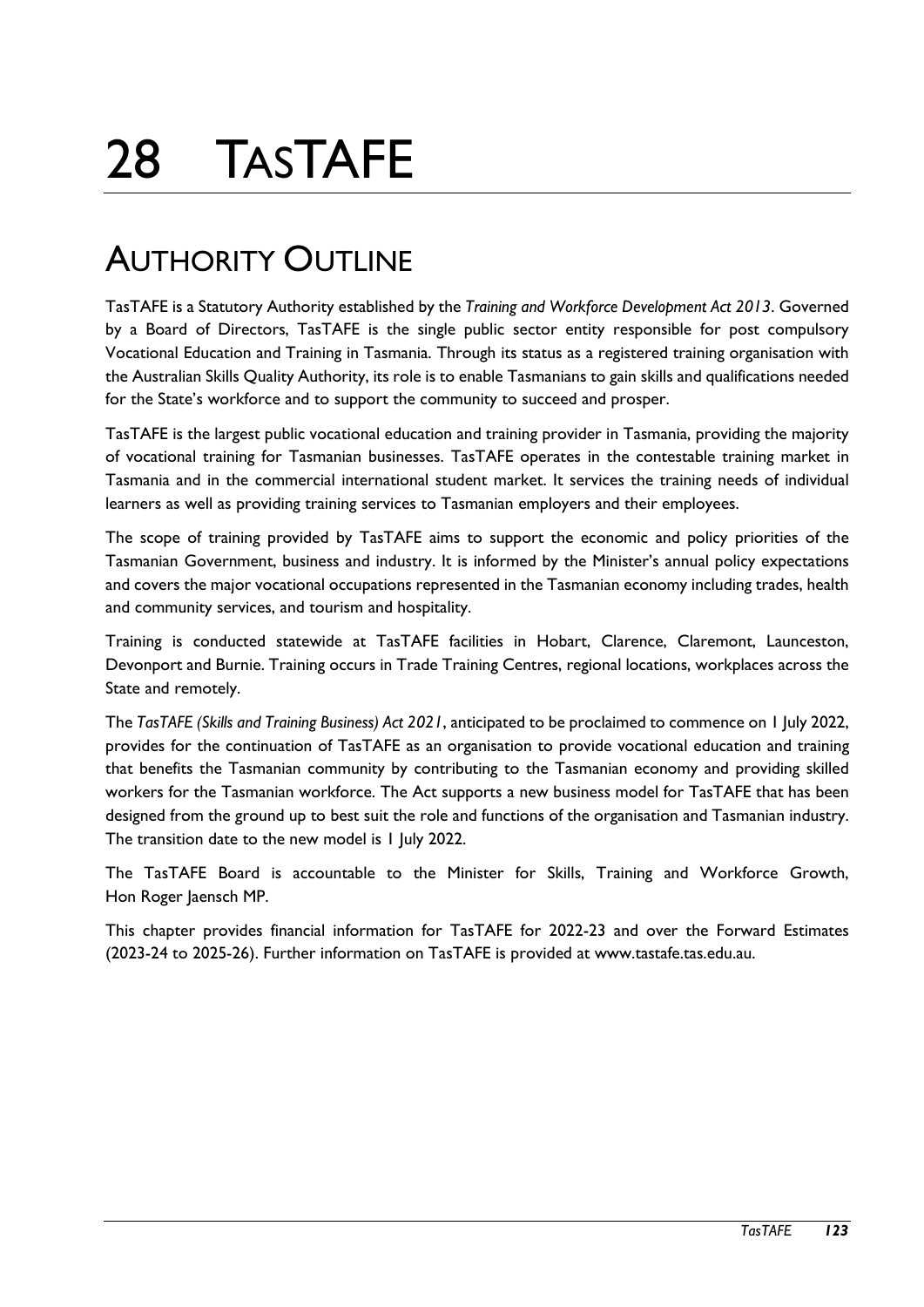# KEY DELIVERABLES

Table 28.1 provides a summary of the Budget and Forward Estimates allocations for key deliverables being undertaken by the Authority.

|                                                        | 2022-23       | 2023-24         | 2024-25                    | 2025-26                    |
|--------------------------------------------------------|---------------|-----------------|----------------------------|----------------------------|
|                                                        |               | Forward         | Forward<br><b>Estimate</b> | Forward<br><b>Estimate</b> |
|                                                        | <b>Budget</b> | <b>Estimate</b> |                            |                            |
|                                                        | \$'000        | \$'000          | \$'000                     | \$'000                     |
| COVID-19 - Infrastructure Improvements                 | 3 0 0 0       |                 |                            |                            |
| Support for students and additional TasTAFE teachers   | 2 0 4 3       | 2 600           | 200                        | 200                        |
| Virtual Campus/Student Management System Business Case | 500           |                 |                            | $\cdots$                   |
| Water and Energy Trades Centre of Excellence           | 5 000         |                 |                            |                            |

#### Table 28.1: Key Deliverables Statement

#### *COVID-19 - Infrastructure Improvements*

This initiative will enable TasTAFE to undertake improvements to ventilation and air quality across its facilities in response to COVID-19.

#### *Support for students and additional TasTAFE Teachers*

This initiative provides funding support for the 100 additional TasTAFE teachers committed in the 2021-22 Budget and associated services.

#### *Virtual Campus/Student Management System Business Case*

Funding is provided to develop a robust business case for further investment in the Virtual Campus initiative and TasTAFE's Student Management System.

#### *Water and Energy Trades Centre of Excellence*

Additional funding is provided in 2022-23 to enable the successful completion of the development of a Water and Energy Trades Centre of Excellence based at TasTAFE's Clarence campus. This is in addition to \$14 million already committed by the State Government and \$7 million by the Australian Government.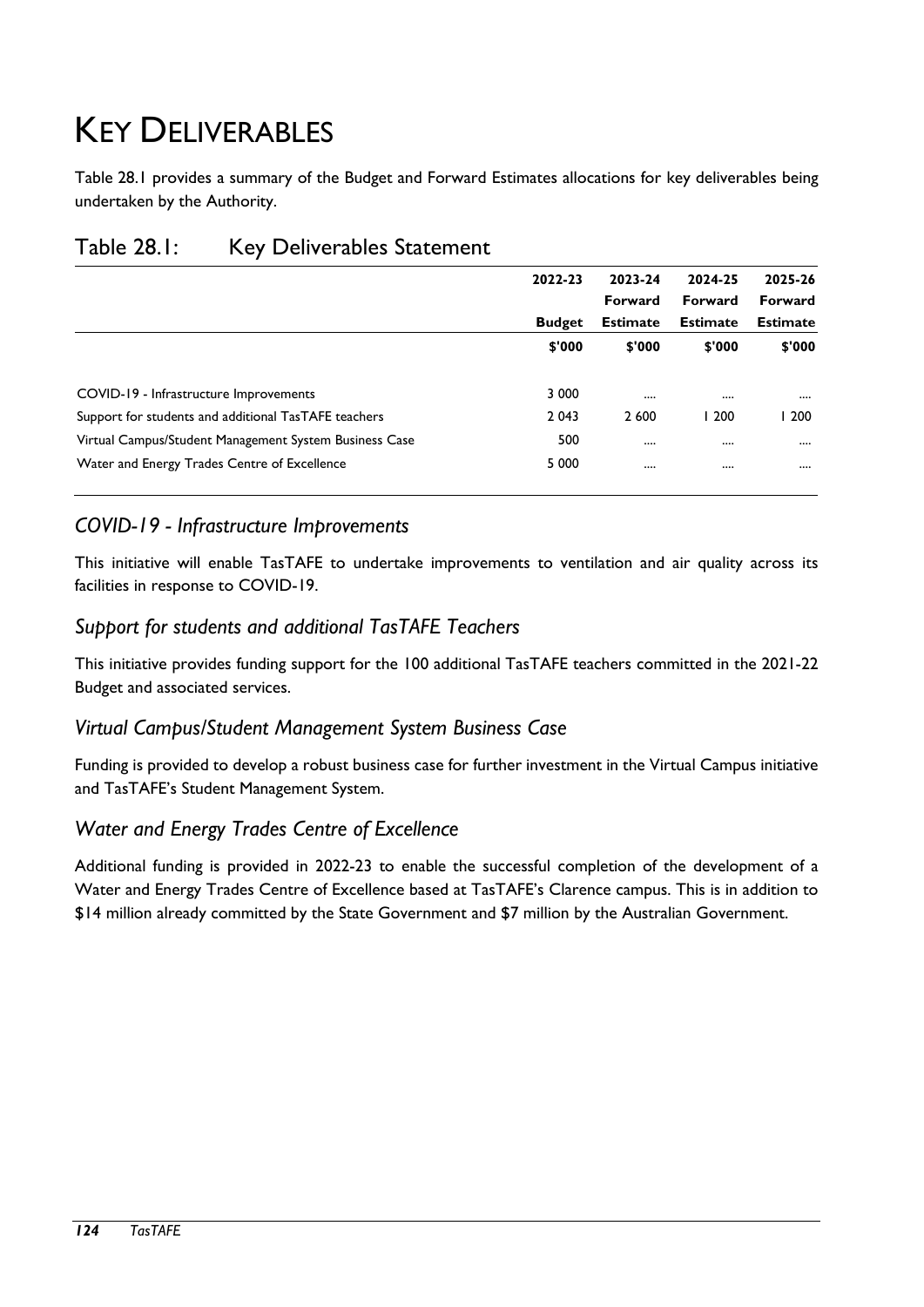### Table 28.2: Statement of Comprehensive Income

|                                       | $2021 - 22$   | 2022-23       | 2023-24         | 2024-25         | 2025-26         |
|---------------------------------------|---------------|---------------|-----------------|-----------------|-----------------|
|                                       |               |               | Forward         | Forward         | Forward         |
|                                       | <b>Budget</b> | <b>Budget</b> | <b>Estimate</b> | <b>Estimate</b> | <b>Estimate</b> |
|                                       | \$'000        | \$'000        | \$'000          | \$'000          | \$'000          |
| <b>Revenue and other income</b>       |               |               |                 |                 |                 |
| Grants <sup>1</sup>                   | 113 357       | 124 527       | 113 375         | 118026          | 109 982         |
| Sales of goods and services           | 24 750        | 26   5        | 28 409          | 30 602          | 31762           |
| Interest <sup>2</sup>                 | 66            | 29            | 7               | 9               | 9               |
| <b>Total revenue</b>                  | 138 173       | 150707        | 141791          | 148 637         | 141753          |
| <b>Total income</b>                   | 138 173       | 150707        | 141791          | 148 637         | 141753          |
| <b>Expenses</b>                       |               |               |                 |                 |                 |
| Employee benefits <sup>3</sup>        | 88 259        | 91 907        | 99 263          | 104 482         | 105 338         |
| Depreciation and amortisation         | 9767          | 11415         | <b>II</b> 678   | 11993           | 12 2 8 3        |
| Supplies and consumables <sup>4</sup> | 36 050        | 46 482        | 34 776          | 33 381          | 31 591          |
| <b>Total expenses</b>                 | 134 076       | 149804        | 145 717         | 149856          | 149 212         |
| <b>Net result</b>                     | 4097          | 903           | (3926)          | (1219)          | (7459)          |
| <b>Comprehensive result</b>           | 4 0 9 7       | 903           | (3926)          | (1219)          | (7459)          |

Notes:

1. The variation in Grants reflects additional funding for 2022-23 Budget initiatives.

2. The variation in Interest reflects lower cash balances.

3. The increase in Employee Benefits over the 2022-23 Budget and Forward Estimates reflects increased costs associated with the additional 100 TasTAFE teachers provided for in the 2021-22 Budget.

4. The variation in Supplies and consumables reflects timing of expenditure for the Regional TAFE Virtual Campus and TasTAFE and Libraries Tasmania initiatives.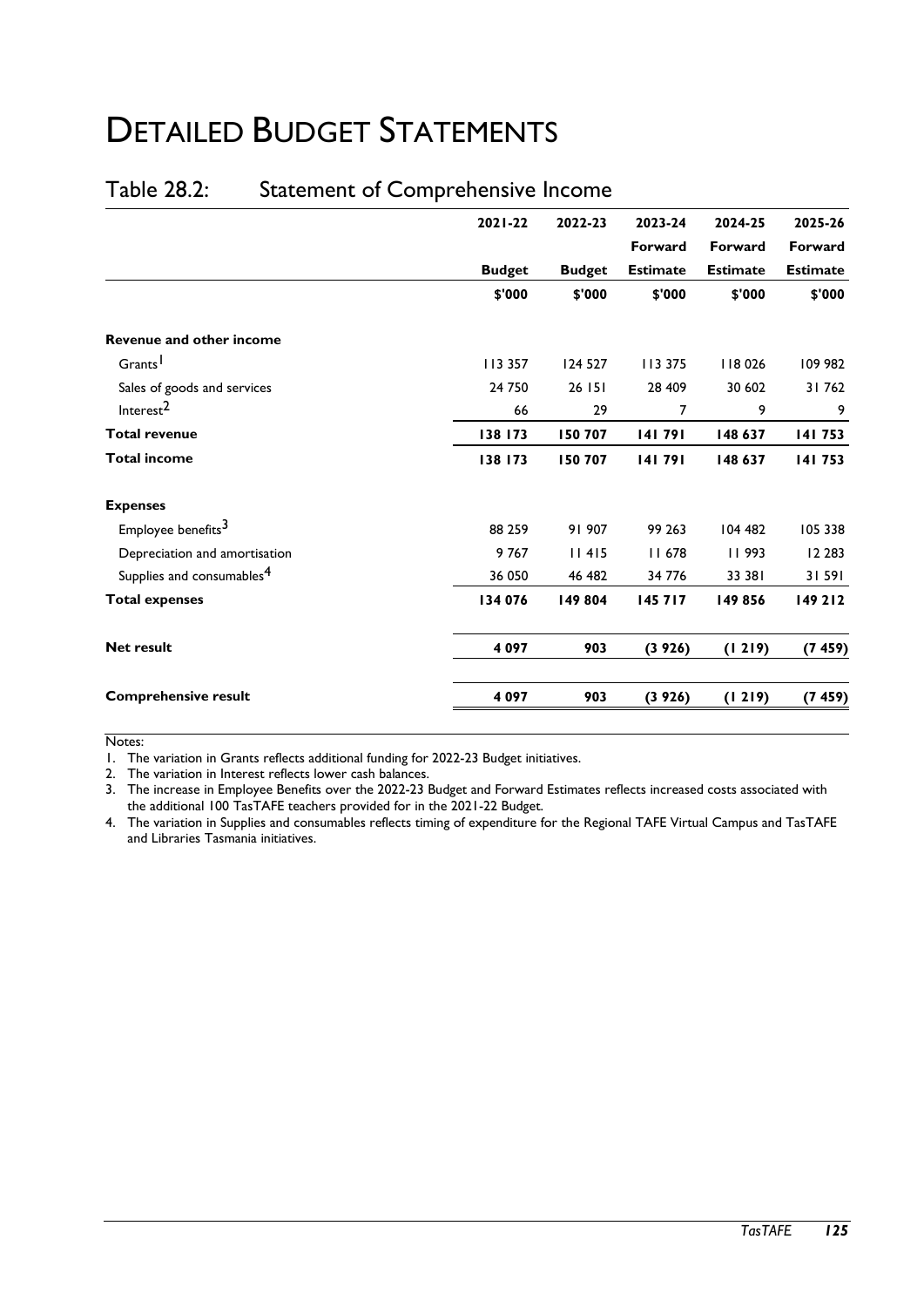|                                            | 2022          | 2023          | 2024            | 2025            | 2026            |
|--------------------------------------------|---------------|---------------|-----------------|-----------------|-----------------|
|                                            |               |               | Forward         | Forward         | Forward         |
|                                            | <b>Budget</b> | <b>Budget</b> | <b>Estimate</b> | <b>Estimate</b> | <b>Estimate</b> |
|                                            | \$'000        | \$'000        | \$'000          | \$'000          | \$'000          |
| <b>Assets</b>                              |               |               |                 |                 |                 |
| <b>Financial assets</b>                    |               |               |                 |                 |                 |
| Cash and deposits <sup>1</sup>             | 9715          | 25 146        | 14 204          | 15 280          | 9 3 7 2         |
| <b>Receivables</b>                         | 5765          | 4829          | 4 2 2 6         | 3 8 6 7         | 3911            |
| Other financial assets                     | 1852          | 1704          | 1704            | 1704            | 1704            |
|                                            | 17332         | 31 679        | 20 134          | 20 851          | 14987           |
| <b>Non-financial assets</b>                |               |               |                 |                 |                 |
| Property, plant and equipment <sup>2</sup> | 170 823       | 232 859       | 241 180         | 241 189         | 239 907         |
| Heritage and cultural assets               | 21            | 28            | 28              | 28              | 28              |
|                                            | 170844        | 232 887       | 241 208         | 241 217         | 239 935         |
| <b>Total assets</b>                        | 188 176       | 264 566       | 261342          | 262 068         | 254 922         |
| <b>Liabilities</b>                         |               |               |                 |                 |                 |
| Payables                                   | 1468          | 368           | 1218            | 1468            | 1668            |
| Employee benefits                          | 17924         | 21 653        | 22 305          | 23 900          | 24 013          |
| Other liabilities                          | 2 7 4 9       | 3 0 0 0       | 3 200           | 3 3 0 0         | 3 3 0 0         |
| <b>Total liabilities</b>                   | 22   4        | 26 021        | 26 723          | 28 6 68         | 28 981          |
| <b>Net assets (liabilities)</b>            | 166 035       | 238 545       | 234619          | 233 400         | 225 941         |
| <b>Equity</b>                              |               |               |                 |                 |                 |
| Contributed capital                        | 224 589       | 224 589       | 224 589         | 224 589         | 224 589         |
| Reserves <sup>2</sup>                      | 23732         | 91763         | 91763           | 91763           | 91763           |
| Accumulated funds                          | (82 286)      | (77807)       | (81733)         | (82952)         | (90 411)        |
| <b>Total equity</b>                        | 166 035       | 238 545       | 234619          | 233 400         | 225 941         |

### Table 28.3: Statement of Financial Position as at 30 June

Notes:

1. The variation in Cash and deposits reflects the timing of asset purchases.

2. The variation in Property, plant and equipment and Reserves primarily reflects the revaluation of TasTAFE's land and buildings in 2020-21, additional investment as part of the TasTAFE Facility Upgrades and Transition Fund and the sale of Launceston City campus properties.